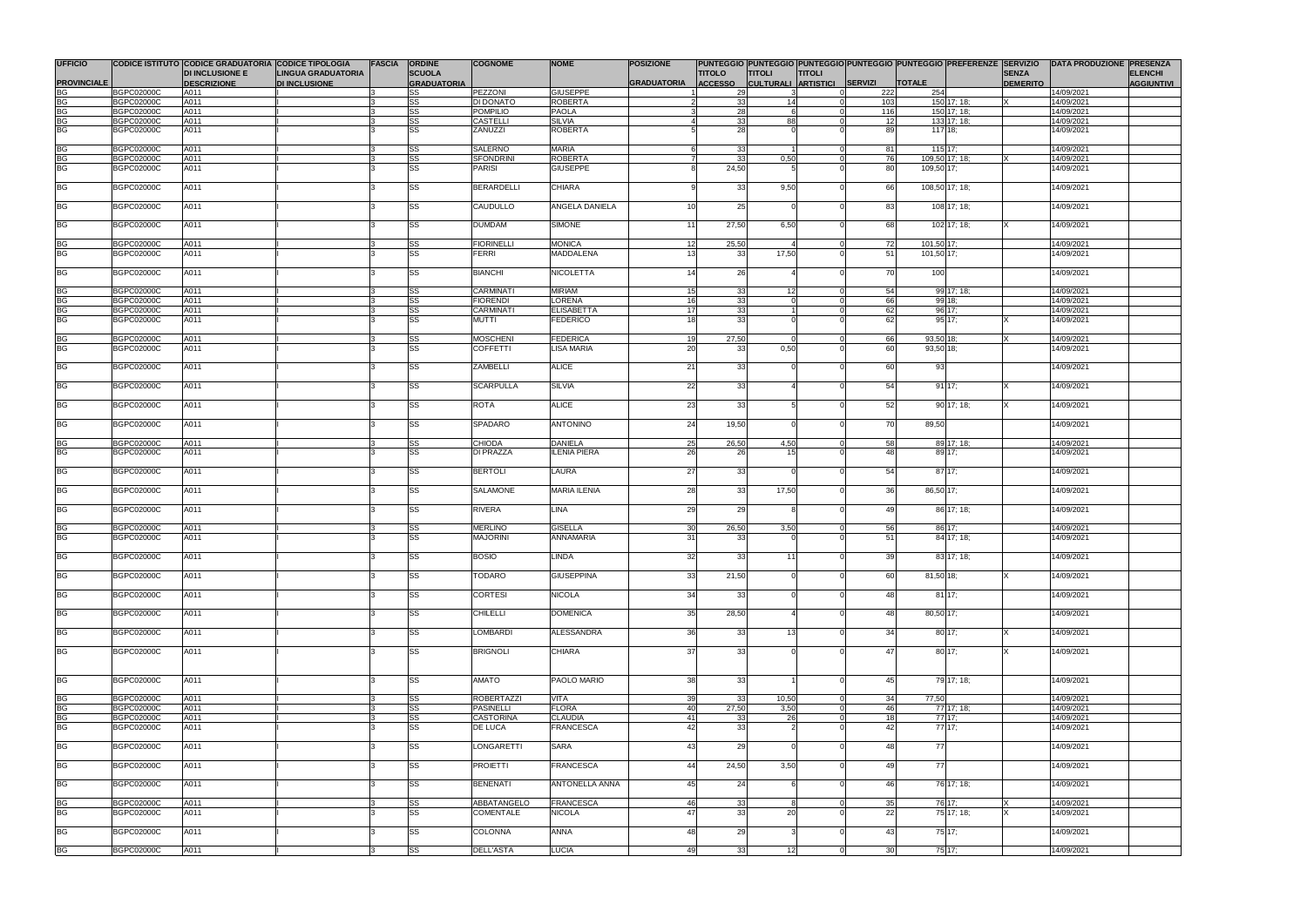| <b>BG</b>                         | <b>BGPC02000C</b>                      | A011         |  | SS              | <b>CANZONERI</b>                | 50<br><b>MARIACLARA</b>                       | 28              | 4,50  | 42                                | 74,50 17; |               | 14/09/2021               |
|-----------------------------------|----------------------------------------|--------------|--|-----------------|---------------------------------|-----------------------------------------------|-----------------|-------|-----------------------------------|-----------|---------------|--------------------------|
|                                   | <b>BGPC02000C</b>                      | A011         |  | <b>SS</b>       | <b>DAINESE</b>                  | <b>ELEONORA</b><br>51                         | 28              |       | 39<br>$\Omega$                    |           | 74 17; 18;    | 14/09/2021               |
| BG<br>BG                          | <b>BGPC02000C</b>                      | A011         |  | SS              | <b>CASTIGLIA</b>                | MARIADELAIDE<br>52                            | 33              |       | 37                                |           | 74 17; 18;    | 14/09/2021               |
| <b>BG</b>                         | <b>BGPC02000C</b>                      | A011         |  | <b>SS</b>       | <b>ANICIO</b>                   | 53<br><b>ANGELINDA</b>                        | 33              |       | 36<br>$\Omega$                    |           | 74 17:        | 14/09/2021               |
| BG                                | <b>BGPC02000C</b>                      | A011         |  | SS              | <b>GIRARDI</b>                  | <b>MIRIAM</b><br>54                           | 24              |       | 42                                | 74        |               | 14/09/2021               |
|                                   | <b>BGPC02000C</b>                      | A011         |  | <b>SS</b>       | <b>VERGA</b>                    | 55<br><b>CRISTINA</b>                         | 26              |       | 40<br>$\overline{0}$              | 74        |               | 14/09/2021               |
| BG<br>BG                          | <b>BGPC02000C</b>                      | A011         |  | SS              | <b>MONDINI</b>                  | 56<br><b>ALESSANDRA</b>                       | 29              |       | 35<br>$\overline{0}$              |           | 72 17:        | 14/09/2021               |
| <b>BG</b>                         | <b>BGPC02000C</b>                      | A011         |  | SS              | <b>DELPRATO</b>                 | <b>MICHELA</b><br>57                          | 33              |       | $\overline{0}$<br>39              |           | 72 18:        | 14/09/2021               |
|                                   |                                        |              |  |                 |                                 |                                               |                 |       |                                   |           |               |                          |
| <b>BG</b>                         | <b>BGPC02000C</b>                      | A011         |  | SS              | <b>IMPARATO</b>                 | CARLO MARIA<br>58                             | 27              | 15    | 30 <sup>1</sup><br>$\overline{0}$ | 72        |               | 14/09/2021               |
| BG                                | <b>BGPC02000C</b>                      | A011         |  | SS              | <b>BARBARO</b>                  | ARIANNA<br>59                                 | 33              | 10,50 | $\overline{0}$<br>28              | 71,50 17: |               | 14/09/2021               |
| <b>BG</b>                         | <b>BGPC02000C</b>                      | A011         |  | SS              | <b>BARCELLA</b>                 | <b>STEFANIA</b><br>60                         | 29              | 1,50  | 41<br>$\Omega$                    | 71,50 17; |               | 14/09/2021               |
| <b>BG</b>                         | <b>BGPC02000C</b>                      | A011         |  | SS              | <b>IACOVELLI</b>                | <b>ANTONIO</b><br>61                          | 33              |       | 38                                |           | 71 17;        | 14/09/2021               |
| <b>BG</b>                         | <b>BGPC02000C</b>                      | A011         |  | SS              | DI GIUSEPPE                     | 62<br><b>ANTONIETTA</b>                       | 33              | 7,50  | 30 <sup>1</sup><br>$\Omega$       | 70,50 17; |               | 14/09/2021               |
| <b>BG</b>                         | <b>BGPC02000C</b>                      | A011         |  | SS              | <b>CARELLA</b>                  | 63<br><b>SIMONA</b>                           | 29              | 10    | 31<br>$\Omega$                    |           | 70 17;        | 14/09/2021               |
| BG<br>BG                          | <b>BGPC02000C</b>                      | A011         |  | <b>SS</b>       | VALENTE                         | <b>LUCIA</b><br>64                            | 29              | 7,50  | 33<br>$\overline{0}$              | 69,50 17: |               | 14/09/2021               |
|                                   | <b>BGPC02000C</b>                      | A011         |  | <b>SS</b>       | <b>MORGANTE</b>                 | 65<br><b>FLAVIA</b>                           | 29              |       | 32                                |           | 69 17:        | 14/09/2021               |
|                                   | <b>BGPC02000C</b>                      | A011         |  | SS              | <b>RIZZA</b>                    | <b>MARIA SEVERA</b><br>66                     | 33              |       | 36<br>$\Omega$                    | 69        |               | 14/09/2021               |
| BG<br>BG<br>BG                    | <b>BGPC02000C</b>                      | A011         |  | <b>SS</b>       | CAVALLONE                       | <b>LORENZO</b><br>67                          | 33              |       | 36<br>$\Omega$                    | 69        |               | 14/09/2021               |
|                                   | <b>BGPC02000C</b>                      | A011         |  | SS              | <b>MANNETTA</b>                 | <b>STEFANIA</b><br>68                         | 25,50           |       | 36<br>$\Omega$                    | 68,50 17; |               | 14/09/2021               |
| <b>BG</b>                         | <b>BGPC02000C</b>                      | A011         |  | SS              | <b>ZANOTTI</b>                  | <b>STEFANIA</b><br>69                         | 33              | 1,50  | 34<br>$\Omega$                    | 68,50 17; |               | 14/09/2021               |
| <b>BG</b>                         | <b>BGPC02000C</b>                      | A011         |  | <b>SS</b>       | <b>NOTO</b>                     | <b>FEDERICA MARIA</b><br>70                   | 33              | 11    | 24                                |           | 68 17:        | 14/09/2021               |
|                                   |                                        |              |  |                 |                                 |                                               |                 |       |                                   |           |               |                          |
|                                   | <b>BGPC02000C</b>                      | A011         |  | <b>SS</b>       | <b>BALLINI</b>                  | <b>ADELE GAIA</b><br>71                       | 33              | 1,50  | 33<br>$\overline{0}$              | 67,50     |               | 14/09/2021               |
| BG<br>BG<br>BG                    | <b>BGPC02000C</b>                      | A011         |  | SS              | LO CICERO                       | <b>SIMONA</b><br>72                           | 27              |       | 36<br>$\overline{0}$              | 67        |               | 14/09/2021               |
|                                   | <b>BGPC02000C</b>                      | A011         |  | SS              | CACCAMO                         | <b>ADRIANA</b><br>73                          | 23              |       | 39<br>$\overline{0}$              |           | 66 17: 18:    | 14/09/2021               |
| <b>BG</b>                         | <b>BGPC02000C</b>                      | A011         |  | <b>SS</b>       | <b>ANDREULLI</b>                | SARAH<br>74                                   | 33              |       | 24<br>$\Omega$                    |           | 66 17;        | 14/09/2021               |
| <b>BG</b>                         | <b>BGPC02000C</b>                      | A011         |  | SS              | <b>GREGIS</b>                   | <b>GAIA</b><br>75                             | 33              |       | $\overline{0}$<br>33              |           | 66 17:        | 14/09/2021               |
| <b>BG</b>                         | <b>BGPC02000C</b>                      | A011         |  | SS              | <b>SCIACCA</b>                  | <b>FEDERICA</b><br>76                         | 33              |       | 30 <sup>1</sup><br>$\Omega$       | 66        |               | 14/09/2021               |
| <b>BG</b>                         | <b>BGPC02000C</b>                      | A011         |  | <b>SS</b>       | <b>CARIONI</b>                  | LAURA<br>77                                   | 33              | 0,50  | 32                                | 65,50 17; |               | 14/09/2021               |
| <b>BG</b>                         | <b>BGPC02000C</b>                      | A011         |  | SS              | <b>DI TOMMASO</b>               | <b>VALENTINA</b><br>78                        | 33              |       | 30                                |           | 65 17;        | 14/09/2021               |
|                                   |                                        |              |  |                 |                                 |                                               |                 |       |                                   |           |               |                          |
|                                   |                                        |              |  |                 |                                 |                                               |                 |       |                                   |           |               |                          |
| <b>BG</b><br><b>BG</b>            | <b>BGPC02000C</b><br><b>BGPC02000C</b> | A011<br>A011 |  | SS<br><b>SS</b> | <b>GRECO</b><br><b>RONCALLI</b> | <b>MARIA</b><br>79<br><b>ALESSANDRA</b><br>80 | 28<br>33        | 7,50  | 30<br>$\overline{0}$<br>24        | 64,50     | 65 17;        | 14/09/2021<br>14/09/2021 |
| <b>BG</b>                         | <b>BGPC02000C</b>                      | A011         |  | SS              | <b>ALGISI</b>                   | <b>MARTINA</b><br>81                          | 33              |       | 31<br>$\Omega$                    |           | 64 17;        | 14/09/2021               |
| <b>BG</b>                         | <b>BGPC02000C</b>                      | A011         |  | SS              | <b>SATURNINO</b>                | <b>MARIANGELA</b><br>82                       | 29              | 0,50  | 34<br>$\Omega$                    |           | 63,50 17; 18; | 14/09/2021               |
| <b>BG</b>                         | <b>BGPC02000C</b>                      | A011         |  | SS              | POZZI                           | 83<br><b>SILVIA</b>                           | 33              | 4,50  | 26                                |           | 63,50 17; 18; | 14/09/2021               |
| <b>BG</b>                         | <b>BGPC02000C</b>                      | A011         |  | <b>SS</b>       | CAVALLARO                       | <b>MARIALILIA</b><br>84                       | 33 <sup>1</sup> | 6,50  | 24<br>$\Omega$                    | 63,50 17; |               | 14/09/2021               |
|                                   |                                        |              |  |                 |                                 |                                               |                 |       | $\Omega$                          |           |               |                          |
| <b>BG</b>                         | <b>BGPC02000C</b>                      | A011         |  | SS              | <b>IODICE</b>                   | 85<br><b>GIANLUCA</b>                         | 33              |       | 30 <sup>1</sup>                   |           | 63 17:        | 14/09/2021               |
| <b>BG</b>                         | <b>BGPC02000C</b>                      | A011         |  | <b>SS</b>       | MONTANARO                       | 86<br>VERDIANA                                | 33              |       | 28                                |           | 63 17:        | 14/09/2021               |
| <b>BG</b>                         | <b>BGPC02000C</b>                      | A011         |  | <b>SS</b>       | <b>PARIS</b>                    | 87<br><b>GIOVANNI</b>                         | 33              |       | 30<br>$\Omega$                    | 63        |               | 14/09/2021               |
| <b>BG</b>                         | <b>BGPC02000C</b>                      | A011         |  | SS              | <b>REPETTI</b>                  | 88<br><b>GIULIA</b>                           | 33              |       | 25                                |           | $62$ 17;      | 14/09/2021               |
|                                   |                                        |              |  |                 |                                 |                                               |                 |       |                                   |           |               |                          |
| <b>BG</b>                         | <b>BGPC02000C</b>                      | A011         |  | <b>SS</b>       | <b>DELZOTTI</b>                 | <b>FRANCESCA</b><br>89                        | 33              |       | 24<br>$\overline{0}$              |           | 62 17:        | 14/09/2021               |
| <b>BG</b>                         | <b>BGPC02000C</b>                      | A011         |  | <b>SS</b>       | <b>SPADA</b>                    | -90<br><b>STEFANIA</b>                        | 33              |       | $\Omega$<br>24                    | 62        |               | 14/09/2021               |
| <b>BG</b>                         | <b>BGPC02000C</b>                      | A011         |  | SS              | <b>MANZINALI</b>                | <b>GRETA</b><br>91                            | 33              | 4,50  | 24<br>$\Omega$                    |           | 61,50 17; 18; | 14/09/2021               |
| <b>BG</b>                         | <b>BGPC02000C</b>                      | A011         |  | <b>SS</b>       | <b>MARRONE</b>                  | 92<br><b>FILIPPO</b>                          | 33              | 2,50  | $\Omega$<br>26                    | 61,50 17; |               | 14/09/2021               |
| <b>BG</b>                         | <b>BGPC02000C</b>                      | A011         |  | SS              | VICINANZA                       | 93<br><b>VALERIO</b>                          | 33              |       | 24                                |           | $61$ 17;      | 14/09/2021               |
| <b>BG</b>                         | <b>BGPC02000C</b>                      | A011         |  | <b>SS</b>       | <b>GRANDE</b>                   | 94<br>ARIANNA                                 | 33              |       | 24<br>$\Omega$                    |           | 61 17:        | 14/09/2021               |
| <b>BG</b>                         | <b>BGPC02000C</b>                      | A011         |  | SS              | <b>MAGGIORINO</b>               | 95<br><b>ROBERTA</b>                          | 28              |       | 31<br>$\Omega$                    |           | 60 17; 18;    | 14/09/2021               |
| <b>BG</b>                         | <b>BGPC02000C</b>                      | A011         |  | SS              | <b>ADESSO</b>                   | 96<br><b>DORA</b>                             | 33              |       | 18<br>$\Omega$                    |           | 60 17:        | 14/09/2021               |
|                                   | <b>BGPC02000C</b>                      |              |  |                 | <b>TUMOLO</b>                   | LIVIA<br>97                                   |                 |       | $\Omega$                          |           |               | 14/09/2021               |
| <b>BG</b>                         |                                        | A011         |  | SS              |                                 | -98                                           | 33              |       | 19                                |           | 60 17;        |                          |
| $\overline{\mathsf{B}\mathsf{G}}$ | <b>BGPC02000C</b>                      | A011         |  | <b>SS</b>       | RANZA                           | <b>STEFANO</b>                                | 33              |       | 26                                |           | 60 17;        | 14/09/2021               |
| <b>BG</b>                         | <b>BGPC02000C</b>                      | A011         |  | <b>SS</b>       | <b>MARCHETTO</b>                | 99<br><b>FRANCESCA</b>                        | 33              |       | 24<br>$\Omega$                    | 60        |               | 14/09/2021               |
| <b>BG</b>                         | <b>BGPC02000C</b>                      | A011         |  | SS              | <b>MAGGIARRA</b>                | <b>ISABEL</b><br>100                          | 33              | 5,50  | 21<br>$\overline{0}$              | 59,50 17: |               | 14/09/2021               |
| <b>BG</b>                         | <b>BGPC02000C</b>                      | A011         |  | SS              | <b>CORTINOVIS</b>               | <b>FEDERICA</b><br>101                        | 29              |       | 30 <sup>1</sup><br>$\overline{0}$ |           | 59 17:        | 14/09/2021               |
| <b>BG</b>                         | <b>BGPC02000C</b>                      | A011         |  | <b>SS</b>       | <b>LA ROSA</b>                  | 102<br><b>ANTONELLA</b>                       | 29              | 5,50  | 24<br>$\Omega$                    | 58,50 17; |               | 14/09/2021               |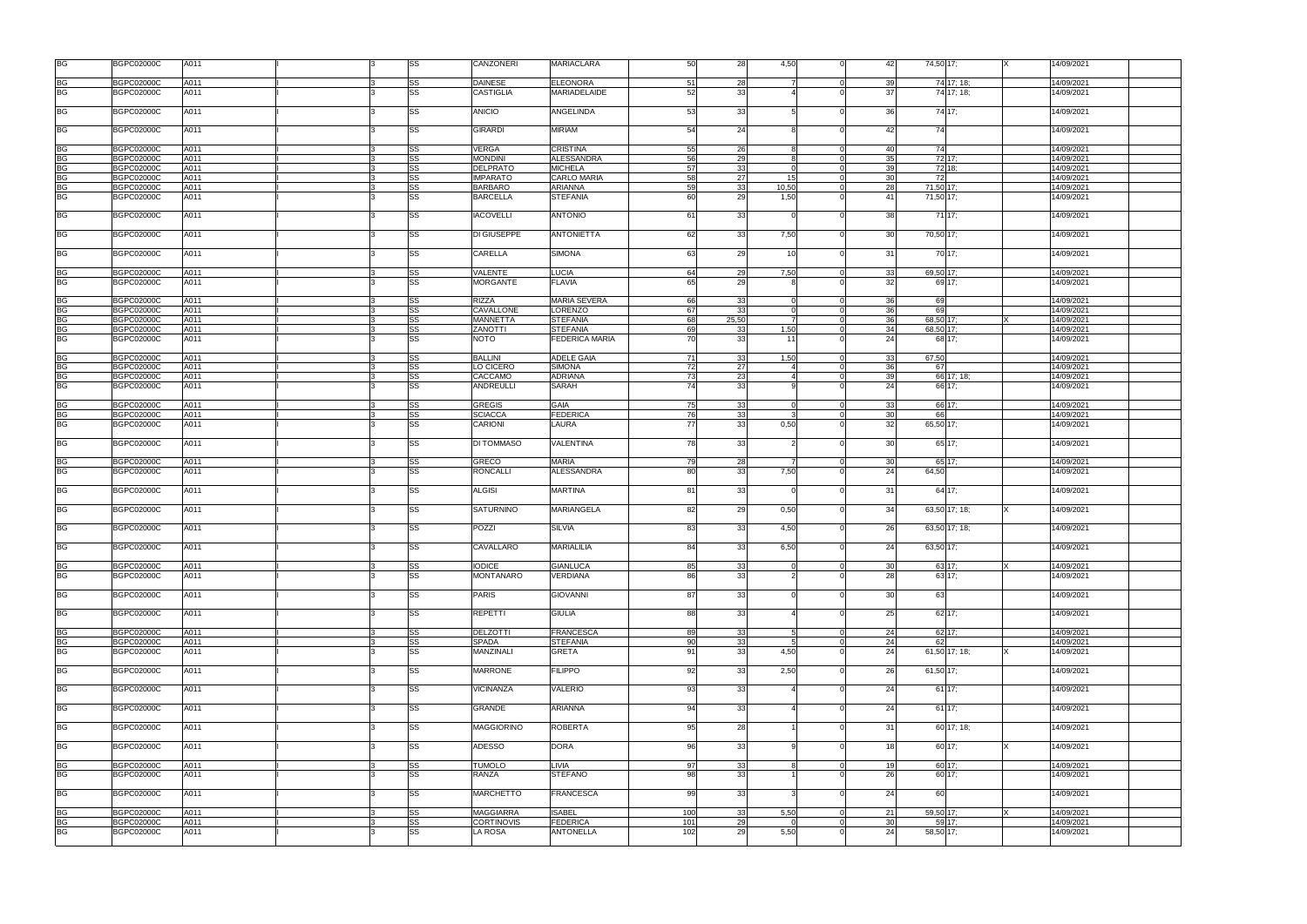| <b>BG</b>              | <b>BGPC02000C</b>                      | A011         |   | SS              | <b>MANGIAPANELLO</b>            | <b>MARIA</b>                            | 103        | 33                    | 24                               | 58 17; 18;       | 14/09/2021               |
|------------------------|----------------------------------------|--------------|---|-----------------|---------------------------------|-----------------------------------------|------------|-----------------------|----------------------------------|------------------|--------------------------|
| <b>BG</b>              | <b>BGPC02000C</b>                      | A011         |   | SS              | <b>VANOTTI</b>                  | MICHELANGELO                            | 104        | 33                    | 25                               | 58 17;           | 14/09/2021               |
| <b>BG</b>              | <b>BGPC02000C</b>                      | A011         |   | SS              | <b>BONETTI</b>                  | <b>ANTONELLO</b>                        | 105        | 33                    | 24                               | 58 17:           | 14/09/2021               |
| <b>BG</b>              | <b>BGPC02000C</b>                      | A011         |   | SS              | <b>LIONETTI</b>                 | <b>MADDALENA</b>                        | 106        | 33                    | 24                               | 58               | 14/09/2021               |
| BG                     | <b>BGPC02000C</b>                      | A011         |   | SS              | <b>D'AMICO</b>                  | <b>ELISABETTA</b>                       | 107        | 33<br>6,50            | 18                               | 57,50 17;        | 14/09/2021               |
| <b>BG</b>              | <b>BGPC02000C</b>                      | A011         |   | <b>SS</b>       | <b>COBINO</b>                   | <b>MARIA GIOVANNA</b>                   | 108        | 6,50<br>33            | 18<br>$\overline{0}$             | 57,50            | 14/09/2021               |
| <b>BG</b>              | <b>BGPC02000C</b>                      | A011         |   | <b>SS</b>       | LIUT                            | <b>MARTINA</b>                          | 109        | 27                    | 30 <sup>1</sup>                  | 57 17; 18;       | 4/09/2021                |
| <b>BG</b>              | <b>BGPC02000C</b>                      | A011         |   | <b>SS</b>       | NUNZIATA                        | <b>NUNZIA</b>                           | 110        | 17<br>10              | 30 <sup>l</sup><br>$\Omega$      | 57 17:           | 14/09/2021               |
| <b>BG</b>              | <b>BGPC02000C</b>                      | A011         |   | SS              | <b>CORTINOVIS</b>               | <b>FRANCESCA</b>                        | 111        | 33                    | 24<br>$\Omega$                   | $57$ 17;         | 14/09/2021               |
| <b>BG</b>              | <b>BGPC02000C</b>                      | A011         |   | SS              | <b>SCOTTI</b>                   | <b>CAMILLA</b>                          | 112        | 33                    | 24                               | 5717;            | 14/09/2021               |
| <b>BG</b>              | <b>BGPC02000C</b>                      | A011         |   | SS              | <b>MORETTI</b>                  | <b>LUCA</b>                             | 113        | 33                    | 24                               | $57$ 18;         | 14/09/2021               |
| <b>BG</b>              | <b>BGPC02000C</b>                      | A011         |   | SS              | <b>ROSSINI</b>                  | <b>CORINNE</b>                          | 114        | 33                    | 24                               | 57               | 14/09/2021               |
| <b>BG</b>              | <b>BGPC02000C</b>                      | A011         |   | <b>SS</b>       | LATERZA                         | <b>GISELLA</b>                          | 115        | 33                    | 24<br>$\Omega$                   | 57               | 14/09/2021               |
|                        | <b>BGPC02000C</b>                      | A011         |   | SS              | <b>PERSONENI</b>                | <b>DARIO</b>                            | 116        | 33<br>12              | 12                               | 57               | 14/09/2021               |
| BG<br>BG               | <b>BGPC02000C</b>                      | A011         |   | SS              | <b>TIRALONGO</b>                | <b>VERA</b>                             | 117        | 22,50                 | 34<br>$\Omega$                   | 56,50 18;        | 14/09/2021               |
| <b>BG</b>              | <b>BGPC02000C</b>                      | A011         |   | <b>SS</b>       | <b>MUSCARELLA</b>               | <b>SERGIO</b>                           | 118        | 29<br>6,50            | 20                               | 55,50 17;        | 14/09/2021               |
| <b>BG</b>              | <b>BGPC02000C</b>                      | A011         |   | SS              | <b>MARINO</b>                   | <b>SARA</b>                             | 119        | 26                    | 21                               | 54               | 4/09/2021                |
| <b>BG</b>              | <b>BGPC02000C</b>                      | A011         |   | <b>SS</b>       | DI SALVO                        | <b>FRANCESCA MARIA</b><br><b>DONATA</b> | 120        | 26,50                 | 25<br>$\Omega$                   | 53,50 17; 18;    | 14/09/2021               |
| BG                     | <b>BGPC02000C</b>                      | A011         |   | SS              | <b>D'INTRONO</b>                | <b>YLENIA</b>                           | 121        | 27,50                 | 19<br>$\overline{0}$             | 53,50 17;        | 14/09/2021               |
| <b>BG</b>              | <b>BGPC02000C</b>                      | A011         |   | <b>SS</b>       | <b>MAGLI</b>                    | <b>FEDERICA</b>                         | 122        | 29                    | 24                               | 53               | 14/09/2021               |
| BG                     | <b>BGPC02000C</b>                      | A011         |   | <b>SS</b>       | LAVELLI                         | ANDREA                                  | 123        | 33                    | 16<br>$\Omega$                   | 53               | 14/09/2021               |
| <b>BG</b>              | <b>BGPC02000C</b>                      | A011         |   | <b>SS</b>       | <b>BISCEGLIE</b>                | VALENTINA                               | 124        | 29<br>5,50            | 18<br>$\Omega$                   | 52,50            | 14/09/2021               |
| <b>BG</b>              | <b>BGPC02000C</b>                      | A011         |   | <b>SS</b>       | <b>BRUNI</b>                    | <b>NATASCIA</b>                         | 125        | 29                    | 18                               | 52               | 14/09/2021               |
| BG                     | <b>BGPC02000C</b>                      | A011         |   | SS              | <b>SIRTOLI</b>                  | <b>LAURA ELISA</b>                      | 126        | 33                    | 18                               | 52               | 14/09/2021               |
| <b>BG</b>              | <b>BGPC02000C</b>                      | A011         |   | SS              | <b>GIOVAGNOLI</b>               | <b>BERNADETTA</b>                       | 127        | 33<br>0,50            | 18<br>$\overline{0}$             | 51,50 17; 18;    | 14/09/2021               |
| <b>BG</b>              | <b>BGPC02000C</b>                      | A011         |   | <b>SS</b>       | <b>VENEZIA</b>                  | <b>SERENA</b>                           | 128        | 33<br>0,50            | 18                               | 51,50 17;        | 14/09/2021               |
| <b>BG</b>              | <b>BGPC02000C</b>                      | A011         |   | SS              | <b>CARRARA</b>                  | <b>ERICA</b>                            | 129        | 33                    | 18<br>$\Omega$                   | $51$ 17;         | 14/09/2021               |
| <b>BG</b>              | <b>BGPC02000C</b>                      | A011         |   | SS              | <b>SCACCHETTI</b>               | <b>MARTA</b>                            | 130        | 33                    | 18<br>$\Omega$                   | 51               | 14/09/2021               |
| <b>BG</b>              | <b>BGPC02000C</b>                      |              |   |                 |                                 |                                         |            |                       |                                  |                  |                          |
| <b>BG</b>              |                                        | A011         |   | SS              | SANGALLI                        | <b>FRANCESCO</b>                        | 131        | 33                    | 18                               | 51               | 14/09/2021               |
|                        | <b>BGPC02000C</b>                      | A011         |   | <b>SS</b>       | <b>FERRI</b>                    | <b>GIUSEPPE</b><br><b>LUCREZIA</b>      | 132        | 33                    | 18<br>$\Omega$                   | 51               | 14/09/2021               |
| <b>BG</b>              | <b>BGPC02000C</b>                      | A011         |   | SS              | <b>CURTO</b>                    | <b>FRANCESCA</b>                        | 133        | 29                    | 22<br>$\overline{0}$             | 51               | 14/09/2021               |
| BG                     | <b>BGPC02000C</b>                      | A011         |   | SS              | <b>CHINELLI</b>                 | <b>DARIO</b>                            | 134        | 26                    | 24<br>$\overline{0}$             | 50 17:           | 14/09/2021               |
| <b>BG</b>              | <b>BGPC02000C</b>                      | A011         |   | <b>SS</b>       | <b>UCCIERO</b>                  | <b>EMANUELE</b>                         | 135        | 33<br>$111$           | $\overline{0}$<br>-6             | 50               | 14/09/2021               |
| <b>BG</b>              | <b>BGPC02000C</b>                      | A011         |   | <b>SS</b>       | <b>GIARDINI</b>                 | <b>IRENE</b>                            | 136        | 29                    | 18                               | 50               | 14/09/2021               |
| BG                     | <b>BGPC02000C</b>                      | A011         |   | <b>SS</b>       | <b>GARGIULO</b>                 | <b>GIOVANNA</b>                         | 137        | 33<br>9,50            |                                  | 49,50 17;        | 14/09/2021               |
| <b>BG</b>              | <b>BGPC02000C</b>                      | A011         |   | <b>SS</b>       | <b>MARRA</b>                    | <b>GIOVANNA</b>                         | 138        | 33<br>4,50            | $\overline{0}$<br>12             | 49,50 17;        | 14/09/2021               |
| <b>BG</b>              | <b>BGPC02000C</b>                      | A011         |   | <b>SS</b>       | <b>MOTTOLA</b>                  | <b>MARGHERITA</b>                       | 139        | 28,50                 | 12<br>$\Omega$                   | 49.50            | 14/09/2021               |
| <b>BG</b>              | <b>BGPC02000C</b>                      | A011         |   | SS              | <b>SOTTILE</b>                  | <b>PAKITA</b>                           | 140        | 4,50<br>33            | 12<br>$\Omega$                   | 49,50            | 14/09/2021               |
| <b>BG</b>              | <b>BGPC02000C</b>                      | A011         |   | <b>SS</b>       | <b>IERONIMO</b>                 | <b>CARMELITA</b>                        | 141        | 33<br>1,50            | 15                               | 49,50            | 14/09/2021               |
|                        |                                        |              |   |                 |                                 |                                         |            |                       | $\Omega$                         |                  |                          |
| BG<br>BG               | <b>BGPC02000C</b><br><b>BGPC02000C</b> | A011<br>A011 |   | <b>SS</b><br>SS | <b>MEMEO</b><br><b>GRELLA</b>   | <b>ELISABETTA</b><br><b>MARIANNA</b>    | 142<br>143 | 28<br>28              | 19<br>12                         | 49 17:<br>49 17: | 14/09/2021<br>14/09/2021 |
| BG                     | <b>BGPC02000C</b>                      | A011         |   | <b>SS</b>       | <b>RASPA</b>                    | <b>SALVATORE</b>                        | 144        | 33<br>3,50            | 12<br>$\Omega$                   | 48,50            | 14/09/2021               |
|                        | <b>BGPC02000C</b>                      | A011         |   | SS              | <b>SCURTI</b>                   | <b>SARA</b>                             | 145        | 33                    | 15<br>$\overline{0}$             | 48               | 14/09/2021               |
| BG                     | <b>BGPC02000C</b>                      | A011         |   | SS              | <b>ROSSINI</b>                  | <b>FRANCESCO</b>                        | 146        | 33<br>15 <sup>1</sup> | $\Omega$<br>$\Omega$             | 48               | 14/09/2021               |
| BG                     | <b>BGPC02000C</b>                      | A011         |   | <b>SS</b>       | PAGANI                          | <b>FABIO</b>                            | 147        | 33<br>15 <sup>1</sup> | $\Omega$                         | 48               | 14/09/2021               |
| <b>BG</b><br><b>BG</b> | <b>BGPC02000C</b>                      | A011         |   | SS              | GRASSANO                        | <b>MATTEO</b>                           | 148        | 33<br>14,50           |                                  | 47,50            | 14/09/2021               |
| BG                     | <b>BGPC02000C</b>                      | A011         |   | <b>SS</b>       | <b>RULLI</b>                    | <b>ROBERTA</b>                          | 149        | 33                    | 12                               | 47 17:           | 14/09/2021               |
| BG                     | <b>BGPC02000C</b>                      | A011         |   | <b>SS</b>       | <b>BONALDI</b>                  | <b>FRANCESCA</b>                        | 150        | 33                    | 14<br>$\Omega$                   | 47               | 14/09/2021               |
|                        |                                        |              |   |                 |                                 |                                         |            |                       |                                  |                  |                          |
| BG<br><b>BG</b>        | <b>BGPC02000C</b><br><b>BGPC02000C</b> | A011<br>A011 |   | SS<br><b>SS</b> | <b>DI SANTO</b><br><b>FAZIO</b> | <b>ANTONIO</b><br>LAURA                 | 151<br>152 | 33<br>33<br>7,50      | 14<br>$\overline{0}$<br>$\Omega$ | 47<br>46,50      | 14/09/2021<br>14/09/2021 |
| BG                     | <b>BGPC02000C</b>                      | A011         | 3 | SS              | <b>RIZZO</b>                    | <b>LUCIA</b>                            | 153        | 29                    | $\overline{0}$<br>11             | 46 17;           | 14/09/2021               |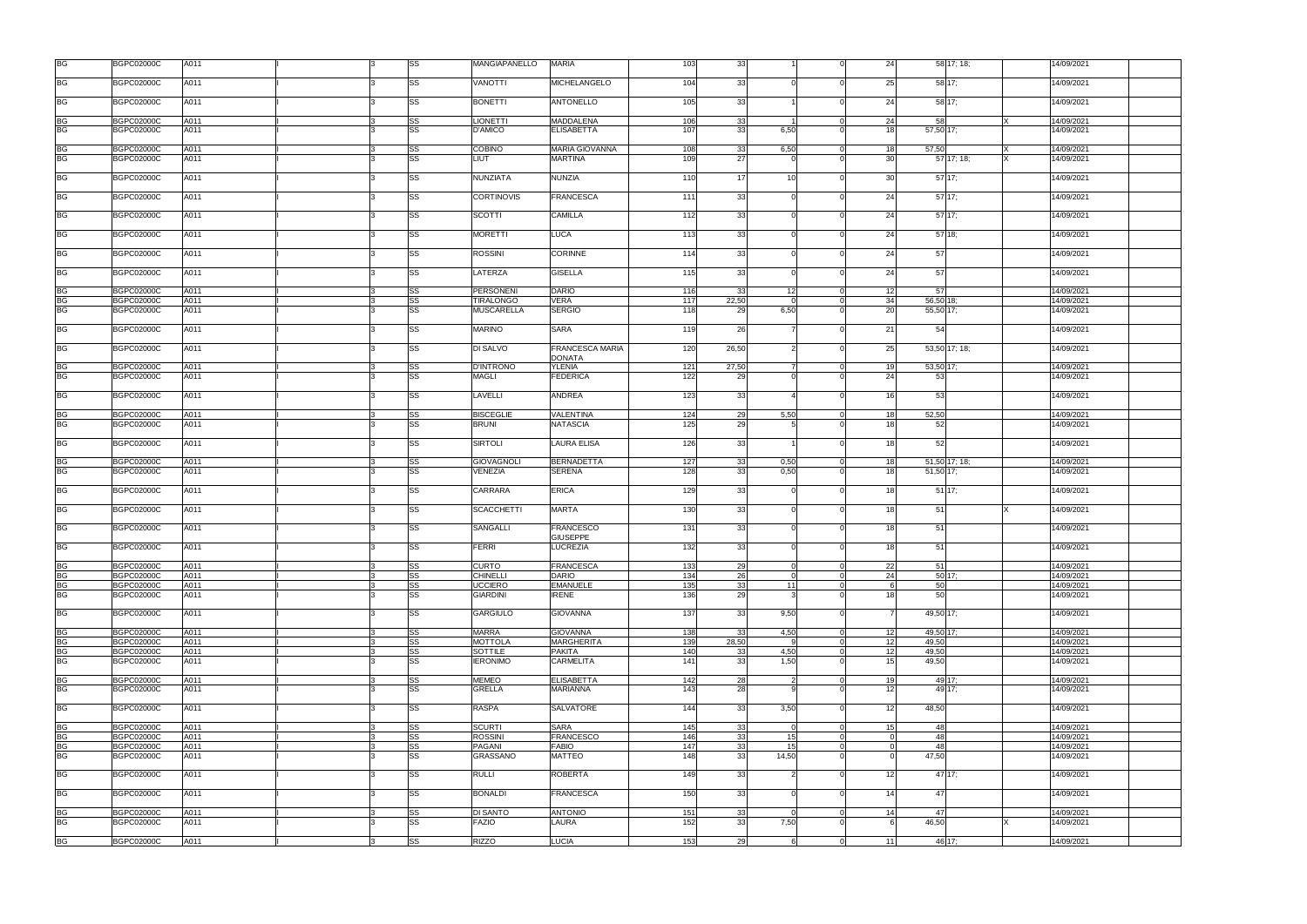| <b>BG</b>              | <b>BGPC02000C</b> | A011 |              | SS        | <b>CRESPI</b>        | <b>ALICE</b>          | 154 | 33    |               |                | 13              | 46            | 14/09/2021 |  |
|------------------------|-------------------|------|--------------|-----------|----------------------|-----------------------|-----|-------|---------------|----------------|-----------------|---------------|------------|--|
| <b>BG</b>              | <b>BGPC02000C</b> | A011 |              | SS        | <b>PETTENON</b>      | <b>DARIO</b>          | 155 | 29    |               |                | 12              | 46            | 14/09/2021 |  |
| <b>BG</b>              | <b>BGPC02000C</b> | A011 |              | SS        | <b>PIZZIMENTI</b>    | <b>CARMELO LUCA</b>   | 156 | 33    |               |                |                 | 46            | 14/09/2021 |  |
| <b>BG</b>              | <b>BGPC02000C</b> | A011 |              | <b>SS</b> | <b>FIRMANI</b>       | <b>MARTINA</b>        | 157 | 27    | 3,50          |                | 15              | 45,50 17;     | 14/09/2021 |  |
|                        | <b>BGPC02000C</b> |      |              | SS        | <b>FABIANO</b>       | <b>LUIGI</b>          | 158 | 33    |               |                | 12              |               | 14/09/2021 |  |
| <b>BG</b>              |                   | A011 |              |           |                      |                       |     |       | 0,50          |                |                 | 45,50         |            |  |
| BG                     | <b>BGPC02000C</b> | A011 |              | SS        | <b>GUALANDRIS</b>    | CHIARA SILVANA        | 159 | 33    | 0,50          | $\overline{0}$ | 12              | 45,50         | 14/09/2021 |  |
| <b>BG</b>              | <b>BGPC02000C</b> | A011 |              | SS        | <b>AGAZZI</b>        | <b>BEATRICE</b>       | 160 | 33    |               |                | 12              | 45 17:        | 14/09/2021 |  |
|                        | <b>BGPC02000C</b> | A011 |              |           | <b>MACETTI</b>       | <b>DEBORAH</b>        | 161 | 33    | $\Omega$      | $\Omega$       | 12              | 45            | 14/09/2021 |  |
| BG<br><b>BG</b>        | <b>BGPC02000C</b> | A011 |              | SS<br>SS  | <b>GATTI</b>         | <b>DANIELE</b>        | 162 | 33    |               |                | 12              | 45            | 14/09/2021 |  |
| <b>BG</b>              | <b>BGPC02000C</b> | A011 |              | SS        | <b>RITSCHL</b>       | ANNALAURA             | 163 | 29    |               |                | 12              | 44 18:        | 14/09/2021 |  |
|                        |                   |      |              |           |                      |                       |     |       |               |                |                 |               |            |  |
| <b>BG</b>              | <b>BGPC02000C</b> | A011 |              | SS        | <b>ZAMBELLI</b>      | <b>DAVIDE</b>         | 164 | 33    | 3,50          | $\Omega$       |                 | 43,50         | 14/09/2021 |  |
| <b>BG</b>              | <b>BGPC02000C</b> | A011 |              | SS        | <b>IANNELLO</b>      | <b>MARIA</b>          | 165 | 28    |               |                |                 | 43 17:        | 14/09/2021 |  |
|                        | <b>BGPC02000C</b> | A011 |              | SS        | <b>SCABURRI</b>      | <b>ANGELA</b>         | 166 | 29    |               |                | 14              | 43            | 14/09/2021 |  |
| <b>BG</b><br><b>BG</b> | <b>BGPC02000C</b> | A011 |              | SS        | <b>PERCASSI</b>      | <b>FEDERICA</b>       | 167 | 27    |               |                | 16 <sup>1</sup> | 43            | 14/09/2021 |  |
| <b>BG</b>              | <b>BGPC02000C</b> | A011 |              | SS        | <b>GUALDI</b>        | <b>GRETA</b>          | 168 | 33    |               |                |                 | 43            | 14/09/2021 |  |
|                        |                   |      |              |           |                      |                       |     |       |               |                |                 |               |            |  |
| <b>BG</b>              | <b>BGPC02000C</b> | A011 |              | SS<br>SS  | <b>PIRO</b>          | <b>VALENTINA</b>      | 169 | 33    |               |                |                 | 43            | 14/09/2021 |  |
| <b>BG</b>              | <b>BGPC02000C</b> | A011 |              |           | CORDONI              | <b>LUCA</b>           | 170 | 24,50 |               |                | 18              | 42,50         | 14/09/2021 |  |
| <b>BG</b>              | <b>BGPC02000C</b> | A011 |              | SS        | <b>SCAVETTO</b>      | <b>DOROTEA</b>        | 171 | 33    |               |                |                 | 42            | 14/09/2021 |  |
| <b>BG</b>              | <b>BGPC02000C</b> | A011 | l3           | SS        | <b>ABATEGIOVANNI</b> | <b>VINCENZA</b>       | 172 | 29    |               | $\Omega$       |                 | 42            | 14/09/2021 |  |
|                        |                   |      | l3           |           |                      |                       |     | 33    |               | $\Omega$       |                 |               |            |  |
| <b>BG</b>              | <b>BGPC02000C</b> | A011 |              | SS        | <b>ROBECCHI</b>      | MARTA                 | 173 |       |               |                |                 | 42            | 14/09/2021 |  |
| <b>BG</b>              | <b>BGPC02000C</b> | A011 |              | SS        | <b>GHIRELLI</b>      | <b>JACOPO PIERO</b>   | 174 | 33    | $\mathcal{B}$ | $\Omega$       |                 | 41            | 14/09/2021 |  |
| <b>BG</b>              | <b>BGPC02000C</b> | A011 |              | SS        | <b>CUMINETTI</b>     | <b>AURORA</b>         | 175 | 33    |               |                |                 | 40 17:        | 14/09/2021 |  |
| BG                     | <b>BGPC02000C</b> | A011 |              | SS        | <b>BELLOMO</b>       | <b>MARIA</b>          | 176 | 26    |               |                | 14I             | 40 17:        | 14/09/2021 |  |
|                        |                   |      |              |           |                      |                       |     |       |               |                |                 |               |            |  |
| BG                     | <b>BGPC02000C</b> | A011 | 3            | SS        | <b>GUIDA</b>         | <b>ANNAMARIA</b>      | 177 | 33    |               | $\Omega$       |                 | 40 18;<br>4(  | 14/09/2021 |  |
| <b>BG</b>              | <b>BGPC02000C</b> | A011 |              | SS        | <b>IBELLO</b>        | ROBERTA               | 178 | 33    |               |                |                 |               | 14/09/2021 |  |
| <b>BG</b>              | <b>BGPC02000C</b> | A011 |              | SS        | <b>TORRE</b>         | VALENTINA             | 179 | 33    |               |                |                 | 40            | 14/09/2021 |  |
| <b>BG</b>              | <b>BGPC02000C</b> | A011 |              | SS        | <b>GIORDANO</b>      | <b>MARIO</b>          | 180 | 33    | 0,50          |                |                 | 39,50         | 14/09/2021 |  |
|                        |                   |      |              |           |                      |                       |     |       |               |                |                 |               |            |  |
| BG                     | <b>BGPC02000C</b> | A011 | R            | SS        | <b>PICCOLI</b>       | <b>GIUSEPPE FABIO</b> | 181 | 33    |               | $\Omega$       |                 | 39 17;        | 14/09/2021 |  |
| <b>BG</b>              | <b>BGPC02000C</b> | A011 |              | SS        | LASCO                | <b>MADDALENA</b>      | 182 | 33    |               |                |                 | 39            | 14/09/2021 |  |
|                        |                   |      |              |           |                      |                       |     |       |               |                |                 |               |            |  |
| <b>BG</b>              | <b>BGPC02000C</b> | A011 |              | SS        | <b>DERGANO</b>       | <b>CONCETTA</b>       | 183 | 33    |               |                |                 | 39            | 14/09/2021 |  |
| <b>BG</b>              | <b>BGPC02000C</b> | A011 |              | SS        | <b>MARTINELLI</b>    | <b>SILVIA</b>         | 184 | 33    |               | $\Omega$       |                 | 39            | 14/09/2021 |  |
| <b>BG</b>              | <b>BGPC02000C</b> | A011 |              | SS        | LORENZI              | <b>LAURA</b>          | 185 | 33    | $\Omega$      |                | <b>6</b>        | 39            | 14/09/2021 |  |
|                        |                   |      |              |           |                      |                       |     |       |               |                |                 |               |            |  |
| <b>BG</b>              | <b>BGPC02000C</b> | A011 | R            | SS        | <b>GUADAGNA</b>      | NAZARENA              | 186 | 33    |               |                |                 | 39            | 14/09/2021 |  |
| <b>BG</b>              | <b>BGPC02000C</b> | A011 |              | SS        | CERASUOLO            | CHIARA                | 187 | 33    |               |                |                 | 38            | 14/09/2021 |  |
|                        |                   |      |              |           |                      |                       |     |       |               |                |                 |               |            |  |
| <b>BG</b>              | <b>BGPC02000C</b> | A011 |              | SS        | <b>BLOISE</b>        | <b>BIAGIO</b>         | 188 | 26    |               |                | 12              | 38            | 14/09/2021 |  |
| <b>BG</b>              | <b>BGPC02000C</b> | A011 |              | SS        | <b>IACONO</b>        | <b>MARTA</b>          | 189 | 28    | 1,50          | $\Omega$       |                 | 37,50 17; 18; | 14/09/2021 |  |
| <b>BG</b>              | <b>BGPC02000C</b> | A011 | 13           | SS        | <b>CIACCIO</b>       | <b>SERENA</b>         | 190 | 29    | 2             | $\overline{0}$ | 6               | 37'17         | 14/09/2021 |  |
|                        |                   |      |              |           |                      |                       |     |       |               |                |                 |               |            |  |
| <b>BG</b>              | <b>BGPC02000C</b> | A011 |              | SS        | <b>QUARTA</b>        | <b>GIUSEPPE</b>       | 191 | 33    |               | $\Omega$       |                 | 37            | 14/09/2021 |  |
| <b>BG</b>              | <b>BGPC02000C</b> | A011 | R            | SS        | <b>TOMASONI</b>      | <b>DALILA</b>         | 192 | 33    | $\Omega$      | $\Omega$       |                 | 37            | 14/09/2021 |  |
| <b>BG</b>              | <b>BGPC02000C</b> | A011 |              | SS        | PEPPONI              | <b>ELENA</b>          | 193 | 33    |               |                |                 | 37            | 14/09/2021 |  |
| <b>BG</b>              | <b>BGPC02000C</b> | A011 | $\mathbf{R}$ | SS        | <b>FURIO</b>         | <b>CHIARA</b>         | 194 | 33    | $\Omega$      | $\Omega$       |                 | 37            | 14/09/2021 |  |
|                        |                   |      |              |           |                      |                       |     |       |               |                |                 |               |            |  |
| <b>BG</b>              | <b>BGPC02000C</b> | A011 |              | SS        | DE LUCA              | <b>GIULIA MARIA</b>   | 195 | 23,50 | 7,50          |                |                 | 37            | 14/09/2021 |  |
| <b>BG</b>              | <b>BGPC02000C</b> | A011 |              | SS        | <b>PANEBIANCO</b>    | ANDREA ANTONIO        | 196 | 29    |               |                |                 | 37            | 14/09/2021 |  |
|                        |                   |      |              |           |                      |                       |     |       |               |                |                 |               |            |  |
|                        |                   |      |              |           |                      | <b>GIUSEPPE</b>       |     |       |               |                |                 |               |            |  |
| <b>BG</b>              | <b>BGPC02000C</b> | A011 | l3           | <b>SS</b> | <b>ESPOSITO</b>      | <b>GIORGIA</b>        | 197 | 33    |               | $\Omega$       |                 | 36 18:        | 14/09/2021 |  |
|                        |                   |      |              |           |                      |                       |     |       |               |                |                 |               |            |  |
| <b>BG</b>              | <b>BGPC02000C</b> | A011 |              | SS        | <b>CREMONESI</b>     | <b>NICOLA</b>         | 198 | 29    |               |                |                 | 36 18:        | 14/09/2021 |  |
|                        |                   |      |              |           |                      |                       |     |       |               |                |                 |               |            |  |
| <b>BG</b>              | <b>BGPC02000C</b> | A011 | l3           | SS        | <b>LOCATELLI</b>     | <b>ALICE</b>          | 199 | 33    | $\Omega$      | $\Omega$       |                 | 36            | 14/09/2021 |  |
| <b>BG</b>              | <b>BGPC02000C</b> | A011 |              | SS        | <b>TESTA</b>         | <b>GIULIA</b>         | 200 | 33    |               |                |                 | 36            | 14/09/2021 |  |
|                        |                   |      |              |           |                      |                       |     |       |               |                |                 |               |            |  |
| <b>BG</b>              | <b>BGPC02000C</b> | A011 |              | SS        | <b>GENTILI</b>       | <b>ASIA</b>           | 201 | 33    |               | $\Omega$       |                 | 36            | 14/09/2021 |  |
| <b>BG</b>              | <b>BGPC02000C</b> | A011 |              | SS        | <b>MARINO</b>        | <b>CLAUDIA</b>        | 202 | 28    | 4,50          | $\Omega$       |                 | 35,50         | 14/09/2021 |  |
|                        |                   |      |              |           |                      |                       |     |       |               |                |                 |               |            |  |
|                        | <b>BGPC02000C</b> | A011 | 13           | SS        | VASTA                | <b>STEFANIA</b>       | 203 | 33    |               | $\Omega$       |                 | 35            | 14/09/2021 |  |
| $rac{BG}{BG}$          | <b>BGPC02000C</b> | A011 |              | SS        | <b>SCIASCIA</b>      | ANDREA ARMANDO        | 204 | 33    | $\Omega$      |                |                 | 35            | 14/09/2021 |  |
|                        |                   |      |              |           |                      |                       |     |       |               |                |                 |               |            |  |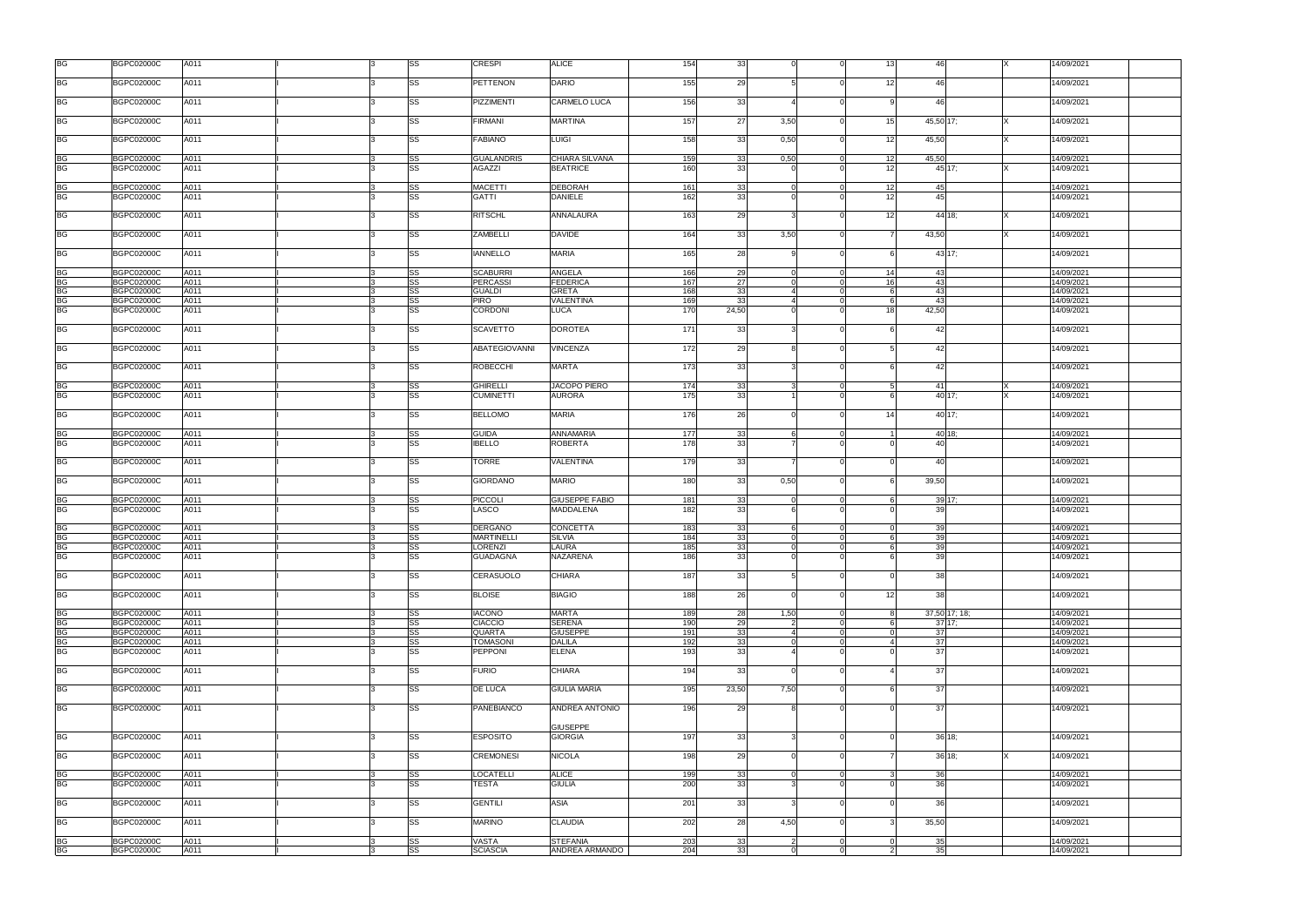| <b>BG</b>              | <b>BGPC02000C</b>                      | A011         |  | SS        | SORGENTE                          | <b>ANNA</b>                     | 205            | 33             | 1,50             | $\Omega$                | $\Omega$             | 34,50 18;   | 14/09/2021               |
|------------------------|----------------------------------------|--------------|--|-----------|-----------------------------------|---------------------------------|----------------|----------------|------------------|-------------------------|----------------------|-------------|--------------------------|
| BG                     | <b>BGPC02000C</b>                      | A011         |  | SS        | PATANE'                           | SIMONA CARMELA                  | 206            | 33             | 1,50             | $\Omega$                | $\cap$               | 34,50       | 14/09/2021               |
| <b>BG</b>              | <b>BGPC02000C</b>                      | A011         |  | SS        | <b>MASNERI</b>                    | <b>FLORIANA</b>                 | 207            | 33             | 1,50             | $\Omega$                |                      | 34,50       | 14/09/2021               |
| <b>BG</b>              | <b>BGPC02000C</b>                      | A011         |  | SS        | <b>GERMINO</b>                    | <b>ANGELO</b>                   | 208            | 33             | 1,50             | $\Omega$                |                      | 34,50       | 14/09/2021               |
| BG                     | <b>BGPC02000C</b>                      | A011         |  | SS        | CALANDRA                          | <b>MARIA</b>                    | 209            | 33             | 1,50             | $\overline{0}$          | $\Omega$             | 34,50       | 14/09/2021               |
| <b>BG</b>              | <b>BGPC02000C</b>                      | A011         |  | SS        | <b>FERRARA</b>                    | <b>SARA</b>                     | 210            | 33             | 1,50             |                         |                      | 34,50       | 14/09/2021               |
|                        |                                        |              |  |           |                                   |                                 |                |                |                  |                         |                      |             |                          |
| BG                     | <b>BGPC02000C</b>                      | A011         |  | SS        | <b>PACIELLO</b>                   | <b>ROSALBA</b>                  | 211            | 33             |                  | $\Omega$<br>$\Omega$    |                      | 34          | 14/09/2021               |
| <b>BG</b>              | <b>BGPC02000C</b>                      | A011         |  | SS        | <b>GIAQUINTO</b>                  | <b>SILVESTRO</b>                | 212            | 33             |                  |                         |                      | 34          | 14/09/2021               |
| <b>BG</b>              | <b>BGPC02000C</b>                      | A011         |  | SS        | <b>BORGOMASTRO</b>                | <b>GIAMAICA</b>                 | 213            | 33             |                  | $\Omega$                |                      | 34          | 14/09/2021               |
| <b>BG</b>              | <b>BGPC02000C</b>                      | A011         |  | SS        | <b>CAROBBIO</b>                   | <b>MARCO</b>                    | 214            | 33             |                  | $\Omega$                |                      | 34          | 14/09/2021               |
| <b>BG</b>              | <b>BGPC02000C</b>                      | A011         |  | SS        | <b>MAINO</b>                      | <b>ANTONELLA</b>                | 215            | 33             | $\overline{1}$   | $\overline{0}$          | $\Omega$             | 34          | 14/09/2021               |
| <b>BG</b>              | <b>BGPC02000C</b>                      | A011         |  | SS        | <b>APPIGNANI</b>                  | <b>MARIA CHIARA</b>             | 216            | 33             | $\overline{1}$   | $\Omega$                | $\Omega$             | 34          | 14/09/2021               |
| <b>BG</b>              | <b>BGPC02000C</b>                      | A011         |  | SS        | <b>ADINOLFI</b>                   | <b>MARIA ROSARIA</b>            | 217            | 33             | 0,50             | $\Omega$                |                      | 33,50 18;   | 14/09/2021               |
| BG                     | <b>BGPC02000C</b>                      | A011         |  | SS        | CANNAVO'                          | <b>CHIARA</b>                   | 218            | 33             | 0.50             | $\Omega$                | $\Omega$             | 33.50       | 14/09/2021               |
| <b>BG</b>              | <b>BGPC02000C</b>                      | A011         |  | SS        | <b>GAGLIARDE</b>                  | <b>MARIA FRANCESCA</b>          | 219            | 33             |                  | $\Omega$                |                      | 334:        | 14/09/2021               |
| <b>BG</b>              | <b>BGPC02000C</b>                      | A011         |  | SS        | SAVOLDI                           | <b>IRENE</b>                    | 220            | 33             |                  | $\Omega$                |                      | 33          | 14/09/2021               |
| <b>BG</b>              | <b>BGPC02000C</b>                      | A011         |  | SS        | <b>ZERBINI</b>                    | <b>SARA</b>                     | 221            | 33             |                  | $\Omega$                |                      | 33          | 14/09/2021               |
| <b>BG</b>              | <b>BGPC02000C</b>                      | A011         |  | SS        | <b>PORTONE</b>                    | <b>GIADA</b>                    | 222            | 33             |                  | $\Omega$                |                      | 33          | 14/09/2021               |
|                        |                                        |              |  |           |                                   |                                 |                |                |                  | $\Omega$                |                      |             |                          |
| <b>BG</b><br><b>BG</b> | <b>BGPC02000C</b><br><b>BGPC02000C</b> | A011<br>A011 |  | SS<br>SS  | <b>MERISIO</b><br><b>RAMPELLO</b> | ANNA-CHIARA<br><b>CHRISTIAN</b> | 223<br>224     | 33<br>33       |                  |                         |                      | 33<br>33    | 14/09/2021<br>14/09/2021 |
|                        |                                        |              |  |           |                                   |                                 |                |                |                  |                         |                      |             |                          |
| <b>BG</b>              | <b>BGPC02000C</b>                      | A011         |  | SS        | <b>IENCO</b>                      | <b>SABRINA</b>                  | 225            | 28             |                  |                         |                      | 33          | 14/09/2021               |
| <b>BG</b>              | <b>BGPC02000C</b>                      | A011         |  | SS        | PASQUALOTTO                       | FRANCESCA                       | 226            | 33             |                  | $\mathbf 0$             | $\Omega$             | 33          | 14/09/2021               |
| <b>BG</b>              | <b>BGPC02000C</b>                      | A011         |  | SS        | <b>GATTI</b>                      | <b>FABIO</b>                    | 227            | 33             |                  | $\Omega$                |                      | 33          | 14/09/2021               |
| <b>BG</b>              | <b>BGPC02000C</b>                      | A011         |  | SS        | <b>MOTTA</b>                      | <b>MARISA</b>                   | 228            | 33             |                  | $\Omega$                |                      | 33          | 14/09/2021               |
| <b>BG</b>              | <b>BGPC02000C</b>                      | A011         |  | SS        | <b>FRIGATO</b>                    | <b>SOFIA</b>                    | 229            | 33             |                  | $\Omega$                |                      | 33          | 14/09/2021               |
| <b>BG</b>              | <b>BGPC02000C</b>                      | A011         |  | SS        | <b>LOFFREDO</b>                   | <b>MARIA FRANCESCA</b>          | 230            | 33             |                  | $\Omega$                |                      | 33          | 14/09/2021               |
| <b>BG</b>              | <b>BGPC02000C</b>                      | A011         |  | SS        | <b>FABOZZI</b>                    | <b>ROBERTA</b>                  | 231            | 33             | $\Omega$         | $\overline{0}$          | $\Omega$             | 33          | 14/09/2021               |
| <b>BG</b>              | <b>BGPC02000C</b>                      | A011         |  | SS        | <b>BIROLINI</b>                   | <b>CLAUDIA</b>                  | 232            | 33             | $\Omega$         | $\Omega$                | $\Omega$             | 33          | 14/09/2021               |
| <b>BG</b>              | <b>BGPC02000C</b>                      | A011         |  | SS        | <b>DONADONI</b>                   | CARLO                           | 233            | 33             |                  |                         |                      | 33          | 14/09/2021               |
| <b>BG</b>              | <b>BGPC02000C</b>                      | A011         |  | SS        | <b>SORRI</b>                      | <b>SARA</b>                     | 234            | 26,50          |                  | $\Omega$                |                      | 32,50       | 14/09/2021               |
| BG                     | <b>BGPC02000C</b>                      | A011         |  | SS        | <b>TOMASI</b>                     | <b>FABRIZIO</b>                 | 235            | 29             |                  | $\Omega$                |                      | -31         | 14/09/2021               |
| <b>BG</b>              | <b>BGPC02000C</b>                      | A011         |  | SS        | <b>GEBBIA</b>                     | <b>SALVINA</b>                  | 236            | 28             |                  | $\Omega$                |                      | 31          | 14/09/2021               |
| <b>BG</b>              | <b>BGPC02000C</b>                      | A011         |  | SS        | <b>AQUILINO</b>                   | <b>MARIA</b>                    | 237            | 27,50          | 3,50             |                         |                      | 31          | 14/09/2021               |
| <b>BG</b>              | <b>BGPC02000C</b>                      | A011         |  | SS        | <b>BERTA</b>                      | LEONARDO                        | 238            | 28             | $\Omega$         | $\Omega$                |                      | 30          | 14/09/2021               |
| <b>BG</b>              | <b>BGPC02000C</b>                      | A011         |  | SS        | <b>SCIACCA</b>                    | PALMINA ZEUDI                   | 239            | 24             | 5,50             | $\Omega$                |                      | 29,50       | 14/09/2021               |
| BG                     | <b>BGPC02000C</b>                      | A011         |  | SS        | CAPEZZERA                         | <b>EUFEMIA</b>                  | 240            | 29             | 0,50             | $\Omega$                |                      | 29,50       | 14/09/2021               |
| <b>BG</b>              | BGPC02000C                             | A011         |  | SS        | <b>DOSSI</b>                      | <b>REBECCA</b>                  | 241            | 29             |                  |                         |                      | 29          | 14/09/2021               |
|                        |                                        |              |  |           |                                   |                                 |                |                |                  |                         |                      |             |                          |
| <b>BG</b>              | <b>BGPC02000C</b>                      | A011         |  | SS        | <b>MORA</b>                       | <b>PAOLA</b>                    | 242            | 29             |                  | $\Omega$                | $\Omega$             | 29          | 14/09/2021               |
| <b>BG</b>              | <b>BGPC02000C</b>                      | A011         |  | SS        | <b>BERNI</b>                      | <b>SILVIA</b><br><b>ALESSIA</b> | 243            | 29             | $\Omega$         | $\Omega$                | $\Omega$<br>$\Omega$ | 29          | 14/09/2021               |
| BG<br><b>BG</b>        | <b>BGPC02000C</b><br><b>BGPC02000C</b> | A011<br>A011 |  | SS<br>SS  | <b>PEREGO</b><br><b>PATERA</b>    | CORRADO                         | 244<br>245     | 28,50<br>25,50 | $\Omega$<br>2,50 | $\Omega$<br>$\Omega$    |                      | 28,50<br>28 | 14/09/2021<br>14/09/2021 |
|                        |                                        |              |  |           |                                   |                                 |                |                |                  |                         |                      |             |                          |
| <b>BG</b>              | <b>BGPC02000C</b>                      | A011         |  | SS        | <b>CORTINOVIS</b>                 | <b>LUCA</b>                     | 246            | 28             |                  | $\Omega$                | $\Omega$             | 28          | 14/09/2021               |
| <b>BG</b>              | <b>BGPC02000C</b>                      | A011         |  | SS        | <b>GABRIELE</b>                   | <b>PIERGIUSEPPE</b>             | 247            | 27,50          |                  | $\Omega$                |                      | 27,50       | 14/09/2021               |
| <b>BG</b>              | <b>BGPC02000C</b>                      | A011         |  | <b>SS</b> | VOLPE                             | <b>GIUSEPPE</b>                 | 248            | 17,50          |                  | $\Omega$                |                      | 27,50       | 14/09/2021               |
| <b>BG</b>              | <b>BGPC02000C</b>                      | A011         |  | SS        | <b>ERMO</b>                       | <b>MADDALENA</b>                | 249            | 22             | $5 \mid$         | $\overline{0}$          | $\Omega$             | 27          | 14/09/2021               |
| <b>BG</b>              | <b>BGPC02000C</b>                      | A011         |  | <b>SS</b> | <b>MAGGIONI</b>                   | <b>ALICE</b>                    | 250            | 26             |                  | $\Omega$                |                      | 27          | 14/09/2021               |
| <b>BG</b>              | <b>BGPC02000C</b>                      | A011         |  | SS        | <b>MESSINA</b>                    | <b>MAURO</b>                    | 251            | 27             |                  | $\Omega$                |                      | 27          | 14/09/2021               |
| <b>BG</b>              | <b>BGPC02000C</b>                      | A011         |  | SS        | <b>SCIALPI</b>                    | <b>IDA</b>                      | 252            | 26,50          |                  | $\Omega$                |                      | 26,50       | 14/09/2021               |
| $rac{BG}{BG}$          | <b>BGPC02000C</b>                      | A011         |  | SS        | <b>RIVA</b>                       | <b>LUCA</b>                     | 253            | 26,50          |                  | $\Omega$                |                      | 26,50       | 14/09/2021               |
|                        | <b>BGPC02000C</b>                      | A011         |  | SS        | LAURIA                            | <b>GIUSEPPINA MARIA</b>         | 254            | 26,50          |                  |                         |                      | 26,50       | 14/09/2021               |
| <b>BG</b>              | <b>BGPC02000C</b>                      | A011         |  | SS        | <b>DIAFERIO</b>                   | <b>MARIA ROSARIA</b>            | 255            | 23             |                  | $\Omega$                |                      | 23          | 14/09/2021               |
| <b>BG</b>              | <b>BGPC02000C</b>                      | A011         |  | SS        | CARABELLO'                        | <b>MARIA TERESA</b>             | 256            | 23             |                  | $\Omega$                |                      | 23          | 14/09/2021               |
|                        |                                        |              |  |           | <b>GALBIATI</b>                   | <b>ANGIOLO</b>                  |                |                |                  |                         |                      |             |                          |
| <b>BG</b>              | <b>BGPC02000C</b><br><b>BGPC02000C</b> | A011<br>A013 |  | SS<br>SS  | PEZZONI                           | <b>GIUSEPPE</b>                 | 257            | 19<br>29       | $\mathcal{R}$    | $\Omega$<br>$\mathbf 0$ | 111                  | 22<br>143   | 14/09/2021<br>14/09/2021 |
| BG<br>BG               | <b>BGPC02000C</b>                      | A013         |  | SS        | <b>CASTELLI</b>                   | <b>SILVIA</b>                   | $\overline{2}$ | 33             | 84               | $\overline{0}$          | 12                   | 129 17; 18; | 14/09/2021               |
|                        |                                        |              |  |           |                                   |                                 |                |                |                  |                         |                      |             |                          |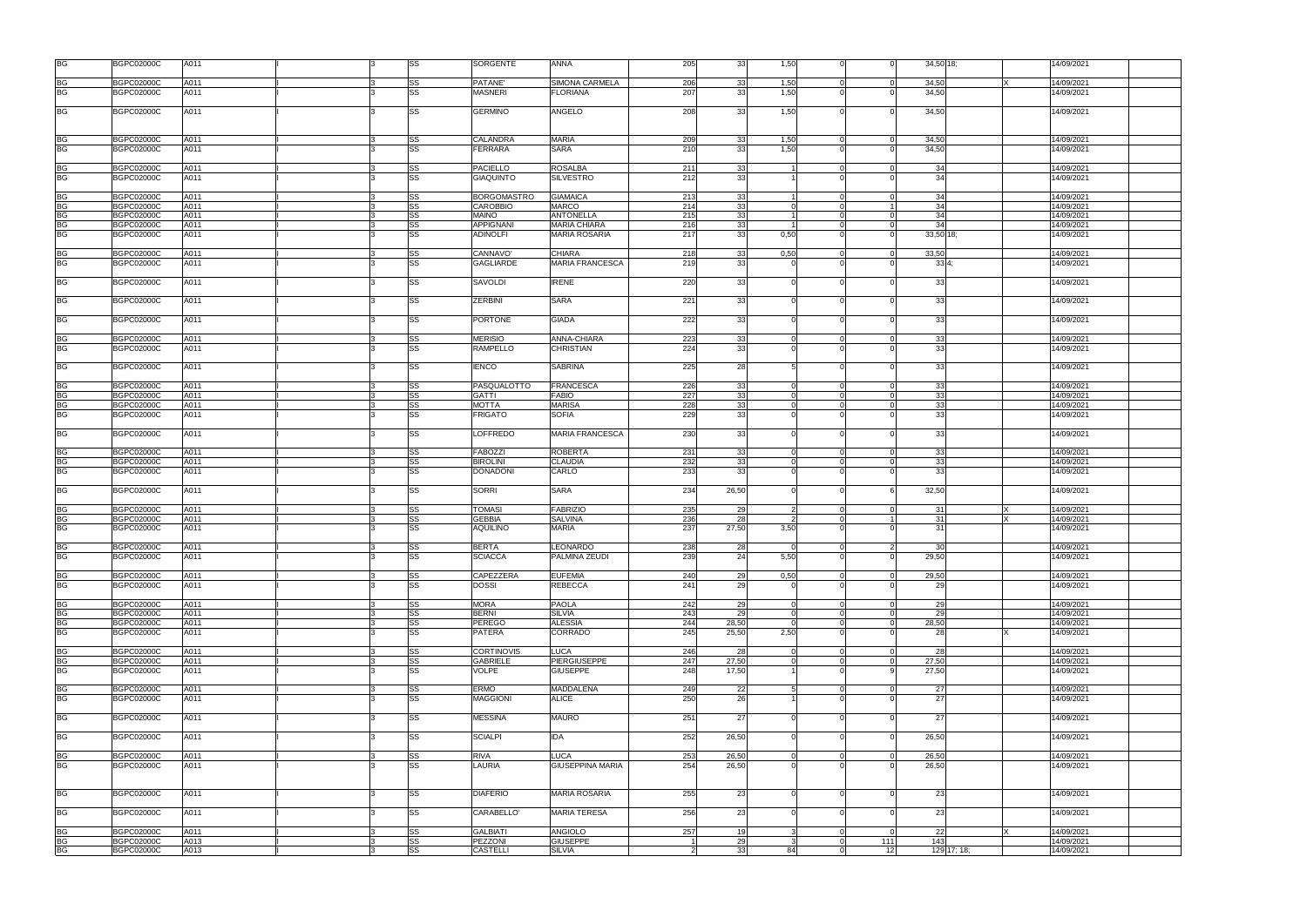|           | <b>BGPC02000C</b> | A013 |  | SS        | <b>SFONDRINI</b>  | <b>ROBERTA</b>                  | 33    | 0,50  | 92<br>$\Omega$              |           | 125,50 17; 18; | 14/09/2021 |  |
|-----------|-------------------|------|--|-----------|-------------------|---------------------------------|-------|-------|-----------------------------|-----------|----------------|------------|--|
| BG<br>BG  |                   |      |  |           |                   |                                 |       |       |                             |           |                |            |  |
|           | <b>BGPC02000C</b> | A013 |  | <b>SS</b> | <b>TRAPANI</b>    | <b>RITA MARIA</b>               | 33    | 16,50 | 69                          | 118,50    |                | 14/09/2021 |  |
|           |                   |      |  |           |                   | <b>CRISTINA</b>                 |       |       |                             |           |                |            |  |
| <b>BG</b> | <b>BGPC02000C</b> | A013 |  | SS        | ZANUZZI           | <b>ROBERTA</b>                  | 28    |       | 89<br>$\Omega$              | 117 18;   |                | 14/09/2021 |  |
|           |                   |      |  |           |                   |                                 |       |       |                             |           |                |            |  |
|           |                   |      |  |           |                   |                                 |       |       |                             |           |                |            |  |
| <b>BG</b> | <b>BGPC02000C</b> | A013 |  | <b>SS</b> | <b>POMPILIO</b>   | <b>PAOLA</b>                    | 28    |       | 79<br>$\Omega$              |           | 113 17: 18:    | 14/09/2021 |  |
| <b>BG</b> | <b>BGPC02000C</b> | A013 |  | SS        | <b>DE LUCA</b>    | <b>FRANCESCA</b>                | 33    |       | 66                          |           | 101 17:        | 14/09/2021 |  |
|           |                   |      |  |           |                   |                                 |       |       |                             |           |                |            |  |
| <b>BG</b> | <b>BGPC02000C</b> |      |  |           | CAVAGNERA         | <b>STEFANIA</b>                 |       |       |                             | 97        |                |            |  |
|           |                   | A013 |  | SS        |                   |                                 | 33    |       | 64                          |           |                | 14/09/2021 |  |
|           |                   |      |  |           |                   |                                 |       |       |                             |           |                |            |  |
| <b>BG</b> | <b>BGPC02000C</b> | A013 |  | SS        | <b>BERARDELLI</b> | <b>CHIARA</b>                   | 33    | 6,50  | 54                          |           | 93,50 17; 18;  | 14/09/2021 |  |
|           |                   |      |  |           |                   |                                 |       |       |                             |           |                |            |  |
|           |                   |      |  |           |                   |                                 |       |       |                             |           |                |            |  |
| <b>BG</b> | <b>BGPC02000C</b> | A013 |  | SS        | <b>SABBADIN</b>   | <b>ELENA</b><br>10 <sup>1</sup> | 28    | 14    | 49<br>$\Omega$              |           | 9117;          | 14/09/2021 |  |
|           |                   |      |  |           |                   |                                 |       |       |                             |           |                |            |  |
| <b>BG</b> | <b>BGPC02000C</b> | A013 |  | <b>SS</b> | <b>MANCUSO</b>    | <b>MICHELE</b><br>11            | 28    | 14    | 46<br>$\Omega$              |           | 88 17; 18;     | 14/09/2021 |  |
|           |                   |      |  |           |                   |                                 |       |       |                             |           |                |            |  |
|           |                   |      |  |           | <b>SALERNO</b>    | <b>MARIA</b>                    |       |       | $\Omega$                    |           |                |            |  |
| BG<br>BG  | <b>BGPC02000C</b> | A013 |  | SS        |                   | 12                              | 33    |       | 51                          |           | 85 17;         | 14/09/2021 |  |
|           | <b>BGPC02000C</b> | A013 |  | <b>SS</b> | <b>DI STEFANO</b> | <b>DARIO</b><br>13              | 33    | 19,50 | 30                          | 82,50 17; |                | 14/09/2021 |  |
|           |                   |      |  |           |                   |                                 |       |       |                             |           |                |            |  |
| BG        | <b>BGPC02000C</b> | A013 |  | SS        | <b>FRANCIONE</b>  | ANGELA<br>14                    | 22    |       | 58<br>$\Omega$              |           | 82 17:         | 14/09/2021 |  |
| <b>BG</b> | <b>BGPC02000C</b> | A013 |  | <b>SS</b> | MUTTI             | <b>FEDERICO</b><br>15           | 33    |       | 44                          |           | 77 17:         | 14/09/2021 |  |
|           |                   |      |  |           |                   |                                 |       |       |                             |           |                |            |  |
|           |                   |      |  |           |                   |                                 |       |       |                             |           |                |            |  |
| <b>BG</b> | <b>BGPC02000C</b> | A013 |  | <b>SS</b> | <b>CASTORINA</b>  | <b>CLAUDIA</b><br><b>16</b>     | 33    | -261  | $\Omega$<br>18              |           | 77 17:         | 14/09/2021 |  |
| <b>BG</b> | <b>BGPC02000C</b> | A013 |  | SS        | DI GIUSEPPE       | 17<br><b>ANTONIETTA</b>         | 33    | 6,50  | 36<br>$\Omega$              | 75,50 17; |                | 14/09/2021 |  |
|           |                   |      |  |           |                   |                                 |       |       |                             |           |                |            |  |
|           |                   |      |  |           |                   |                                 |       |       |                             |           |                |            |  |
| <b>BG</b> | <b>BGPC02000C</b> | A013 |  | SS        | <b>D'ANTONIO</b>  | PETRA<br>18                     | 33    | 2,50  | 38                          |           | 73,50 17; 18;  | 14/09/2021 |  |
|           |                   |      |  |           |                   |                                 |       |       |                             |           |                |            |  |
| <b>BG</b> | <b>BGPC02000C</b> | A013 |  | <b>SS</b> | <b>GALLI</b>      | <b>DANIELA MARIA</b><br>19      | 33    | 24    | 15<br>$\Omega$              | 72        |                | 14/09/2021 |  |
|           |                   |      |  |           |                   |                                 |       |       |                             |           |                |            |  |
| <b>BG</b> |                   | A013 |  |           | <b>IACOVELLI</b>  | 20<br><b>ANTONIO</b>            | 33    |       | 37                          |           | 70 17;         |            |  |
|           | <b>BGPC02000C</b> |      |  | SS        |                   |                                 |       |       |                             |           |                | 14/09/2021 |  |
|           |                   |      |  |           |                   |                                 |       |       |                             |           |                |            |  |
| <b>BG</b> | <b>BGPC02000C</b> | A013 |  | SS        | <b>SIRTOLI</b>    | 21<br><b>LAURA ELISA</b>        | 33    |       | 36<br>$\Omega$              | 70        |                | 14/09/2021 |  |
|           |                   |      |  |           |                   |                                 |       |       |                             |           |                |            |  |
|           | <b>BGPC02000C</b> | A013 |  |           | <b>GREGIS</b>     | <b>GAIA</b>                     |       |       |                             | $67$ 17;  |                | 14/09/2021 |  |
| BG<br>BG  |                   |      |  | SS        |                   | 22                              | 33    |       | 34                          |           |                |            |  |
|           | <b>BGPC02000C</b> | A013 |  | SS        | <b>ANDREULLI</b>  | <b>SARAH</b><br>23              | 33    |       | 24                          |           | 66 17;         | 14/09/2021 |  |
|           |                   |      |  |           |                   |                                 |       |       |                             |           |                |            |  |
|           | <b>BGPC02000C</b> | A013 |  | SS        | <b>IMPARATO</b>   | <b>CARLO MARIA</b><br>24        | 27    | 15    | 24<br>$\overline{0}$        | 66        |                | 14/09/2021 |  |
| BG<br>BG  |                   | A013 |  | SS        | <b>CORTESI</b>    | <b>NICOLA</b><br>25             | 33    |       |                             |           | 65 17:         |            |  |
|           | <b>BGPC02000C</b> |      |  |           |                   |                                 |       |       | 32                          |           |                | 14/09/2021 |  |
|           |                   |      |  |           |                   |                                 |       |       |                             |           |                |            |  |
| <b>BG</b> | <b>BGPC02000C</b> | A013 |  | <b>SS</b> | <b>COFFETTI</b>   | <b>LISA MARIA</b><br>26         | 33    | 0,50  | 30 <sup>1</sup><br>$\Omega$ | 63,50 18; |                | 14/09/2021 |  |
|           |                   |      |  |           |                   |                                 |       |       |                             |           |                |            |  |
| <b>BG</b> |                   | A013 |  | SS        | <b>MONTANARO</b>  | 27<br><b>VERDIANA</b>           | 33    |       | 28<br>$\Omega$              |           | 63 17:         | 14/09/2021 |  |
|           | <b>BGPC02000C</b> |      |  |           |                   |                                 |       |       |                             |           |                |            |  |
|           |                   |      |  |           |                   |                                 |       |       |                             |           |                |            |  |
| <b>BG</b> | <b>BGPC02000C</b> | A013 |  | <b>SS</b> | <b>TUMOLO</b>     | LIVIA<br>28                     | 33    |       | 19<br>$\overline{0}$        |           | 60 17:         | 14/09/2021 |  |
| <b>BG</b> | <b>BGPC02000C</b> | A013 |  | SS        | <b>MARCHETTO</b>  | <b>FRANCESCA</b><br>29          | 33    |       | 24<br>$\Omega$              | 60        |                | 14/09/2021 |  |
|           |                   |      |  |           |                   |                                 |       |       |                             |           |                |            |  |
|           |                   |      |  |           |                   |                                 |       |       |                             |           |                |            |  |
| <b>BG</b> | <b>BGPC02000C</b> | A013 |  | SS        | <b>CORTINOVIS</b> | <b>FEDERICA</b><br>30           | 29    |       | 30<br>$\Omega$              |           | 59 17:         | 14/09/2021 |  |
| <b>BG</b> | <b>BGPC02000C</b> | A013 |  | <b>SS</b> | <b>LA ROSA</b>    | 31<br><b>ANTONELLA</b>          | 29    | 5,50  | 24<br>$\Omega$              | 58,50 17; |                | 14/09/2021 |  |
|           |                   |      |  |           |                   |                                 |       |       |                             |           |                |            |  |
| <b>BG</b> | <b>BGPC02000C</b> | A013 |  | SS        | <b>D'AMICO</b>    | 32<br><b>ELISABETTA</b>         | 33    | 6,50  | 18                          | 57,50 17; |                | 14/09/2021 |  |
|           |                   |      |  |           |                   |                                 |       |       |                             |           |                |            |  |
|           |                   |      |  |           |                   |                                 |       |       |                             |           |                |            |  |
| <b>BG</b> | <b>BGPC02000C</b> | A013 |  | SS        | VENEZIA           | 33<br><b>SERENA</b>             | 33    | 0,50  | 24<br>$\Omega$              | 57,50 17; |                | 14/09/2021 |  |
|           |                   |      |  |           |                   |                                 |       |       |                             |           |                |            |  |
| <b>BG</b> | <b>BGPC02000C</b> | A013 |  | SS        | LIUT              | <b>MARTINA</b><br>34            | 27    |       | 30 <sup>1</sup><br>$\Omega$ |           | 57 17; 18;     | 14/09/2021 |  |
|           |                   |      |  |           |                   |                                 |       |       |                             |           |                |            |  |
|           |                   |      |  |           |                   |                                 |       |       |                             |           |                |            |  |
| <b>BG</b> | <b>BGPC02000C</b> | A013 |  | <b>SS</b> | <b>ROSSINI</b>    | <b>CORINNE</b><br>35            | 33    |       | 24                          | 57        |                | 14/09/2021 |  |
|           |                   |      |  |           |                   |                                 |       |       |                             |           |                |            |  |
| <b>BG</b> | <b>BGPC02000C</b> | A013 |  | <b>SS</b> | <b>MARINO</b>     | <b>SARA</b><br>36               | 26    |       | 24                          | 57        |                | 14/09/2021 |  |
|           |                   |      |  |           |                   |                                 |       |       |                             |           |                |            |  |
|           |                   |      |  |           |                   |                                 |       |       |                             |           |                |            |  |
| <b>BG</b> | <b>BGPC02000C</b> | A013 |  | SS        | <b>VICINANZA</b>  | <b>VALERIO</b><br>37            | 33    |       | 18                          |           | 55 17;         | 14/09/2021 |  |
|           |                   |      |  |           |                   |                                 |       |       |                             |           |                |            |  |
| <b>BG</b> | <b>BGPC02000C</b> | A013 |  | SS        | CAVALLARO         | <b>MARIALILIA</b><br>38         | 33    | 6,50  | 15                          | 54,50 17; |                | 14/09/2021 |  |
|           |                   |      |  |           |                   |                                 |       |       |                             |           |                |            |  |
| <b>BG</b> | <b>BGPC02000C</b> |      |  |           | <b>LONGARETTI</b> | 39<br><b>SARA</b>               | 29    |       | 24<br>$\Omega$              | -53       |                | 14/09/2021 |  |
|           |                   | A013 |  | SS        |                   |                                 |       |       |                             |           |                |            |  |
|           |                   |      |  |           |                   |                                 |       |       |                             |           |                |            |  |
|           | <b>BGPC02000C</b> | A013 |  | <b>SS</b> | <b>GIOVAGNOLI</b> | <b>BERNADETTA</b><br>40         | 33    | 0,50  | 19<br>$\Omega$              |           | 52,50 17; 18;  | 14/09/2021 |  |
| BG<br>BG  | <b>BGPC02000C</b> | A013 |  | SS        | <b>POZZI</b>      | <b>SILVIA</b><br>41             | 33    |       | 16<br>$\Omega$              |           | 52 17; 18;     | 14/09/2021 |  |
|           |                   |      |  |           |                   |                                 |       |       |                             |           |                |            |  |
|           |                   |      |  |           |                   |                                 |       |       |                             |           |                |            |  |
| <b>BG</b> | <b>BGPC02000C</b> | A013 |  | <b>SS</b> | <b>LIONETTI</b>   | <b>MADDALENA</b><br>42          | 33    |       | 18<br>$\overline{0}$        | 52        |                | 14/09/2021 |  |
| <b>BG</b> | <b>BGPC02000C</b> | A013 |  | <b>SS</b> | <b>FERRI</b>      | <b>LUCREZIA</b><br>43           | 33    |       | 18 <sup>1</sup><br>$\Omega$ | 51        |                | 14/09/2021 |  |
|           |                   |      |  |           |                   |                                 |       |       |                             |           |                |            |  |
| <b>BG</b> | <b>BGPC02000C</b> | A013 |  | <b>SS</b> | <b>GARGIULO</b>   | <b>GIOVANNA</b><br>44           | 33    | 9,50  | $\Omega$                    | 50,50 17; |                | 14/09/2021 |  |
|           |                   |      |  |           |                   |                                 |       |       |                             |           |                |            |  |
|           |                   |      |  |           |                   |                                 |       |       |                             |           |                |            |  |
| BG        | <b>BGPC02000C</b> | A013 |  | SS        | <b>GUALDI</b>     | <b>GRETA</b><br>45              | 33    |       | $\overline{0}$<br>12        | 49        |                | 14/09/2021 |  |
| <b>BG</b> | <b>BGPC02000C</b> | A013 |  | SS        | <b>BARBARITO</b>  | <b>CHIARA</b><br>46             | 27,50 | 2,50  | 18<br>$\Omega$              |           | 48 17;         | 14/09/2021 |  |
|           | <b>BGPC02000C</b> | A013 |  | SS        | <b>PAGANI</b>     | <b>FABIO</b><br>47              | 33    | 15    | $\Omega$                    | 48        |                | 14/09/2021 |  |
| BG<br>BG  | <b>BGPC02000C</b> |      |  | <b>SS</b> | <b>RULLI</b>      | ROBERTA<br>48                   | 33    | 1,50  | 12                          |           |                |            |  |
|           |                   | A013 |  |           |                   |                                 |       |       |                             | 46,50 17; |                | 14/09/2021 |  |
|           |                   |      |  |           |                   |                                 |       |       |                             |           |                |            |  |
| <b>BG</b> | <b>BGPC02000C</b> | A013 |  | SS        | <b>BONALDI</b>    | <b>FRANCESCA</b><br>49          | 33    |       | 13<br>$\Omega$              | 46        |                | 14/09/2021 |  |
|           |                   |      |  |           |                   |                                 |       |       |                             |           |                |            |  |
| <b>BG</b> | <b>BGPC02000C</b> | A013 |  | <b>SS</b> | <b>PETTENON</b>   | <b>DARIO</b><br>50              | 29    |       | 12 <sup>1</sup>             | 46        |                | 14/09/2021 |  |
|           |                   |      |  |           |                   |                                 |       |       |                             |           |                |            |  |
|           |                   |      |  |           |                   |                                 |       |       |                             |           |                |            |  |
| <b>BG</b> | <b>BGPC02000C</b> | A013 |  | SS        | <b>SACCOCCIO</b>  | <b>ALBERTO</b><br>51            | 33    |       | 10<br>$\Omega$              | 46        |                | 14/09/2021 |  |
|           |                   |      |  |           |                   |                                 |       |       |                             |           |                |            |  |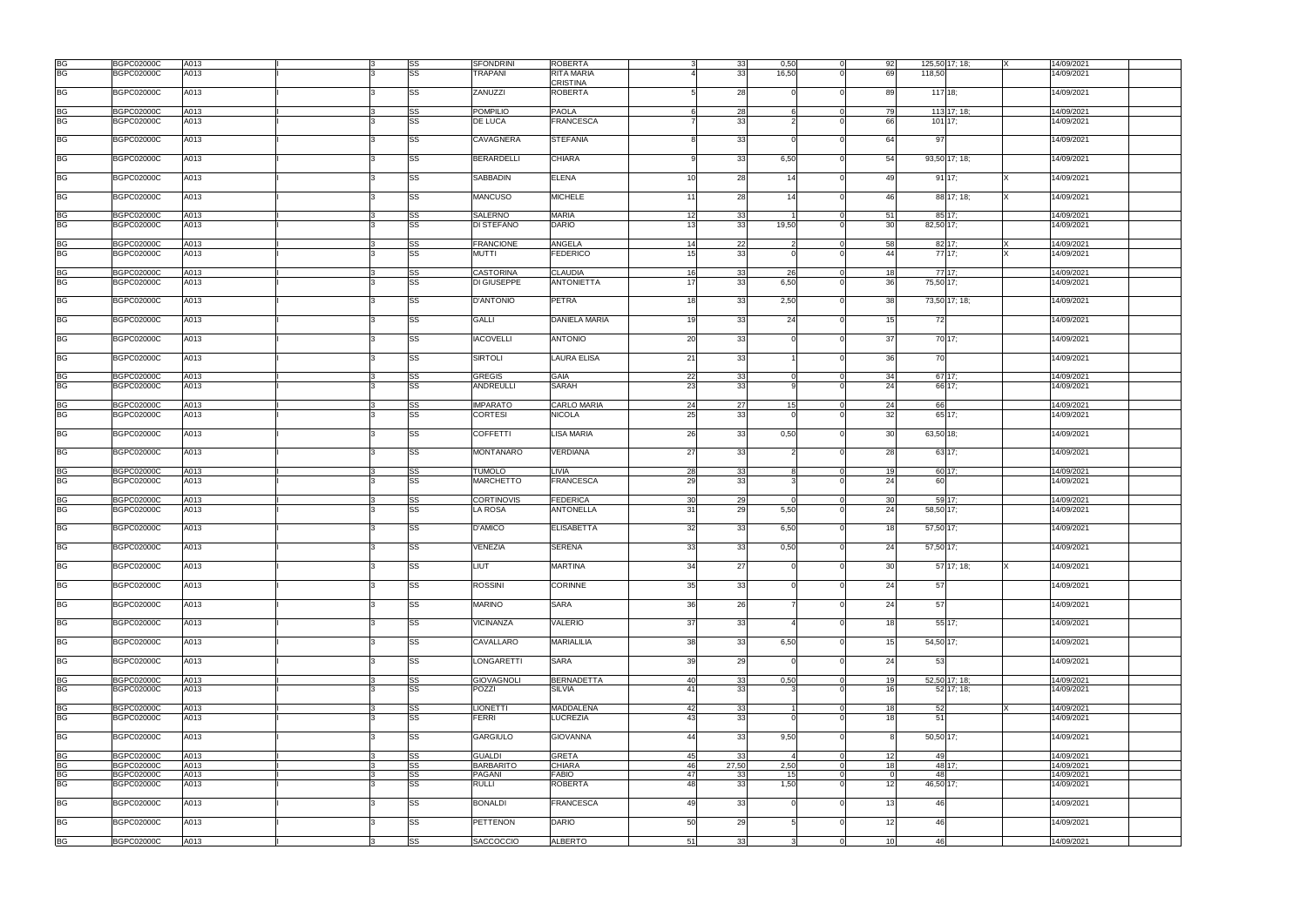| <b>BG</b>              | <b>BGPC02000C</b>                      | A013         |  | <b>SS</b>       | <b>FIRMANI</b>                      | <b>MARTINA</b>                    | 52             | 27             | 3,50            |                      | 15         | 45,50 17;                | 14/09/2021               |
|------------------------|----------------------------------------|--------------|--|-----------------|-------------------------------------|-----------------------------------|----------------|----------------|-----------------|----------------------|------------|--------------------------|--------------------------|
| <b>BG</b>              | <b>BGPC02000C</b>                      | A013         |  | SS              | <b>MANGINI</b>                      | <b>GIUSEPPE</b>                   | 53             | 33             | 11              |                      |            | 44                       | 14/09/2021               |
| <b>BG</b>              | <b>BGPC02000C</b>                      | A013         |  | <b>SS</b>       | <b>MARINO</b>                       | <b>MARIA</b>                      | 54             | 33             | 10              |                      |            | 43                       | 14/09/2021               |
| <b>BG</b>              | <b>BGPC02000C</b>                      | A013         |  | SS              | <b>PERCASSI</b>                     | <b>FEDERICA</b>                   | 55             | 27             |                 |                      | 16         | -43                      | 14/09/2021               |
| <b>BG</b>              | <b>BGPC02000C</b>                      | A013         |  | <b>SS</b>       | GIORDANO                            | <b>MARIO</b>                      | 56             | 33             | 3,50            |                      |            | 42,50                    | 4/09/2021                |
| <b>BG</b>              | <b>BGPC02000C</b>                      | A013         |  | <b>SS</b>       | <b>ROBECCHI</b>                     | <b>MARTA</b>                      | 57             | 33             |                 | $\Omega$             |            | 42                       | 14/09/2021               |
| <b>BG</b>              | <b>BGPC02000C</b>                      | A013         |  | <b>SS</b>       | <b>GHIRELLI</b>                     | JACOPO PIERO                      | 58             | 33             |                 | $\overline{0}$       | -5         | 41                       | 14/09/2021               |
| <b>BG</b>              | <b>BGPC02000C</b>                      | A013         |  | <b>SS</b>       | <b>MANDELLI</b>                     | <b>MONICA</b>                     | 59             | 33             | 3.50            | $\Omega$             |            | 40,50                    | 14/09/2021               |
| BG                     | <b>BGPC02000C</b>                      | A013         |  | SS              | <b>GUIDA</b>                        | ANNAMARIA                         | 60             | 33             |                 | $\Omega$             |            | 40 18:                   | 14/09/2021               |
| <b>BG</b>              | <b>BGPC02000C</b>                      | A013         |  | <b>SS</b>       | TORRE                               | VALENTINA                         | 61             | 33             |                 | $\Omega$             |            | 40                       | 14/09/2021               |
| BG                     | <b>BGPC02000C</b>                      | A013         |  | <b>SS</b>       | <b>CARNIEL</b>                      | <b>ELISA</b>                      | 62             | 33             |                 | $\Omega$             |            | 39                       | 14/09/2021               |
|                        | <b>BGPC02000C</b>                      | A013         |  | SS              | <b>IACONO</b>                       | <b>MARTA</b>                      | 63             | 28             | 1,50            | $\overline{0}$       | 8          | 37,50 17; 18;            | 14/09/2021               |
| BG<br>BG<br>BG         | <b>BGPC02000C</b>                      | A013         |  | <b>SS</b>       | <b>QUARTA</b>                       | <b>GIUSEPPE</b>                   | 64             | 33             |                 | $\Omega$<br>$\Omega$ |            | 37                       | 14/09/2021               |
| <b>BG</b>              | <b>BGPC02000C</b><br><b>BGPC02000C</b> | A013<br>A013 |  | <b>SS</b><br>SS | <b>TOMASONI</b><br><b>CREMONESI</b> | <b>DALILA</b><br><b>NICOLA</b>    | 65<br>66       | 33<br>29       |                 |                      |            | 37<br>36 18:             | 14/09/2021<br>4/09/2021  |
|                        |                                        |              |  |                 |                                     |                                   |                |                |                 |                      |            |                          |                          |
| <b>BG</b>              | <b>BGPC02000C</b>                      | A013         |  | <b>SS</b>       | TESTA                               | <b>GIULIA</b>                     | 67             | 33             |                 |                      |            | 36                       | 14/09/2021               |
|                        | BGPC02000C                             | A013         |  | SS              | <b>SCIASCIA</b>                     | ANDREA ARMANDO                    | 68             | 33             |                 |                      |            | 35                       | 14/09/2021               |
| BG<br>BG               | <b>BGPC02000C</b>                      | A013         |  | <b>SS</b>       | <b>SCRIVANO</b>                     | LILIANA                           | 69             | 33             | 1,50            | $\Omega$             | $\Omega$   | 34,50 17;                | 14/09/2021               |
| <b>BG</b>              | <b>BGPC02000C</b>                      | A013         |  | <b>SS</b>       | <b>SORGENTE</b>                     | ANNA                              | 70             | 33             | 1,50            |                      |            | 34,50 18;                | 14/09/2021               |
|                        |                                        |              |  |                 |                                     |                                   |                |                |                 |                      |            |                          |                          |
| <b>BG</b><br><b>BG</b> | <b>BGPC02000C</b>                      | A013         |  | SS              | <b>VASTA</b>                        | <b>STEFANIA</b>                   | 71             | 33             |                 | $\Omega$             | $\Omega$   | 34                       | 14/09/2021               |
|                        | <b>BGPC02000C</b>                      | A013         |  | <b>SS</b>       | <b>FERRARA</b>                      | <b>SARA</b>                       | 72             | 33             |                 |                      |            | 34                       | 14/09/2021               |
|                        | <b>BGPC02000C</b>                      | A013         |  | SS              | <b>APPIGNANI</b>                    | <b>MARIA CHIARA</b>               | 73             | 33             |                 | $\Omega$             |            | 34                       | 14/09/2021               |
| BG<br>BG               | <b>BGPC02000C</b>                      | A013         |  | <b>SS</b>       | <b>ADINOLFI</b>                     | <b>MARIA ROSARIA</b>              | 74             | 33             | 0,50            | $\Omega$             |            | 33,50 18;                | 14/09/2021               |
|                        |                                        |              |  |                 |                                     |                                   |                |                |                 |                      |            |                          |                          |
| BG<br>BG               | <b>BGPC02000C</b>                      | A013         |  | <b>SS</b>       | CANNAVO'                            | <b>CHIARA</b>                     | 75             | 33             | 0,50            | $\overline{0}$       | $\Omega$   | 33,50                    | 14/09/2021               |
|                        | <b>BGPC02000C</b>                      | A013         |  | SS              | <b>ZERBINI</b>                      | <b>SARA</b>                       | 76             | 33             |                 |                      |            | 33                       | 4/09/2021                |
| <b>BG</b>              | <b>BGPC02000C</b>                      | A013         |  | SS              | <b>ANGELONI</b>                     | SIMONE                            | 77             | 33             |                 | $\Omega$             | $\Omega$   | 33                       | 14/09/2021               |
| <b>BG</b>              | <b>BGPC02000C</b>                      | A013         |  | SS              | <b>VACCA</b>                        | MATTEO VITO                       | 78             | 33             |                 | $\overline{0}$       | $\Omega$   | 33                       | 14/09/2021               |
| <b>BG</b>              | BGPC02000C                             | A013         |  | <b>SS</b>       | <b>GATTI</b>                        | <b>FABIO</b>                      | 79             | 33             |                 | $\Omega$             |            | 33                       | 14/09/2021               |
| <b>BG</b>              | <b>BGPC02000C</b>                      | A013         |  | SS              | <b>DONADONI</b>                     | CARLO                             | 80             | 33             |                 |                      |            | 33                       | 14/09/2021               |
|                        |                                        |              |  |                 |                                     |                                   |                |                |                 |                      |            |                          |                          |
| <b>BG</b>              | <b>BGPC02000C</b>                      | A013         |  | <b>SS</b>       | <b>BLOISE</b>                       | <b>BIAGIO</b>                     | 81             | 26             |                 |                      |            | 32                       | 14/09/2021               |
| <b>BG</b>              | <b>BGPC02000C</b>                      | A013         |  | SS              | <b>DI STEFANO</b>                   | <b>GIULIA MARIA</b>               | 82             | 29             |                 | $\Omega$             |            | -31                      | 14/09/2021               |
| <b>BG</b>              | <b>BGPC02000C</b>                      | A013         |  | <b>SS</b>       | CAPEZZERA                           | <b>EUFEMIA</b>                    | 83             | 29             | 0,50            | $\Omega$             | $\Omega$   | 29,50                    | 14/09/2021               |
| <b>BG</b>              | <b>BGPC02000C</b>                      | A013         |  | <b>SS</b>       | <b>CORTINOVIS</b>                   | <b>LUCA</b>                       | 84             | 28             |                 | $\Omega$             | $\Omega$   | 28                       | 14/09/2021               |
| <b>BG</b>              | <b>BGPC02000C</b>                      | A013         |  | <b>SS</b>       | VOLPE                               | <b>GIUSEPPE</b>                   | 85             | 17,50          |                 |                      |            | 24,50                    | 14/09/2021               |
|                        |                                        |              |  |                 |                                     |                                   |                |                |                 |                      |            |                          |                          |
| BG<br>BG<br>BG         | <b>BGPC02000C</b><br><b>BGPC02000C</b> | A019<br>A019 |  | SS<br><b>SS</b> | <b>LETORIO</b><br><b>DI STEFANO</b> | <b>MATTIA</b><br><b>VALENTINA</b> | $\mathcal{D}$  | 26,50<br>24,50 |                 | $\Omega$             | 138<br>114 | 164,50<br>138,50 17; 18; | 14/09/2021<br>14/09/2021 |
|                        | <b>BGPC02000C</b>                      | A019         |  | <b>SS</b>       | <b>LOREFICE</b>                     | <b>LUCIA</b>                      | $\overline{3}$ | 33             | $\Omega$        | $\Omega$             | 102        | 135 17; 18;              | 14/09/2021               |
|                        |                                        |              |  |                 |                                     |                                   |                |                |                 |                      |            |                          |                          |
| <b>BG</b>              | <b>BGPC02000C</b>                      | A019         |  | SS              | <b>BAGGI</b>                        | PAOLO GIOVANNI                    |                | 33             | 15,50           | $\Omega$             | 78         | 126,50 17;               | 14/09/2021               |
| <b>BG</b>              | <b>BGPC02000C</b>                      | A019         |  | <b>SS</b>       | <b>MATTEO</b>                       | CRISTINA                          |                | 27             |                 |                      | 93         | 120 17; 18;              | 4/09/2021                |
| <b>BG</b>              |                                        |              |  | <b>SS</b>       | <b>POMPIGLIO</b>                    | <b>MICHELA</b>                    | 6              |                | 9,50            | $\Omega$             | 84         |                          |                          |
|                        | <b>BGPC02000C</b>                      | A019         |  |                 |                                     |                                   |                | 23             |                 |                      |            | 116,50 17;               | 14/09/2021               |
| <b>BG</b>              | <b>BGPC02000C</b>                      | A019         |  | <b>SS</b>       | <b>BUGADA</b>                       | <b>LUCA</b>                       |                | 25,50          |                 | $\Omega$             | 84         | 112,50 17; 18;           | 14/09/2021               |
| <b>BG</b>              | <b>BGPC02000C</b>                      | A019         |  | <b>SS</b>       | <b>RIZZINELLI</b>                   | <b>ILARIA</b>                     | <sub>R</sub>   | 33             | 12 <sup>1</sup> | $\Omega$             | 64         | 109 17; 18;              | 14/09/2021               |
|                        |                                        |              |  |                 |                                     |                                   |                |                |                 |                      |            |                          |                          |
| <b>BG</b>              | <b>BGPC02000C</b>                      | A019         |  | <b>SS</b>       | <b>VIGGIANI</b>                     | <b>GIACOMO</b>                    | 9              | 33             | 58              | $\overline{0}$       | 18         | 109                      | 14/09/2021               |
| <b>BG</b>              | <b>BGPC02000C</b>                      | A019         |  | <b>SS</b>       | TOMASINO                            | PAOLO                             | 10             | 12             | 0,50            | $\Omega$             | 96         | 108,50 18;               | 14/09/2021               |
| <b>BG</b>              | <b>BGPC02000C</b>                      | A019         |  | <b>SS</b>       | <b>PASTORE</b>                      | <b>BARBARA</b>                    | 11             | 33             |                 | $\Omega$             | 66         | 108 17; 18;              | 14/09/2021               |
| <b>BG</b>              | <b>BGPC02000C</b>                      | A019         |  | <b>SS</b>       | <b>MANTO</b>                        | <b>PAOLA</b>                      | 12             | 27,50          |                 |                      | 80         | 107,50 17; 18;           | 14/09/2021               |
|                        |                                        |              |  |                 |                                     |                                   |                |                |                 |                      |            |                          |                          |
| <b>BG</b>              | <b>BGPC02000C</b>                      | A019         |  | <b>SS</b>       | <b>PINOTTI</b>                      | <b>ALESSANDRA</b>                 | 13             | 24,50          |                 | $\Omega$             | 77,50      | 107 17:                  | 14/09/2021               |
| <b>BG</b>              | <b>BGPC02000C</b>                      | A019         |  | SS              | <b>GRITTI</b>                       | VANESSA                           | 14             | 33             | 11,50           | $\Omega$             | 62         | 106,50 17;               | 14/09/2021               |
| <b>BG</b>              | <b>BGPC02000C</b>                      | A019         |  | <b>SS</b>       | PIATTI MORGANTI                     | <b>BRUNA</b>                      | 15             | 33             | 49,50           | $\Omega$             | 24         | 106,50 17;               | 14/09/2021               |
| <b>BG</b>              | <b>BGPC02000C</b>                      | A019         |  | SS              | TARANTINO                           | PIERO                             | 16             | 33             | 61              | $\Omega$             | 12         | 106 17;                  | 14/09/2021               |
| <b>BG</b>              | <b>BGPC02000C</b>                      | A019         |  | <b>SS</b>       | <b>ARESI</b>                        | <b>SILVIA</b>                     | 17             | 29             |                 | $\Omega$             | 72         | $105$ 17;                | 14/09/2021               |
| <b>BG</b>              | <b>BGPC02000C</b>                      | A019         |  | <b>SS</b>       | <b>CASCIO</b>                       | <b>SIMONA</b>                     | 18             | 29             | 3,50            | $\Omega$             | 72         | 104,50 17;               | 14/09/2021               |
|                        |                                        |              |  |                 |                                     |                                   |                |                |                 |                      |            |                          |                          |
| <b>BG</b>              | <b>BGPC02000C</b>                      | A019         |  | SS              | <b>CAPELLI</b>                      | <b>IVAN</b>                       | 19             | 28             |                 | $\Omega$             | 72         | 100 17:                  | 14/09/2021               |
| <b>BG</b>              | <b>BGPC02000C</b>                      | A019         |  | <b>SS</b>       | <b>PARISI</b>                       | <b>MARCO</b>                      | 20             | 33             |                 |                      | 66         | 99 18:                   | 4/09/2021                |
| <b>BG</b>              | <b>BGPC02000C</b>                      | A019         |  | <b>SS</b>       | <b>PARIS</b>                        | <b>DANIELA</b>                    | 21             | 33             |                 | $\overline{0}$       | 66         | 99 18;                   | 14/09/2021               |
| BG<br>BG               | <b>BGPC02000C</b>                      | A019         |  | SS              | <b>MAZZOLENI</b>                    | <b>DULCO GIUSEPPE</b>             | 22             | 27             |                 | $\Omega$             | 72         | 99                       | 14/09/2021               |
|                        | <b>BGPC02000C</b>                      | A019         |  | <b>SS</b>       | CANNATELLO                          | <b>MASSIMILIANO</b>               | 23             | 27             |                 | $\Omega$             | 66         | 97 17:                   | 14/09/2021               |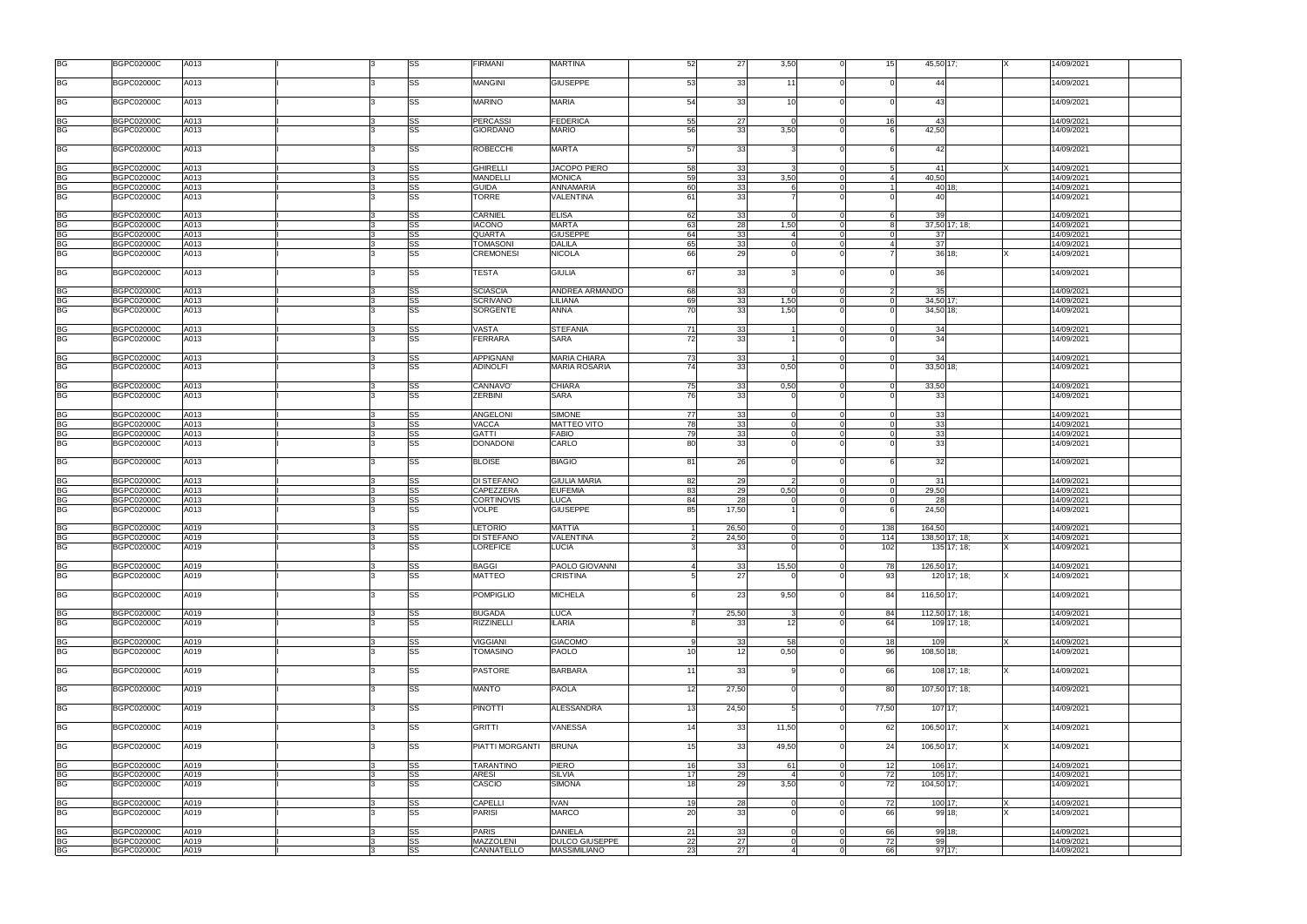| <b>BG</b>              | <b>BGPC02000C</b>                      | A019         |   | SS       | MANDELLI                       | <b>ANNA</b>                                 | 24       | 33       | 15 <sub>l</sub>       | $\Omega$                   | 48              | 96                         | 14/09/2021               |
|------------------------|----------------------------------------|--------------|---|----------|--------------------------------|---------------------------------------------|----------|----------|-----------------------|----------------------------|-----------------|----------------------------|--------------------------|
| <b>BG</b>              | <b>BGPC02000C</b>                      | A019         |   | SS       | <b>FERRARINI</b>               | <b>MARCO</b>                                | 25       | 28,50    | 17,50                 | $\Omega$                   | 49              | 95 17; 18;                 | 14/09/2021               |
| <b>BG</b>              | BGPC02000C                             | A019         |   | SS       | <b>OGGIONNI</b>                | <b>EVA MARTA</b>                            | 26       | 33       | 25,50                 | $\Omega$                   | 36              | 94,50 17; 18;              | 14/09/2021               |
| <b>BG</b>              | <b>BGPC02000C</b>                      | A019         |   | SS       | DE VIVO                        | <b>ELEONORA</b><br><b>STEFANIA</b>          | 27       | 29       | 13,50                 | $\Omega$                   | 52              | 94,50 17:                  | 14/09/2021               |
| <b>BG</b>              | <b>BGPC02000C</b>                      | A019         |   | SS       | <b>TESSE</b>                   | <b>SILVIA</b>                               | 28       | 33       | 2,50                  | $\Omega$                   | 56              | 91,50 17;                  | 14/09/2021               |
| <b>BG</b>              | <b>BGPC02000C</b>                      | A019         |   | SS       | <b>AMIGONI</b>                 | <b>FABIO</b>                                | 29       | 33       |                       |                            | 58              | $91$ 17; 18;               | 14/09/2021               |
| <b>BG</b>              | <b>BGPC02000C</b>                      | A019         |   | SS       | <b>ROTUNDO</b>                 | <b>ANTONIO</b>                              | 30       | 33       |                       | $\Omega$                   | 48              | 89 17:                     | 14/09/2021               |
|                        |                                        |              |   |          |                                |                                             |          |          |                       |                            |                 |                            |                          |
| BG                     | <b>BGPC02000C</b>                      | A019         |   | SS       | <b>MAGNONI</b>                 | <b>FRANCESCA</b>                            | 31       | 33       | 19,50                 | $\Omega$                   | 36              | $88,50$ 17:                | 14/09/2021               |
| <b>BG</b>              | <b>BGPC02000C</b>                      | A019         |   | SS       | <b>MODICA</b>                  | <b>CHIARA</b>                               | 32       | 33       | 15,50                 | $\Omega$                   | 40              | 88,50 17:                  | 14/09/2021               |
| <b>BG</b>              | <b>BGPC02000C</b>                      | A019         |   | SS       | MAZZOLA                        | <b>DARIO</b>                                | 33       | 33       | 28                    | $\Omega$                   | 26              | 87                         | 14/09/2021               |
| <b>BG</b>              | <b>BGPC02000C</b>                      | A019         |   | SS       | <b>MUSELLA</b>                 | <b>GIOVANNA</b>                             | 34       | 33       |                       |                            | 44              | 86 17: 18:                 | 14/09/2021               |
| BG                     | <b>BGPC02000C</b>                      | A019         |   | SS       | <b>GHISETTI</b>                | <b>ANTONIO</b>                              | 35       | 24       |                       | $\overline{0}$             | 56              | 84 17;                     | 14/09/2021               |
| <b>BG</b>              | <b>BGPC02000C</b>                      | A019         |   | SS       | <b>PAPILIO</b>                 | VERONICA                                    | 36       | 33       |                       | $\Omega$                   | 42              | 81 17:                     | 14/09/2021               |
|                        |                                        |              |   |          |                                |                                             |          |          |                       |                            |                 |                            |                          |
| <b>BG</b>              | <b>BGPC02000C</b>                      | A019         |   | SS       | <b>MAROTTA</b>                 | <b>DARIO</b>                                | 37       | 33       |                       | $\Omega$                   | 42              | 81 17:                     | 14/09/2021               |
| <b>BG</b>              | <b>BGPC02000C</b>                      | A019         |   | SS       | <b>MARININI</b>                | <b>DANIELA</b>                              | 38       | 26       |                       | $\Omega$                   | 48              | 81                         | 14/09/2021               |
|                        |                                        |              |   |          |                                |                                             |          |          |                       |                            | $\Omega$        |                            |                          |
| <b>BG</b><br><b>BG</b> | <b>BGPC02000C</b><br><b>BGPC02000C</b> | A019<br>A019 |   | SS<br>SS | <b>TRIGONA</b><br><b>FERRI</b> | <b>RAFFAELLA</b><br><b>MICHELA BEATRICE</b> | 39<br>40 | 33<br>33 | 48<br>15 <sup>1</sup> | $\Omega$<br>$\Omega$       | 28              | 81<br>76 18:               | 14/09/2021               |
|                        |                                        |              |   |          |                                |                                             |          |          |                       |                            |                 |                            | 14/09/2021               |
| BG                     | <b>BGPC02000C</b>                      | A019         |   | SS       | LANFRANCHI                     | <b>ALESSANDRO</b>                           | 41       | 33       |                       | $\Omega$                   | 36              | 72                         | 14/09/2021               |
| <b>BG</b>              | <b>BGPC02000C</b>                      | A019         |   | SS       | DE DOMINICIS                   | <b>MARTINA</b>                              | 42       | 33       |                       |                            | 38 <sup>l</sup> | 71                         | 14/09/2021               |
| <b>BG</b>              | <b>BGPC02000C</b>                      | A019         |   | SS       | <b>NOZZA</b>                   | <b>SERENA</b>                               | 43       | 28,50    |                       |                            | 41              | 69,50                      | 14/09/2021               |
| BG                     | <b>BGPC02000C</b>                      | A019         |   | SS       | <b>RAIMONDI</b>                | <b>NADIA</b>                                | 44       | 33       | 17                    | $\Omega$                   | 19              | 69 17: 18:                 | 14/09/2021               |
| <b>BG</b>              | <b>BGPC02000C</b>                      | A019         |   | SS       | <b>ESPOSITO</b>                | <b>SALVATORE</b>                            | 45       | 26,50    | 10                    | $\Omega$                   | 32 <sub>l</sub> | 68,50 17; 18;              | 14/09/2021               |
| BG                     | <b>BGPC02000C</b>                      | A019         |   | SS       | <b>GUCCIARDI</b>               | <b>MARIA</b>                                | 46       | 24       | 6,50                  | $\Omega$                   | 37              | 67,50 18;                  | 14/09/2021               |
| <b>BG</b>              | <b>BGPC02000C</b>                      | A019         |   | SS       | CALLIONI                       | <b>CARLA</b>                                | 47       | 29       |                       | $\Omega$                   | 35              | 66                         | 14/09/2021               |
| BG                     | <b>BGPC02000C</b>                      | A019         |   | SS       | <b>COSTANTINI</b>              | <b>FABRIZIO</b>                             | 48       | 33       | 15                    |                            | 18              | 66                         | 14/09/2021               |
| <b>BG</b>              | <b>BGPC02000C</b>                      | A019         |   | SS       | <b>MAFFI</b>                   | <b>CHIARA</b>                               | 49       | 28,50    |                       |                            | 36              | 64,50 17;                  | 14/09/2021               |
|                        |                                        |              |   |          |                                |                                             |          |          |                       |                            |                 |                            |                          |
| <b>BG</b>              | <b>BGPC02000C</b>                      | A019         |   | SS       | <b>INCARDONA</b>               | ANGELA                                      | 50       | 28       | 6,50                  | $\Omega$                   | 30 <sup>l</sup> | 64,50 18;                  | 14/09/2021               |
| <b>BG</b>              | <b>BGPC02000C</b>                      | A019         |   | SS       | <b>CREPALDI</b>                | <b>ELISA</b>                                | 51       | 28       |                       | $\Omega$                   | 36              | 64 17: 18:                 | 14/09/2021               |
| <b>BG</b>              | <b>BGPC02000C</b>                      | A019         |   | SS       | COLLEONI                       | <b>ILARIA</b>                               | 52       | 29       |                       | $\Omega$                   | 35              | 64                         | 14/09/2021               |
| <b>BG</b>              | <b>BGPC02000C</b>                      | A019         |   | SS       | ARCIDIACONO                    | <b>ANNAMARIA</b>                            | 53       | 33       | 6,50                  | $\Omega$                   | 24              | 63,50 17;                  | 14/09/2021               |
| <b>BG</b>              | <b>BGPC02000C</b>                      | A019         | ß | SS       | <b>SATURNINO</b>               | MARIANGELA                                  | 54       | 29       | 0,50                  | $\overline{0}$             | 33              | 62,50 17; 18;              | 14/09/2021               |
| <b>BG</b>              | <b>BGPC02000C</b>                      | A019         |   | SS       | <b>PANDOLFI</b>                | <b>SIMONE</b>                               | 55       | 33       | 8                     | $\overline{0}$             | 21              | 62 17;                     | 14/09/2021               |
| <b>BG</b>              | <b>BGPC02000C</b>                      | A019         |   | SS       | <b>GRASSO</b>                  | <b>MARIA</b>                                | 56       | 33       |                       | $\Omega$                   | 28,50           | 61,50                      | 14/09/2021               |
|                        |                                        |              |   |          |                                |                                             |          |          |                       |                            |                 |                            |                          |
| <b>BG</b>              | <b>BGPC02000C</b>                      | A019         |   | SS       | POZZI                          | VERA                                        | 57       | 33       | 27                    | $\Omega$                   | $\Omega$        | 60                         | 14/09/2021               |
| <b>BG</b>              | <b>BGPC02000C</b>                      | A019         |   | SS       | <b>SENSI</b>                   | <b>TIZIANO</b>                              | 58       | 33       | 12,50                 | $\overline{0}$             | 13              | 58,50                      | 14/09/2021               |
| <b>BG</b>              | <b>BGPC02000C</b>                      | A019         |   | SS       | <b>TOSCANO</b>                 | <b>MARCO</b>                                | 59       | 33       | <b>25</b>             | $\overline{0}$             | $\Omega$        | 58                         | 14/09/2021               |
| <b>BG</b>              | <b>BGPC02000C</b>                      | A019         |   | SS       | CASCONE                        | <b>RAFFAELLA</b>                            | 60       | 25,50    | -8                    | $\overline{0}$             | 24              | 57,50                      | 14/09/2021               |
| <b>BG</b>              | <b>BGPC02000C</b>                      | A019         |   | SS       | <b>SILVANO</b>                 | <b>TERESA</b>                               | 61       | 25,50    | 7,50                  | $\Omega$                   | 24              | 57 18; 19;                 | 14/09/2021               |
| <b>BG</b>              | <b>BGPC02000C</b>                      | A019         |   | SS       | SGARRO-DI<br><b>MODUGNO</b>    | <b>FRANCESCA</b>                            | 62       | 33       |                       |                            | 18              | 56 17:                     | 14/09/2021               |
| <b>BG</b>              | <b>BGPC02000C</b>                      | A019         |   | SS       | <b>FERRARO</b>                 | <b>BIAGIO</b>                               | 63       | 33       |                       | $\Omega$                   | 21              | 56                         | 14/09/2021               |
| <b>BG</b>              | <b>BGPC02000C</b>                      | A019         |   | SS       | LUPO                           | GIUSI                                       | 64       | 26,50    |                       | $\Omega$                   | 28              | 55,50 17; 18;              | 14/09/2021               |
| <b>BG</b>              | <b>BGPC02000C</b>                      | A019         |   | SS       | SGRO'                          | <b>DEBORA</b>                               | 65       | 29       |                       | $\Omega$                   | 18              | 54 17;                     | 14/09/2021               |
| <b>BG</b>              | <b>BGPC02000C</b>                      | A019         |   | SS       | SQUARCIAPINO                   | <b>AGATA</b>                                | 66       | 28       |                       | $\Omega$                   | 24              | 53 17: 18:                 | 14/09/2021               |
| <b>BG</b>              | <b>BGPC02000C</b>                      | A019         |   | SS       | <b>ROMANO</b>                  | <b>SARA</b>                                 | 67       | 33       | 1,50                  | $\Omega$                   | 18              | 52,50 17;                  | 14/09/2021               |
| <b>BG</b>              | <b>BGPC02000C</b>                      | A019         |   | SS       | <b>RIZZI</b>                   | <b>ALESSANDRA</b>                           | 68       | 26,50    |                       | $\Omega$                   | 25              | 51,50 17;                  | 14/09/2021               |
| <b>BG</b>              | <b>BGPC02000C</b>                      | A019         |   | SS       | <b>MASTROIANNI</b>             | <b>MANUELA</b>                              | 69       | 33       | 4,50                  | $\Omega$                   | 14              | 51,50                      | 14/09/2021               |
|                        |                                        |              |   |          |                                |                                             |          |          |                       |                            |                 |                            |                          |
| BG<br><b>BG</b>        | <b>BGPC02000C</b><br><b>BGPC02000C</b> | A019<br>A019 |   | SS<br>SS | <b>MENGHINI</b><br>DEL BUONO   | <b>BRUNA</b><br>LUISA                       | 70<br>71 | 33<br>33 | $\Omega$              | $\overline{0}$<br>$\Omega$ | 18<br>12        | 51 17; 18; 19;<br>$51$ 17; | 14/09/2021<br>14/09/2021 |
|                        |                                        |              |   |          |                                |                                             |          |          |                       |                            |                 |                            |                          |
| <b>BG</b>              | <b>BGPC02000C</b>                      | A019         |   | SS       | <b>FERRO</b>                   | <b>DANIELA</b>                              | 72       | 24       |                       | $\Omega$                   | 20              | $51 \, 17;$                | 14/09/2021               |
|                        |                                        |              |   |          |                                |                                             |          |          |                       |                            |                 |                            |                          |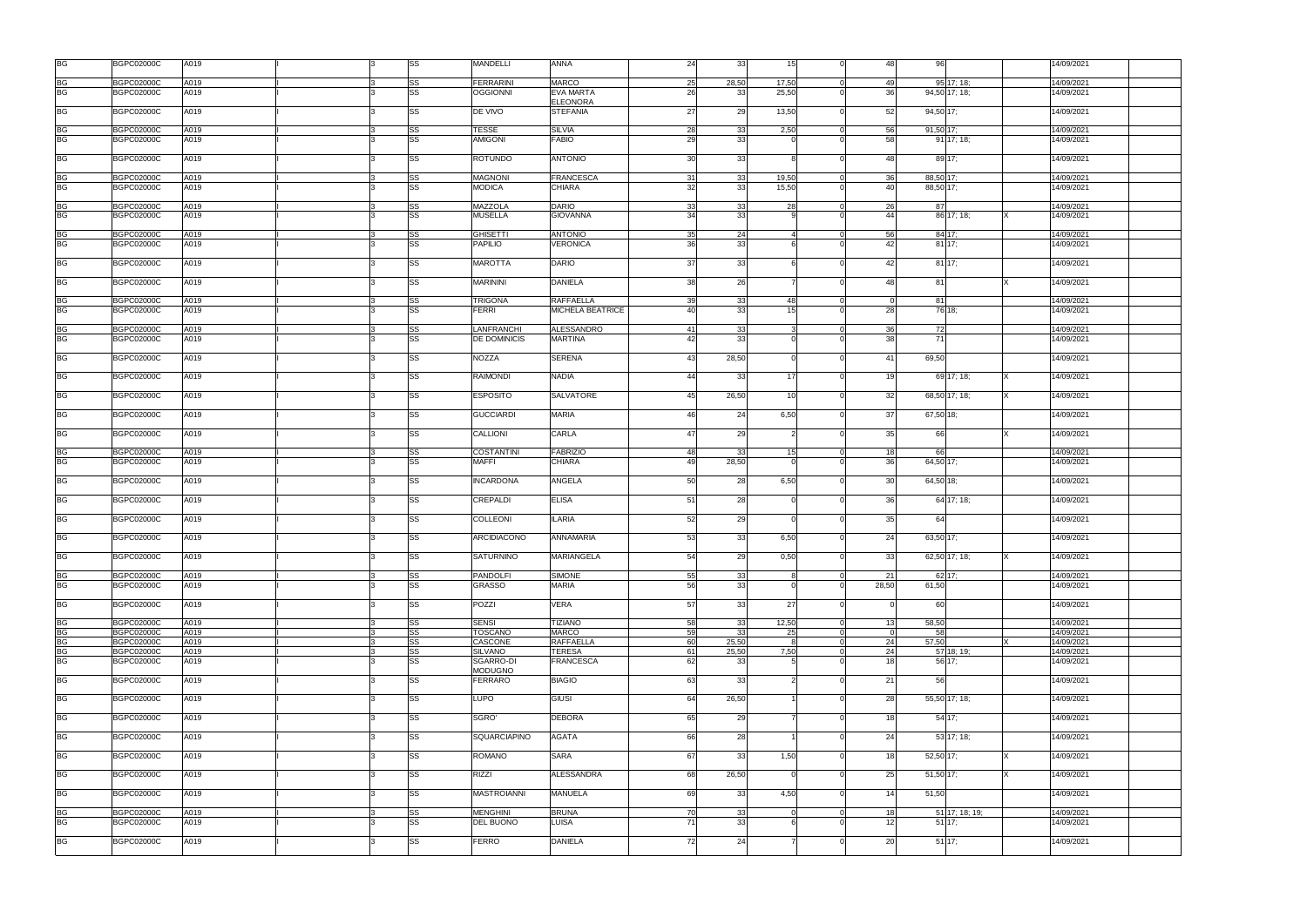| <b>BG</b>              | <b>BGPC02000C</b> | A019 |   | SS | <b>MARCHESE</b>    | <b>PATRIZIA</b>        | 73  | 26,50 |                        | 24<br>$\Omega$              | 50,50 17; 18; | 14/09/2021 |
|------------------------|-------------------|------|---|----|--------------------|------------------------|-----|-------|------------------------|-----------------------------|---------------|------------|
|                        |                   |      |   |    | <b>RIZZO</b>       |                        | 74  |       |                        |                             | 50            |            |
| <b>BG</b>              | <b>BGPC02000C</b> | A019 |   | SS |                    | <b>FIORELLA AGATA</b>  |     | 29    |                        | 20                          |               | 14/09/2021 |
|                        |                   |      |   |    |                    | LOREDANA               |     |       |                        |                             |               |            |
| BG                     | <b>BGPC02000C</b> | A019 |   | SS | <b>GILARDI</b>     | <b>DAVIDE</b>          | 75  | 33    |                        | 16<br>$\Omega$              | 49            | 14/09/2021 |
| <b>BG</b>              | <b>BGPC02000C</b> | A019 |   | SS | CARNEVALE          | <b>ANDREA</b>          | 76  | 33    |                        | 16<br>$\Omega$              | 49            | 14/09/2021 |
|                        |                   |      |   |    |                    |                        |     |       |                        |                             |               |            |
| <b>BG</b>              | <b>BGPC02000C</b> | A019 |   | SS | <b>ROTA</b>        | <b>DEVID</b>           | 77  | 24    |                        | 24<br>$\Omega$              | 48 17;        | 14/09/2021 |
| <b>BG</b>              | <b>BGPC02000C</b> | A019 |   | SS | <b>FONTANAROSA</b> | <b>SIMONA</b>          | 78  | 26    |                        | 16 <sup>1</sup>             | 48 17:        | 14/09/2021 |
|                        |                   |      |   |    |                    |                        |     |       |                        |                             |               |            |
| <b>BG</b>              | <b>BGPC02000C</b> | A019 |   | SS | <b>REDAELLI</b>    | <b>FEDERICO</b>        | 79  | 29    |                        | 16                          | 48            | 14/09/2021 |
|                        |                   |      |   |    |                    |                        |     |       |                        |                             |               |            |
| <b>BG</b>              | <b>BGPC02000C</b> | A019 |   | SS | <b>CHIAPPETTA</b>  | <b>FEDERICO</b>        | 80  | 33    | 10                     |                             | 47 17: 18:    | 14/09/2021 |
|                        |                   |      |   |    |                    |                        |     |       |                        |                             |               |            |
| BG                     | <b>BGPC02000C</b> | A019 |   | SS | <b>SPINI</b>       | <b>GIULIA</b>          | 81  | 29    |                        | 18<br>$\Omega$              | 47 18:        | 14/09/2021 |
|                        |                   |      |   |    |                    |                        |     |       |                        |                             |               |            |
| BG                     | <b>BGPC02000C</b> | A019 |   | SS | <b>ANZALDI</b>     | <b>MIRIAM</b>          | 82  | 26,50 | 1,50                   | 19<br>$\Omega$              | 47 19:        | 14/09/2021 |
| <b>BG</b>              | <b>BGPC02000C</b> | A019 |   | SS | <b>MAGRI</b>       | <b>JACOPO</b>          | 83  | 33    | 1,50                   | 12<br>$\Omega$              | 46,50 17:     | 14/09/2021 |
|                        |                   |      |   |    |                    |                        |     |       |                        |                             |               |            |
| <b>BG</b>              | <b>BGPC02000C</b> | A019 |   | SS | <b>ESPOSITO</b>    | <b>MARIAROSARIA</b>    | 84  | 33    | 0,50                   | 12<br>$\Omega$              | 45,50 17; 18; | 14/09/2021 |
|                        |                   |      |   |    |                    |                        |     |       |                        |                             |               |            |
| BG                     | <b>BGPC02000C</b> | A019 |   | SS | <b>DE MASI</b>     | <b>ASSUNTA</b>         | 85  | 33    | 5,50                   | $\Omega$                    | 45,50 17;     | 14/09/2021 |
|                        |                   |      |   |    |                    |                        |     |       |                        |                             |               |            |
|                        | <b>BGPC02000C</b> |      |   |    | <b>MANFREDA</b>    | <b>DANIELE</b>         |     |       |                        | 12<br>$\Omega$              | 45,50         | 14/09/2021 |
| BG                     |                   | A019 |   | SS |                    |                        | 86  | 33    | 0,50                   |                             |               |            |
| <b>BG</b>              | <b>BGPC02000C</b> | A019 |   | SS | <b>TOMASELLI</b>   | ALESSANDRO             | 87  | 33    |                        | 12<br>$\Omega$              | 45 17:        | 14/09/2021 |
| <b>BG</b>              | <b>BGPC02000C</b> | A019 |   | SS | <b>SCOTTI</b>      | <b>MARIA ELENA</b>     | 88  | 33    | 12 <sup>1</sup>        | $\Omega$                    | 45 18:        | 14/09/2021 |
|                        |                   |      |   |    |                    |                        |     |       |                        |                             |               |            |
| <b>BG</b>              | <b>BGPC02000C</b> | A019 |   | SS | <b>NAGLIERI</b>    | <b>GIOVANNI</b>        | 89  | 33    |                        | 12<br>$\Omega$              | 45            | 14/09/2021 |
|                        |                   |      |   |    |                    |                        |     |       |                        |                             |               |            |
| <b>BG</b>              | <b>BGPC02000C</b> | A019 |   | SS | <b>PRIVITERA</b>   | <b>MARIA FIORELLA</b>  | 90  | 33    | 12 <sup>1</sup>        | $\Omega$                    | 45            | 14/09/2021 |
|                        |                   |      |   |    |                    |                        |     |       |                        |                             |               |            |
|                        |                   |      |   |    |                    |                        |     |       |                        |                             |               |            |
| <b>BG</b>              | <b>BGPC02000C</b> | A019 |   | SS | SOTTILE            | <b>VINCENZO</b>        | 91  | 33    |                        | 12<br>$\overline{0}$        | 45            | 14/09/2021 |
| <b>BG</b>              | <b>BGPC02000C</b> | A019 |   | SS | <b>BENDOLI</b>     | <b>ENRICO</b>          | 92  | 33    |                        | 12<br>$\Omega$              | 45            | 14/09/2021 |
| <b>BG</b>              | <b>BGPC02000C</b> | A019 |   | SS | DE LORENZI         | <b>CATERINA</b>        | 93  | 33    |                        | 11                          | 44 17:        | 14/09/2021 |
|                        |                   |      |   |    |                    |                        |     |       |                        |                             |               |            |
|                        |                   |      |   | SS |                    |                        | 94  |       |                        | $\Omega$                    | 44            |            |
| <b>BG</b>              | <b>BGPC02000C</b> | A019 |   |    | <b>DI MATTEO</b>   | <b>DENISE</b>          |     | 27,50 | 4,50                   | 12                          |               | 14/09/2021 |
|                        |                   |      |   |    |                    |                        |     |       |                        |                             |               |            |
| <b>BG</b>              | <b>BGPC02000C</b> | A019 |   | SS | VEDOVATI           | <b>ROBERTO</b>         | 95  | 12    |                        | 32                          | 44            | 14/09/2021 |
|                        |                   |      |   |    |                    |                        |     |       |                        |                             |               |            |
| BG                     | <b>BGPC02000C</b> | A019 |   | SS | MORETTI CONTI      | <b>ANNA</b>            | 96  | 29    | 2,50                   | 12<br>$\Omega$              | 43,50         | 14/09/2021 |
|                        |                   |      |   |    |                    |                        |     |       |                        |                             |               |            |
|                        |                   |      |   |    |                    |                        |     |       |                        |                             |               |            |
| BG                     | <b>BGPC02000C</b> | A019 |   | SS | <b>PETRUZZO</b>    | LIDIA                  | 97  | 29    | 14                     | $\Omega$<br>$\Omega$        | 43 18:        | 14/09/2021 |
| <b>BG</b>              | <b>BGPC02000C</b> | A019 |   | SS | <b>CARMINATI</b>   | LAURA                  | 98  | 33    |                        |                             | 42            | 14/09/2021 |
|                        |                   |      |   |    |                    |                        |     |       |                        |                             |               |            |
| <b>BG</b>              | <b>BGPC02000C</b> | A019 |   | SS | <b>GALLITTO</b>    | <b>ANDREA</b>          | 99  | 27,50 |                        | 14<br>$\Omega$              | 41,50 17;     | 14/09/2021 |
|                        |                   |      |   |    |                    |                        |     |       |                        |                             |               |            |
| <b>BG</b>              | <b>BGPC02000C</b> | A019 |   | SS | <b>SERAFINI</b>    | LORENZO                | 100 | 27    |                        | 14<br>$\Omega$              | 41            | 14/09/2021 |
| <b>BG</b>              | <b>BGPC02000C</b> | A019 |   | SS | <b>RESTIFO</b>     | <b>FEDERICO</b>        | 101 | 28    | 0,50                   | 12                          | 40,50 17;     | 14/09/2021 |
|                        |                   |      |   |    |                    |                        |     |       |                        |                             |               |            |
| <b>BG</b>              | <b>BGPC02000C</b> | A019 |   | SS | COLLEONI           | <b>ALESSANDRO</b>      | 102 | 33    | <b>6</b>               | $\Omega$                    | 40            | 14/09/2021 |
|                        |                   |      |   |    |                    |                        |     |       |                        |                             |               |            |
| <b>BG</b>              | <b>BGPC02000C</b> | A019 |   | SS | <b>ROPPA</b>       | <b>ERIKA</b>           | 103 | 33    | 7                      | $\Omega$<br>$\Omega$        | 40            | 14/09/2021 |
| <b>BG</b>              | <b>BGPC02000C</b> | A019 |   | SS | <b>BELOTTI</b>     | <b>MARCO</b>           | 104 | 29    |                        | 10 <sup>1</sup><br>$\Omega$ | 40            | 14/09/2021 |
| <b>BG</b>              | <b>BGPC02000C</b> | A019 |   | SS | <b>FIORETTI</b>    | <b>FRANCESCA</b>       | 105 | 28    |                        | 12<br>$\Omega$              | 40            | 14/09/2021 |
| <b>BG</b>              | <b>BGPC02000C</b> | A019 |   | SS | <b>PORRAZZO</b>    | <b>STEFANO</b>         | 106 | 33    | 6,50                   |                             | 39,50 19;     | 14/09/2021 |
|                        |                   |      |   |    |                    |                        |     |       |                        |                             |               |            |
|                        |                   |      |   |    |                    |                        |     |       |                        |                             |               |            |
| <b>BG</b>              | <b>BGPC02000C</b> | A019 |   | SS | <b>GUGLIELMO</b>   | <b>STEFANIA</b>        | 107 | 33    | 6,50                   |                             | 39,50         | 14/09/2021 |
|                        |                   |      |   |    |                    |                        |     |       |                        |                             |               |            |
| <b>BG</b>              | <b>BGPC02000C</b> | A019 |   | SS | <b>MONTALTO</b>    | <b>FEDERICA</b>        | 108 | 33    |                        | $\Omega$                    | 39 17;        | 14/09/2021 |
|                        |                   |      |   |    |                    |                        |     |       |                        |                             |               |            |
| <b>BG</b>              | <b>BGPC02000C</b> | A019 |   | SS | DI TOMMASO         | <b>ROBERTO</b>         | 109 | 33    |                        | $\Omega$                    | 38            | 14/09/2021 |
|                        |                   |      |   |    |                    |                        |     |       |                        |                             |               |            |
| <b>BG</b>              | <b>BGPC02000C</b> | A019 |   | SS | <b>SIMONCELLI</b>  | <b>RICCARDO</b>        | 110 | 23    | 0,50                   | 14<br>$\Omega$              | 37,50 17;     | 14/09/2021 |
|                        |                   |      |   |    |                    |                        |     |       |                        |                             |               |            |
|                        |                   |      |   |    |                    |                        |     |       |                        |                             |               |            |
| <b>BG</b>              | <b>BGPC02000C</b> | A019 |   | SS | <b>PIROMALLI</b>   | <b>SALVATORE</b>       | 111 | 33    | 4,50                   | $\Omega$                    | 37,50 17;     | 14/09/2021 |
|                        |                   |      |   |    |                    | CARMELO ANTONIO        |     |       |                        |                             |               |            |
|                        |                   |      |   |    |                    |                        |     |       |                        |                             |               |            |
|                        | <b>BGPC02000C</b> | A019 |   | SS | <b>GIRALDI</b>     | <b>NICOL DENISE</b>    | 112 | 33    |                        | $\Omega$                    | 37            | 14/09/2021 |
|                        |                   |      |   |    |                    |                        |     |       |                        |                             |               |            |
| <b>BG</b>              |                   |      |   |    |                    |                        |     |       |                        |                             |               |            |
| <b>BG</b>              | <b>BGPC02000C</b> | A019 |   | SS | <b>ZUCCHETTO</b>   | <b>SONIA</b>           | 113 | 29    |                        | $\Omega$                    | 37            | 14/09/2021 |
|                        |                   |      |   |    |                    |                        |     |       |                        |                             |               |            |
| <b>BG</b>              | <b>BGPC02000C</b> | A019 |   | SS | ABATE              | <b>ELENA</b>           | 114 | 33    |                        | $\Omega$                    | 37            | 14/09/2021 |
| <b>BG</b>              | <b>BGPC02000C</b> | A019 |   | SS | <b>NORIS</b>       | <b>FABIO</b>           | 115 | 33    |                        |                             | 37            | 14/09/2021 |
|                        |                   |      |   |    |                    |                        |     |       |                        |                             |               |            |
|                        |                   |      |   |    |                    |                        |     |       |                        |                             |               |            |
| <b>BG</b>              | <b>BGPC02000C</b> | A019 |   | SS | <b>ARLOTTA</b>     | <b>SABRINA</b>         | 116 | 33    |                        | $\Omega$                    | 37            | 14/09/2021 |
| <b>BG</b>              | <b>BGPC02000C</b> | A019 |   | SS | <b>GIANNELLA</b>   | <b>STEFANIA</b>        | 117 | 33    | $\boldsymbol{\Lambda}$ | $\Omega$<br>$\Omega$        | 37            | 14/09/2021 |
| <b>BG</b>              | <b>BGPC02000C</b> | A019 |   | SS | COSTANZA           | <b>MARIA FRANCESCA</b> | 118 | 33    | 3,50                   | $\Omega$                    | 36,50 19;     | 14/09/2021 |
|                        | <b>BGPC02000C</b> | A019 |   |    | <b>TIRABOSCHI</b>  | <b>MARINA</b>          | 119 | 33    |                        | $\Omega$<br>$\cap$          |               | 14/09/2021 |
| BG                     |                   |      |   | SS |                    |                        |     |       |                        | $\Omega$                    | $36$ 17;      |            |
|                        | <b>BGPC02000C</b> | A019 |   | SS | LO PICCOLO         | <b>ELISA</b>           | 120 | 27,50 | 2,50                   |                             | <b>36</b>     | 14/09/2021 |
|                        |                   |      |   |    |                    |                        |     |       |                        |                             |               |            |
| <b>BG</b>              | <b>BGPC02000C</b> | A019 |   | SS | <b>AMBROGIO</b>    | <b>ERNESTO</b>         | 121 | 27    |                        | $\Omega$                    | 36            | 14/09/2021 |
| <b>BG</b>              | <b>BGPC02000C</b> | A019 |   | SS | POZZESSERE         | <b>VERONICA</b>        | 122 | 33    |                        | $\Omega$                    | 36            | 14/09/2021 |
|                        | <b>BGPC02000C</b> | A019 |   | SS | <b>MALLIA</b>      | <b>GIUSEPPE</b>        | 123 | 33    | 1,50                   |                             | 35,50 18;     | 14/09/2021 |
| <b>BG</b><br><b>BG</b> |                   |      |   |    |                    |                        |     |       |                        |                             |               |            |
|                        |                   |      |   |    |                    |                        |     |       |                        |                             |               |            |
| <b>BG</b>              | <b>BGPC02000C</b> | A019 |   | SS | DI PERI            | <b>ROBERTO</b>         | 124 | 28    | 7,50                   | $\Omega$<br>$\Omega$        | 35,50         | 14/09/2021 |
| <b>BG</b>              | <b>BGPC02000C</b> | A019 |   | SS | <b>ADAMI</b>       | <b>GIROLAMO</b>        | 125 | 29    | 6,50                   | $\Omega$                    | 35,50         | 14/09/2021 |
| <b>BG</b>              | <b>BGPC02000C</b> | A019 | 3 | SS | <b>D'ANTONI</b>    | VALENTINA              | 126 | 33    | $\overline{2}$         | $\overline{0}$<br>$\Omega$  | 35 19;        | 14/09/2021 |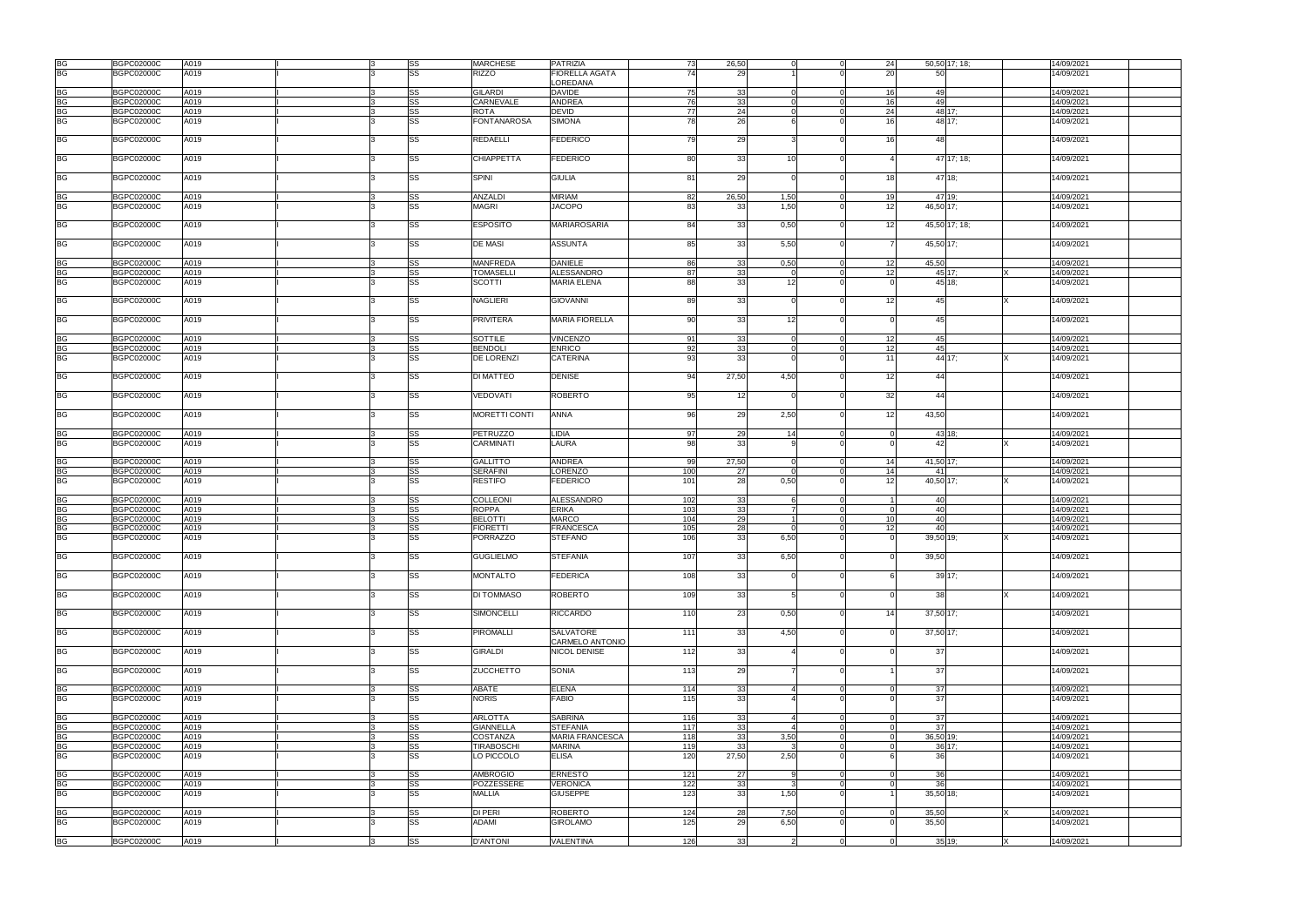| <b>BG</b>              | <b>BGPC02000C</b>                      | A019         |   | SS              | CASTELANELLI       | <b>CHIARA</b>           | 127        | 33       |                 |                |                | 35 19;      |              | 14/09/2021               |  |
|------------------------|----------------------------------------|--------------|---|-----------------|--------------------|-------------------------|------------|----------|-----------------|----------------|----------------|-------------|--------------|--------------------------|--|
| BG                     | <b>BGPC02000C</b>                      | A019         |   | SS              | <b>TERRANOVA</b>   | <b>NATALIA</b>          | 128        | 33       |                 | $\Omega$       | $\Omega$       | 35          |              | 14/09/2021               |  |
|                        |                                        |              |   |                 | DE LUCA            | <b>LUCA SANTI JESUS</b> |            |          |                 | $\Omega$       | $\Omega$       |             |              |                          |  |
| <b>BG</b><br><b>BG</b> | <b>BGPC02000C</b><br><b>BGPC02000C</b> | A019<br>A019 |   | <b>SS</b><br>SS | <b>NASTASI</b>     | <b>ANTONELLA</b>        | 129<br>130 | 33<br>29 | 5,50            |                |                | 35<br>34,50 |              | 14/09/2021<br>14/09/2021 |  |
|                        |                                        |              |   |                 |                    |                         |            |          |                 |                |                |             |              |                          |  |
| <b>BG</b>              | <b>BGPC02000C</b>                      | A019         |   | <b>SS</b>       | <b>PRATESI</b>     | VALENTINA               | 131        | 33       |                 |                |                | 34 18;      |              | 14/09/2021               |  |
| <b>BG</b>              | <b>BGPC02000C</b>                      | A019         |   | SS              | DE LUCA            | CATALDO                 | 132        | 33       |                 |                |                | 34          |              | 14/09/2021               |  |
| BG                     | <b>BGPC02000C</b>                      | A019         |   | SS              | <b>AMMUTINATO</b>  | <b>GIOVANNI</b>         | 133        | 33       |                 |                |                | 34          |              | 14/09/2021               |  |
| <b>BG</b>              | <b>BGPC02000C</b>                      | A019         |   | SS              | <b>GALLIZZI</b>    | <b>KEVIN</b>            | 134        | 27,50    | 6,50            | $\Omega$       |                | 34          |              | 14/09/2021               |  |
| BG                     | <b>BGPC02000C</b>                      | A019         |   | SS              | <b>D'ANGELIS</b>   | <b>SABRINA</b>          | 135        | 33       |                 | $\overline{0}$ | $\Omega$       | 34          |              | 14/09/2021               |  |
| <b>BG</b>              | <b>BGPC02000C</b>                      | A019         |   | <b>SS</b>       | VARALTA            | LUANA                   | 136        | 33       |                 |                |                | 34          |              | 14/09/2021               |  |
| <b>BG</b>              | <b>BGPC02000C</b>                      | A019         |   | <b>SS</b>       | <b>D'ARMINIO</b>   | LUCIANO                 | 137        | 33       |                 |                |                | 34          |              | 14/09/2021               |  |
| <b>BG</b>              | <b>BGPC02000C</b>                      | A019         |   | <b>SS</b>       | <b>CAMILLI</b>     | <b>SUSANNA</b>          | 138        | 24       | 10 <sup>1</sup> | $\Omega$       |                | 34          |              | 14/09/2021               |  |
|                        |                                        |              |   |                 |                    |                         |            |          |                 |                |                |             |              |                          |  |
| <b>BG</b>              | <b>BGPC02000C</b>                      | A019         |   | <b>SS</b>       | MAZZURCO           | <b>ALDO</b>             | 139        | 33       |                 | $\Omega$       | $\Omega$       | 34          |              | 14/09/2021               |  |
| <b>BG</b>              | <b>BGPC02000C</b>                      | A019         |   | <b>SS</b>       | <b>BONI</b>        | <b>THOMAS</b>           | 140        | 33       |                 | $\Omega$       | $\Omega$       | 34          |              | 14/09/2021               |  |
| <b>BG</b>              | <b>BGPC02000C</b>                      | A019         |   | SS              | <b>ADINOLFI</b>    | <b>MARIA ROSARIA</b>    | 141        | 33       | 0,50            |                | $\Omega$       | 33,50 18;   |              | 14/09/2021               |  |
| <b>BG</b>              | <b>BGPC02000C</b>                      | A019         |   | <b>SS</b>       | <b>GIANFORTONE</b> | ALESSANDRO              | 142        | 29       | 4,50            | $\Omega$       |                | 33,50 20;   |              | 14/09/2021               |  |
| <b>BG</b>              | <b>BGPC02000C</b>                      | A019         |   | <b>SS</b>       | <b>ALBRICI</b>     | ALESSANDRO              | 143        | 33       | 0,50            |                |                | 33,50       |              | 14/09/2021               |  |
|                        |                                        |              |   |                 |                    |                         |            |          |                 |                |                |             |              |                          |  |
| BG                     | <b>BGPC02000C</b>                      | A019         |   | <b>SS</b>       | <b>BUZZETTI</b>    | <b>FRANCESCO</b>        | 144        | 29       | 0,50            | $\Omega$       | $\mathbf{A}$   | 33,50       |              | 14/09/2021               |  |
| <b>BG</b>              | <b>BGPC02000C</b>                      | A019         |   | <b>SS</b>       | <b>FORMENTINI</b>  | <b>CHIARA</b>           | 145        | 33       |                 |                |                | 33 18;      |              | 14/09/2021               |  |
| <b>BG</b>              | <b>BGPC02000C</b>                      | A019         |   | SS              | <b>ROMANO</b>      | CAROLINA                | 146        | 27       |                 |                |                | 33          |              | 14/09/2021               |  |
| <b>BG</b>              | <b>BGPC02000C</b>                      | A019         |   | <b>SS</b>       | MANZONI            | <b>MATTIA</b>           | 147        | 33       |                 |                |                | 33          |              | 14/09/2021               |  |
| <b>BG</b>              | <b>BGPC02000C</b>                      | A019         |   | SS              | <b>ROTA</b>        | <b>GLORIA</b>           | 148        | 33       |                 |                |                | 33          |              | 14/09/2021               |  |
|                        |                                        |              |   |                 |                    |                         |            |          |                 |                |                |             |              |                          |  |
| BG                     | <b>BGPC02000C</b>                      | A019         |   | SS              | <b>DORIGO</b>      | <b>CARLOTTA</b>         | 149        | 33       |                 | $\Omega$       |                | 33          |              | 14/09/2021               |  |
| <b>BG</b>              | <b>BGPC02000C</b>                      | A019         |   | <b>SS</b>       | <b>LUPO</b>        | <b>EDOARDO</b>          | 150        | 33       |                 | $\Omega$       | $\Omega$       | 33          |              | 14/09/2021               |  |
| <b>BG</b>              | <b>BGPC02000C</b>                      | A019         |   | <b>SS</b>       | <b>MALIMPENSA</b>  | <b>MAURIZIO MARIA</b>   | 151        | 33       |                 | $\Omega$       |                | 33          |              | 14/09/2021               |  |
|                        |                                        |              |   |                 |                    |                         |            |          |                 |                |                |             |              |                          |  |
| <b>BG</b>              | <b>BGPC02000C</b>                      | A019         |   | SS              | <b>RAFFIOTTA</b>   | CHIARA                  | 152        | 33       |                 |                |                | 33          |              | 14/09/2021               |  |
| <b>BG</b>              | <b>BGPC02000C</b>                      | A019         |   | SS              | <b>GASPANI</b>     | <b>LORENZO</b>          | 153        | 33       |                 |                |                | 33          |              | 14/09/2021               |  |
| BG                     | <b>BGPC02000C</b>                      | A019         |   | SS              | <b>BUGADA</b>      | <b>GIULIA</b>           | 154        | 33       |                 |                |                | 33          |              | 14/09/2021               |  |
|                        |                                        |              |   |                 |                    |                         |            |          |                 |                |                |             |              |                          |  |
| <b>BG</b>              | <b>BGPC02000C</b>                      | A019         |   | <b>SS</b>       | <b>MADDALON</b>    | <b>ALESSANDRO</b>       | 155        | 33       |                 |                |                | 33          |              | 14/09/2021               |  |
| <b>BG</b>              | <b>BGPC02000C</b>                      | A019         |   | <b>SS</b>       | FERRARA            | <b>ANTONIA</b>          | 156        | 33       |                 |                |                | 33          |              | 14/09/2021               |  |
|                        |                                        |              |   |                 |                    |                         |            |          |                 |                |                |             |              |                          |  |
| BG                     | <b>BGPC02000C</b>                      | A019         |   | <b>SS</b>       | <b>CASSINA</b>     | <b>GIORGIO</b>          | 157        | 33       |                 | $\Omega$       | $\Omega$       | 33          |              | 14/09/2021               |  |
|                        |                                        |              |   |                 |                    |                         |            |          |                 |                |                |             |              |                          |  |
| <b>BG</b>              | <b>BGPC02000C</b>                      | A019         |   | <b>SS</b>       | <b>AGOSTI</b>      | <b>EMILIA</b>           | 158        | 33       |                 | $\Omega$       |                | 33          |              | 14/09/2021               |  |
| <b>BG</b>              | <b>BGPC02000C</b>                      | A019         |   | SS              | <b>CICORIA</b>     | LAURA                   | 159        | 33       |                 | $\Omega$       |                | 33          |              | 14/09/2021               |  |
| <b>BG</b>              | <b>BGPC02000C</b>                      | A019         |   | SS              | <b>GUALANO</b>     | <b>ALESSANDRA</b>       | 160        | 33       |                 | $\Omega$       | $\Omega$       | 33          |              | 14/09/2021               |  |
|                        |                                        |              |   |                 |                    |                         |            |          |                 |                |                |             |              |                          |  |
| <b>BG</b>              | BGPC02000C                             | A019         |   | <b>SS</b>       | <b>MELE</b>        | <b>STEFANO</b>          | 161        | 33       |                 | $\Omega$       | $\Omega$       | 33          |              | 14/09/2021               |  |
| <b>BG</b>              | <b>BGPC02000C</b>                      | A019         | R | <b>SS</b>       | <b>TIRINZONI</b>   | <b>MARIACHIARA</b>      | 162        | 33       | $\Omega$        | $\overline{0}$ | $\overline{0}$ | 33          |              | 14/09/2021               |  |
| <b>BG</b>              | <b>BGPC02000C</b>                      | A019         |   | <b>SS</b>       | RIVA               | LUNA                    | 163        | 33       |                 | $\Omega$       | $\Omega$       | 33          |              | 14/09/2021               |  |
| <b>BG</b>              | <b>BGPC02000C</b>                      | A019         |   | <b>SS</b>       | DI MATTEO          | <b>LUIGINA</b>          | 164        | 33       |                 | $\Omega$       | $\Omega$       | 33          |              | 14/09/2021               |  |
| <b>BG</b>              |                                        |              |   |                 |                    |                         |            |          |                 |                |                |             |              |                          |  |
|                        | <b>BGPC02000C</b>                      | A019         |   | SS              | CAPITANIO          | ANNA LISA               | 165        | 33       |                 |                |                | 33          |              | 14/09/2021               |  |
| <b>BG</b>              | <b>BGPC02000C</b>                      | A019         |   | <b>SS</b>       | CARUSO             | LIDIA                   | 166        | 28,50    |                 | $\Omega$       |                | $32,50$ 17; |              | 14/09/2021               |  |
| <b>BG</b>              | <b>BGPC02000C</b>                      | A019         |   | <b>SS</b>       | <b>PASCARIELLO</b> | <b>MATTEO MARIA</b>     | 167        | 29       | 3,50            | $\Omega$       | $\Omega$       | 32,50       |              | 14/09/2021               |  |
| <b>BG</b>              | <b>BGPC02000C</b>                      | A019         |   | <b>SS</b>       | <b>BAGLIERI</b>    | <b>COSTANZA</b>         | 168        | 27       | 5,50            | $\overline{0}$ | $\Omega$       | 32,50       |              | 14/09/2021               |  |
|                        |                                        |              |   |                 |                    |                         |            |          |                 |                |                |             |              |                          |  |
| <b>BG</b>              | <b>BGPC02000C</b>                      | A019         |   | <b>SS</b>       | <b>VILOTTA</b>     | FRANCESCO               | 169        | 24       | 8,50            | $\Omega$       | $\Omega$       | 32,50       |              | 14/09/2021               |  |
| <b>BG</b>              | <b>BGPC02000C</b>                      | A019         |   | <b>SS</b>       | LO MASCOLO         | <b>CHIARA MARIA</b>     | 170        | 28,50    | 3,50            |                |                | 32          |              | 14/09/2021               |  |
| <b>BG</b>              | <b>BGPC02000C</b>                      | A019         |   | <b>SS</b>       | SAVOIA             | <b>MARGHERITA</b>       | 171        | 24,50    | 7,50            | $\Omega$       |                | 32          |              | 14/09/2021               |  |
| <b>BG</b>              | <b>BGPC02000C</b>                      | A019         |   | <b>SS</b>       | <b>PREVITALI</b>   | <b>ENRICO</b>           | 172        | 29       |                 | $\Omega$       |                | 32          |              | 14/09/2021               |  |
|                        | <b>BGPC02000C</b>                      |              |   |                 | <b>ZANOTTI</b>     | <b>SIMONE</b>           | 173        |          |                 | $\Omega$       | 7 <sup>1</sup> |             |              | 14/09/2021               |  |
| <b>BG</b>              |                                        | A019         |   | <b>SS</b>       |                    |                         |            | 24       |                 |                |                | 32          |              |                          |  |
| <b>BG</b>              | <b>BGPC02000C</b>                      | A019         |   | <b>SS</b>       | <b>MIRRIONE</b>    | <b>VINCENZO</b>         | 174        | 29       |                 | $\Omega$       | $\Omega$       | 32          |              | 14/09/2021               |  |
| <b>BG</b>              | <b>BGPC02000C</b>                      | A019         |   | <b>SS</b>       | <b>BOSCHI</b>      | <b>MARTINA</b>          | 175        | 28       | 3,50            | $\Omega$       | $\Omega$       | 31,50       |              | 14/09/2021               |  |
| <b>BG</b>              | <b>BGPC02000C</b>                      | A019         |   | SS              | <b>SCHIFIGNANO</b> | <b>MARIA ELEONORA</b>   | 176        | 27       | 3,50            |                |                | 31,50       |              | 14/09/2021               |  |
|                        |                                        |              |   |                 |                    |                         |            |          |                 |                |                |             |              |                          |  |
| <b>BG</b>              | <b>BGPC02000C</b>                      | A019         |   | <b>SS</b>       | GRECO              | <b>MARCO</b>            | 177        | 29       |                 | $\Omega$       | $\overline{2}$ | 31          |              | 14/09/2021               |  |
| <b>BG</b>              | <b>BGPC02000C</b>                      | A019         |   | <b>SS</b>       | <b>GELONESE</b>    | <b>VINCENZO</b>         | 178        | 27       | 1,50            | $\Omega$       | 2              | 30,50 18;   |              | 14/09/2021               |  |
| <b>BG</b>              | <b>BGPC02000C</b>                      | A019         |   | <b>SS</b>       | <b>TIRELLI</b>     | ANNALISA MARIA          | 179        | 25,50    |                 | $\Omega$       |                | 30,50       |              | 14/09/2021               |  |
|                        | <b>BGPC02000C</b>                      | A019         |   | <b>SS</b>       | <b>SANTUS</b>      | <b>ULISSE ANGELO</b>    | 180        | 29       |                 | $\overline{0}$ | $\Omega$       |             | $30$ 17; 18; | 14/09/2021               |  |
| <b>BG</b>              |                                        |              |   |                 |                    |                         |            |          |                 |                |                |             |              |                          |  |
| <b>BG</b>              | <b>BGPC02000C</b>                      | A019         |   | SS              | SEMPERBONI         | <b>GIULIA</b>           | 181        | 28       |                 |                | $\mathcal{P}$  | -30         |              | 14/09/2021               |  |
| BG                     | <b>BGPC02000C</b>                      | A019         |   | SS              | LUPARELLO          | <b>ENRICA</b>           | 182        | 29       |                 | $\Omega$       | $\Omega$       | 30          |              | 14/09/2021               |  |
|                        |                                        |              |   |                 |                    |                         |            |          |                 |                |                |             |              |                          |  |
| <b>BG</b>              | <b>BGPC02000C</b>                      | A019         |   | SS              | <b>ACCETTA</b>     | <b>JESSICA</b>          | 183        | 28       |                 | $\overline{0}$ | $\Omega$       | 30          |              | 14/09/2021               |  |
| BG<br>BG               | <b>BGPC02000C</b>                      | A019         |   | <b>SS</b>       | <b>PENNA</b>       | <b>BROOKE</b>           | 184        | 28,50    |                 | $\Omega$       |                | 29,50 18;   |              | 14/09/2021               |  |
|                        | <b>BGPC02000C</b>                      | A019         |   | <b>SS</b>       | <b>AMATO</b>       | <b>CAMILLA</b>          | 185        | 25       | 4,50            | $\Omega$       |                | 29,50       |              | 14/09/2021               |  |
|                        |                                        |              |   |                 |                    |                         |            |          |                 |                |                |             |              |                          |  |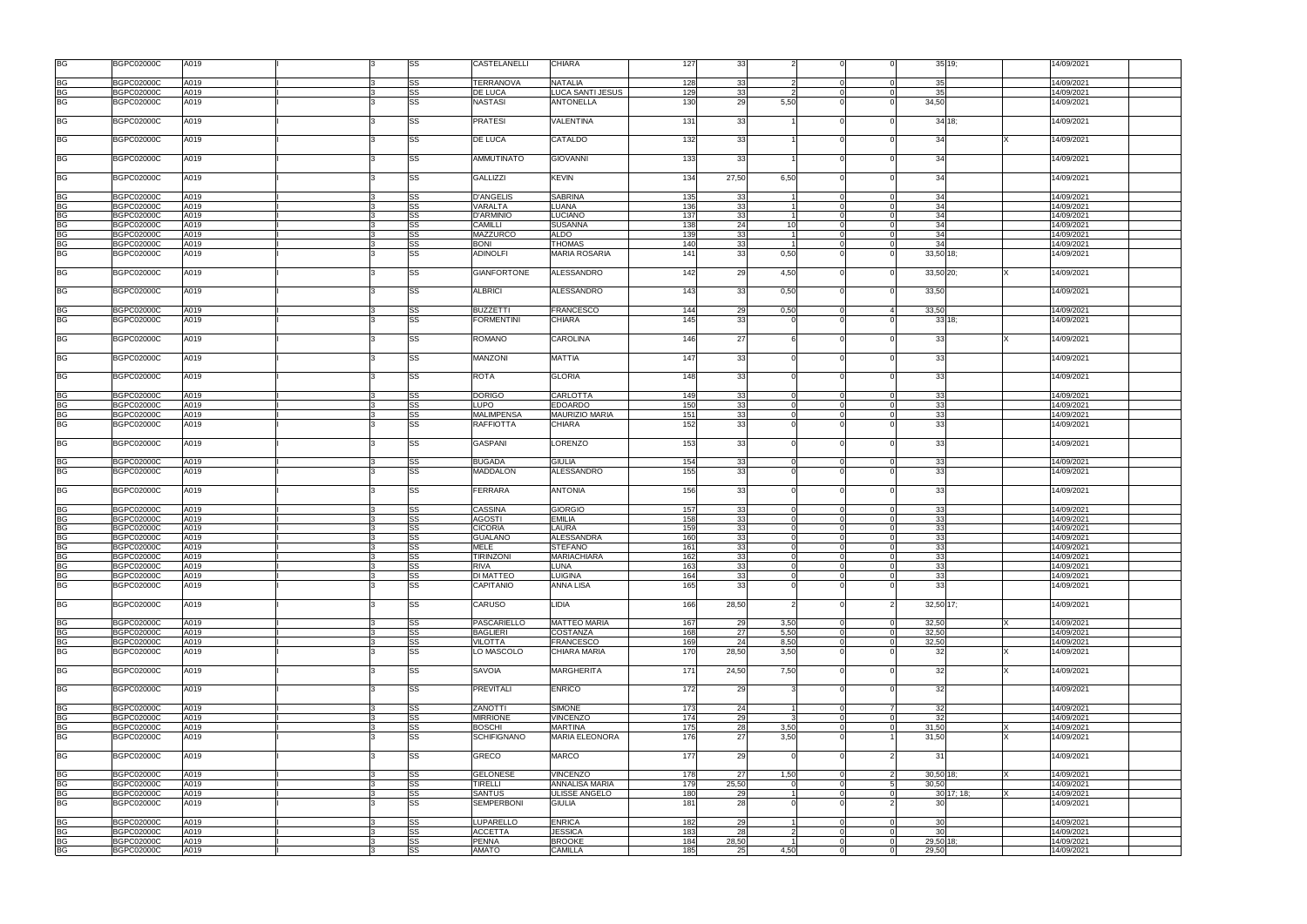| <b>BG</b>              | <b>BGPC02000C</b>                      | A019         |  | SS        | <b>TERRAROLI</b>                  | <b>SABRINA</b>                             | 186             | 28             | 1,50            |                            |          | 29,50           | 14/09/2021               |
|------------------------|----------------------------------------|--------------|--|-----------|-----------------------------------|--------------------------------------------|-----------------|----------------|-----------------|----------------------------|----------|-----------------|--------------------------|
| <b>BG</b>              | <b>BGPC02000C</b>                      | A019         |  | SS        | ZANIBONI                          | <b>PAOLA</b>                               | 187             | 25             |                 | $\Omega$                   |          | 29 18; 19;      | 14/09/2021               |
| BG                     | <b>BGPC02000C</b>                      | A019         |  | SS        | <b>BINETTI</b>                    | <b>MAURO</b>                               | 188             | 26             |                 | $\Omega$                   |          | 29              | 14/09/2021               |
| <b>BG</b>              | <b>BGPC02000C</b>                      | A019         |  | <b>SS</b> | <b>NESI</b>                       | ALESSANDRO                                 | 189             | 29             |                 | $\Omega$                   |          | 29              | 14/09/2021               |
| <b>BG</b>              | <b>BGPC02000C</b>                      | A019         |  | SS        | <b>PARIS</b>                      | <b>TOMMASO</b>                             | 190             | 29             |                 | $\Omega$                   |          | 29              | 14/09/2021               |
| <b>BG</b>              | <b>BGPC02000C</b>                      | A019         |  | SS        | <b>PREVITALI</b>                  | <b>FRANCESCO</b>                           | 191             | 28,50          | $\Omega$        | $\mathbf 0$                | $\Omega$ | 28,50           | 14/09/2021               |
| <b>BG</b>              | <b>BGPC02000C</b>                      | A019         |  | SS        | <b>MOMBRINI</b>                   | DARIO ANGELO                               | 192             | 25,50          |                 | $\Omega$                   |          | 28,50           | 14/09/2021               |
| BG                     | <b>BGPC02000C</b>                      | A019         |  | SS        | <b>VILLA</b>                      | <b>GERLANDA</b>                            | 193             | 28             |                 | $\Omega$                   | $\Omega$ | 28 18:          | 14/09/2021               |
| <b>BG</b><br><b>BG</b> | <b>BGPC02000C</b><br><b>BGPC02000C</b> | A019<br>A019 |  | SS<br>SS  | <b>GORLA</b><br>DE BIASE          | <b>MASSIMO</b><br><b>GUILLERMO</b>         | 194<br>195      | 28<br>26       |                 | $\Omega$<br>$\Omega$       |          | 28<br>28        | 14/09/2021<br>14/09/2021 |
|                        |                                        |              |  |           |                                   | <b>ALFONSO</b>                             |                 |                |                 |                            |          |                 |                          |
| <b>BG</b>              | <b>BGPC02000C</b>                      | A019         |  | SS        | DI MAURO                          | <b>VITTORIO</b>                            | 196             | 28             |                 | $\Omega$                   |          | 28              | 14/09/2021               |
| BG<br><b>BG</b>        | <b>BGPC02000C</b><br><b>BGPC02000C</b> | A019<br>A019 |  | SS<br>SS  | <b>DAVIDE</b><br><b>ZANDA</b>     | <b>GIUSEPPE</b><br>PAOLO                   | 197<br>198      | 25,50<br>26,50 | 1,50            | $\overline{0}$<br>$\Omega$ | $\Omega$ | 27<br>26,50 17; | 14/09/2021<br>14/09/2021 |
|                        |                                        |              |  |           |                                   |                                            |                 |                |                 |                            |          |                 |                          |
| <b>BG</b>              | <b>BGPC02000C</b>                      | A019         |  | SS        | <b>BETTONI</b>                    | LORENZO                                    | 199             | 26,50          |                 | $\Omega$                   |          | 26,50           | 14/09/2021               |
| BG                     | <b>BGPC02000C</b>                      | A019         |  | SS        | <b>FRATTINI</b>                   | <b>FEDERICO</b>                            | 200             | 26,50          |                 | $\Omega$                   |          | 26,50           | 14/09/2021               |
| <b>BG</b>              | <b>BGPC02000C</b>                      | A019         |  | SS        | <b>AMODEO</b>                     | <b>ELISA CRISTINA</b>                      | 201             | 26             |                 | $\Omega$                   |          | 26 18;          | 14/09/2021               |
| <b>BG</b>              | <b>BGPC02000C</b>                      | A019         |  | SS        | <b>BILOTTA</b>                    | LORIS FRANCESCO                            | 202             | 25             |                 |                            |          | 26              | 14/09/2021               |
| <b>BG</b>              | <b>BGPC02000C</b>                      | A019         |  | SS        | <b>MARTINO</b>                    | <b>SALVATORE</b>                           | 203             | 25             |                 | $\overline{0}$             | $\Omega$ | 26              | 14/09/2021               |
| <b>BG</b><br>BG        | <b>BGPC02000C</b><br><b>BGPC02000C</b> | A019<br>A019 |  | SS<br>SS  | <b>GIACOMI</b><br><b>GUALANDI</b> | <b>VINCENZO</b><br><b>MARIA ANTONIETTA</b> | 204<br>205      | 26<br>26       |                 | $\Omega$                   | $\Omega$ | 26<br>26        | 14/09/2021<br>14/09/2021 |
|                        |                                        |              |  |           |                                   |                                            |                 |                |                 |                            |          |                 |                          |
| <b>BG</b>              | <b>BGPC02000C</b>                      | A019         |  | SS        | CORIGLIANO                        | <b>SONIA</b>                               | 206             | 25,50          |                 |                            |          | 25,50           | 14/09/2021               |
| BG                     | <b>BGPC02000C</b>                      | A019         |  | SS        | <b>BONANNO</b>                    | <b>CHRISTIAN</b>                           | 207             | 25             |                 | $\Omega$                   |          | 25              | 14/09/2021               |
| BG                     | <b>BGPC02000C</b>                      | A019         |  | SS        | <b>MINGOIA</b>                    | <b>DANIELE</b>                             | 208             | 24             | 0,50            | $\mathbf 0$                | $\Omega$ | 24,50           | 14/09/2021               |
| <b>BG</b>              | <b>BGPC02000C</b>                      | A019         |  | SS        | <b>ZAZZERI</b>                    | <b>GERMANO</b>                             | 209             | 24             | $\Omega$        | $\Omega$                   | $\Omega$ | -24             | 14/09/2021               |
| <b>BG</b>              | <b>BGPC02000C</b>                      | A019         |  | SS        | <b>BATTISTI</b>                   | <b>SARA</b>                                | 210             | 24             |                 | $\Omega$                   |          | 24              | 14/09/2021               |
| <b>BG</b>              | <b>BGPC02000C</b>                      | A019         |  | SS        | <b>MONTALBANO</b>                 | <b>GIUSEPPINA</b>                          | 211             | 23             | 0,50            | $\Omega$                   |          | 23,50           | 14/09/2021               |
| <b>BG</b>              | <b>BGPC02000C</b>                      | A019         |  | SS        | <b>DAIDONE</b>                    | SABRINA                                    | 212             | 19             |                 | $\Omega$                   |          | 22 17; 18;      | 14/09/2021               |
| BG                     | <b>BGPC02000C</b>                      | A019         |  | SS        | <b>MONTAGNO</b>                   | <b>MARIALUISA</b>                          | 213             | 21,50          | $\cap$          | $\overline{0}$             | $\Omega$ | 21,50           | 14/09/2021               |
| <b>BG</b>              | <b>BGPC02000C</b>                      | A019         |  | SS        | <b>ALBORGHETTI</b>                | <b>MARTA</b>                               | 214             | 17,50          | 1,50            | $\Omega$                   |          | 19 18:          | 14/09/2021               |
| BG                     | <b>BGPC02000C</b>                      | A019         |  | SS        | <b>FUMAGALLI</b>                  | <b>ENRICO</b>                              | 215             | 18,50          |                 | $\Omega$                   |          | 18,50           | 14/09/2021               |
| <b>BG</b>              | <b>BGPC02000C</b>                      | A019         |  | SS        | <b>NERICCIO</b>                   | <b>ALESSANDRO</b>                          | 216             | 15,50          |                 | $\Omega$                   |          | 15,50           | 14/09/2021               |
| <b>BG</b>              | <b>BGPC02000C</b>                      | A019         |  | SS        | <b>MARTORINA</b>                  | LUANA                                      | 217             | 12             |                 |                            |          | $12$ 17;        | 14/09/2021               |
| <b>BG</b>              | <b>BGPC02000C</b>                      | A027         |  | SS        | <b>ROTA</b>                       | <b>MASSIMO</b>                             |                 | 33             |                 | $\Omega$                   | 154      | 187             | 14/09/2021               |
| <b>BG</b>              | <b>BGPC02000C</b>                      | A027         |  | SS        | <b>DIMATTEO</b>                   | <b>LUCY</b>                                |                 | 22             | 12 <sup>1</sup> | $\Omega$                   | 78       | $112$ 17;       | 14/09/2021               |
| <b>BG</b>              | <b>BGPC02000C</b>                      | A027         |  | SS        | <b>QUARTANA</b>                   | <b>MARIO</b>                               | 3               | 26,50          |                 | $\overline{0}$             | 84       | 110,50 17;      | 14/09/2021               |
| <b>BG</b>              | <b>BGPC02000C</b>                      | A027         |  | SS        | <b>LOCATELLI</b>                  | <b>ELISA</b>                               |                 | 28,50          |                 | $\Omega$                   | 80       | 108,50 18;      | 14/09/2021               |
|                        |                                        |              |  |           |                                   |                                            | 5 <sup>1</sup>  |                |                 | $\Omega$                   |          |                 |                          |
| <b>BG</b>              | <b>BGPC02000C</b>                      | A027         |  | SS        | <b>CASSINA</b>                    | <b>ALICE</b>                               |                 | 28,50          |                 |                            | 80       | 108,50          | 14/09/2021               |
| <b>BG</b>              | <b>BGPC02000C</b>                      | A027         |  | SS        | <b>MORLOTTI</b>                   | <b>KARIN</b>                               | 6               | 28             |                 | $\Omega$                   | 80       | 108 18;         | 14/09/2021               |
| <b>BG</b>              | <b>BGPC02000C</b>                      | A027         |  | SS        | <b>TREZZI</b>                     | <b>SONIA</b>                               | $\overline{7}$  | 33             | $\Omega$        | $\overline{0}$             | 72       | 105 17:         | 14/09/2021               |
| <b>BG</b>              | <b>BGPC02000C</b>                      | A027         |  | SS        | <b>TASSETTI</b>                   | <b>DARIO</b>                               | $\mathsf{R}$    | 33             | 24              | $\Omega$                   | 48       | 105 17:         | 14/09/2021               |
| <b>BG</b>              | <b>BGPC02000C</b>                      | A027         |  | SS        | <b>RIZZI</b>                      | <b>FRANCESCO</b>                           |                 | 27             |                 |                            | 75       | 102             | 14/09/2021               |
| <b>BG</b>              | <b>BGPC02000C</b>                      | A027         |  | SS        | <b>ALFANO</b>                     | <b>EMILIA ANNA</b>                         | 10 <sup>1</sup> | 33             | 20,50           | $\Omega$                   | 48       | 101,50 17;      | 14/09/2021               |
| <b>BG</b>              | <b>BGPC02000C</b>                      | A027         |  | SS        | LO NIGRO                          | TITA                                       | 11              | 28,50          |                 | $\Omega$                   | 72       | 101,50 17;      | 14/09/2021               |
| <b>BG</b>              | <b>BGPC02000C</b>                      | A027         |  | SS        | <b>GUSMINI</b>                    | <b>MARA</b>                                | 12              | 33             |                 | $\Omega$                   | 66       | 99 17:          | 14/09/2021               |
| <b>BG</b>              | <b>BGPC02000C</b>                      | A027         |  | SS        | SANTORUVO                         | <b>FRANCESCA</b>                           | 13              | 27             |                 | $\Omega$                   | 72       | 99              | 14/09/2021               |
| <b>BG</b>              | <b>BGPC02000C</b>                      | A027         |  | SS        | <b>FUSARO</b>                     | <b>ANGELO</b>                              | 14              | 33             |                 | $\Omega$                   | 60       | 94 17:          | 14/09/2021               |
| <b>BG</b>              | <b>BGPC02000C</b>                      | A027         |  | SS        | <b>GUERINI</b>                    | <b>SARA</b>                                | 15              | 33             |                 | $\Omega$                   | 60       | 93              | 14/09/2021               |
| BG                     | <b>BGPC02000C</b>                      | A027         |  | SS        | <b>TARANTO</b>                    | <b>GABRIELE</b>                            | 16I             | 33             | 18,50           | $\overline{0}$             | 39       | 90,50 17:       | 14/09/2021               |
| <b>BG</b>              | <b>BGPC02000C</b>                      | A027         |  | SS        | <b>VERI'</b>                      | <b>IGINA FRANCESCA</b>                     | 17              | 26             |                 | $\overline{0}$             | 58       | 87 17:          | 14/09/2021               |
|                        |                                        |              |  |           |                                   | <b>ROMANA</b>                              |                 |                |                 |                            |          |                 |                          |
| <b>BG</b>              | <b>BGPC02000C</b>                      | A027         |  | SS        | <b>PENNA</b>                      | <b>ANDREA</b>                              | 18              | 33             | 4,50            | $\Omega$                   | 48       | 85,50 17;       | 14/09/2021               |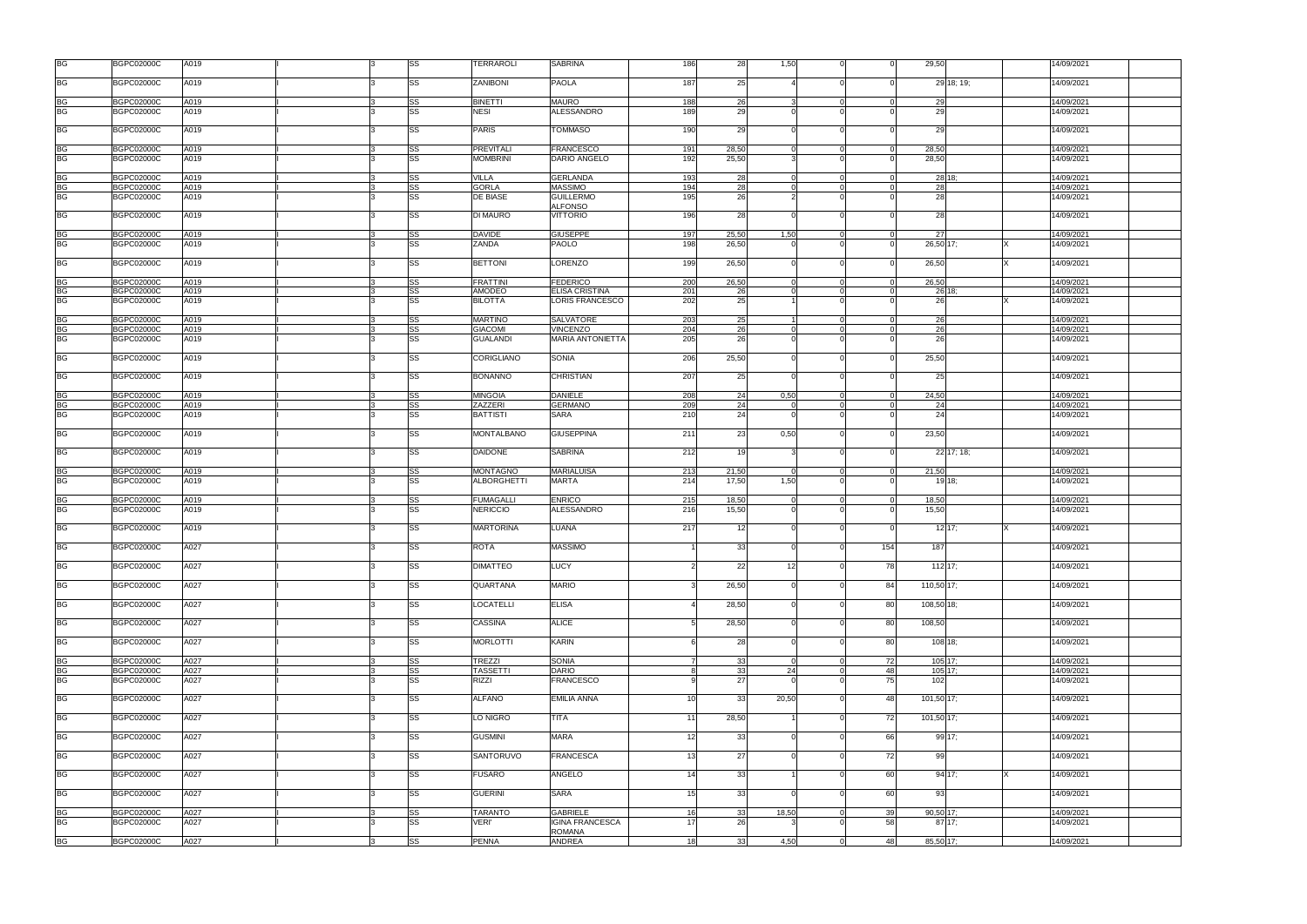| <b>BG</b>              | <b>BGPC02000C</b>                      | A027         |   | SS       | <b>JANSEN</b>               | <b>GIORGIO</b>                 | 19       | 33          | 40                     | $\Omega$                         | 12              | 85                 | 14/09/2021               |
|------------------------|----------------------------------------|--------------|---|----------|-----------------------------|--------------------------------|----------|-------------|------------------------|----------------------------------|-----------------|--------------------|--------------------------|
| <b>BG</b>              | <b>BGPC02000C</b>                      | A027         |   | SS       | <b>DONIZETTI</b>            | LAURA                          | 20       | 24          |                        | $\Omega$                         | 60              | 84 17; 18;         | 14/09/2021               |
| <b>BG</b>              | <b>BGPC02000C</b>                      | A027         |   | SS       | <b>MERZI</b>                | <b>DARIO</b>                   | 21       | 33          | 15 <sup>1</sup>        | $\Omega$                         | 36              | 84                 | 14/09/2021               |
| <b>BG</b>              | <b>BGPC02000C</b>                      | A027         |   | SS       | <b>ROTA</b>                 | <b>ANDREA</b>                  | 22       | 33          | 15 <sub>1</sub>        | $\Omega$                         | 36              | 84                 | 14/09/2021               |
| <b>BG</b>              | <b>BGPC02000C</b>                      | A027         |   | SS       | GARZILLO                    | <b>VALERIO</b>                 | 23       | 29          |                        | $\Omega$                         | 54              | 83                 | 14/09/2021               |
| <b>BG</b>              | <b>BGPC02000C</b>                      | A027         |   | SS       | <b>ANTONUCCI</b>            | <b>FEDERICA</b>                | 24       | 25          | 27,50                  | $\Omega$                         | 30 <sup>1</sup> | 82,50 18;          | 14/09/2021               |
| <b>BG</b>              | <b>BGPC02000C</b>                      | A027         |   | SS       | <b>PANICO</b>               | <b>LUCIA</b>                   | 25       | 26,50       | 7,50                   | $\Omega$                         | 44              | 78                 | 14/09/2021               |
| BG                     | <b>BGPC02000C</b>                      | A027         |   | SS       | <b>LUCARELLI</b>            | <b>STEFANIA</b>                | 26       | 29          |                        | $\Omega$                         | 48              | 77 17;             | 14/09/2021               |
| <b>BG</b>              | <b>BGPC02000C</b>                      | A027         |   | SS       | <b>TODESCHINI</b>           | <b>CHIARA</b>                  | 27       | 26,50       |                        | $\Omega$                         | 50              | 76,50 17;          | 14/09/2021               |
| BG                     | <b>BGPC02000C</b>                      | A027         |   | SS       | <b>MORETTI</b>              | <b>GAIA</b>                    | 28       | 33          |                        | $\Omega$                         | 40              | 75                 | 14/09/2021               |
| <b>BG</b>              | <b>BGPC02000C</b>                      | A027         |   | SS       | <b>BALDELLI</b>             | <b>FABIO</b>                   | 29       | 23          |                        | $\Omega$                         | 48              | 71                 | 14/09/2021               |
| BG                     | <b>BGPC02000C</b>                      | A027         |   | SS       | <b>SETARO</b>               | <b>SILVIA</b>                  | 30       | 21,50       | 0,50                   | $\Omega$                         | 48              | 70                 | 14/09/2021               |
| <b>BG</b>              | <b>BGPC02000C</b>                      | A027         |   | SS       | <b>BELLANTUONO</b>          | LOREDANA                       | 31       | 33          | 24,50                  | $\Omega$                         | 12              | 69,50              | 14/09/2021               |
| BG                     | <b>BGPC02000C</b>                      | A027         |   | SS       | <b>MORONI</b>               | <b>STEFANO</b>                 | 32       | 33          | 16                     |                                  | 20              | 69                 | 14/09/2021               |
| <b>BG</b>              | <b>BGPC02000C</b>                      | A027         |   | SS       | LAZZARI                     | ARIANNA                        | 33       | 24          |                        |                                  | 43              | $67$ 17; 18;       | 14/09/2021               |
|                        |                                        |              |   |          |                             |                                |          |             |                        |                                  |                 |                    |                          |
| <b>BG</b>              | <b>BGPC02000C</b>                      | A027         |   | SS       | <b>NOCE</b>                 | <b>MARIALAURA</b>              | 34       | 33          | 32                     | $\mathbf 0$                      | $\Omega$        | 65                 | 14/09/2021               |
| <b>BG</b>              | <b>BGPC02000C</b>                      | A027         |   | SS       | <b>BONOMINI</b>             | <b>ELENA</b>                   | 35       | 27,50       | 0,50                   | $\Omega$                         | 36              | 64 17:             | 4/09/2021                |
|                        |                                        |              |   |          |                             |                                |          |             |                        |                                  |                 |                    |                          |
| <b>BG</b>              | <b>BGPC02000C</b>                      | A027         |   | SS       | <b>VALERIO</b>              | LAURA                          | 36       | 27,50       | $\Omega$               | $\Omega$                         | 36              | 63,50              | 14/09/2021               |
| <b>BG</b>              | <b>BGPC02000C</b>                      | A027         |   | SS       | <b>GRANO</b>                | <b>DAVIDE</b>                  | 37       | 33          |                        | $\Omega$                         | 30              | 63 17;             | 14/09/2021               |
| <b>BG</b>              | <b>BGPC02000C</b>                      | A027         |   | SS       | <b>TESTA</b>                | <b>MICHELA</b>                 | 38       | 33          |                        | $\Omega$                         | 30              | 63                 | 14/09/2021               |
| <b>BG</b>              | <b>BGPC02000C</b>                      | A027         |   | SS       | <b>PETENZI</b>              | <b>CRISTINA</b>                | 39       | 23,50       |                        | $\Omega$                         | 38              | $61,50$ 17;        | 14/09/2021               |
| <b>BG</b>              | <b>BGPC02000C</b>                      | A027         |   | SS       | <b>COMINELLI</b>            | <b>DANILO</b>                  | 40       | 17,50       | $\Omega$               | $\overline{0}$                   | 41              | 58,50 18;          | 14/09/2021               |
| <b>BG</b>              | <b>BGPC02000C</b>                      | A027         |   | SS       | <b>PRIMERANO</b>            | <b>SANDRA</b>                  | 41       | 33          |                        | $\Omega$                         | 24              | 58 17;             | 14/09/2021               |
| BG                     | <b>BGPC02000C</b>                      | A027         |   | SS       | <b>GALEOTTI</b>             | <b>MAURA</b>                   | 42       | 24          | 0,50                   | $\Omega$                         | 33 <sup>1</sup> | 57,50 17; 18;      | 14/09/2021               |
| BG                     | <b>BGPC02000C</b>                      | A027         |   | SS       | <b>LUPI</b>                 | <b>SILVIA</b>                  | 43       | 33          | 0,50                   | $\Omega$                         | 24              | 57,50              | 14/09/2021               |
| <b>BG</b>              | <b>BGPC02000C</b>                      | A027         |   | SS       | <b>DELL'ORTO</b>            | <b>ELISA CAMILLA</b>           | 44       | 33          | 24                     |                                  |                 | 57 18:             | 14/09/2021               |
|                        |                                        |              |   |          |                             |                                |          |             |                        |                                  |                 |                    |                          |
| <b>BG</b>              | <b>BGPC02000C</b>                      | A027         |   | SS       | <b>BEGNINI</b>              | <b>STEFANIA</b>                | 45       | 26          |                        | $\Omega$                         | 31              | 57 19;             | 14/09/2021               |
| <b>BG</b>              | <b>BGPC02000C</b>                      | A027         |   | SS       | <b>IOPPOLO</b>              | <b>ANTONIO</b>                 | 46       | 33          | 24                     | $\Omega$                         |                 | 57                 | 14/09/2021               |
| BG                     | <b>BGPC02000C</b>                      | A027         |   | SS       | ORLANDO                     | <b>TOMAS</b>                   | 47       | 33          | 24                     | $\Omega$                         | $\Omega$        | 57                 | 14/09/2021               |
| <b>BG</b>              | <b>BGPC02000C</b>                      | A027         |   | SS       | <b>COMINELLI</b>            | <b>CECILIA</b>                 | 48       | 26          |                        | $\Omega$                         | 28              | 54                 | 14/09/2021               |
| <b>BG</b>              | <b>BGPC02000C</b>                      | A027         |   | SS       | QUATTROCCHI                 | <b>SARA</b>                    | 49       | 33          | 0,50                   |                                  | 20              | 53,50              | 14/09/2021               |
| <b>BG</b>              |                                        |              |   | SS       |                             |                                | 50       |             | $\Omega$               | $\Omega$                         | 30 <sup>1</sup> |                    |                          |
| <b>BG</b>              | <b>BGPC02000C</b>                      | A027         | 3 | SS       | <b>FINAZZI</b>              | <b>LORENZO</b>                 |          | 22,50       | 0,50                   |                                  |                 | 52,50              | 14/09/2021               |
| <b>BG</b>              | <b>BGPC02000C</b>                      | A027         |   |          | SPINELLI                    | <b>ANDREA</b>                  | 51       | 29<br>27,50 | $\Omega$               | $\overline{0}$<br>$\overline{0}$ | 22<br>24        | 51,50 17;<br>51,50 | 14/09/2021               |
|                        | <b>BGPC02000C</b><br><b>BGPC02000C</b> | A027<br>A027 |   | SS       | VERZEROLI<br><b>BONALDA</b> | <b>MARCO</b><br><b>DANIELE</b> | 52<br>53 |             | $\Omega$               | $\Omega$                         | 18              |                    | 14/09/2021<br>14/09/2021 |
| <b>BG</b>              | <b>BGPC02000C</b>                      | A027         |   | SS<br>SS | <b>FORESTI</b>              | <b>MATTEO</b>                  | 54       | 33<br>29    | $\Omega$               | $\Omega$                         | 22              | $51$ 17;<br>51 17; | 14/09/2021               |
| <b>BG</b><br><b>BG</b> | <b>BGPC02000C</b>                      | A027         |   | SS       | <b>CRUPI</b>                | <b>GIUSEPPE ANTONIO</b>        | 55       | 26          |                        | $\Omega$                         | 24              | 51 18:             | 14/09/2021               |
|                        |                                        |              |   |          |                             |                                |          |             |                        |                                  |                 |                    |                          |
| <b>BG</b>              | <b>BGPC02000C</b>                      | A027         |   | SS       | CASATI                      | <b>MATTEO</b>                  | 56       | 26,50       | 24,50                  | $\Omega$                         |                 | 51                 | 14/09/2021               |
| BG                     | <b>BGPC02000C</b>                      | A027         |   | SS       | <b>STRANO</b>               | <b>SAVERIO</b>                 | 57       | 12,50       |                        | $\overline{0}$                   | 36              | 49,50 17; 18;      | 14/09/2021               |
| <b>BG</b>              | <b>BGPC02000C</b>                      | A027         |   | SS       | <b>MUSAZZI</b>              | <b>FEDERICA</b>                | 58       | 24,50       |                        | $\Omega$                         | 24              | 49.50              | 14/09/2021               |
| <b>BG</b>              | <b>BGPC02000C</b>                      | A027         |   | SS       | DE CARLO                    | <b>ALESSIA</b>                 | 59       | 29          | 8                      | $\Omega$                         | 12              | 49                 | 14/09/2021               |
| <b>BG</b>              | <b>BGPC02000C</b>                      | A027         |   | SS       | <b>BONICELLI</b>            | <b>MARTA</b>                   | 60       | 33          |                        | $\Omega$                         | 12              | 48                 | 14/09/2021               |
| <b>BG</b>              | <b>BGPC02000C</b>                      | A027         |   | SS       | <b>FORNARI</b>              | <b>FABIO</b>                   | 61       | 28,50       | 18 <sup>1</sup>        |                                  |                 | 46,50 18;          | 14/09/2021               |
| <b>BG</b>              | <b>BGPC02000C</b>                      | A027         |   | SS       | <b>MORPURGO</b>             | <b>BRUNO</b>                   | 62       | 24,50       |                        |                                  | 22              | 46,50              | 14/09/2021               |
| <b>BG</b>              | <b>BGPC02000C</b>                      | A027         |   | SS       | <b>BISELLI</b>              | <b>ELENA</b>                   | 63       | 33          | 12 <sup>1</sup>        | $\Omega$                         | $\Omega$        | 45                 | 14/09/2021               |
| <b>BG</b>              | <b>BGPC02000C</b>                      | A027         |   | SS       | <b>BERTULETTI</b>           | <b>MARGHERITA</b>              | 64       | 28          | $\boldsymbol{\Lambda}$ | $\Omega$                         | 12              | 44                 | 14/09/2021               |
| <b>BG</b>              | <b>BGPC02000C</b>                      | A027         |   | SS       | <b>MORETTI</b>              | <b>FABIO</b>                   | 65       | 27,50       |                        | $\Omega$                         | 12              | 40,50              | 14/09/2021               |
| <b>BG</b>              | <b>BGPC02000C</b>                      | A027         |   | SS       | CAMMARATA                   | <b>FAUSTO</b>                  | 66       | 24          |                        |                                  | 10 <sup>1</sup> | 40                 | 14/09/2021               |
| BG                     | <b>BGPC02000C</b>                      | A027         |   | SS       | <b>SISANA</b>               | <b>BEATRICE</b>                | 67       | 22,50       | 15 <sup>1</sup>        | $\Omega$                         |                 | 37,50              | 14/09/2021               |
| <b>BG</b>              | <b>BGPC02000C</b>                      | A027         |   | SS       | ANELLI                      | MARTINA                        | 68       | 33          | 0,50                   |                                  |                 | 33,50              | 14/09/2021               |
| <b>BG</b>              | <b>BGPC02000C</b>                      | A027         |   | SS       | <b>BETTINELLI</b>           | <b>LORENZO</b>                 | 69       | 33          |                        | $\Omega$                         |                 | 33                 | 14/09/2021               |
|                        |                                        |              |   |          |                             |                                |          |             |                        |                                  |                 |                    |                          |
| <b>BG</b>              | <b>BGPC02000C</b>                      | A027         |   | SS       | <b>BARZON</b>               | <b>GIORGIO</b>                 | 70       | 33          | $\Omega$               | $\mathbf 0$                      | $\Omega$        | 33                 | 14/09/2021               |
| <b>BG</b>              | <b>BGPC02000C</b>                      | A027         |   | SS       | <b>ZAMBETTI</b>             | <b>ROBERTO</b>                 | 71       | 28          | $\Omega$               | $\overline{0}$                   | $\mathcal{P}$   | 30 18:             | 14/09/2021               |
| <b>BG</b>              | <b>BGPC02000C</b>                      | A027         |   | SS       | LOCATI                      | <b>VITTORIO</b>                | 72       | 26          | 4                      | $\Omega$                         | $\Omega$        | 30                 | 14/09/2021               |
| <b>BG</b>              | <b>BGPC02000C</b>                      | A027         |   | SS       | <b>BUGINI</b>               | <b>VALERIA</b>                 | 73       | 29          | $\Omega$               | $\Omega$                         | $\Omega$        | 29 18:             | 14/09/2021               |
| <b>BG</b>              | <b>BGPC02000C</b>                      | A027         |   | SS       | <b>CARISSIMI</b>            | <b>CINZIA</b>                  | 74       | 28,50       |                        | $\Omega$                         |                 | 28,50              | 14/09/2021               |
| <b>BG</b>              | <b>BGPC02000C</b>                      | A027         |   | SS       | <b>MOSCONI</b>              | <b>ELISA</b>                   | 75       | 27,50       | $\Omega$               | $\mathbf 0$                      | $\Omega$        | 27,50              | 14/09/2021               |
| <b>BG</b>              | <b>BGPC02000C</b>                      | A027         |   | SS       | <b>GIANNELLI</b>            | <b>GAETANO</b>                 | 76       | 26,50       | $\Omega$               | $\Omega$                         | $\Omega$        | 26,50              | 14/09/2021               |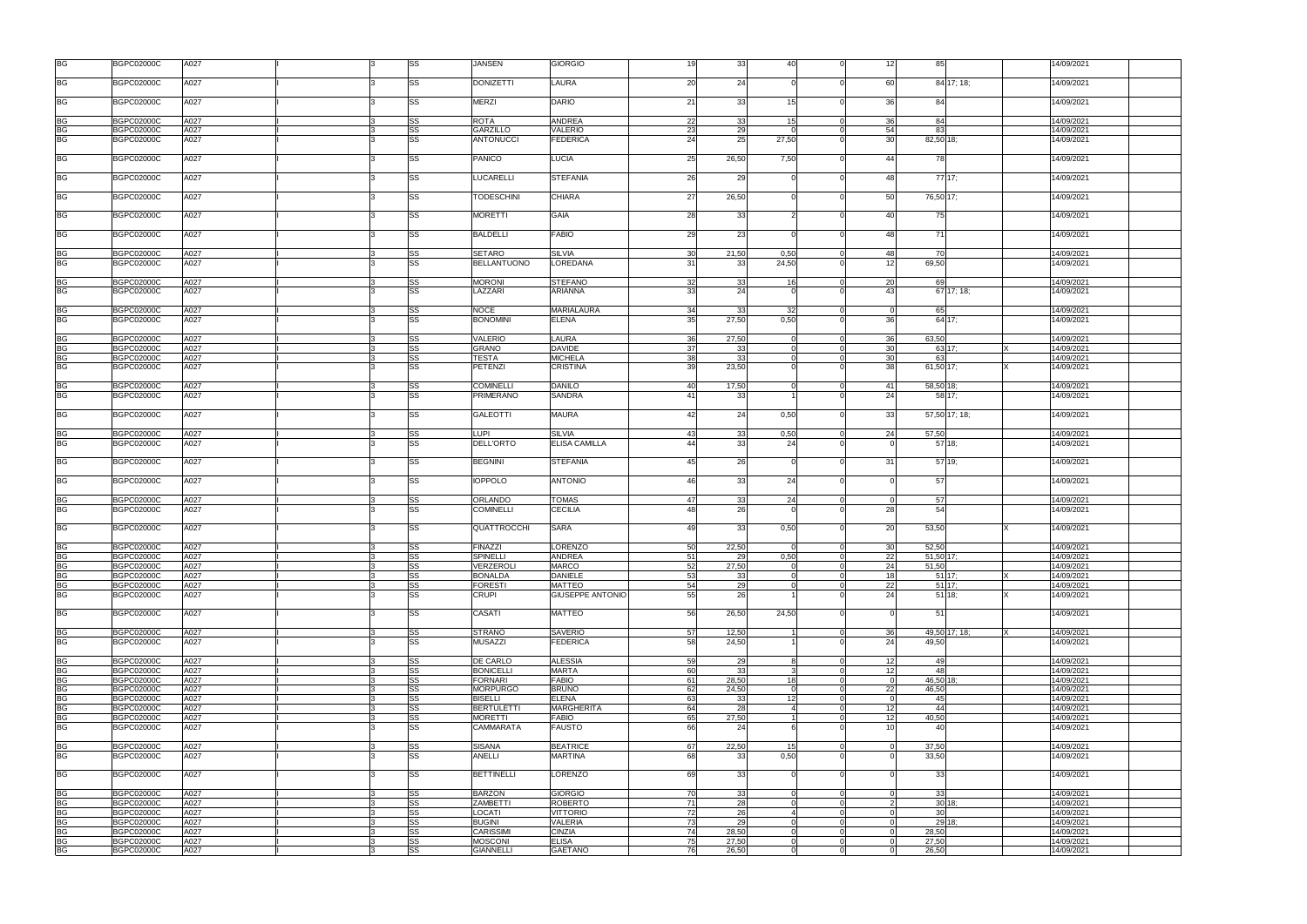| <b>BG</b>                           | <b>BGPC02000C</b>                      | A027         |  | SS                     | <b>TORLAI</b>                      | <b>ELISA</b>                          | 77       | 25,50       |       |                            |                 | 25,50                | 14/09/2021               |
|-------------------------------------|----------------------------------------|--------------|--|------------------------|------------------------------------|---------------------------------------|----------|-------------|-------|----------------------------|-----------------|----------------------|--------------------------|
| <b>BG</b>                           | <b>BGPC02000C</b>                      | A027         |  | <b>SS</b>              | <b>SANTIN</b>                      | <b>FABRIZIO</b>                       | 78       | 25          |       |                            |                 | 25                   | 14/09/2021               |
| <b>BG</b>                           | <b>BGPC02000C</b>                      | A027         |  | <b>SS</b>              | <b>MAFFEIS</b>                     | <b>GIULIA</b>                         | 79       | - 0         |       | $\Omega$                   | $\Omega$        |                      | 14/09/2021               |
| <b>BG</b>                           | <b>BGPC02000C</b>                      | A048         |  | <b>SS</b>              | <b>LIGUORI</b>                     | LETIZIA                               |          | 28          | 0,50  | $\Omega$                   | 103             | 131,50 17;           | 14/09/2021               |
| <b>BG</b>                           | <b>BGPC02000C</b>                      | A048         |  | SS                     | <b>PERICO</b>                      | <b>MIRKO</b>                          |          | 28          |       |                            | 74              | 105 17;              | 14/09/2021               |
| <b>BG</b>                           | <b>BGPC02000C</b>                      | A048         |  | <b>SS</b>              | <b>GIACINTI</b>                    | <b>MARCO</b>                          |          | 27.50       |       | $\Omega$                   | 72              | 99,50                | 14/09/2021               |
| <b>BG</b>                           | <b>BGPC02000C</b>                      | A048         |  | <b>SS</b>              | LAMMENDOLA                         | <b>GIANLUCA</b>                       |          | 27,50       | 3,50  |                            | 63              | 94                   | 14/09/2021               |
| <b>BG</b>                           | <b>BGPC02000C</b>                      | A048         |  | SS                     | <b>LECCHI</b>                      | <b>LUCA</b>                           | 5        | 25,50       |       | $\Omega$                   | 68              | 93,50                | 14/09/2021               |
| <b>BG</b><br><b>BG</b>              | <b>BGPC02000C</b><br><b>BGPC02000C</b> | A048<br>A048 |  | SS<br><b>SS</b>        | <b>PREVITALI</b><br><b>MESSANA</b> | <b>VITTORIO</b><br><b>MARCO</b>       | 6        | 27<br>26    |       | $\overline{0}$<br>$\Omega$ | 60<br>58        | 87<br>84 17;         | 14/09/2021<br>14/09/2021 |
|                                     |                                        |              |  |                        |                                    |                                       |          |             |       |                            |                 |                      |                          |
| <b>BG</b>                           | <b>BGPC02000C</b>                      | A048         |  | <b>SS</b>              | <b>CALABRÒ</b>                     | <b>ELIO</b>                           |          | 23          |       |                            | 61              | 84                   | 14/09/2021               |
| <b>BG</b>                           | <b>BGPC02000C</b>                      | A048         |  | <b>SS</b>              | <b>BORRA</b>                       | <b>FEDERICA</b>                       | a        | 33          | 0,50  | $\Omega$                   | 50              | 83,50 17;            | 14/09/2021               |
| BG<br>BG                            | <b>BGPC02000C</b><br><b>BGPC02000C</b> | A048<br>A048 |  | <b>SS</b><br><b>SS</b> | <b>BRIGNOLI</b><br>MERCATANTE      | <b>ELIA ANTONIO</b><br><b>ANTONIO</b> | 10<br>11 | 33<br>24,50 | 5,50  | $\Omega$                   | 50<br>52        | 83 17;<br>82 17: 18: | 14/09/2021<br>14/09/2021 |
|                                     |                                        |              |  |                        |                                    |                                       |          |             |       |                            |                 |                      |                          |
| BG<br>BG                            | <b>BGPC02000C</b>                      | A048         |  | SS                     | <b>CALLEA</b>                      | <b>BRUNO</b>                          | 12       | 20          |       |                            | 62              | 82 17; 18;           | 14/09/2021               |
|                                     | <b>BGPC02000C</b>                      | A048         |  | <b>SS</b>              | <b>SCABURRI</b>                    | <b>DARIO LUIGI</b>                    | 13       | 21,50       |       |                            | 60              | 81,50                | 14/09/2021               |
| <b>BG</b>                           | <b>BGPC02000C</b>                      | A048         |  | SS                     | <b>RIBOLI</b>                      | ALESSANDRO                            | 14       | 27          |       | $\Omega$                   | 54              | 81 17: 18:           | 14/09/2021               |
| <b>BG</b>                           | <b>BGPC02000C</b>                      | A048         |  | SS                     | <b>COLOMBO</b>                     | <b>LUCA</b>                           | 15       | 33          |       | $\Omega$                   | 48              | -81                  | 14/09/2021               |
| <b>BG</b>                           | <b>BGPC02000C</b>                      | A048         |  | <b>SS</b>              | <b>MONDINI</b>                     | <b>PAOLO</b>                          | 16       | 18,50       |       | $\Omega$                   | 60              | 78,50                | 14/09/2021               |
| <b>BG</b>                           | <b>BGPC02000C</b>                      | A048         |  | SS                     | <b>ZAMBETTI</b>                    | <b>SERGIO ANTONIO</b>                 | 17       | 22          |       | $\Omega$                   | 56              | 78 17;               | 14/09/2021               |
| <b>BG</b>                           | <b>BGPC02000C</b>                      | A048         |  | <b>SS</b>              | <b>CALI</b>                        | <b>MASSIMO</b>                        | 18       | 23          |       | $\Omega$                   | 54              | 77 17:               | 14/09/2021               |
| <b>BG</b>                           | <b>BGPC02000C</b>                      | A048         |  | SS                     | <b>PETRESINI</b>                   | <b>MARCO</b>                          | 19       | 33          |       | $\overline{0}$             | 42              | 75 17;               | 14/09/2021               |
| <b>BG</b>                           | <b>BGPC02000C</b>                      | A048         |  | <b>SS</b>              | CAUSERANO                          | AGATA                                 | 20       | 26,50       | 4,50  | $\Omega$                   | 43              | 74                   | 14/09/2021               |
| <b>BG</b>                           | <b>BGPC02000C</b>                      | A048         |  | SS                     | D'ADAMO                            | <b>VALENTINA</b>                      | 21       | 33          | 4,50  | $\Omega$                   | 36              | 73,50                | 14/09/2021               |
| <b>BG</b>                           | <b>BGPC02000C</b>                      | A048         |  | <b>SS</b>              | DI MAURO                           | <b>VALERIO</b><br><b>FRANCESCO</b>    | 22       | 27,50       |       |                            | 45              | 72,50 17;            | 14/09/2021               |
| <b>BG</b>                           | <b>BGPC02000C</b>                      | A048         |  | SS                     | LEOGRANDE                          | <b>MARINA</b>                         | 23       | 33          |       | $\Omega$                   | 30 <sup>1</sup> | 72 17:               | 14/09/2021               |
| <b>BG</b>                           | <b>BGPC02000C</b>                      | A048         |  |                        |                                    |                                       |          |             |       |                            |                 |                      |                          |
|                                     |                                        |              |  | <b>SS</b>              | TIRONI                             | <b>MANUELA</b>                        | 24       | 33          |       |                            | 37              | 70 18:               | 14/09/2021               |
| <b>BG</b>                           | <b>BGPC02000C</b>                      | A048         |  | SS                     | <b>POMA</b>                        | <b>RICCARDO</b>                       | 25       | 23,50       |       | $\Omega$                   | 46              | 69,50 17; 18;        | 14/09/2021               |
|                                     |                                        |              |  |                        |                                    |                                       |          |             |       | $\Omega$                   |                 |                      |                          |
| <b>BG</b><br><b>BG</b>              | <b>BGPC02000C</b><br><b>BGPC02000C</b> | A048<br>A048 |  | SS<br><b>SS</b>        | <b>TASCA</b><br><b>RUSCICA</b>     | DENISE<br><b>MATTIA</b>               | 26<br>27 | 33<br>33    | 0,50  |                            | 36<br>32        | 69,50<br>69 17:      | 14/09/2021<br>14/09/2021 |
|                                     |                                        |              |  |                        |                                    |                                       |          |             |       |                            |                 |                      |                          |
| <b>BG</b>                           | <b>BGPC02000C</b>                      | A048         |  | <b>SS</b>              | <b>ALBORGHETTI</b>                 | <b>FEDERICO</b>                       | 28       | 26,50       |       |                            | 41              | 67,50 17; 18;        | 14/09/2021               |
| BG                                  | <b>BGPC02000C</b>                      | A048         |  | SS                     | <b>GIALVERDE</b>                   | <b>SAVERIO</b>                        | 29       | 22,50       |       | $\Omega$                   | 39,50           | 65                   | 14/09/2021               |
| <b>BG</b>                           | <b>BGPC02000C</b>                      | A048         |  | SS                     | <b>ALBERA</b>                      | <b>CLAUDIO</b>                        | 30       | 27          |       |                            | 36              | 63                   | 14/09/2021               |
| <b>BG</b>                           | <b>BGPC02000C</b>                      | A048         |  | <b>SS</b>              | <b>RUSSO</b>                       | <b>FRANCESCO</b>                      | 31       | 24,50       |       | $\Omega$                   | 30              | 62,50 17; 18;        | 14/09/2021               |
| <b>BG</b>                           | <b>BGPC02000C</b>                      | A048         |  | SS                     | <b>PENNA</b>                       | <b>GIUSEPPE</b>                       | 32       | 17,50       |       | $\Omega$                   | 36              | 62,50                | 14/09/2021               |
| <b>BG</b>                           | <b>BGPC02000C</b>                      | A048         |  | <b>SS</b>              | VANGONE                            | <b>FRANCESCO</b>                      | 33       | 19,50       | 6,50  | $\Omega$                   | 36 <sup>l</sup> | $62$ 17;             | 14/09/2021               |
| <b>BG</b>                           | <b>BGPC02000C</b>                      | A048         |  | <b>SS</b>              | <b>FAVARON</b>                     | <b>MANUEL</b>                         | 34       | 26,50       | 4,50  | $\Omega$                   | 31              | $62$ 17;             | 14/09/2021               |
| <b>BG</b>                           | <b>BGPC02000C</b>                      | A048         |  | <b>SS</b>              | <b>PELLICIOLI</b>                  | <b>CHIARA</b>                         | 35       | 33          |       | $\Omega$                   | 29              | 62                   | 14/09/2021               |
| <b>BG</b>                           | <b>BGPC02000C</b>                      | A048         |  | <b>SS</b>              | ZARRELLA                           | FRANCESCO                             | 36       | 26,50       |       |                            | 33              | 61,50 17;            | 14/09/2021               |
| <b>BG</b>                           | <b>BGPC02000C</b>                      | A048         |  | <b>SS</b>              | <b>BRANDI</b>                      | <b>DEBORAH</b>                        | 37       | 25          |       | $\Omega$                   | 36              | 61                   | 14/09/2021               |
| <b>BG</b>                           | <b>BGPC02000C</b>                      | A048         |  | <b>SS</b>              | RIGANÒ                             | <b>GIUSEPPE</b>                       | 38       | 25          |       | $\Omega$                   | 26              | 60 17; 18;           | 14/09/2021               |
|                                     | <b>BGPC02000C</b>                      | A048         |  | <b>SS</b>              | <b>STABILINO</b>                   | VITTORIO SERGIO<br><b>MARIA</b>       | 39       | 33          | 0,50  | $\Omega$                   | 26              | 59,50 17; 18;        | 14/09/2021               |
| <b>BG</b><br><b>BG</b>              | <b>BGPC02000C</b>                      | A048         |  | <b>SS</b>              | CADEI                              | <b>FRANCESCO</b>                      | 40       | 26          | 12,50 | $\Omega$                   | 21              | 59,50 17:            | 14/09/2021               |
| <b>BG</b>                           | <b>BGPC02000C</b>                      | A048         |  | <b>SS</b>              | <b>FORESTA</b>                     | <b>DANILO</b>                         | 41       | 22          | 2,50  |                            | 34              | 58,50                | 14/09/2021               |
| <b>BG</b>                           | <b>BGPC02000C</b>                      | A048         |  | <b>SS</b>              | <b>BRISCHETTO</b>                  | <b>GIUSEPPE</b>                       | 42       | 33          |       |                            | 24              | 5717;                | 14/09/2021               |
|                                     |                                        |              |  |                        |                                    |                                       |          |             |       |                            |                 |                      |                          |
| <b>BG</b><br>$\overline{\text{BG}}$ | <b>BGPC02000C</b><br><b>BGPC02000C</b> | A048<br>A048 |  | <b>SS</b><br><b>SS</b> | <b>SANGALETTI</b><br>ZANETTI       | <b>ELENA</b><br><b>MARTA</b>          | 43<br>44 | 33<br>33    |       | $\mathbf 0$<br>$\Omega$    | 24<br>24        | 57<br>57             | 14/09/2021<br>14/09/2021 |
|                                     |                                        |              |  |                        |                                    |                                       |          |             |       |                            |                 |                      |                          |
| <b>BG</b>                           | <b>BGPC02000C</b><br><b>BGPC02000C</b> | A048<br>A048 |  | SS<br><b>SS</b>        | <b>GRILLEA</b><br><b>D'ANTONIO</b> | <b>FRANCESCO</b><br><b>RAFFAELE</b>   | 45<br>46 | 24<br>23    | 0,50  | $\overline{0}$<br>$\Omega$ | 25<br>33        | 57<br>56,50 18;      | 14/09/2021<br>14/09/2021 |
| <b>BG</b><br><b>BG</b>              | <b>BGPC02000C</b>                      | A048         |  | SS                     | <b>TRIFILO'</b>                    | <b>CLAUDIO</b>                        | 47       | 28          |       | $\Omega$                   | 18              | 55 17; 20;           | 14/09/2021               |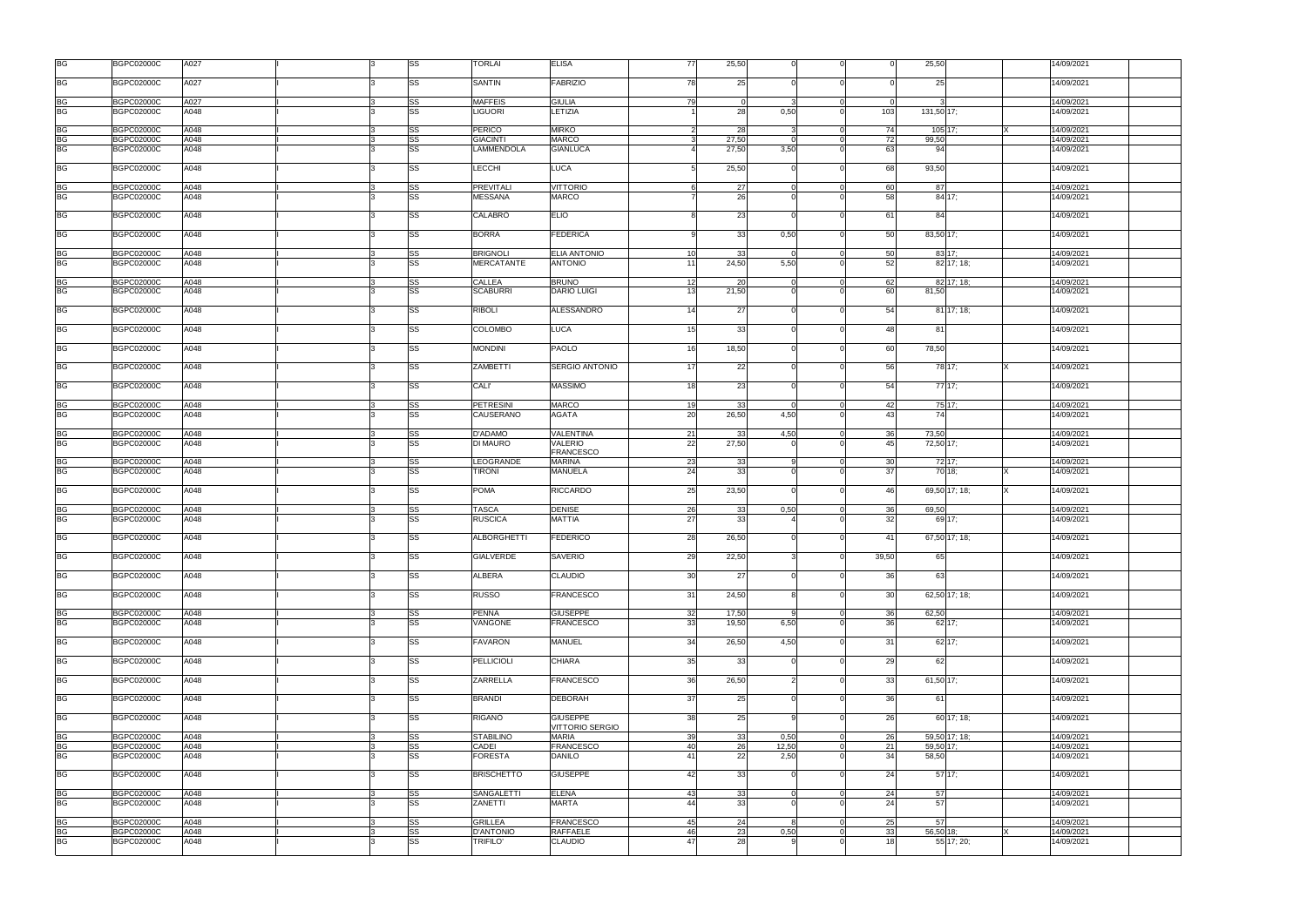| <b>BG</b>              | <b>BGPC02000C</b>                      | A048         |  | SS                     | <b>NICOLI</b>                             | <b>ALESSANDRO</b><br>48                              | 29          | 0,50     |                      | 24<br>53,50 17;                             | 14/09/2021               |
|------------------------|----------------------------------------|--------------|--|------------------------|-------------------------------------------|------------------------------------------------------|-------------|----------|----------------------|---------------------------------------------|--------------------------|
| BG                     | <b>BGPC02000C</b>                      | A048         |  | SS                     | CARA                                      | <b>SALVATORE</b><br>49                               | 20,50       |          | $\Omega$             | 33<br>53,50 17;                             | 14/09/2021               |
| BG                     | <b>BGPC02000C</b>                      | A048         |  | SS                     | <b>D'ELIA</b>                             | <b>FERDINANDO</b><br>50                              | 33          | 8,50     |                      | 53,50<br>12                                 | 4/09/2021                |
|                        |                                        |              |  |                        |                                           |                                                      |             |          |                      |                                             |                          |
| BG<br>BG               | <b>BGPC02000C</b><br><b>BGPC02000C</b> | A048<br>A048 |  | <b>SS</b><br><b>SS</b> | CALLARI<br><b>VIRONE</b>                  | <b>GIAMPIERO</b><br>51<br>52<br>CLAUDIO              | 23<br>20,50 |          | $\Omega$             | 29<br>53<br>24<br>52,50                     | 14/09/2021<br>4/09/2021  |
| BG                     | <b>BGPC02000C</b>                      | A048         |  | SS                     | <b>BERETTA</b>                            | <b>NICOLA</b><br>53                                  | 26,50       |          |                      | 26<br>52,50                                 | 14/09/2021               |
|                        |                                        |              |  |                        |                                           |                                                      |             |          |                      |                                             |                          |
| <b>BG</b><br><b>BG</b> | <b>BGPC02000C</b>                      | A048         |  | SS                     | <b>BRACCO</b>                             | SALVATORE<br>54                                      | - 33        | 0,50     | $\overline{0}$       | 18<br>51,50                                 | 14/09/2021               |
|                        | <b>BGPC02000C</b>                      | A048         |  | SS                     | <b>PESENTI</b>                            | 55<br><b>CRISTIANA</b>                               | 33          |          |                      | 18<br>$51$ 17; 18;                          | 4/09/2021                |
| BG                     | <b>BGPC02000C</b>                      | A048         |  | SS                     | <b>PEDRETTI</b>                           | 56<br>CRISTINA                                       | 33          |          | $\Omega$             | 18<br>51 17:                                | 14/09/2021               |
| <b>BG</b>              | <b>BGPC02000C</b>                      | A048         |  | <b>SS</b>              | <b>VESCIO</b>                             | 57<br><b>FRANCESCO</b>                               | 22          |          |                      | 26<br>$51$ 17;                              | 14/09/2021               |
| BG                     | <b>BGPC02000C</b>                      | A048         |  | SS                     | <b>BOSIO</b>                              | <b>GIULIA</b><br>58                                  | 33          |          | $\Omega$             | 18<br>51                                    | 14/09/2021               |
| BG                     | <b>BGPC02000C</b>                      | A048         |  | SS                     | <b>MARTINELLI</b>                         | <b>NORA</b><br>59                                    | 33          |          | $\Omega$             | 18<br>51                                    | 14/09/2021               |
| <b>BG</b>              | <b>BGPC02000C</b>                      | A048         |  | SS                     | <b>DE MICHELE</b>                         | <b>LUIGI</b><br>60                                   | 20          |          | $\overline{0}$       | 30 <sup>1</sup><br>$50$ 18;                 | 14/09/2021               |
| $B\bar{G}$             | <b>BGPC02000C</b>                      | A048         |  | SS                     | <b>NASO</b>                               | <b>DAVIDE</b><br>61                                  | 33          |          | $\overline{0}$       | 15<br>48                                    | 14/09/2021               |
| BG<br>BG               | <b>BGPC02000C</b><br><b>BGPC02000C</b> | A048<br>A048 |  | SS<br>SS               | <b>LOCATI</b><br>LUSSANA                  | <b>MATTEO</b><br>62<br>63<br><b>ROBERTA</b>          | 28<br>29    |          | $\Omega$             | 47 17:<br>19<br>47 17:<br>18                | 4/09/2021<br>4/09/2021   |
|                        |                                        |              |  |                        |                                           |                                                      |             |          |                      |                                             |                          |
| <b>BG</b>              | <b>BGPC02000C</b>                      | A048         |  | <b>SS</b>              | <b>CIMINELLO</b>                          | 64<br><b>FABIOLA</b>                                 | 24,50       |          |                      | 16<br>46,50 17; 18;                         | 14/09/2021               |
| BG<br>BG               | <b>BGPC02000C</b>                      | A048         |  | SS                     | <b>MEDOLAGO</b>                           | <b>LUCA</b><br>65                                    | 33          |          |                      | 10<br>46 18;                                | 14/09/2021               |
|                        | <b>BGPC02000C</b>                      | A048         |  | <b>SS</b>              | <b>CIRILLO</b>                            | <b>CARMINE</b><br>66                                 | 26          |          |                      | 12<br>46                                    | 14/09/2021               |
| <b>BG</b>              | <b>BGPC02000C</b>                      | A048         |  | SS                     | <b>MASNADA</b>                            | <b>SILVIA</b><br>67                                  | 27,50       |          | $\Omega$             | 18<br>45,50 17;                             | 14/09/2021               |
| BG                     | <b>BGPC02000C</b>                      | A048         |  | SS                     | LORENZI                                   | <b>STEFANO</b><br>68                                 | 33          |          |                      | 45 18:<br>12                                | 4/09/2021                |
|                        |                                        |              |  |                        |                                           |                                                      |             |          |                      |                                             |                          |
| BG<br>BG               | <b>BGPC02000C</b>                      | A048         |  | <b>SS</b>              | <b>GIUPPONI</b><br><b>MONTEMAGNO</b>      | 69<br><b>SARA</b><br>70                              | 33<br>33    |          | $\Omega$             | 12<br>45<br>45                              | 4/09/2021                |
|                        | <b>BGPC02000C</b>                      | A048         |  | <b>SS</b>              |                                           | <b>VINCENZO MATTEO</b>                               |             |          |                      | 12                                          | 14/09/2021               |
| <b>BG</b>              | <b>BGPC02000C</b>                      | A048         |  | SS                     | <b>SCHENA</b>                             | 71<br><b>FABIO</b>                                   | 33          | 0,50     |                      | 11<br>44,50                                 | 14/09/2021               |
| <b>BG</b>              | <b>BGPC02000C</b>                      | A048         |  | SS                     | <b>ANANIA</b>                             | <b>CARMINE</b><br>72                                 | 26          |          | $\overline{0}$       | 12<br>44 18:                                | 14/09/2021               |
| <b>BG</b>              | <b>BGPC02000C</b>                      | A048         |  | SS                     | <b>MONARDO</b>                            | 73<br><b>ANTONIO</b>                                 | 33          |          |                      | 11<br>44                                    | 14/09/2021               |
| BG                     | <b>BGPC02000C</b>                      | A048         |  | <b>SS</b>              | <b>MARINARO</b>                           | <b>MAURIZIO</b><br>74                                | 26          |          |                      | 18<br>44                                    | 14/09/2021               |
| BG                     | <b>BGPC02000C</b>                      | A048         |  | SS                     | <b>RIZZO</b>                              | <b>MARTINA</b><br>75                                 | 33          |          |                      | 43<br>$\overline{2}$                        | 14/09/2021               |
| BG                     | <b>BGPC02000C</b>                      | A048         |  | SS                     | <b>ASARO</b>                              | <b>AGATA</b><br>76                                   | 28          |          |                      | 12<br>42 17:                                | 14/09/2021               |
|                        |                                        |              |  |                        |                                           |                                                      |             |          |                      |                                             |                          |
|                        | <b>BGPC02000C</b>                      | A048<br>A048 |  | <b>SS</b><br>SS        | <b>D'ASSENZA</b><br><b>BRAFA MISICORO</b> | <b>EMANUELE</b><br>77<br><b>MARIAFRANCESCA</b><br>78 | 22<br>33    |          | $\Omega$<br>$\Omega$ | 10 <sup>1</sup><br>41 17:<br>40<br>$\Omega$ | 14/09/2021<br>14/09/2021 |
| BG<br>BG<br>BG         | <b>BGPC02000C</b><br><b>BGPC02000C</b> | A048         |  | SS                     | VITI                                      | <b>GIUSEPPE</b><br>79                                | 33          |          |                      | 40                                          | 14/09/2021               |
|                        |                                        |              |  |                        |                                           |                                                      |             |          |                      |                                             |                          |
| <b>BG</b>              | <b>BGPC02000C</b>                      | A048         |  | <b>SS</b>              | <b>GUARDASCIONE</b>                       | LUIGI<br>80                                          | 33          |          | $\Omega$             | 40                                          | 14/09/2021               |
| $\frac{BG}{BG}$        | <b>BGPC02000C</b>                      | A048<br>A048 |  | SS                     | <b>BERTUCCIO</b><br><b>MARCASSOLI</b>     | <b>GIUSEPPE</b><br>81<br><b>MIRCO</b><br>82          | 26          |          | $\Omega$             | 12<br>40<br>12<br>40                        | 14/09/2021               |
|                        | <b>BGPC02000C</b><br><b>BGPC02000C</b> | A048         |  | SS<br><b>SS</b>        | <b>DIMITRI</b>                            | <b>MATTEO</b><br>83                                  | 28<br>26    | 1,50     | $\Omega$             | 12<br>39,50                                 | 14/09/2021<br>14/09/2021 |
|                        |                                        |              |  |                        |                                           |                                                      |             |          |                      |                                             |                          |
| <b>BG</b>              | <b>BGPC02000C</b>                      | A048         |  | SS                     | <b>CUMINETTI</b>                          | 84<br><b>SILVIA</b>                                  | 24          |          | $\Omega$             | 15<br>39                                    | 4/09/2021                |
| <b>BG</b><br><b>BG</b> | <b>BGPC02000C</b><br><b>BGPC02000C</b> | A048<br>A048 |  | <b>SS</b><br><b>SS</b> | LAISO<br><b>GUSSAGO</b>                   | <b>RITA</b><br>85<br>86<br><b>STEFANIA</b>           | 33<br>33    |          | $\overline{0}$       | 39<br>2<br>39                               | 14/09/2021<br>14/09/2021 |
|                        |                                        |              |  |                        |                                           |                                                      |             |          |                      |                                             |                          |
| <b>BG</b>              | <b>BGPC02000C</b>                      | A048         |  | <b>SS</b>              | <b>GRANDINETTI</b>                        | 87<br><b>CATERINA</b>                                | 25          |          |                      | 14<br>39                                    | 14/09/2021               |
| BG                     | <b>BGPC02000C</b>                      | A048         |  | <b>SS</b>              | <b>INTRIVICI</b>                          | 88<br><b>IVONNE ALICE</b>                            | 33          |          | $\Omega$             | 38                                          | 14/09/2021               |
| <b>BG</b>              | <b>BGPC02000C</b>                      | A048         |  | SS                     | <b>TALARICO</b>                           | 89<br><b>WILLIAM SANDRO</b>                          | 16,50       |          | $\Omega$             | 20<br>$37,50$ 17;                           | 14/09/2021               |
| <b>BG</b>              | <b>BGPC02000C</b>                      | A048         |  | <b>SS</b>              | <b>FILIPPELLI</b>                         | <b>ANDREA</b><br>90                                  | 23,50       |          | $\Omega$             | 14<br>37,50                                 | 14/09/2021               |
| <b>BG</b>              | <b>BGPC02000C</b>                      | A048         |  | <b>SS</b>              | <b>FORLANI</b>                            | <b>DAMIANO</b><br>91                                 | 33          |          |                      | -37                                         | 14/09/2021               |
| <b>BG</b>              | <b>BGPC02000C</b>                      | A048         |  | SS                     | <b>BELLOLI</b>                            | 92<br><b>MARCO GIACOMO</b>                           | 24,50       |          | $\Omega$             | 11<br>36,50 17;                             | 14/09/2021               |
| <b>BG</b>              | <b>BGPC02000C</b>                      | A048         |  | SS                     | <b>RUSSO</b>                              | 93<br><b>EMANUELE</b>                                | 33          | 3,50     | $\Omega$             | 36,50                                       | 14/09/2021               |
| <b>BG</b>              | <b>BGPC02000C</b>                      | A048         |  | <b>SS</b>              | <b>PERNIGONI</b>                          | 94<br><b>MARCO</b>                                   | 33          |          | $\Omega$             | 36                                          | 14/09/2021               |
| <b>BG</b>              | <b>BGPC02000C</b>                      | A048         |  | <b>SS</b>              | <b>FIORILLA</b>                           | 95<br><b>FLAVIA</b>                                  | 33          |          | $\Omega$             | 36                                          | 14/09/2021               |
| <b>BG</b>              | <b>BGPC02000C</b>                      | A048         |  | SS                     | <b>GRASSO</b>                             | <b>MICHELANGELO</b><br>96                            | 28          |          | $\overline{0}$       | 36<br>$\Omega$                              | 14/09/2021               |
| <b>BG</b>              | <b>BGPC02000C</b>                      | A048         |  | <b>SS</b>              | <b>FALCONI</b>                            | <b>FERNANDO</b><br>97                                | 24          | $\Omega$ | $\overline{0}$       | 12<br>36                                    | 14/09/2021               |
| <b>BG</b>              | <b>BGPC02000C</b>                      | A048         |  | <b>SS</b>              | CANNIZZO                                  | -98<br><b>MARCO</b>                                  | 33          | 2,50     |                      | 35,50                                       | 14/09/2021               |
| <b>BG</b>              | <b>BGPC02000C</b>                      | A048         |  | SS                     | <b>CASELLA</b>                            | 99<br><b>LIVIO</b>                                   | 29          |          | $\overline{0}$       | $35$ 18;<br>-6                              | 14/09/2021               |
| <b>BG</b>              | <b>BGPC02000C</b>                      | A048         |  | <b>SS</b>              | <b>TORREGROSSA</b>                        | <b>FEDERICA</b><br>100                               | 33          |          | $\Omega$             | 35                                          | 14/09/2021               |
| <b>BG</b>              |                                        |              |  |                        |                                           |                                                      |             |          |                      |                                             |                          |
|                        | <b>BGPC02000C</b>                      | A048         |  | SS                     | <b>VICIDOMINI</b>                         | <b>GIUSEPPE</b><br>101                               | 33          |          |                      | 35                                          | 14/09/2021               |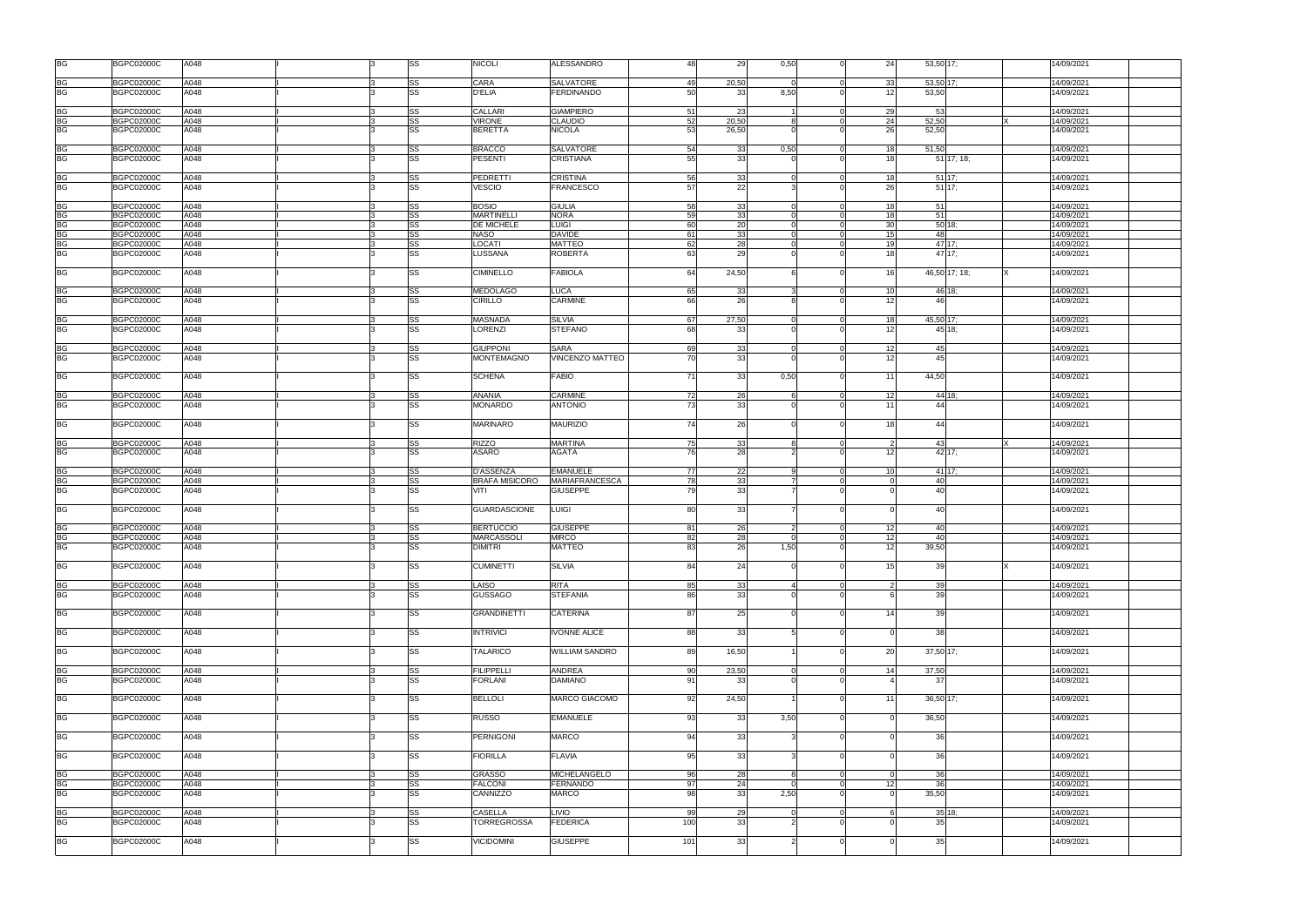|                                   | <b>BGPC02000C</b> | A048 | <b>SS</b> | <b>MOFFA</b>      | PASQUALE          | 102   | 29    |            | $\Omega$       | 35                     | 14/09/2021 |
|-----------------------------------|-------------------|------|-----------|-------------------|-------------------|-------|-------|------------|----------------|------------------------|------------|
|                                   |                   |      |           |                   |                   |       |       |            |                |                        |            |
| BG<br>BG                          | <b>BGPC02000C</b> | A048 | <b>SS</b> | <b>RIPAMONTI</b>  | <b>MICHELA</b>    | 103   | 33    |            |                | 35                     | 14/09/2021 |
|                                   |                   |      |           |                   |                   |       |       |            |                |                        |            |
|                                   |                   |      |           |                   |                   |       |       |            |                |                        |            |
| <b>BG</b>                         | <b>BGPC02000C</b> | A048 | SS        | <b>MILANI</b>     | <b>MARTA</b>      | 104   | 33    | 1,50       | $\Omega$       | 34,50                  | 4/09/2021  |
|                                   |                   |      |           |                   |                   |       |       |            |                |                        |            |
|                                   |                   |      |           |                   |                   |       |       |            |                |                        |            |
| <b>BG</b>                         | <b>BGPC02000C</b> | A048 | <b>SS</b> | <b>SCOCUZZA</b>   | LORENZO           | 105   | 24,50 | 10         | $\Omega$       | 34,50                  | 14/09/2021 |
|                                   |                   |      |           |                   |                   |       |       |            |                |                        |            |
|                                   |                   |      |           |                   |                   |       |       |            |                |                        |            |
| <b>BG</b>                         | <b>BGPC02000C</b> | A048 | <b>SS</b> | CARRARA           | <b>ANDREA</b>     | 106   | 33    |            |                | $34$ 18;               | 14/09/2021 |
|                                   |                   |      |           |                   |                   |       |       |            |                |                        |            |
|                                   |                   |      |           |                   |                   |       |       |            |                |                        |            |
| <b>BG</b>                         | <b>BGPC02000C</b> | A048 | <b>SS</b> | <b>FODERARO</b>   | <b>MARCO</b>      | 107   | 33    |            | $\Omega$       | 34 18:                 | 14/09/2021 |
|                                   |                   |      |           |                   |                   |       |       |            |                |                        |            |
|                                   |                   |      |           |                   |                   |       |       |            |                |                        |            |
| <b>BG</b>                         | <b>BGPC02000C</b> | A048 | SS        | <b>ROLLA</b>      | ALESSIA MARIA     | 108   | 33    |            | $\Omega$       | 34                     | 4/09/2021  |
|                                   |                   |      |           |                   |                   |       |       |            |                |                        |            |
|                                   |                   |      |           |                   | CRISTINA          |       |       |            |                |                        |            |
| <b>BG</b>                         | <b>BGPC02000C</b> | A048 | <b>SS</b> | <b>BUGGEA</b>     | PIETRO            | 109   | 33    | 0,50       | $\Omega$       | 33,50                  | 14/09/2021 |
|                                   |                   |      |           |                   |                   |       |       |            |                |                        |            |
|                                   |                   |      |           |                   |                   |       |       |            |                |                        |            |
| <b>BG</b>                         | <b>BGPC02000C</b> | A048 | <b>SS</b> | <b>GALLONE</b>    | <b>ALESSANDRA</b> | 110   | 29    | 4,50       |                | 33,50                  | 14/09/2021 |
|                                   |                   |      |           |                   |                   |       |       |            |                |                        |            |
|                                   |                   |      |           |                   |                   |       |       |            |                |                        |            |
| <b>BG</b>                         | <b>BGPC02000C</b> | A048 | SS        | <b>PICCIOLI</b>   | <b>ELENA</b>      | 111   | 26    |            | $\Omega$       | 33 17:                 | 14/09/2021 |
|                                   |                   |      |           |                   |                   |       |       |            |                |                        |            |
|                                   |                   |      |           |                   |                   |       |       |            |                |                        |            |
| <b>BG</b>                         | <b>BGPC02000C</b> | A048 | SS        | VILLA             | CRISTINA          | 112   | 33    |            | $\Omega$       | 33 18:                 | 14/09/2021 |
|                                   |                   |      |           |                   |                   |       |       |            |                |                        |            |
|                                   |                   |      |           |                   |                   |       |       |            |                |                        |            |
| <b>BG</b>                         | <b>BGPC02000C</b> | A048 | <b>SS</b> | <b>OBERTI</b>     | <b>ELISABETTA</b> | 113   | 33    |            | $\Omega$       | 33<br>$\Omega$         | 14/09/2021 |
| <b>BG</b>                         | <b>BGPC02000C</b> | A048 | <b>SS</b> | <b>PLATANIA</b>   | <b>FABIANA</b>    | 114   | 33    |            | $\Omega$       | 33                     | 14/09/2021 |
|                                   |                   |      |           |                   |                   |       |       |            |                |                        |            |
| BG<br>BG                          | BGPC02000C        | A048 | SS        | <b>BALCONI</b>    | <b>GIORGIA</b>    | 115   | 33    |            |                | 33                     | 14/09/2021 |
|                                   | <b>BGPC02000C</b> | A048 | SS        | <b>PATELLI</b>    | <b>MONICA</b>     | 116   | 33    |            |                | 33                     | 14/09/2021 |
|                                   |                   |      |           |                   |                   |       |       |            |                | $\Omega$               |            |
| <b>BG</b>                         | <b>BGPC02000C</b> | A048 | <b>SS</b> | PEZZOLI           | <b>MARZIA</b>     | 117   | 33    |            |                | 33                     | 14/09/2021 |
| <b>BG</b>                         | <b>BGPC02000C</b> | A048 | <b>SS</b> | TURLA             | <b>MICHEL</b>     | 118   | 33    |            | $\Omega$       | 33<br>$\Omega$         | 14/09/2021 |
|                                   |                   |      |           |                   |                   |       |       |            |                |                        |            |
| <b>BG</b>                         | <b>BGPC02000C</b> | A048 | <b>SS</b> | DI PINTO          | <b>MAURO</b>      | 119   | 33    |            |                | 33                     | 14/09/2021 |
|                                   |                   |      |           |                   |                   |       |       |            |                |                        |            |
|                                   |                   |      |           |                   |                   |       |       |            |                |                        |            |
| <b>BG</b>                         | <b>BGPC02000C</b> | A048 | <b>SS</b> | <b>BAGGI</b>      | <b>ARIANNA</b>    | 120   | 33    |            | $\Omega$       | 33<br>$\Omega$         | 14/09/2021 |
| <b>BG</b>                         | <b>BGPC02000C</b> | A048 | <b>SS</b> | <b>DELBARBA</b>   | <b>SUNDEEP</b>    | 121   | 33    |            | $\Omega$       | 33                     | 14/09/2021 |
| <b>BG</b>                         |                   | A048 | <b>SS</b> | <b>RANIERI</b>    | <b>MONICA</b>     | 122   | 33    |            |                | 33                     |            |
|                                   | <b>BGPC02000C</b> |      |           |                   |                   |       |       |            |                |                        | 14/09/2021 |
| <b>BG</b>                         | <b>BGPC02000C</b> | A048 | <b>SS</b> | ANGELONI          | <b>SERGIO</b>     | 123   | 33    |            | $\Omega$       | 33                     | 14/09/2021 |
| <b>BG</b>                         | <b>BGPC02000C</b> | A048 | <b>SS</b> | VATTA             | <b>MATTEO</b>     | 124   | 33    |            | $\Omega$       | 33                     | 14/09/2021 |
|                                   |                   |      |           |                   |                   |       |       |            |                |                        |            |
| <b>BG</b>                         | <b>BGPC02000C</b> | A048 | <b>SS</b> | <b>CIRILLO</b>    | <b>VINCENZO</b>   | 125   | 33    |            |                | 33                     | 14/09/2021 |
|                                   |                   |      |           |                   |                   |       |       |            |                |                        |            |
|                                   |                   |      |           |                   |                   |       |       |            |                |                        |            |
| <b>BG</b>                         | <b>BGPC02000C</b> | A048 | SS        | <b>PUZO</b>       | <b>DANIELA</b>    | 126   | 33    |            | $\Omega$       | 33<br>$\Omega$         | 14/09/2021 |
| <b>BG</b>                         | <b>BGPC02000C</b> | A048 | <b>SS</b> | <b>MAGGIONI</b>   | <b>DANIELE</b>    | 127   | 33    |            | $\Omega$       | 33                     | 14/09/2021 |
|                                   |                   |      |           |                   |                   |       |       |            |                |                        |            |
|                                   |                   |      |           |                   |                   |       |       |            |                |                        |            |
| <b>BG</b>                         | <b>BGPC02000C</b> | A048 | SS        | <b>LOCATELLI</b>  | <b>MATTEO</b>     | 128   | 33    |            | $\Omega$       | 33                     | 14/09/2021 |
|                                   |                   | A048 | SS        | <b>ZANCHI</b>     | ALESSANDRO        | 129   | 33    |            | $\Omega$       |                        | 14/09/2021 |
| <b>BG</b>                         | <b>BGPC02000C</b> |      |           |                   |                   |       |       |            |                | 33                     |            |
|                                   | BGPC02000C        | A048 | SS        | <b>SOMMATINO</b>  | <b>GABRIELE</b>   | 130   | 33    |            |                | 33                     | 14/09/2021 |
| BG<br>BG                          | <b>BGPC02000C</b> | A048 | SS        | <b>GIBELLINI</b>  | <b>NICOLA</b>     | $131$ | 33    |            |                | 33                     | 14/09/2021 |
|                                   |                   |      |           |                   |                   |       |       |            |                |                        |            |
| BG                                | <b>BGPC02000C</b> | A048 | SS        | <b>FORCELLA</b>   | <b>ANNA</b>       | 132   | 33    |            | $\Omega$       | 33<br>$\Omega$         | 14/09/2021 |
| <b>BG</b>                         | <b>BGPC02000C</b> | A048 | SS        | <b>TAIETTI</b>    | LUCIA             | 133   | 33    |            | $\Omega$       | 33                     | 14/09/2021 |
|                                   |                   |      |           |                   |                   |       |       |            |                |                        |            |
| <b>BG</b>                         | <b>BGPC02000C</b> | A048 | SS        | MAESTRI           | <b>MANUELA</b>    | 134   | 26,50 |            |                | 32,50 17;              | 14/09/2021 |
|                                   |                   |      |           |                   |                   |       |       |            |                |                        |            |
| <b>BG</b>                         | <b>BGPC02000C</b> | A048 | SS        | <b>DONATI</b>     | <b>DANILO</b>     | 135   | 24,50 | 1,50       | $\Omega$       | $32$ 17;               | 14/09/2021 |
|                                   |                   |      |           |                   |                   |       |       |            |                |                        |            |
|                                   |                   |      |           |                   |                   |       |       |            |                |                        |            |
| <b>BG</b>                         | <b>BGPC02000C</b> | A048 | SS        | <b>GRISMONDI</b>  | <b>FABIO</b>      | 136   | 26    |            |                | $32$ 18;               | 14/09/2021 |
|                                   |                   |      |           |                   |                   |       |       |            |                |                        |            |
|                                   |                   |      |           |                   |                   |       |       |            |                |                        |            |
| <b>BG</b>                         | <b>BGPC02000C</b> | A048 | <b>SS</b> | <b>FIUMARA</b>    | <b>ALESSANDRO</b> | 137   | 25,50 | 6,50       | $\Omega$       | 32<br>$\Omega$         | 14/09/2021 |
| <b>BG</b>                         | <b>BGPC02000C</b> | A048 | SS        | <b>VIGANOLA</b>   | DONATO            | 138   | 29    | 3          | $\overline{0}$ | 32<br>$\overline{0}$   | 14/09/2021 |
|                                   |                   |      |           |                   |                   |       |       |            |                |                        |            |
| $\overline{BG}$                   | <b>BGPC02000C</b> | A048 | SS        | RAVELLI           | PAOLO             | 139   | 29    |            | $\Omega$       | 31<br>$\mathcal{P}$    | 14/09/2021 |
|                                   |                   |      |           |                   |                   |       |       |            |                |                        |            |
|                                   |                   |      |           |                   |                   |       |       |            |                |                        |            |
| <b>BG</b>                         | <b>BGPC02000C</b> | A048 | <b>SS</b> | <b>IACONO</b>     | <b>ROBERTA</b>    | 140   | 22,50 |            | $\overline{0}$ | 30,50<br>$\Omega$      | 14/09/2021 |
| <b>BG</b>                         | <b>BGPC02000C</b> | A048 | <b>SS</b> | <b>GAMBELLI</b>   | <b>GIULIANO</b>   | 141   | 25    |            | $\Omega$       | $30$ 18;<br>-5         | 14/09/2021 |
|                                   |                   |      |           |                   |                   |       |       |            |                |                        |            |
| <b>BG</b>                         | <b>BGPC02000C</b> | A048 | <b>SS</b> | <b>LEGRENZI</b>   | LORENZO           | 142   | 28    |            | $\Omega$       | 30<br>2                | 14/09/2021 |
| $\overline{\mathsf{B}\mathsf{G}}$ | <b>BGPC02000C</b> | A048 | <b>SS</b> | <b>FENAROLI</b>   | CHARLENE          | 143   | 29    |            |                | 30 <sup>1</sup>        | 14/09/2021 |
|                                   |                   |      |           |                   |                   |       |       |            |                |                        |            |
|                                   |                   |      |           |                   |                   |       |       |            |                |                        |            |
| <b>BG</b>                         | <b>BGPC02000C</b> | A048 | SS        | <b>GRAZIOTTO</b>  | <b>ANNALISA</b>   | 144   | 21,50 |            | $\overline{0}$ | 29,50 18;<br>7         | 14/09/2021 |
| <b>BG</b>                         | <b>BGPC02000C</b> | A048 | <b>SS</b> | <b>BAMBU'</b>     | LORENA            | 145   | 24    | 5,50       | $\Omega$       | 29,50                  | 4/09/2021  |
|                                   |                   |      |           |                   |                   |       |       |            |                |                        |            |
|                                   |                   |      |           |                   |                   |       |       |            |                |                        |            |
| <b>BG</b>                         | <b>BGPC02000C</b> | A048 | <b>SS</b> | <b>MERCURIO</b>   | <b>ROCCO</b>      | 146   | 28    | 1,50       | $\Omega$       | 29,50                  | 14/09/2021 |
|                                   |                   |      |           |                   |                   |       |       |            |                |                        |            |
|                                   |                   |      |           |                   |                   |       |       |            |                |                        |            |
| <b>BG</b>                         | <b>BGPC02000C</b> | A048 | <b>SS</b> | <b>INCARDONA</b>  | CALOGERO GIAN     | 147   | 27    |            |                | 29 12;                 | 14/09/2021 |
|                                   |                   |      |           |                   | LUCA              |       |       |            |                |                        |            |
|                                   |                   |      |           |                   |                   |       |       |            |                |                        |            |
| <b>BG</b>                         | <b>BGPC02000C</b> | A048 | <b>SS</b> | NAZZARI           | <b>ELENA</b>      | 148   | 27,50 | 1,50       | $\overline{0}$ | 29 17; 18;<br>$\Omega$ | 14/09/2021 |
| <b>BG</b>                         | <b>BGPC02000C</b> | A048 | <b>SS</b> | <b>MUSSINELLI</b> | <b>ANNA</b>       | 149   | 29    |            |                | 29 17;<br>$\Omega$     | 14/09/2021 |
|                                   |                   |      |           |                   |                   |       |       |            |                |                        |            |
|                                   |                   |      |           |                   |                   |       |       |            |                |                        |            |
| <b>BG</b>                         | <b>BGPC02000C</b> | A048 | <b>SS</b> | <b>CAGNOLI</b>    | <b>GIULIA</b>     | 150   | 29    |            | $\Omega$       | 29<br>$\overline{0}$   | 14/09/2021 |
|                                   |                   |      |           |                   |                   |       |       |            |                |                        |            |
| <b>BG</b>                         | <b>BGPC02000C</b> | A048 | <b>SS</b> | DI CARLO          | <b>RITA MARIA</b> | 151   | 29    |            | $\Omega$       | 29<br>$\Omega$         | 14/09/2021 |
| <b>BG</b>                         | <b>BGPC02000C</b> | A048 | <b>SS</b> | <b>ARRIGONI</b>   | <b>FEDERICO</b>   | 152   | 29    |            | $\Omega$       | 29                     | 14/09/2021 |
| <b>BG</b>                         |                   |      |           |                   |                   |       |       |            |                |                        |            |
|                                   | <b>BGPC02000C</b> | A048 | <b>SS</b> | <b>FILETI</b>     | <b>ANTONELLA</b>  | 153   | 29    |            |                | 29                     | 14/09/2021 |
|                                   |                   |      |           |                   |                   |       |       |            |                |                        |            |
| <b>BG</b>                         | <b>BGPC02000C</b> | A048 | <b>SS</b> | <b>INVERNIZZI</b> | <b>FEDERICA</b>   | 154   | 29    | $\sqrt{ }$ | $\Omega$       | 29<br>$\Omega$         | 14/09/2021 |
|                                   |                   |      |           |                   |                   |       |       |            |                |                        |            |
| <b>BG</b>                         | <b>BGPC02000C</b> | A048 | <b>SS</b> | <b>LOHN</b>       | <b>ENRICO</b>     | 155   | 29    | $\Omega$   | $\overline{0}$ | 29<br>$\Omega$         | 14/09/2021 |
| BG                                | <b>BGPC02000C</b> | A048 | <b>SS</b> | <b>RUFFOLO</b>    | <b>FRANCESCO</b>  | 156   | 25,50 | 3,50       | $\Omega$       | 29                     | 14/09/2021 |
|                                   |                   |      |           |                   |                   |       |       |            |                |                        |            |
|                                   |                   |      |           |                   |                   |       |       |            |                |                        |            |
| <b>BG</b>                         | <b>BGPC02000C</b> | A048 | SS        | <b>PATTI</b>      | <b>GABRIELE</b>   | 157   | 27    |            | $\Omega$       | 29<br>$\Omega$         | 14/09/2021 |
| <b>BG</b>                         |                   |      |           |                   |                   |       |       |            | $\Omega$       |                        |            |
|                                   | <b>BGPC02000C</b> | A048 | <b>SS</b> | <b>ROSSI</b>      | <b>NICOLA</b>     | 158   | 29    |            |                | 29                     | 14/09/2021 |
|                                   |                   |      |           |                   |                   |       |       |            |                |                        |            |
| <b>BG</b>                         | <b>BGPC02000C</b> | A048 | <b>SS</b> | <b>VECCHI</b>     | <b>EVELJN</b>     | 159   | 29    |            | $\Omega$       | 29                     | 14/09/2021 |
|                                   |                   |      |           |                   |                   |       |       |            |                |                        |            |
|                                   |                   |      |           |                   |                   |       |       |            |                |                        |            |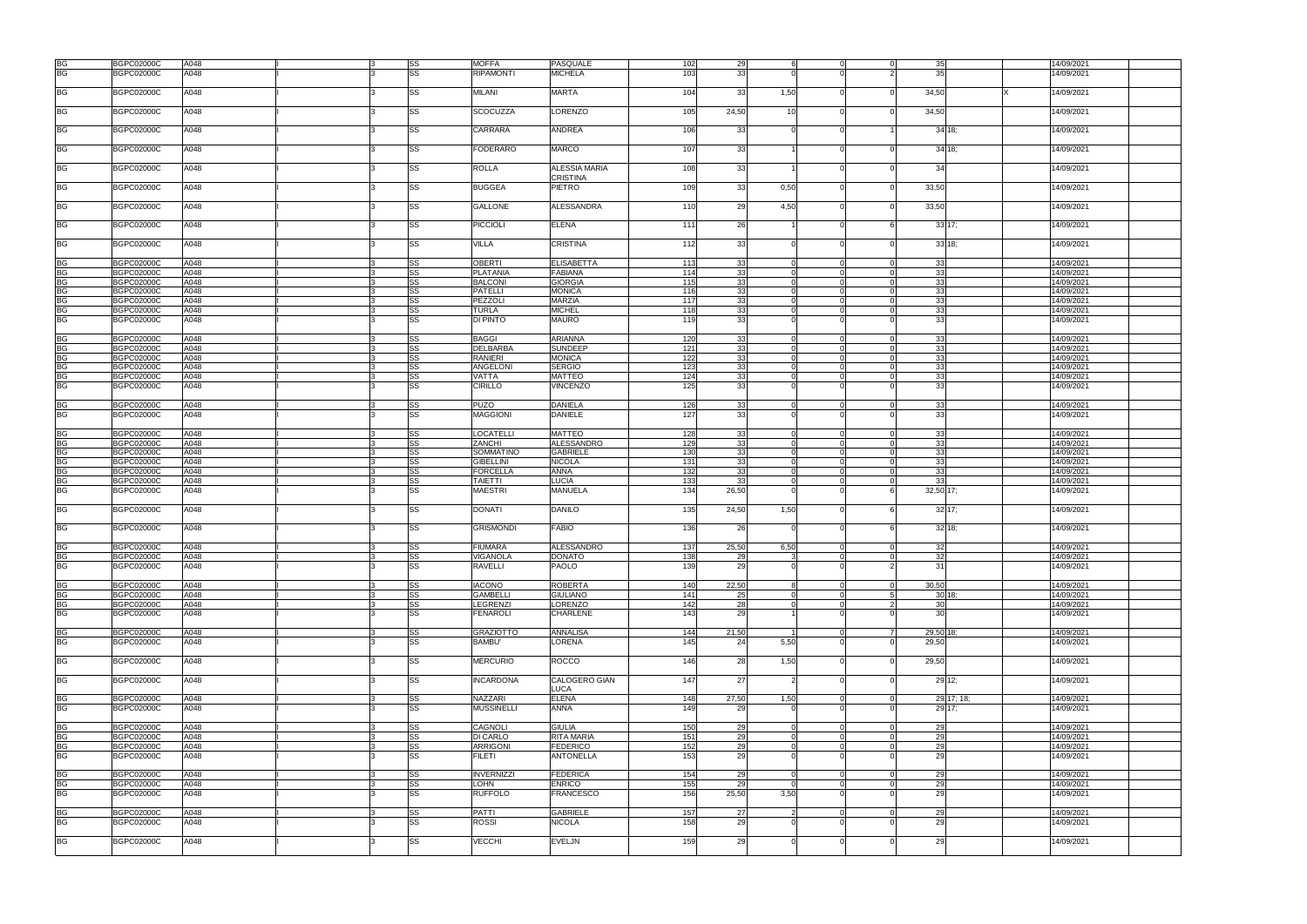|           |                   | A048 |    |           | <b>NAPOLETANO</b> |                        |     |                 | $\Omega$       |          | $\Omega$              |                        |  |
|-----------|-------------------|------|----|-----------|-------------------|------------------------|-----|-----------------|----------------|----------|-----------------------|------------------------|--|
| <b>BG</b> | <b>BGPC02000C</b> |      |    | <b>SS</b> |                   | <b>SARA</b>            | 160 | 28,50           |                |          | 28,50                 | 14/09/2021             |  |
| <b>BG</b> | <b>BGPC02000C</b> | A048 |    | <b>SS</b> | <b>DINOLFO</b>    | <b>SILVIA</b>          | 161 | 28              |                |          | 28 18:                | 14/09/2021             |  |
|           |                   |      |    |           |                   |                        |     |                 |                |          |                       |                        |  |
| <b>BG</b> | <b>BGPC02000C</b> | A048 |    | <b>SS</b> | DE SIMONE         | <b>SALVATORE</b>       | 162 | 27              |                |          | 28 20;                | 14/09/2021             |  |
|           |                   |      |    |           |                   |                        |     |                 |                |          |                       |                        |  |
|           |                   |      |    |           |                   |                        |     |                 |                |          |                       |                        |  |
| BG        | <b>BGPC02000C</b> | A048 |    | <b>SS</b> | COZZA             | <b>SIMONA</b>          | 163 | 28              |                |          | 28                    | 14/09/2021             |  |
|           |                   |      |    |           |                   |                        |     |                 |                |          |                       |                        |  |
|           |                   |      |    |           |                   |                        |     |                 |                |          |                       |                        |  |
| <b>BG</b> | <b>BGPC02000C</b> | A048 |    | SS        | <b>CENTOFANTI</b> | <b>CHIARA</b>          | 164 | 28              |                |          | 28                    | 14/09/2021             |  |
| <b>BG</b> | <b>BGPC02000C</b> | A048 |    | <b>SS</b> | <b>SERRATORE</b>  | <b>ANTONIO</b>         | 165 | 28              | $\Omega$       |          | 28<br>$\Omega$        | 14/09/2021             |  |
| <b>BG</b> | <b>BGPC02000C</b> | A048 |    | <b>SS</b> | <b>MOLTENI</b>    | <b>RICCARDO</b>        | 166 | 28              |                |          | 28                    | 14/09/2021             |  |
|           |                   |      |    |           |                   |                        |     |                 |                |          |                       |                        |  |
|           |                   |      |    |           |                   |                        |     |                 |                |          |                       |                        |  |
| BG        | <b>BGPC02000C</b> | A048 |    | SS        | <b>MAGGIONI</b>   | <b>SABRINA</b>         | 167 | 27,50           |                |          | 27,50<br>$\Omega$     | 14/09/2021             |  |
|           |                   |      |    |           |                   |                        |     |                 |                |          |                       |                        |  |
|           |                   |      |    |           |                   |                        |     |                 |                |          |                       |                        |  |
| <b>BG</b> | <b>BGPC02000C</b> | A048 |    | SS        | <b>BASSANELLI</b> | <b>SIMONE</b>          | 168 | 26,50           |                |          | 27,50<br>$\Omega$     | 14/09/2021             |  |
| <b>BG</b> | <b>BGPC02000C</b> | A048 |    | <b>SS</b> | <b>COPPOLETTA</b> | <b>TOMMASO</b>         | 169 | 24,50           |                |          | 27,50                 | 14/09/2021             |  |
|           |                   |      |    |           |                   |                        |     |                 |                |          |                       |                        |  |
|           |                   |      |    |           |                   |                        |     |                 |                |          |                       |                        |  |
| <b>BG</b> | <b>BGPC02000C</b> | A048 |    | SS        | <b>VEZZOSI</b>    | <b>MARCO</b>           | 170 | 26,50           |                |          | 27,50                 | 14/09/2021             |  |
|           |                   |      |    |           |                   |                        |     |                 |                |          |                       |                        |  |
|           |                   |      |    |           |                   |                        |     |                 |                |          |                       |                        |  |
| <b>BG</b> | <b>BGPC02000C</b> | A048 |    | SS        | PEZZOTTA          | <b>RICCARDO</b>        | 171 | 27              |                |          | 27                    | 14/09/2021             |  |
|           |                   |      |    |           |                   | <b>GIORGIO</b>         |     |                 |                |          |                       |                        |  |
| BG        | <b>BGPC02000C</b> | A048 |    | SS        | <b>CAFFI</b>      | <b>ELISABETTA</b>      | 172 | 26,50           |                |          | 26,50 18;             | 14/09/2021             |  |
|           |                   |      |    |           |                   |                        |     |                 |                |          |                       |                        |  |
|           |                   |      |    |           |                   |                        |     |                 |                |          |                       |                        |  |
| <b>BG</b> | <b>BGPC02000C</b> | A048 |    | <b>SS</b> | ZAPPALA'          | <b>GIUSEPPE</b>        | 173 | 22              | 4,50           |          | 26,50 19;<br>$\Omega$ | 14/09/2021             |  |
|           |                   |      |    |           |                   |                        |     |                 |                |          |                       |                        |  |
|           |                   |      |    |           |                   |                        |     |                 |                |          |                       |                        |  |
| <b>BG</b> | <b>BGPC02000C</b> | A048 |    | SS        | <b>MONTAGNOSI</b> | <b>LUCA</b>            | 174 | 26,50           |                |          | 26,50                 | 14/09/2021             |  |
| <b>BG</b> | <b>BGPC02000C</b> | A048 |    | <b>SS</b> | <b>PRUNERI</b>    | <b>ALESSANDRA</b>      | 175 | 26,50           |                |          | 26,50                 | 14/09/2021             |  |
|           |                   |      |    |           |                   |                        |     |                 |                |          |                       |                        |  |
|           |                   |      |    |           |                   |                        |     |                 |                |          |                       |                        |  |
| <b>BG</b> | <b>BGPC02000C</b> | A048 |    | SS        | <b>BONETTI</b>    | <b>MARTINA</b>         | 176 | 26              |                |          | 26                    | 14/09/2021             |  |
|           |                   |      |    |           |                   |                        |     |                 |                |          |                       |                        |  |
|           |                   |      |    |           |                   |                        |     |                 |                |          |                       |                        |  |
| <b>BG</b> | <b>BGPC02000C</b> | A048 |    | <b>SS</b> | LETIZIA           | <b>FRANCESCO</b>       | 177 | 26              | $\Omega$       |          | 26<br>$\Omega$        | 14/09/2021             |  |
| <b>BG</b> | <b>BGPC02000C</b> | A048 |    | <b>SS</b> | <b>ORLANDI</b>    | <b>MATTEO</b>          | 178 | 26              |                |          | 26                    | 14/09/2021             |  |
| BG        | <b>BGPC02000C</b> | A048 |    | <b>SS</b> | <b>FERRARESI</b>  | <b>FLAVIO</b>          | 179 | 26              |                |          | 26                    | 14/09/2021             |  |
|           |                   |      |    |           |                   |                        |     |                 |                |          |                       |                        |  |
| <b>BG</b> | <b>BGPC02000C</b> | A048 |    | <b>SS</b> | ZAMBELL           | <b>MICHELE</b>         | 180 | 25,50           |                |          | 25,50                 | 14/09/2021             |  |
| <b>BG</b> | <b>BGPC02000C</b> | A048 |    | <b>SS</b> | MORE'             | <b>ROBERTO</b>         | 181 | 25              |                |          | 25                    | 14/09/2021             |  |
| <b>BG</b> | <b>BGPC02000C</b> | A048 |    | <b>SS</b> | <b>MACALLI</b>    | <b>MICHELA</b>         | 182 | 23,50           |                |          | 24,50 18;             | 14/09/2021             |  |
|           |                   |      |    |           |                   |                        |     |                 |                |          |                       |                        |  |
|           |                   |      |    |           |                   |                        |     |                 |                |          |                       |                        |  |
| <b>BG</b> | <b>BGPC02000C</b> | A048 | ß. | <b>SS</b> | <b>DI GIOIA</b>   | CARLO                  | 183 | 24,50           | $\Omega$       |          | 24,50<br>- 01         | 14/09/2021             |  |
| <b>BG</b> | <b>BGPC02000C</b> | A048 |    | <b>SS</b> | <b>CHIAPPISI</b>  | <b>GIUSEPPE</b>        | 184 | 15 <sup>1</sup> |                |          | 24 17:                | 14/09/2021             |  |
|           |                   |      |    |           |                   |                        |     |                 |                |          |                       |                        |  |
|           |                   |      |    |           |                   |                        |     |                 |                |          |                       |                        |  |
| <b>BG</b> | <b>BGPC02000C</b> | A048 |    | <b>SS</b> | DI PAOLO          | CARMINE                | 185 | 24              |                |          | 24 18:<br>$\Omega$    | 14/09/2021             |  |
| <b>BG</b> | <b>BGPC02000C</b> | A048 |    | <b>SS</b> | <b>ROSSI</b>      | <b>DYLAN</b>           | 186 | 24              |                |          | 24                    | 14/09/2021             |  |
|           |                   |      |    |           |                   |                        |     |                 |                |          |                       |                        |  |
| <b>BG</b> | <b>BGPC02000C</b> | A048 |    | SS        | <b>BERTOCCHI</b>  | <b>ANDREA</b>          | 187 | 24              |                |          | 24                    | 14/09/2021             |  |
| <b>BG</b> | <b>BGPC02000C</b> | A048 |    | SS        | <b>CUCINOTTA</b>  | <b>GIANCARLO</b>       | 188 | 22,50           |                |          | 23,50                 | 14/09/2021             |  |
|           |                   |      |    |           |                   |                        |     |                 |                |          |                       |                        |  |
|           |                   |      |    |           |                   |                        |     |                 |                |          |                       |                        |  |
| <b>BG</b> | <b>BGPC02000C</b> | A048 |    | <b>SS</b> | <b>MASOLINI</b>   | CARLO                  | 189 | 23,50           | $\Omega$       |          | 23,50<br>$\Omega$     | 14/09/2021             |  |
| <b>BG</b> | <b>BGPC02000C</b> | A048 |    | <b>SS</b> | <b>COMITO</b>     | <b>CHIARA</b>          | 190 | 23              |                |          | 23<br>$\Omega$        | 14/09/2021             |  |
| <b>BG</b> | <b>BGPC02000C</b> | A048 |    | <b>SS</b> | <b>SCALA</b>      | ROBERTA                | 191 | 23              |                |          | 23                    | 14/09/2021             |  |
|           |                   |      |    |           |                   |                        |     |                 |                |          |                       |                        |  |
|           |                   |      |    |           |                   |                        |     |                 |                |          |                       |                        |  |
| <b>BG</b> | <b>BGPC02000C</b> | A048 |    | SS        | <b>D'ONOFRIO</b>  | <b>MARCELLO MARIA</b>  | 192 | 22,50           |                |          | 22,50                 | 14/09/2021             |  |
| <b>BG</b> | <b>BGPC02000C</b> | A048 |    | SS        | PRUITI CIARELLO   | <b>GIUSEPPE</b>        | 193 | 22,50           |                |          | 22,50                 | 14/09/2021             |  |
|           |                   |      |    |           |                   |                        |     |                 |                |          |                       |                        |  |
|           |                   |      |    |           |                   |                        |     |                 |                |          |                       |                        |  |
| <b>BG</b> | <b>BGPC02000C</b> | A048 |    | <b>SS</b> | <b>SARTIRANI</b>  | <b>DIEGO</b>           | 194 | 22,50           | $\Omega$       |          | 22,50<br>$\Omega$     | 14/09/2021             |  |
| BG        | <b>BGPC02000C</b> | A048 |    | <b>SS</b> | <b>MOLONIA</b>    | <b>BENEDETTA</b>       | 195 | 22,50           | $\Omega$       |          | 22,50<br>$\Omega$     | 14/09/2021             |  |
|           |                   |      |    |           |                   |                        |     |                 |                |          |                       |                        |  |
|           |                   |      |    |           |                   |                        |     |                 |                |          |                       |                        |  |
| <b>BG</b> | <b>BGPC02000C</b> | A048 |    | <b>SS</b> | <b>RIPAMONTI</b>  | <b>MARTA</b>           | 196 | 22              |                |          | 22                    | 14/09/2021             |  |
|           |                   |      |    |           |                   |                        |     |                 |                |          |                       |                        |  |
|           |                   |      |    |           |                   |                        |     |                 |                |          |                       |                        |  |
| BG        | <b>BGPC02000C</b> | A048 |    | <b>SS</b> | <b>CAGGIULA</b>   | <b>AUGUSTA</b>         | 197 | 20,50           | 1,50           |          | 22<br>$\Omega$        | 14/09/2021             |  |
| <b>BG</b> | <b>BGPC02000C</b> | A048 |    | <b>SS</b> | <b>MORRONE</b>    | COSTANTINO             | 198 | 21,50           |                |          | 21,50<br>$\Omega$     | 14/09/2021             |  |
|           |                   |      |    |           |                   |                        |     |                 |                |          |                       |                        |  |
|           |                   |      |    |           |                   |                        |     |                 |                |          |                       |                        |  |
| <b>BG</b> | <b>BGPC02000C</b> | A048 |    | <b>SS</b> | LATO              | <b>VALENTINA MARIA</b> | 199 | 21,50           |                |          | 21,50                 | 14/09/2021             |  |
|           |                   |      |    |           |                   | <b>FILOMENA</b>        |     |                 |                |          |                       |                        |  |
| BG        |                   |      |    |           |                   |                        |     |                 |                |          |                       |                        |  |
|           |                   |      |    |           |                   |                        |     |                 |                |          |                       |                        |  |
|           | <b>BGPC02000C</b> | A048 | ß. | <b>SS</b> | <b>TURANI</b>     | <b>IVAN</b>            | 200 | 20,50           | $\mathbf 0$    | $\Omega$ | 20,50<br>- 01         | 14/09/2021<br><b>X</b> |  |
| BG        | <b>BGPC02000C</b> | A048 |    | <b>SS</b> | <b>BARONE</b>     | <b>MARIA TERESA</b>    | 201 | 20,50           | $\Omega$       |          | 20,50<br>- 0          | 14/09/2021             |  |
|           |                   |      |    |           |                   |                        |     |                 |                |          | - 0                   |                        |  |
| <b>BG</b> | <b>BGPC02000C</b> | A048 |    | <b>SS</b> | <b>SANA</b>       | <b>MIA</b>             | 202 | 20              | $\overline{0}$ |          | <b>20</b>             | 14/09/2021             |  |
| <b>BG</b> | <b>BGPC02000C</b> | A050 |    | <b>SS</b> | <b>BONARDI</b>    | <b>DARIO</b>           |     | 27,50           | 43             |          | 108<br>178,50         | 14/09/2021             |  |
| <b>BG</b> | <b>BGPC02000C</b> | A050 |    | <b>SS</b> | <b>MUTTI</b>      | <b>ELENA</b>           |     | 33              | 36             |          | 86<br>155             | 14/09/2021             |  |
|           |                   |      |    |           |                   |                        |     |                 |                |          |                       |                        |  |
| <b>BG</b> | <b>BGPC02000C</b> | A050 |    | <b>SS</b> | <b>PLEBANI</b>    | LAURA                  |     | 33              | 12             |          | 96<br>141             | 14/09/2021             |  |
|           |                   |      |    |           |                   |                        |     |                 |                |          |                       |                        |  |
| <b>BG</b> | <b>BGPC02000C</b> | A050 |    | <b>SS</b> | <b>BENZONI</b>    | <b>EMANUELA</b>        |     | 26              | 12             |          | 140<br>102            | 14/09/2021             |  |
|           |                   |      |    |           |                   |                        |     |                 |                |          |                       |                        |  |
|           |                   |      |    |           |                   |                        |     |                 |                |          |                       |                        |  |
| BG        | <b>BGPC02000C</b> | A050 |    | <b>SS</b> | <b>GIORNO</b>     | <b>FILOMENA</b>        |     | 33              | 36             |          | 60<br>129 17;         | 14/09/2021             |  |
|           |                   |      |    |           |                   |                        |     |                 |                |          |                       |                        |  |
|           |                   |      |    |           |                   |                        |     |                 |                |          |                       |                        |  |
| <b>BG</b> | <b>BGPC02000C</b> | A050 |    | <b>SS</b> | <b>MUSARAJ</b>    | <b>GERTA</b>           |     | 24,50           | 25,50          |          | 72<br>122             | 14/09/2021             |  |
|           |                   |      |    |           |                   |                        |     |                 |                |          |                       |                        |  |
| <b>BG</b> | <b>BGPC02000C</b> | A050 |    | SS        | <b>ROTA</b>       | <b>PAOLA</b>           |     | 23              |                |          | 97<br>120             | 14/09/2021             |  |
|           |                   |      |    |           |                   |                        |     |                 |                |          |                       |                        |  |
|           |                   |      |    |           |                   |                        |     |                 |                |          |                       |                        |  |
| <b>BG</b> | <b>BGPC02000C</b> | A050 |    | <b>SS</b> | <b>BELOTTI</b>    | <b>FIORELLA</b>        |     | 33              | <b>36</b>      |          | 48<br>117             | 14/09/2021             |  |
|           |                   |      |    |           |                   |                        |     |                 |                |          |                       |                        |  |
|           |                   |      |    |           |                   |                        |     |                 |                |          |                       |                        |  |
| BG        | <b>BGPC02000C</b> | A050 |    | SS        | <b>SALVITTI</b>   | <b>LUIGI</b>           |     | 21,50           |                |          | 115,50 17;<br>91      | 14/09/2021             |  |
|           |                   |      |    |           |                   |                        |     |                 |                |          |                       |                        |  |
| <b>BG</b> | <b>BGPC02000C</b> |      |    |           | <b>FRATI</b>      | <b>ELENA ROSANNA</b>   | 10  |                 |                |          | $12 \,$               | 14/09/2021             |  |
|           |                   | A050 |    | SS        |                   |                        |     | 29              | 72,50          |          | 113,50 17; 18;        |                        |  |
|           |                   |      |    |           |                   |                        |     |                 |                |          |                       |                        |  |
| <b>BG</b> | <b>BGPC02000C</b> | A050 |    | SS        | <b>ROCCHI</b>     | LAURA                  | 11  | 27,50           | 0,50           |          | 112 17; 18;<br>84     | 14/09/2021             |  |
|           |                   |      |    |           |                   |                        |     |                 |                |          |                       |                        |  |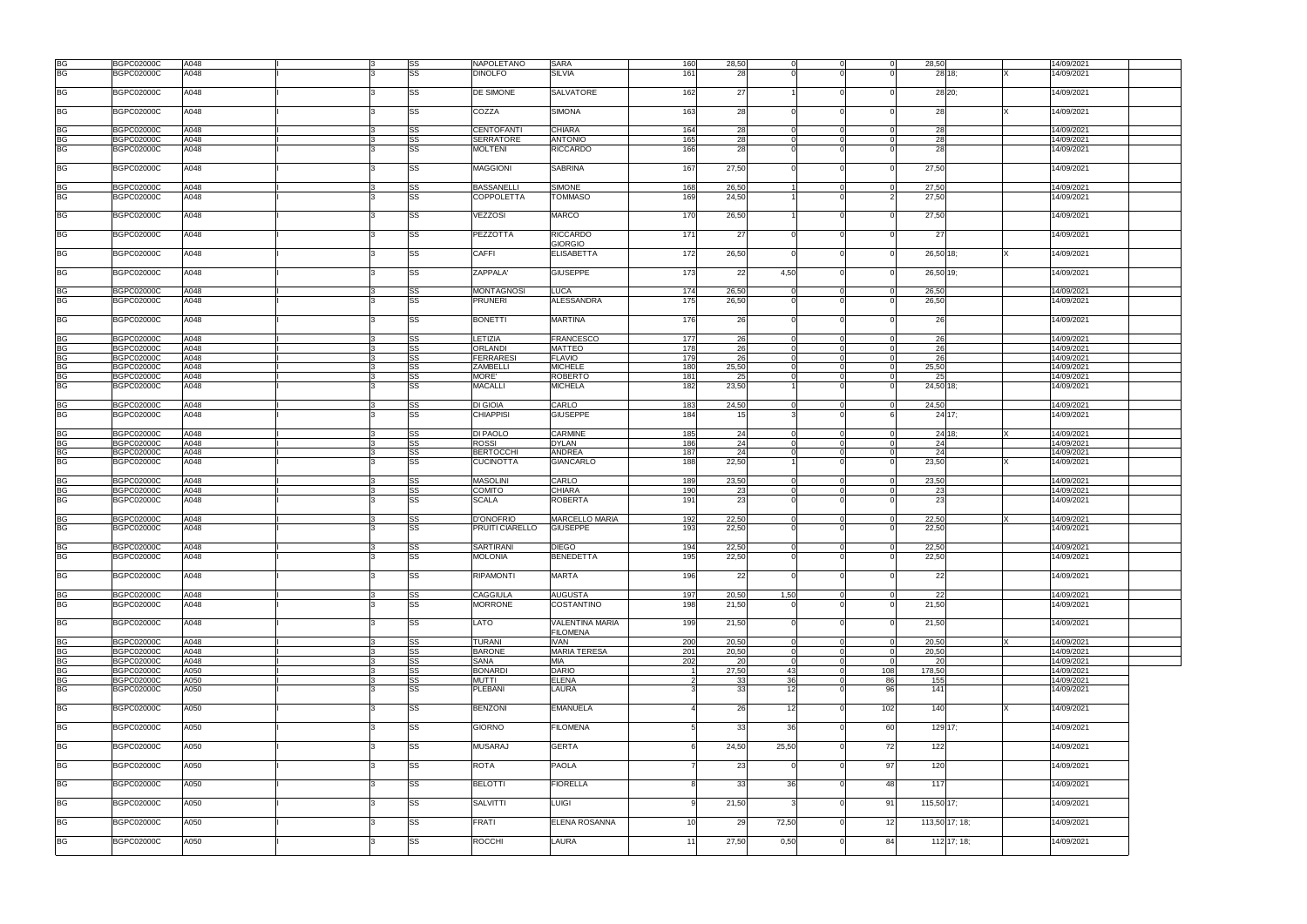|           | <b>BGPC02000C</b> | A050 |          | SS        | <b>BUCCI</b>         | <b>PAOLA</b>           | 12              | 24    | 4,50           | 82 | 110,50 17; 18;        |                | 14/09/2021       |  |
|-----------|-------------------|------|----------|-----------|----------------------|------------------------|-----------------|-------|----------------|----|-----------------------|----------------|------------------|--|
| BG<br>BG  | <b>BGPC02000C</b> | A050 |          | SS        | CARBONE              | <b>FLORIANA LUCIA</b>  | 13              | 24    | 2,50           | 84 | 110,50 17;            |                | 14/09/2021       |  |
| BG        | <b>BGPC02000C</b> | A050 |          | SS        | FERRARO              | <b>DANIELE</b>         | 14              | 19,50 |                | 86 |                       | 109,50 17; 18; | 14/09/2021       |  |
|           |                   |      |          |           |                      | <b>FRANCESCO</b>       |                 |       |                |    |                       |                |                  |  |
| <b>BG</b> | <b>BGPC02000C</b> | A050 |          | SS        | <b>LIGUORI</b>       | LUCIA                  | 15              | 33    | 62             | 12 | 107                   |                | 14/09/2021       |  |
| <b>BG</b> | <b>BGPC02000C</b> | A050 |          | SS        | <b>BERZI</b>         | <b>ANGELA M</b>        | 16              | 33    | 36             | 36 | 105 17;               |                | 14/09/2021       |  |
| <b>BG</b> | <b>BGPC02000C</b> | A050 |          | SS        | <b>PINGITORE</b>     | PIERO                  | 17              | 33    | 72             |    | 105                   |                | 14/09/2021       |  |
|           |                   |      |          |           |                      |                        |                 |       |                |    |                       |                |                  |  |
| <b>BG</b> | <b>BGPC02000C</b> | A050 |          | SS        | <b>MANCINA</b>       | <b>ROSELLINA</b>       | 18              | 33    | 72             |    | 105                   |                | 14/09/2021       |  |
|           |                   |      |          |           |                      | <b>MARGHERITA</b>      |                 |       |                |    |                       |                |                  |  |
| <b>BG</b> | <b>BGPC02000C</b> | A050 |          | SS        | <b>BARRESI</b>       | <b>MASSIMO</b>         | 19              | 33    | 72             |    | 105<br>$\overline{0}$ |                | 14/09/2021       |  |
| <b>BG</b> | <b>BGPC02000C</b> | A050 |          | SS        | VETERE               | <b>MARCELLO</b>        | 20              | 27,50 | 8,50           | 68 | 104 18;               |                | 14/09/2021       |  |
|           |                   |      |          |           |                      |                        |                 |       |                |    |                       |                |                  |  |
| <b>BG</b> | <b>BGPC02000C</b> | A050 |          | SS        | PEZZOTTA             | <b>LUIGI</b>           | 21              | 28,50 | $\overline{1}$ | 72 | 101,50                |                | 14/09/2021       |  |
| <b>BG</b> | <b>BGPC02000C</b> | A050 |          | SS        | <b>BENEDETTI</b>     | VALENTINA              | 22              | 29    | 72             |    | $101$ 18;             |                | 14/09/2021       |  |
|           |                   |      |          |           |                      |                        |                 |       |                |    |                       |                |                  |  |
| <b>BG</b> | <b>BGPC02000C</b> | A050 |          | SS        | SCANU                | ALESSANDRA             | 23              | 27    |                | 72 | 101                   |                | 14/09/2021       |  |
|           |                   |      |          |           |                      |                        |                 |       |                |    |                       |                |                  |  |
| BG        | <b>BGPC02000C</b> | A050 |          | SS        | <b>MARTINI</b>       | <b>ELENA</b>           | 24              | 27,50 | 0,50           | 72 | 100 18;               |                | 14/09/2021       |  |
|           |                   |      |          |           |                      |                        |                 |       |                |    |                       |                |                  |  |
| <b>BG</b> | <b>BGPC02000C</b> | A050 |          | SS        | <b>MARTINO</b>       | <b>NICOLINA</b>        | 25              | 33    | $\overline{1}$ | 63 |                       | 97 17:         | 14/09/2021       |  |
| <b>BG</b> | <b>BGPC02000C</b> | A050 |          | SS        | COSTA                | <b>GIUSEPPE</b>        | 26              | 29    | 16,50          | 51 | 96,50 17;             |                | 14/09/2021       |  |
| <b>BG</b> | <b>BGPC02000C</b> | A050 |          | SS        | CAPRÌ                | ANGELA                 | 27              | 33    | 39 l           | 22 |                       | 94 17: 18:     | 14/09/2021       |  |
| <b>BG</b> | <b>BGPC02000C</b> | A050 |          | SS        | <b>BASSO</b>         | <b>FRANCESCA</b>       | 28              | 33    | 0,50           | 60 | 93,50                 |                | 14/09/2021       |  |
|           |                   |      |          |           |                      |                        |                 |       |                |    |                       |                |                  |  |
| BG        | <b>BGPC02000C</b> | A050 |          | SS        | <b>NASELLI</b>       | <b>FLORES</b>          | 29              | 33    | 48             | 12 | 93                    |                | 14/09/2021       |  |
| <b>BG</b> | <b>BGPC02000C</b> | A050 |          | <b>SS</b> | D'AMARO              | ROCCA GRAZIA           | 30 <sup>1</sup> | 27,50 | 6,50           | 58 |                       | 92 17;         | 14/09/2021       |  |
|           |                   |      |          |           |                      |                        |                 |       |                |    |                       |                |                  |  |
| <b>BG</b> | <b>BGPC02000C</b> | A050 |          | SS        | <b>BADINO</b>        | <b>FEDERICA</b>        | 31              | 33    | 48             |    | 90<br>O               |                | 14/09/2021<br>ΙX |  |
| <b>BG</b> | <b>BGPC02000C</b> | A050 |          | SS        | <b>ALBANO</b>        | <b>ELVIRA</b>          | 32              | 25    | 13             | 52 | 90                    |                | 14/09/2021       |  |
| <b>BG</b> | <b>BGPC02000C</b> | A050 |          | SS        | <b>TANDOI</b>        | <b>ROBERTA</b>         | 33              | 27,50 | $\overline{2}$ | 60 | 89,50 17:             |                | 14/09/2021       |  |
|           |                   |      |          |           |                      |                        |                 |       |                |    |                       |                |                  |  |
| <b>BG</b> | <b>BGPC02000C</b> | A050 |          | SS        | <b>DI PIETRO</b>     | <b>PATRIZIA</b>        | 34              | 33    | 19             | 36 |                       | 88 17; 18;     | 14/09/2021       |  |
|           |                   |      |          |           |                      |                        |                 |       |                |    |                       |                |                  |  |
| <b>BG</b> | <b>BGPC02000C</b> | A050 |          | SS        | <b>GHILARDI</b>      | <b>BEATRICE</b>        | 35              | -33   | 17,50          | 37 |                       | 87,50 17; 18;  | 14/09/2021       |  |
|           |                   |      |          |           |                      |                        |                 |       |                |    |                       |                |                  |  |
| <b>BG</b> | <b>BGPC02000C</b> | A050 |          | SS        | PAGLIARELLO          | <b>IRENE</b>           | 36              | 26,50 | 19             | 42 | 87,50 17;             |                | 14/09/2021       |  |
|           |                   |      |          |           |                      |                        |                 |       |                |    |                       |                |                  |  |
| <b>BG</b> | <b>BGPC02000C</b> | A050 |          | SS        | <b>GIOVANELLI</b>    | <b>PAOLA</b>           | 37              | 33    | $\overline{0}$ | 54 |                       | 87 18:         | 14/09/2021<br>IX |  |
| <b>BG</b> | <b>BGPC02000C</b> | A050 |          | SS        | <b>CABRINI</b>       | <b>ERIKA</b>           | 38              | 33    | 5,50           | 48 | 86,50 17:             |                | 14/09/2021       |  |
| <b>BG</b> | <b>BGPC02000C</b> | A050 |          | SS        | <b>BARBARO</b>       | VALENTINA              | 39              | 28    |                | 51 |                       | 85 17; 18;     | 14/09/2021       |  |
|           |                   |      |          |           |                      |                        |                 |       |                |    |                       |                |                  |  |
| <b>BG</b> | <b>BGPC02000C</b> | A050 |          | SS        | GIOVANNANGELI        | <b>ANTONELLA</b>       | 40              | 27    |                | 57 |                       | 85 17;         | 14/09/2021       |  |
| <b>BG</b> | <b>BGPC02000C</b> | A050 |          | SS        | <b>DI GRAZIA</b>     | LAURA                  | 41              | 29    |                |    | 55                    | 84 17:         | 14/09/2021       |  |
|           |                   |      |          |           |                      |                        |                 |       |                |    |                       |                |                  |  |
| <b>BG</b> | <b>BGPC02000C</b> | A050 |          | SS        | SOLDO                | <b>ANTONIO</b>         | 42              | 22,50 |                | 61 | 83,50 17;             |                | 14/09/2021       |  |
|           |                   |      |          |           |                      |                        |                 |       |                |    |                       |                |                  |  |
| <b>BG</b> | <b>BGPC02000C</b> | A050 |          | SS        | <b>ZAMBELLI</b>      | <b>MICHELA</b>         | 43              | 29    | $\Omega$       | 54 |                       | 83 17:         | 14/09/2021       |  |
| <b>BG</b> | <b>BGPC02000C</b> | A050 |          | <b>SS</b> | ZIGATTI              | <b>VALENTINA</b>       | 44              | 33    | 0,50           | 49 | 82,50 18;             |                | 14/09/2021       |  |
|           |                   |      |          |           |                      |                        |                 |       |                |    |                       |                |                  |  |
| <b>BG</b> | <b>BGPC02000C</b> | A050 |          | SS        | <b>PORCIATTI</b>     | <b>GIOVANNI</b>        | 45              | 33    |                | 42 |                       | 81 17;         | 14/09/2021       |  |
|           |                   |      |          |           |                      |                        |                 |       |                |    |                       |                |                  |  |
| <b>BG</b> | <b>BGPC02000C</b> | A050 | <u>3</u> | <b>SS</b> | <b>GIUSSANI</b>      | LAURA                  | 46              | 33    | $\Omega$       |    | 48                    | $81 \, 18$ ;   | 14/09/2021       |  |
|           |                   |      |          |           |                      |                        |                 |       |                |    |                       |                |                  |  |
| BG        | <b>BGPC02000C</b> | A050 |          | SS        | CAPONETTO            | <b>GIANLUCA</b>        | 47              | 29    | 13,50          | 38 |                       | 80,50 17; 18;  | 14/09/2021       |  |
|           |                   |      |          |           |                      | <b>VITTORIO</b>        |                 |       |                |    |                       |                |                  |  |
| <b>BG</b> | <b>BGPC02000C</b> | A050 |          | SS        | VASTOLA              | <b>FRANCESCO</b>       | 48              | 27    | 5 <sup>1</sup> |    | 48<br>80              |                | 14/09/2021       |  |
|           |                   |      |          |           |                      |                        |                 |       |                |    |                       |                |                  |  |
| BG        | <b>BGPC02000C</b> | A050 |          | <b>SS</b> | <b>FAZIO</b>         | <b>DEBORA</b>          | 49              | 33    | 22             | 24 | 79                    |                | 14/09/2021       |  |
|           |                   |      |          |           |                      |                        |                 |       |                |    |                       |                |                  |  |
| <b>BG</b> | <b>BGPC02000C</b> | A050 | 3        | SS        | <b>MANGIAVILLANO</b> | <b>BENEDETTO MARIA</b> | 50              | 29    | 1,50           |    | 48<br>78,50 17;       |                | 14/09/2021       |  |
|           |                   |      |          |           |                      |                        |                 |       |                |    |                       |                |                  |  |
| <b>BG</b> | <b>BGPC02000C</b> | A050 |          | SS        | <b>GALBIATI</b>      | <b>STELLA</b>          | 51              | 29    | 0,50           | 48 | 77,50                 |                | 14/09/2021       |  |
|           |                   |      |          |           |                      |                        |                 |       |                |    |                       |                |                  |  |
| <b>BG</b> | <b>BGPC02000C</b> | A050 |          | <b>SS</b> | <b>SCANDIFFIO</b>    | LETIZIA                | 52              | 33    | 44             |    | $\Omega$<br>77        |                | 14/09/2021       |  |
|           |                   |      |          |           |                      |                        |                 |       |                |    |                       |                |                  |  |
| <b>BG</b> | <b>BGPC02000C</b> | A050 | 3        | <b>SS</b> | <b>RUSSO</b>         | <b>UMBERTO</b>         | 53              | 33    | 1,50           | 42 | 76,50 17;             |                | 14/09/2021<br>ΙX |  |
|           |                   |      |          |           |                      |                        |                 |       |                |    |                       |                |                  |  |
| <b>BG</b> | <b>BGPC02000C</b> | A050 | 3        | <b>SS</b> | <b>STIGLIANO</b>     | <b>CARMELA</b>         | 54              | 23    | 14,50          | 39 | 76,50 17;             |                | Ιx<br>14/09/2021 |  |
|           |                   |      |          |           |                      |                        |                 |       |                |    |                       |                |                  |  |
| <b>BG</b> | <b>BGPC02000C</b> | A050 |          | SS        | MANARA               | <b>SILVIA</b>          | 55              | 33    |                | 43 |                       | 76 17; 18;     | 14/09/2021       |  |
|           |                   |      |          |           |                      |                        |                 |       |                |    |                       |                |                  |  |
| <b>BG</b> | <b>BGPC02000C</b> | A050 |          | SS        | D'ALESSANDRO         | <b>FONTE RITA</b>      | 56              | 26,50 | 3,50           | 46 |                       | 76 17; 18;     | 14/09/2021       |  |
|           |                   |      |          |           |                      |                        |                 |       |                |    |                       |                |                  |  |
| BG        | <b>BGPC02000C</b> | A050 |          | SS        | VILLANO              | <b>FLORIANA</b>        | 57              | 33    |                | 36 |                       | 76 17;         | 14/09/2021       |  |
|           |                   |      |          |           |                      |                        |                 |       |                |    |                       |                |                  |  |
| <b>BG</b> | <b>BGPC02000C</b> | A050 |          | SS        | <b>PULVIRENTI</b>    | <b>VITTORIA</b>        | 58              | 33    |                | 35 |                       | 75 17;         | 14/09/2021       |  |
|           |                   |      |          |           |                      |                        |                 |       |                |    |                       |                |                  |  |
| BG        | <b>BGPC02000C</b> | A050 |          | SS        | AGAZZI               | <b>GIANLUCA</b>        | 59              | 27    |                | 48 | 75                    |                | 14/09/2021       |  |
|           |                   |      |          |           |                      |                        |                 |       |                |    |                       |                |                  |  |
| <b>BG</b> | <b>BGPC02000C</b> | A050 |          | SS        | <b>ROCCHETTA</b>     | <b>FEDERICA</b>        | 60              | 23,50 | 12             | 38 |                       | 73,50 17; 18;  | 14/09/2021       |  |
|           |                   |      |          |           |                      |                        |                 |       |                |    |                       |                |                  |  |
|           |                   |      |          |           |                      |                        |                 |       |                |    |                       |                |                  |  |
| <b>BG</b> | <b>BGPC02000C</b> | A050 |          | SS        | <b>BUONO</b>         | <b>BENEDETTA</b>       | 61              | 29    |                | 38 | 73                    |                | 14/09/2021       |  |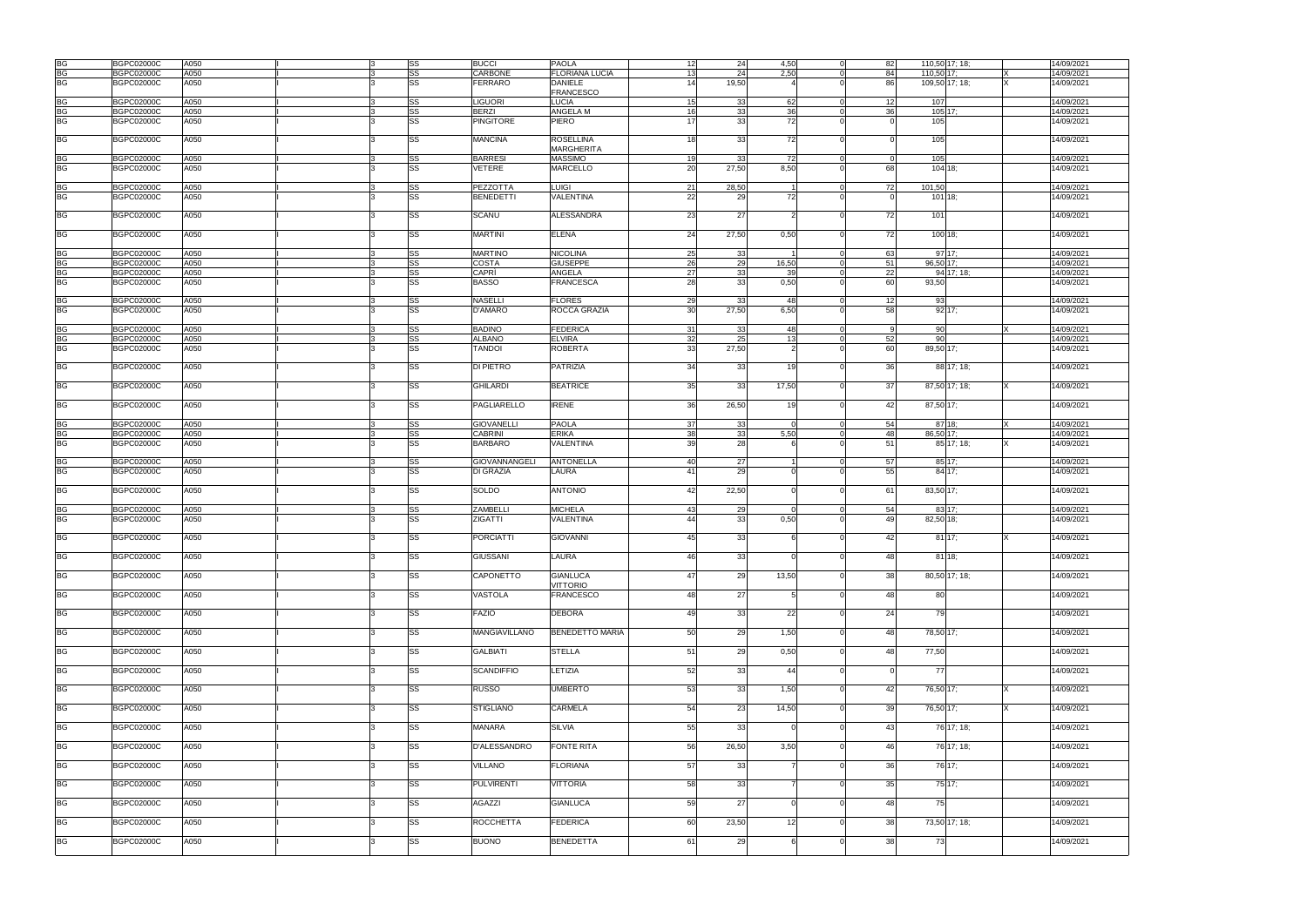| BG        | <b>BGPC02000C</b> | A050 | IЗ | SS        | BARBERA           | <b>LUCIA</b>            | 62        | 33              | 13 <sup>l</sup> | 26 | 72 17:    |               |          | 14/09/2021 |
|-----------|-------------------|------|----|-----------|-------------------|-------------------------|-----------|-----------------|-----------------|----|-----------|---------------|----------|------------|
| <b>BG</b> | <b>BGPC02000C</b> | A050 |    | SS        | TERI              | <b>GRAZIA CHIARA</b>    | 63        | 33              |                 | 37 |           | 72 17;        |          | 14/09/2021 |
|           |                   |      |    |           |                   |                         |           |                 |                 |    |           |               |          |            |
| BG        | <b>BGPC02000C</b> | A050 |    | SS        | LA ROSA           | <b>MARCELLO</b>         | 64        | 33              | 36              |    | 72        |               |          | 14/09/2021 |
| BG        | <b>BGPC02000C</b> | A050 |    | SS        | <b>BUONO</b>      | CARLO                   | 65        | 24              | 36              | 12 | 72        |               |          | 14/09/2021 |
|           |                   |      |    |           |                   |                         |           |                 |                 |    |           |               |          |            |
| <b>BG</b> | <b>BGPC02000C</b> | A050 |    | SS        | <b>LUCA</b>       | NATALE                  | 66        | 23              | 11              | 37 |           | 71 16; 18;    |          | 14/09/2021 |
|           |                   |      |    |           |                   |                         |           |                 |                 |    |           |               |          |            |
| <b>BG</b> | <b>BGPC02000C</b> | A050 |    | SS        | <b>CIACCIO</b>    | <b>SALVATORE</b>        | 67        | 22              |                 | 42 |           | 71 17; 18;    |          | 14/09/2021 |
|           |                   |      |    |           |                   |                         |           |                 |                 |    |           |               |          |            |
| <b>BG</b> | <b>BGPC02000C</b> | A050 |    | SS        | <b>BENA</b>       | <b>ANDREA</b>           | 68        | 28              | $\overline{0}$  | 42 | 70 17:    |               |          | 14/09/2021 |
| ВG        | <b>BGPC02000C</b> | A050 |    | SS        | <b>FREDDI</b>     | <b>ANDREA</b>           | 69        | 22              | $\Omega$        | 47 |           | 69 17;        |          | 14/09/2021 |
| <b>BG</b> | <b>BGPC02000C</b> | A050 |    | SS        | <b>PIEVANI</b>    | <b>ALICE SILVIA</b>     | 70        | 33              | 36              |    |           | 69 18:        |          | 14/09/2021 |
|           |                   |      |    |           |                   |                         |           |                 |                 |    |           |               |          |            |
| ВG        | <b>BGPC02000C</b> | A050 |    | SS        | <b>SERLENGA</b>   | <b>VINCENZO</b>         | 71        | 33              | 36              |    | 69        |               |          | 14/09/2021 |
| BG        |                   |      |    |           |                   |                         |           |                 |                 |    |           |               |          |            |
|           | <b>BGPC02000C</b> | A050 |    | SS        | <b>FAUCHER</b>    | <b>GIULIA</b>           | 72        | 33              | 36              |    | 69        |               |          | 14/09/2021 |
|           |                   |      |    |           |                   |                         |           |                 |                 |    |           |               |          |            |
| ВG        | <b>BGPC02000C</b> | A050 |    | SS        | <b>ABBATIELLO</b> | <b>ANNA</b>             | 73        | 33              | 2,50            | 33 | 68,50 17; |               |          | 14/09/2021 |
|           |                   |      |    |           |                   |                         |           |                 |                 |    |           |               |          |            |
| BG        | <b>BGPC02000C</b> | A050 |    | SS        | <b>MARASCI</b>    | <b>FAUSTO</b>           | 74        | -33             | $\Omega$        | 35 | 68        |               |          | 14/09/2021 |
| <b>BG</b> | <b>BGPC02000C</b> | A050 |    | SS        | LAVECCHIA         | <b>FRANCA</b>           | 75        | 15,50           | 3               | 49 | 67,50 17: |               |          | 14/09/2021 |
|           |                   |      |    |           |                   |                         |           |                 |                 |    |           |               |          |            |
| <b>BG</b> | BGPC02000C        | A050 |    | SS        | <b>NOVI</b>       | <b>SARA</b>             | 76        | 33              | 18,50           | 16 | 67,50     |               |          | 14/09/2021 |
|           |                   |      |    |           |                   |                         |           |                 |                 |    |           |               |          |            |
|           |                   |      |    |           |                   |                         |           |                 |                 |    |           |               |          |            |
| <b>BG</b> | <b>BGPC02000C</b> | A050 |    | SS        | <b>COLOMBELLI</b> | <b>CRISTINA</b>         | <b>77</b> | 33              | -26             |    | 67        |               |          | 14/09/2021 |
|           |                   |      |    |           |                   |                         |           |                 |                 |    |           |               |          |            |
| <b>BG</b> | <b>BGPC02000C</b> | A050 |    | SS        | <b>SOROSINA</b>   | ANNALISA                | 78        | 27,50           |                 | 38 |           | 66,50 17; 18; |          | 14/09/2021 |
|           |                   |      |    |           |                   |                         |           |                 |                 |    |           |               |          |            |
| <b>BG</b> | <b>BGPC02000C</b> | A050 |    | SS        | CONGA             | <b>FRANCESCA</b>        | 79        | 24              | $\Omega$        | 42 |           | 66 17; 18;    |          | 14/09/2021 |
|           |                   |      |    |           |                   |                         |           |                 |                 |    |           |               |          |            |
| <b>BG</b> | BGPC02000C        | A050 |    | SS        | FANIZZA           | <b>GIOVANNI</b>         | 80        | 33              |                 | 28 |           | 66 17;        |          | 14/09/2021 |
|           |                   |      |    |           |                   |                         |           |                 |                 |    |           |               |          |            |
|           |                   |      |    |           |                   |                         |           |                 |                 |    |           |               |          |            |
| <b>BG</b> | <b>BGPC02000C</b> | A050 |    | SS        | ASTA              | <b>FLAMINIA</b>         | 81        | 24              | 2,50            | 39 | 65,50 17; |               |          | 14/09/2021 |
|           |                   |      |    |           |                   |                         |           |                 |                 |    |           |               |          |            |
| <b>BG</b> | <b>BGPC02000C</b> | A050 |    | SS        | <b>MORA</b>       | <b>CRISTINA</b>         | 82        | 27              | 36              |    |           | 65 17;        |          | 14/09/2021 |
| ВG        | <b>BGPC02000C</b> | A050 |    | SS        | <b>SAVASTA</b>    | <b>FRANCESCO</b>        | 83        | -33             | 13 <sup>l</sup> | 19 | 65        |               |          | 14/09/2021 |
| <b>BG</b> | <b>BGPC02000C</b> | A050 |    | SS        | LO CASTO          | <b>ANTONELLA</b>        | 84        | 26,50           |                 | 32 |           | 64,50 17; 18; |          | 14/09/2021 |
|           |                   |      |    |           |                   |                         |           |                 |                 |    |           |               |          |            |
|           |                   |      |    |           |                   |                         | 85        |                 |                 |    |           |               |          |            |
| <b>BG</b> | <b>BGPC02000C</b> | A050 |    | SS        | <b>NOVELLI</b>    | <b>FRANCESCA</b>        |           | 28              |                 | 36 |           | 64 17; 18;    |          | 14/09/2021 |
|           |                   |      |    |           |                   |                         |           |                 |                 |    |           |               |          |            |
| <b>BG</b> | <b>BGPC02000C</b> | A050 |    | SS        | <b>MAZZOLA</b>    | <b>MARA</b>             | 86        | 29              | 24              | 11 |           | 64 17;        |          | 14/09/2021 |
|           |                   |      |    |           |                   |                         |           |                 |                 |    |           |               |          |            |
| <b>BG</b> | <b>BGPC02000C</b> | A050 |    | SS        | <b>CATARSI</b>    | <b>FILIPPO</b>          | 87        | 33              |                 | 24 |           | 64 17;        |          | 14/09/2021 |
|           |                   |      |    |           |                   |                         |           |                 |                 |    |           |               |          |            |
| <b>BG</b> | BGPC02000C        | A050 |    | SS        | <b>SCARAMUZZI</b> | <b>MICHELE</b>          | 88        | 18,50           | 8,50            | 36 |           | 63 17;        |          | 14/09/2021 |
|           |                   |      |    |           |                   |                         |           |                 |                 |    |           |               |          |            |
|           |                   |      |    |           |                   |                         |           |                 |                 |    |           |               |          |            |
| <b>BG</b> | <b>BGPC02000C</b> | A050 |    | SS        | <b>MOSCA</b>      | <b>PAOLO</b>            | 89        | 33              | 10 <sup>1</sup> | 20 | 63        |               |          | 14/09/2021 |
|           |                   |      |    |           |                   |                         |           |                 |                 |    |           |               |          |            |
| BG        | BGPC02000C        | A050 |    | SS        | <b>SCARANO</b>    | <b>VINCENZO</b>         | 90        | 26              | 11              | 25 |           | 62 17;        |          | 14/09/2021 |
| <b>BG</b> | <b>BGPC02000C</b> | A050 |    | SS        | DISTEFANO         | <b>MARIA DONATA</b>     | 91        | 28              |                 | 34 |           | 62 17;        |          | 14/09/2021 |
|           |                   |      |    |           |                   |                         |           |                 |                 |    |           |               |          |            |
| <b>BG</b> | <b>BGPC02000C</b> | A050 |    | SS        | TAVANI            | <b>SIMONE</b>           | 92        | 23,50           |                 | 34 | 61,50 17; |               |          | 14/09/2021 |
|           |                   |      |    |           |                   |                         |           |                 |                 |    |           |               |          |            |
| <b>BG</b> | <b>BGPC02000C</b> | A050 | 3  | <b>SS</b> | <b>MOROTTI</b>    | <b>LORENZO</b>          | 93        | 28,50           |                 | 33 | 61,50     |               | <b>X</b> | 14/09/2021 |
|           |                   |      |    |           |                   |                         |           |                 |                 |    |           |               |          |            |
|           |                   |      |    |           |                   |                         |           |                 |                 |    |           |               |          |            |
| <b>BG</b> | <b>BGPC02000C</b> | A050 |    | SS        | <b>COLNAGHI</b>   | <b>STEFANO</b>          | 94        | 26,50           |                 | 31 | 61,50     |               |          | 14/09/2021 |
|           |                   |      |    |           |                   |                         |           |                 |                 |    |           |               |          |            |
| <b>BG</b> | BGPC02000C        | A050 |    | SS        | <b>BARISELLI</b>  | <b>CHIARA</b>           | 95        | 25              |                 | 36 |           | 6117;         |          | 14/09/2021 |
|           |                   |      |    |           |                   |                         |           |                 |                 |    |           |               |          |            |
| <b>BG</b> | <b>BGPC02000C</b> | A050 |    | SS        | <b>MINARDI</b>    | <b>ELISA</b>            | 96        | 33              | 15,50           | 12 | 60,50     |               |          | 14/09/2021 |
| <b>BG</b> | <b>BGPC02000C</b> | A050 |    | <b>SS</b> | <b>FUMAGALLI</b>  | <b>FRANCESCA</b>        | 97        | 33              |                 | 24 |           | 60 17;        |          | 14/09/2021 |
|           |                   |      |    |           |                   |                         |           |                 |                 |    |           |               |          |            |
| ВG        | <b>BGPC02000C</b> | A050 |    | SS        | <b>REITANO</b>    | <b>ROBERTA</b>          | 98        | 33              | 3               | 24 |           | 60 17;        |          | 14/09/2021 |
|           |                   |      |    |           |                   |                         |           |                 |                 |    |           |               |          |            |
| ВG        | <b>BGPC02000C</b> | A050 | 3  | SS        | <b>BIONDO</b>     | <b>DIMITRI</b>          | 99        | 25              | $\Omega$        | 35 | 60        |               |          | 14/09/2021 |
|           |                   |      |    |           |                   |                         |           |                 |                 |    |           |               |          |            |
| <b>BG</b> | <b>BGPC02000C</b> | A050 |    | SS        | <b>BERERA</b>     | <b>FRANCESCA</b>        | 100       | 25,50           | $\Omega$        | 34 |           | 59,50 17; 18; |          | 14/09/2021 |
|           |                   |      |    |           |                   |                         |           |                 |                 |    |           |               |          |            |
| <b>BG</b> | <b>BGPC02000C</b> | A050 |    | SS        | <b>PAPAIANNI</b>  | <b>EMANUELA</b>         | 101       | 33              | 14              | 12 | 59 17;    |               |          | 14/09/2021 |
| <b>BG</b> | <b>BGPC02000C</b> | A050 |    | SS        | <b>BAGLIERI</b>   | <b>AUSILIA</b>          | 102       | 22              | 30,50           |    | 58,50 17; |               |          | 14/09/2021 |
|           |                   |      |    |           |                   |                         |           |                 |                 |    |           |               |          |            |
|           | <b>BGPC02000C</b> | A050 |    |           | DEL BOSCO         |                         |           | 33 <sup>1</sup> |                 |    | 58,50 17: |               |          | 14/09/2021 |
| <b>BG</b> |                   |      |    | SS        |                   | <b>DANIELA</b>          | 103       |                 | 0,50            | 25 |           |               |          |            |
| <b>BG</b> | <b>BGPC02000C</b> | A050 |    | SS        | SAMMARTINO        | <b>MARIA GIOVANNA</b>   | 104       | 33              | 8,50            | 17 | 58,50 17: |               |          | 14/09/2021 |
|           |                   |      |    |           |                   |                         |           |                 |                 |    |           |               |          |            |
| <b>BG</b> | <b>BGPC02000C</b> | A050 |    | SS        | CAVALLO           | <b>MARIAROSARIA</b>     | 105       | 33              |                 | 24 |           | 58 17; 18;    |          | 14/09/2021 |
|           |                   |      |    |           |                   |                         |           |                 |                 |    |           |               |          |            |
| <b>BG</b> | <b>BGPC02000C</b> | A050 | 3  | SS        | <b>FALZOLGHER</b> | <b>DEBORA</b>           | 106       | 33              | 7               | 18 |           | 58 17;        |          | 14/09/2021 |
| <b>BG</b> | <b>BGPC02000C</b> | A050 |    | SS        | <b>NUCIFERO</b>   | <b>AZZURRA</b>          | 107       | 28,50           | 5,50            | 24 |           | 58 17;        |          | 14/09/2021 |
|           |                   |      |    |           |                   |                         |           |                 |                 |    |           |               |          |            |
| <b>BG</b> | <b>BGPC02000C</b> | A050 |    | SS        | <b>GULLI'</b>     | <b>GIUSEPPE ANTONIO</b> | 108       | 33              |                 | 24 | 58        |               |          | 14/09/2021 |
|           |                   |      |    |           |                   |                         |           |                 |                 |    |           |               |          |            |
|           |                   |      |    |           |                   |                         |           |                 |                 |    |           |               |          |            |
| BG        | <b>BGPC02000C</b> | A050 |    | SS        | <b>MAZZOLA</b>    | <b>LUCA</b>             | 109       | 21,50           | $\Omega$        | 36 | 57,50     |               |          | 14/09/2021 |
|           |                   |      |    |           |                   |                         |           |                 |                 |    |           |               |          |            |
| <b>BG</b> | BGPC02000C        | A050 |    | SS        | <b>PIAZZA</b>     | <b>ERIKA</b>            | 110       | 33              | 6,50            | 18 | 57,50     |               |          | 14/09/2021 |
|           |                   |      |    |           |                   |                         |           |                 |                 |    |           |               |          |            |
| <b>BG</b> | <b>BGPC02000C</b> | A050 |    | SS        | ZAFARANA          | MANUEL ANDREA           | 111       | 33              | 6               | 18 | 5717;     |               |          | 14/09/2021 |
|           |                   |      |    |           |                   |                         |           |                 |                 |    |           |               |          |            |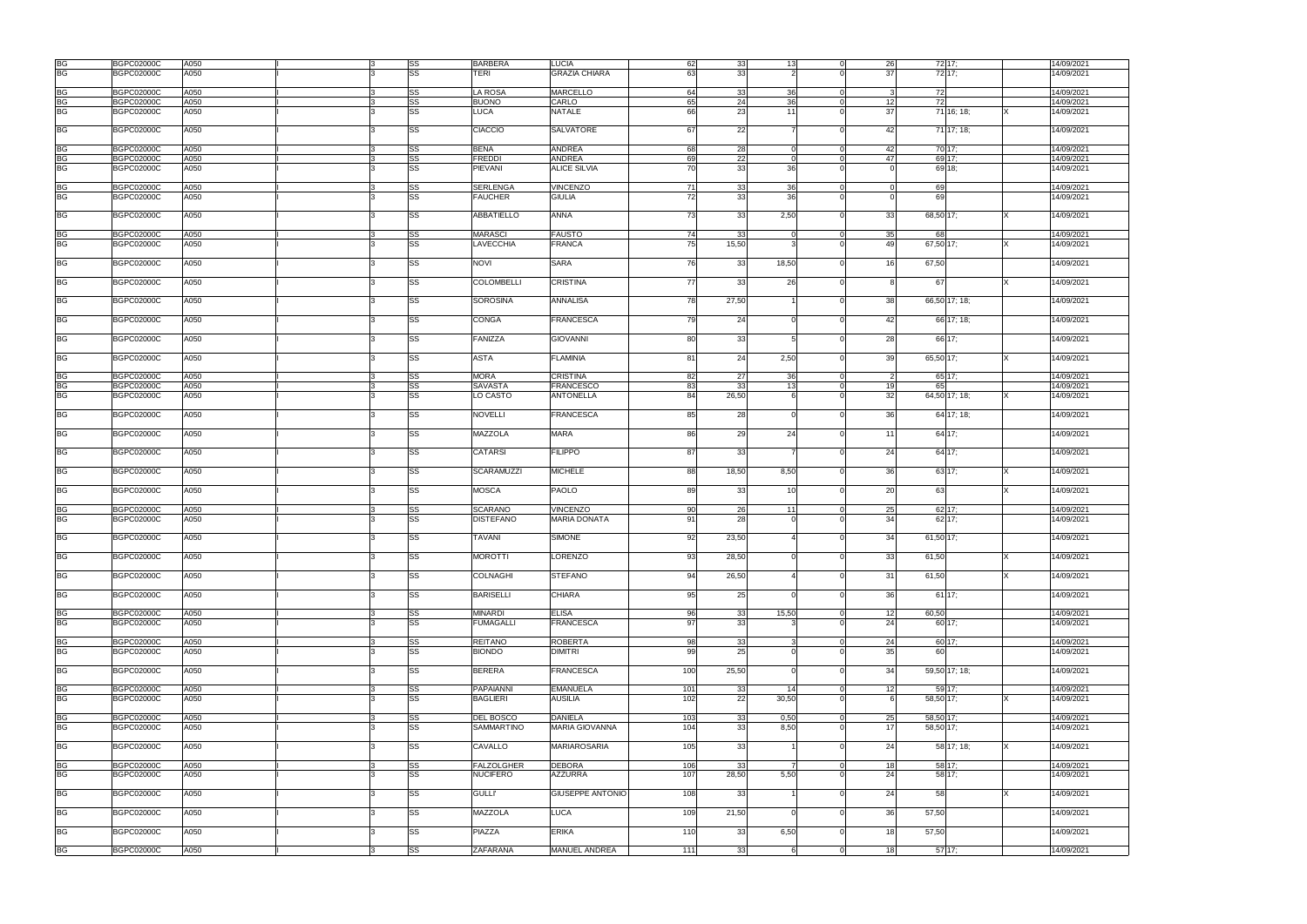|           | <b>BGPC02000C</b> | A050 | l3 | SS | <b>PEPE</b>       | <b>GIUSEPPE</b>         | 112 | 33    | 8               | 16              | 57        | 14/09/2021<br>IX            |
|-----------|-------------------|------|----|----|-------------------|-------------------------|-----|-------|-----------------|-----------------|-----------|-----------------------------|
| BG<br>BG  | <b>BGPC02000C</b> | A050 |    | SS | <b>BARCELLA</b>   | <b>ELISA</b>            | 113 | 33    |                 | 24              | 57        | 14/09/2021                  |
|           |                   |      |    |    |                   |                         |     |       |                 |                 |           |                             |
| <b>BG</b> | BGPC02000C        | A050 |    | SS | <b>CISANA</b>     | <b>SELENA</b>           | 114 | 33    | 12 <sup>1</sup> | 12 <sup>1</sup> | 57        | 14/09/2021                  |
| BG        | <b>BGPC02000C</b> | A050 |    | SS | REGAZZONI         | <b>STEFANO</b>          | 115 | 33    | $\Omega$        | 24              | 57        | 14/09/2021                  |
| ВG        |                   |      |    |    |                   |                         |     |       |                 |                 |           |                             |
|           | <b>BGPC02000C</b> | A050 |    | SS | <b>MASSEROLI</b>  | <b>ANNA</b>             | 116 | 33    | 24              |                 | 57        | 14/09/2021                  |
| <b>BG</b> | <b>BGPC02000C</b> | A050 |    | SS | ROSSI             | <b>FABIO</b>            | 117 | 33    | 24              |                 | 57        | 14/09/2021                  |
| <b>BG</b> | <b>BGPC02000C</b> | A050 |    | SS | <b>SAVINO</b>     | <b>SALVATORE</b>        | 118 | 33    | 12              | 12              | 57        | 14/09/2021                  |
|           |                   |      |    |    |                   |                         |     |       |                 |                 |           |                             |
| <b>BG</b> | <b>BGPC02000C</b> | A050 |    | SS | <b>BRAMBILLA</b>  | <b>ALICE</b>            | 119 | 33    | 24              | $\Omega$        | 57        | 14/09/2021                  |
| BG        | <b>BGPC02000C</b> | A050 |    | SS | ALFIERI           | <b>MICHELA</b>          | 120 | 33    | 24              |                 | 57        | 14/09/2021                  |
| ВG        | BGPC02000C        | A050 |    | SS | MELE              | <b>CATERINA</b>         | 121 | 33    | 24              |                 | 57        | 14/09/2021                  |
| BG        | BGPC02000C        | A050 |    | SS | MAIORANA          | <b>FRANCESCA</b>        | 122 | 33    | 12              | 12              | 57        | 14/09/2021                  |
|           |                   |      |    |    |                   |                         |     |       |                 |                 |           |                             |
|           |                   |      |    |    |                   |                         |     |       |                 |                 |           |                             |
| <b>BG</b> | <b>BGPC02000C</b> | A050 |    | SS | <b>DE LUCIA</b>   | PAOLA MATRONA           | 123 | 33    | 0,50            | 23              | 56,50     | 14/09/2021                  |
| BG        | <b>BGPC02000C</b> | A050 | ß  | SS | <b>ROSA</b>       | <b>ANTONELLA</b>        | 124 | 25    | -2<br>$\Omega$  | 29              | 56        | 14/09/2021                  |
| <b>BG</b> | BGPC02000C        | A050 |    | SS | <b>IPPOLITO</b>   | <b>PIERA</b>            | 125 | 33    | 10 <sup>1</sup> | 12              |           | 55 17:<br>14/09/2021        |
|           |                   |      |    |    |                   |                         |     |       |                 |                 |           |                             |
| <b>BG</b> | <b>BGPC02000C</b> | A050 | 3  | SS | <b>MARTINELLI</b> | <b>SIMONA</b>           | 126 | 33    |                 | 18              | 55        | 14/09/2021                  |
|           |                   |      |    |    |                   |                         |     |       |                 |                 |           |                             |
| <b>BG</b> | BGPC02000C        | A050 |    | SS | SPALLANZANI       | VALENTINA               | 127 | 25    |                 | 28              |           | 54 17; 18;<br>14/09/2021    |
|           |                   |      |    |    |                   |                         |     |       |                 |                 |           |                             |
| <b>BG</b> | <b>BGPC02000C</b> | A050 |    | SS | <b>NAVA</b>       | <b>MARTINA</b>          | 128 | 33    | વ               | 18              | 54 17:    | 14/09/2021                  |
| <b>BG</b> | <b>BGPC02000C</b> | A050 |    | SS | BASILICATA        | <b>PASQUALINA</b>       | 129 | 28    |                 | 25              | 54 17:    | 14/09/2021                  |
|           |                   |      |    |    |                   |                         |     |       |                 |                 |           |                             |
| BG        | <b>BGPC02000C</b> | A050 |    | SS | CAMPANELLI        | CARLO                   | 130 | 25    | 3,50            | 25              | 53,50 17: | 14/09/2021                  |
| <b>BG</b> | BGPC02000C        | A050 |    | SS | CATANANTI         | <b>ANDREA</b>           | 131 | 33    | 7,50            | 13              | 53,50     | 14/09/2021                  |
|           |                   |      |    |    |                   |                         |     |       |                 |                 |           |                             |
| <b>BG</b> | BGPC02000C        | A050 |    | SS | <b>PECORARO</b>   | <b>CLARA</b>            | 132 | 33    | 6,50            | 14              | 53,50     | 14/09/2021                  |
|           |                   |      |    |    |                   |                         |     |       |                 |                 |           |                             |
| <b>BG</b> | <b>BGPC02000C</b> | A050 |    | SS | DI ROSARIO        | <b>CESARE</b>           | 133 | 27,50 | 1,50            | 24              |           | 14/09/2021<br>53 17; 19;    |
|           |                   |      |    |    |                   |                         |     |       |                 |                 |           |                             |
|           | <b>BGPC02000C</b> |      |    |    | <b>IACOBELLI</b>  | <b>MARIAPINA</b>        |     |       | 2               |                 |           |                             |
| BG        |                   | A050 |    | SS |                   |                         | 134 | 33    |                 | 18              | 53 17;    | 14/09/2021                  |
| BG        | BGPC02000C        | A050 |    | SS | <b>MORLANDO</b>   | VINCENZO                | 135 | 27    | 11              | 15              |           | 53 17;<br>14/09/2021        |
|           |                   |      |    |    |                   |                         |     |       |                 |                 |           |                             |
| BG        | BGPC02000C        | A050 |    | SS | PEREGO            | LUCA ALESSANDRO         | 136 | 33    | 13,50           |                 | 52,50     | 14/09/2021                  |
|           |                   |      |    |    |                   |                         |     |       |                 |                 |           |                             |
| <b>BG</b> | <b>BGPC02000C</b> | A050 |    | SS | <b>RONCALLI</b>   | <b>GIANLUCA</b>         | 137 | 33    | 13,50           |                 | 52,50     | 14/09/2021                  |
|           |                   |      |    |    |                   |                         |     |       |                 |                 |           |                             |
|           |                   |      |    |    |                   |                         |     |       |                 |                 |           |                             |
| <b>BG</b> | <b>BGPC02000C</b> | A050 |    | SS | <b>GRIMALDI</b>   | <b>CAMILLA</b>          | 138 | 28    |                 | 22              | 51 17;    | 14/09/2021                  |
|           |                   |      |    |    |                   |                         |     |       |                 |                 |           |                             |
| <b>BG</b> | <b>BGPC02000C</b> | A050 |    | SS | ACQUAVIVA         | <b>FRANCESCO</b>        | 139 | 33    |                 | 18              |           | 14/09/2021                  |
|           |                   |      |    |    |                   |                         |     |       |                 |                 | 51 17;    |                             |
|           |                   |      |    |    |                   |                         |     |       |                 |                 |           |                             |
| <b>BG</b> | <b>BGPC02000C</b> | A050 |    | SS | <b>FENILI</b>     | <b>DANIELA</b>          | 140 | 33    |                 | 18              | 51 17:    | 14/09/2021                  |
| BG        | BGPC02000C        | A050 |    | SS | CARRARA           | <b>VERONICA</b>         | 141 | 33    | 12              |                 | $51$ 18;  | 14/09/2021                  |
| ВG        | BGPC02000C        | A050 |    | SS | <b>CILIA</b>      | <b>DEBORA</b>           | 142 | 33    |                 | 18              | $51$ 18;  | 14/09/2021                  |
|           |                   |      |    |    |                   |                         |     |       |                 |                 |           |                             |
| <b>BG</b> | <b>BGPC02000C</b> | A050 |    | SS | <b>ROTA</b>       | <b>LUCIA</b>            | 143 | 33    | 18 <sup>1</sup> | $\Omega$        | 51 18:    | 14/09/2021                  |
|           |                   |      |    |    |                   |                         |     |       |                 |                 |           |                             |
| <b>BG</b> | <b>BGPC02000C</b> | A050 |    | SS | <b>COMELLI</b>    | <b>FRANCESCA</b>        | 144 | 27    | 24              | - 0             | 51        | 14/09/2021                  |
| <b>BG</b> | <b>BGPC02000C</b> | A050 |    | SS | PEZZOTTA          | <b>CHIARA MARIA</b>     | 145 | 21    |                 | 30              | 51        | 14/09/2021                  |
|           |                   |      |    |    |                   |                         |     |       |                 |                 |           |                             |
| ВG        | <b>BGPC02000C</b> | A050 |    | SS | <b>BARONE</b>     | <b>CINZIA</b>           | 146 | 29    | 5,50            | 16              | 50,50     | 14/09/2021                  |
|           |                   |      |    |    |                   |                         |     |       |                 |                 |           |                             |
| <b>BG</b> |                   |      |    |    |                   |                         |     |       |                 |                 |           |                             |
|           | <b>BGPC02000C</b> | A050 |    | SS | ROTA              | <b>CINZIA</b>           | 147 | 26,50 | 12              | 12              | 50,50     | 14/09/2021                  |
|           |                   |      |    |    |                   |                         |     |       |                 |                 |           |                             |
| <b>BG</b> | <b>BGPC02000C</b> | A050 |    | SS | D'AMICO           | ROBERTA MARIA           | 148 | 33    | 5               | 12              | 50 17;    | 14/09/2021                  |
|           |                   |      |    |    |                   | <b>DILETTA</b>          |     |       |                 |                 |           |                             |
| <b>BG</b> | <b>BGPC02000C</b> | A050 |    | SS | <b>MARINO</b>     | <b>MATTIA LETIZIA</b>   | 149 | 33    | $5\overline{5}$ | 12 <sup>1</sup> | 50        | 14/09/2021                  |
| <b>BG</b> | <b>BGPC02000C</b> | A050 |    | SS | <b>MUFFATTI</b>   | <b>ROBERTA</b>          | 150 | 33    |                 | 16              | 50        | 14/09/2021                  |
| BG        | <b>BGPC02000C</b> | A050 |    | SS | <b>GALOFARO</b>   | <b>GIUSEPPE MARIA</b>   | 151 | 33    | 9,50            |                 | 49,50 17: | 14/09/2021                  |
| BG        | <b>BGPC02000C</b> | A050 |    | SS | <b>RESTUCCIA</b>  | MANUELA GRAZIA          | 152 | 33    | 8,50            | я               | 49,50 17; | 14/09/2021                  |
|           |                   |      |    |    |                   | <b>BARBARA</b>          |     |       |                 |                 |           |                             |
| <b>BG</b> | <b>BGPC02000C</b> | A050 |    | SS | <b>MORENI</b>     | <b>TIZIANO</b>          | 153 | 25    | $\Omega$        | 24              | 49        | 14/09/2021                  |
|           |                   |      |    |    |                   |                         |     |       |                 |                 |           |                             |
| BG        | <b>BGPC02000C</b> | A050 | ß  | SS | CORBO             | <b>FRANCESCA</b>        | 154 | 29    | 4,50            | 15              | 48,50 17: | 14/09/2021                  |
| <b>BG</b> | <b>BGPC02000C</b> | A050 |    | SS | <b>SCURI</b>      | <b>VALERIA MARIANNA</b> | 155 | 24    |                 | 24              | 48        | 14/09/2021                  |
|           |                   |      |    |    |                   |                         |     |       |                 |                 |           |                             |
| BG        | <b>BGPC02000C</b> | A050 |    | SS | <b>GIAMPIETRO</b> | <b>ROBERTA</b>          | 156 | 33    | 15              |                 | 48        | 14/09/2021                  |
| <b>BG</b> | BGPC02000C        | A050 |    | SS | GRANDE            | VALENTINA               | 157 | 33    | 15 <sup>1</sup> |                 | 48        | 14/09/2021                  |
|           |                   |      |    |    |                   |                         |     |       |                 |                 |           |                             |
|           |                   |      |    |    |                   |                         |     |       |                 |                 |           |                             |
| <b>BG</b> | <b>BGPC02000C</b> | A050 |    | SS | GRECO             | <b>MAURO</b>            | 158 | 22,50 |                 | 24              |           | 47,50 17; 18;<br>14/09/2021 |
|           |                   |      |    |    |                   |                         |     |       |                 |                 |           |                             |
| <b>BG</b> | <b>BGPC02000C</b> | A050 |    | SS | <b>RAVELLI</b>    | <b>CLAUDIA</b>          | 159 | 33    |                 | 13              | 47 17;    | 14/09/2021                  |
|           |                   |      |    |    |                   |                         |     |       |                 |                 |           |                             |
| <b>BG</b> | <b>BGPC02000C</b> | A050 |    | SS | <b>RIGAMONTI</b>  | LAURA                   | 160 | 28    | 5               | 14              | 47 17;    | 14/09/2021                  |
|           |                   |      |    |    |                   |                         |     |       |                 |                 |           |                             |
| <b>BG</b> | <b>BGPC02000C</b> | A050 |    | SS | <b>ZANCHETTI</b>  | <b>EVA</b>              | 161 | 29    | 12              |                 | 47        | 14/09/2021                  |
|           |                   |      |    |    |                   |                         |     |       |                 |                 |           |                             |
| <b>BG</b> | <b>BGPC02000C</b> | A050 | 3  | SS | <b>MAROLO</b>     | <b>ELISABETTA</b>       | 162 | 26    | 9<br>$\Omega$   | 12              | 47        | 14/09/2021                  |
|           |                   |      |    |    |                   |                         |     |       |                 |                 |           |                             |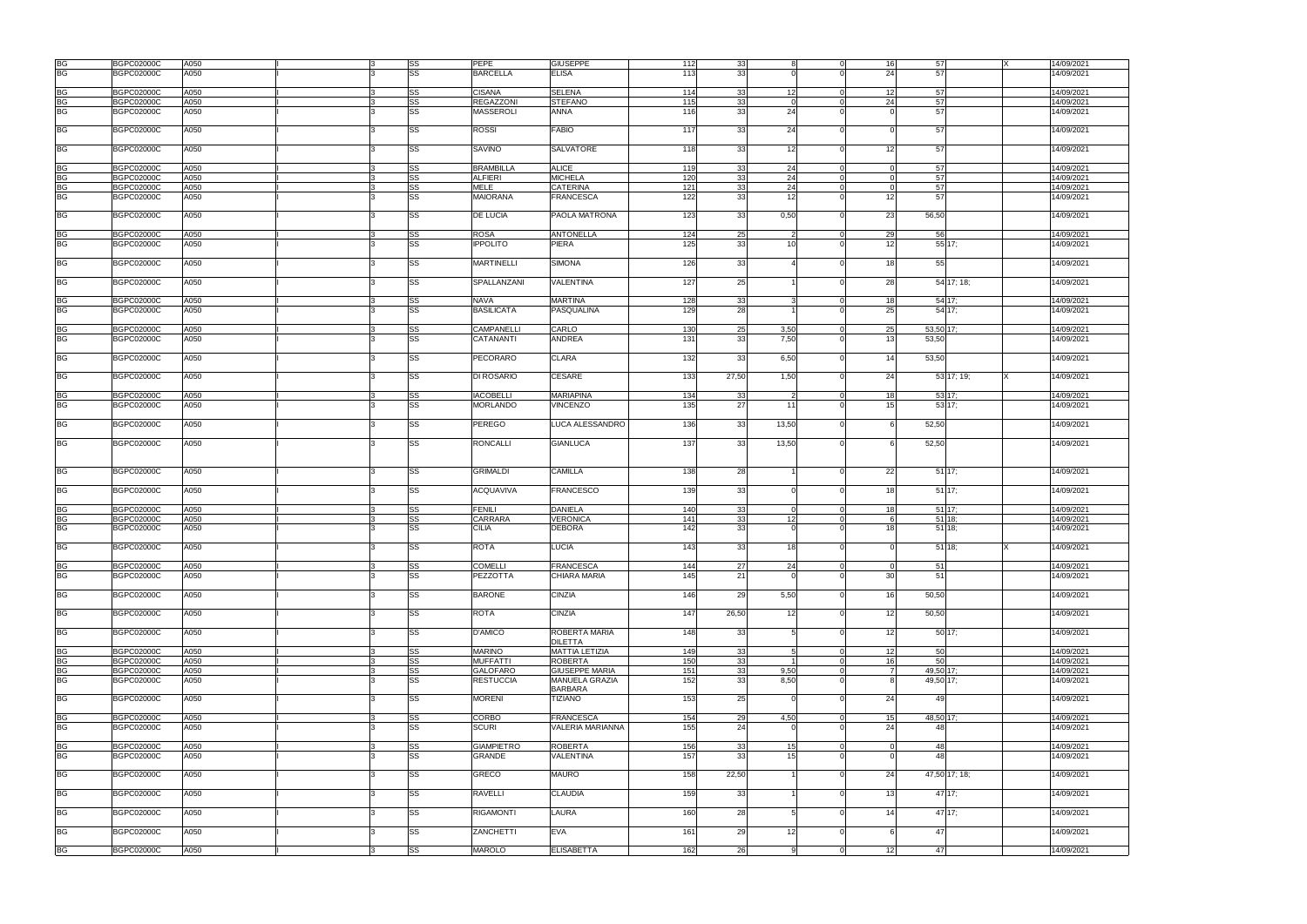| <b>BG</b>              | <b>BGPC02000C</b>                      | A050         |    | SS                     | <b>BIUNDO</b>                         | <b>FLAVIA</b>                             | 163        | 28              | $\Omega$        | 19                               | 47                  | 14/09/202 <sup>-</sup>               |
|------------------------|----------------------------------------|--------------|----|------------------------|---------------------------------------|-------------------------------------------|------------|-----------------|-----------------|----------------------------------|---------------------|--------------------------------------|
| <b>BG</b>              | <b>BGPC02000C</b>                      | A050         |    | SS                     | <b>MONTANA</b>                        | <b>VALENTINA</b>                          | 164        | 33 <sup>1</sup> |                 | 13                               | 46 18:              | 14/09/2021                           |
| <b>BG</b>              | <b>BGPC02000C</b>                      | A050         |    | SS                     | <b>ZAMBETTI</b>                       | <b>CHIARA</b>                             | 165        | 33 <sup>1</sup> |                 | 12                               | 46                  | 14/09/202 <sup>-</sup>               |
| <b>BG</b>              | <b>BGPC02000C</b>                      | A050         |    | SS                     | <b>MARCOGIUSEPPE</b>                  | ANNUNZIATO                                | 166        | 33              | 7               | $\Omega$<br>- 6                  | 46                  | 14/09/2021                           |
|                        | <b>BGPC02000C</b>                      | A050         |    | SS                     | LOCATELLI                             | <b>JESSICA</b>                            | 167        | 27,50           | $\Omega$        | 45,50<br>18                      |                     | 14/09/2021                           |
| BG<br>BG               | <b>BGPC02000C</b>                      | A050         |    | SS                     | <b>ROMANO</b>                         | <b>ELENA</b>                              | 168        | 33              | 12,50           | 45,50                            |                     | 14/09/202 <sup>-</sup>               |
| <b>BG</b>              | <b>BGPC02000C</b>                      | A050         |    | SS                     | <b>SIGNORI</b>                        | <b>STEFANO</b>                            | 169        | 33              | 0,50            | 12<br>45,50                      |                     | 14/09/2021                           |
|                        | <b>BGPC02000C</b>                      | A050         |    | SS                     | <b>BARISELLI</b>                      | PAOLA MARIA                               | 170        | 33              |                 | 12                               | 45 17;              | 14/09/2021                           |
|                        | <b>BGPC02000C</b>                      | A050         |    | SS                     | <b>SIMONE</b>                         | <b>LAURA</b>                              | 171        | 26              |                 | 10<br>$\Omega$                   | 45 19;              | 14/09/2021                           |
|                        | <b>BGPC02000C</b>                      | A050         |    | SS                     | ROWE                                  | <b>LINDA MARY</b>                         | 172        | 33              | $\Omega$        | 12<br>$\Omega$                   | 45                  | 14/09/2021                           |
|                        |                                        |              |    |                        |                                       |                                           | 173        |                 |                 |                                  | 45                  |                                      |
|                        | <b>BGPC02000C</b>                      | A050         |    | $\overline{\text{SS}}$ | CAPELLI                               | <b>FEDERICO</b>                           |            | 33              |                 | 12                               |                     | 14/09/2021                           |
| <b>BG</b>              | <b>BGPC02000C</b>                      | A050         |    | SS                     | <b>MINISSALE</b>                      | <b>SILVIA</b>                             | 174        | 33              | 12              |                                  | 45                  | 14/09/2021                           |
| <b>BG</b>              | <b>BGPC02000C</b>                      | A050         |    | SS                     | <b>GRIMALDI</b>                       | <b>MADDALENA</b>                          | 175        | 33              | 12              |                                  | 45                  | 14/09/2021                           |
|                        | <b>BGPC02000C</b>                      | A050         |    | SS                     | <b>MELOCCHI</b>                       | VALENTINA                                 | 176        | 33              | 12              |                                  | 45                  | 14/09/2021                           |
|                        |                                        |              |    |                        |                                       |                                           | 177        |                 |                 | $\Omega$                         | 45                  |                                      |
|                        | <b>BGPC02000C</b>                      | A050         |    | SS                     | <b>MARANGONI</b>                      | <b>STEFANO</b>                            |            | 33              | 12              |                                  |                     | 14/09/2021                           |
|                        | <b>BGPC02000C</b>                      | A050         |    | SS                     | <b>NANI</b>                           | <b>FRANCESCA</b>                          | 178        | 33              | 12              | $\overline{0}$<br>$\Omega$       | 45                  | 14/09/202 <sup>-</sup>               |
|                        | <b>BGPC02000C</b>                      | A050         |    | SS                     | <b>MAIORANO</b>                       | NICOLA ANTONIO                            | 179        | 33              | 12              | $\Omega$<br>$\Omega$             | 45                  | 14/09/2021                           |
| <b>BG</b>              | <b>BGPC02000C</b>                      | A050         |    | SS                     | <b>PERSICO</b>                        | <b>MARCO GIOVANNI</b>                     | 180        | 29              | 15 <sub>l</sub> |                                  | $\overline{44}$ 18; | 14/09/202 <sup>-</sup>               |
| <b>BG</b>              | <b>BGPC02000C</b>                      | A050         |    | SS                     | SOPRANO                               | <b>VALENTINA</b>                          | 181        | 26              | $\Omega$        | 18                               | 44                  | 14/09/2021                           |
| <b>BG</b>              | <b>BGPC02000C</b>                      | A050         |    | SS                     | <b>CILIENTO</b>                       | <b>ANNA MARIA</b>                         | 182        | 27,50           | 1,50            | 14                               | 43                  | 14/09/2021                           |
| <b>BG</b>              | <b>BGPC02000C</b>                      | A050         |    | SS                     | <b>SCUDERI</b>                        | <b>SIMONA</b>                             | 183        | 29              | 1,50            | 12                               | 42,50 17;           | 14/09/2021                           |
| <b>BG</b>              | <b>BGPC02000C</b>                      | A050         |    | SS                     | <b>TISCIONE</b>                       | <b>ANTONIETTA</b>                         | 184        | 33              | 9               | $\Omega$<br>$\Omega$             | 42                  | 14/09/2021                           |
| <b>BG</b>              | <b>BGPC02000C</b>                      | A050         |    | SS                     | PATERNO'                              | <b>GIORGIA</b>                            | 185        | 33              |                 |                                  | 41 17;              | 14/09/2021                           |
| <b>BG</b>              | <b>BGPC02000C</b>                      | A050         |    | SS                     | <b>SASSO</b>                          | <b>CARMEN</b>                             | 186        | 29              | 12              |                                  | 41 17;              | 14/09/202                            |
|                        |                                        |              |    |                        |                                       |                                           |            |                 |                 |                                  |                     |                                      |
| <b>BG</b>              | <b>BGPC02000C</b>                      | A050         |    | SS                     | VEZZOLI                               | <b>MICHELA</b>                            | 187        | 29              | 12              |                                  | 41 18;              | 14/09/2021                           |
| <b>BG</b>              | <b>BGPC02000C</b>                      | A050         |    | SS                     | <b>GATTI</b>                          | <b>ELENA</b>                              | 188        | 29              | 12              |                                  | 41 18;              | 14/09/2021                           |
| <b>BG</b>              | <b>BGPC02000C</b>                      | A050         |    | SS                     | <b>PETRINO</b>                        | <b>JONATHAN</b>                           | 189        | 33              | 8               |                                  | 41 19;              | 14/09/202 <sup>-</sup>               |
| <b>BG</b>              | <b>BGPC02000C</b>                      | A050         |    | SS                     | <b>PERFETTO</b>                       | <b>MARTINA</b>                            | 190        | 33              |                 |                                  | 40                  | 14/09/202 <sup>-</sup>               |
| <b>BG</b>              | <b>BGPC02000C</b>                      | A050         |    | SS                     | <b>COMINETTI</b>                      | ALESSANDRA                                | 191        | 33              |                 |                                  | 40                  | 14/09/202 <sup>-</sup>               |
| <b>BG</b>              | <b>BGPC02000C</b>                      | A050         |    | SS                     | <b>ZAMBELLI</b>                       | <b>ANNALISA</b>                           | 192        | 26,50           |                 | 12                               | 39,50 17; 18;       | 14/09/202 <sup>-</sup>               |
|                        |                                        |              |    |                        |                                       |                                           |            |                 |                 |                                  |                     |                                      |
| <b>BG</b><br><b>BG</b> | <b>BGPC02000C</b><br><b>BGPC02000C</b> | A050<br>A050 |    | SS<br>SS               | <b>SCACCIANOCE</b><br><b>AVALLONE</b> | <b>CAMILLO FEDERICO</b><br><b>ANTONIO</b> | 193<br>194 | 33<br>21,50     | 6,50            | 39,50<br>$\Omega$<br>39,50<br>10 |                     | 14/09/2021<br>14/09/202 <sup>-</sup> |
| BG                     | <b>BGPC02000C</b>                      | A050         | 13 | SS                     | <b>CHIAPPARINO</b>                    | <b>ELISA</b>                              | 195        | 33              | $\overline{0}$  | 6<br>$\overline{0}$              | $39 \, 17;$         | 14/09/202 <sup>-</sup>               |
| <b>BG</b>              | <b>BGPC02000C</b>                      | A050         |    | SS                     | <b>MAZZOLENI</b>                      | <b>SARA</b>                               | 196        | 33              | 6               | $\overline{0}$                   | 39                  | 14/09/202 <sup>-</sup>               |
| <b>BG</b>              |                                        |              |    |                        |                                       |                                           |            |                 |                 |                                  |                     |                                      |
|                        | <b>BGPC02000C</b>                      | A050         |    | SS                     | CARUSO                                | <b>LUIGI</b>                              | 197        | 33              |                 | $\Omega$                         | 39                  | 14/09/202 <sup>-</sup>               |
| $\overline{\text{BG}}$ | <b>BGPC02000C</b>                      | A050         |    | SS                     | <b>TIRONI</b>                         | <b>SARA</b>                               | 198        | 33              | $\overline{a}$  | $\overline{2}$<br>$\mathbf 0$    | 39                  | 14/09/202 <sup>-</sup>               |
| <b>BG</b>              | <b>BGPC02000C</b>                      | A050         |    | SS                     | <b>COMETTI</b>                        | <b>MARTA</b>                              | 199        | 24              | $\vert$ 1       | 14<br>$\mathbf 0$                | 39                  | 14/09/202 <sup>-</sup>               |
| <b>BG</b>              | <b>BGPC02000C</b>                      | A050         |    | SS                     | <b>GALLETTA</b>                       | MARIAGRAZIA                               | 200        | 24              | 14              | $\mathbf 0$<br>$\overline{0}$    | 38 17; 18;          | 14/09/202 <sup>-</sup>               |
| <b>BG</b>              | <b>BGPC02000C</b>                      | A050         |    | SS                     | <b>TROVESI</b>                        | <b>LUCA</b>                               | 201        | 33              |                 |                                  | 38 <sup>l</sup>     | 14/09/2021                           |
| <b>BG</b>              | <b>BGPC02000C</b>                      | A050         |    | SS                     | <b>CORBETTA</b>                       | <b>MARINELLA</b>                          | 202        | 33              | $\overline{0}$  | $\overline{0}$<br>5              | 38                  | 14/09/202 <sup>-</sup>               |
| <b>BG</b>              | <b>BGPC02000C</b>                      | A050         |    | SS                     | FASONE                                | <b>BEATRICE</b>                           | 203        | 33              |                 |                                  | 38                  | 14/09/202 <sup>-</sup>               |
| <b>BG</b>              | <b>BGPC02000C</b>                      | A050         |    | SS                     | DE RANGO                              | ANNA                                      | 204        | 26,50           | 3               |                                  | 37,50 18;           | 14/09/202 <sup>-</sup>               |
| <b>BG</b>              | <b>BGPC02000C</b>                      | A050         |    | SS                     | <b>LEUZZI</b>                         | <b>ANNAMARIA</b>                          | 205        | 24              | 13              | $\mathbf 0$<br>$\Omega$          | 37 18:              | 14/09/202 <sup>-</sup>               |
| <b>BG</b>              | <b>BGPC02000C</b>                      | A050         |    | SS                     | <b>BREVIARIO</b>                      | <b>SILVIA</b>                             | 206        | 33              | $\overline{4}$  | $\Omega$<br>$\Omega$             | 37                  | 14/09/202 <sup>-</sup>               |
| <b>BG</b>              | <b>BGPC02000C</b>                      | A050         |    | SS                     | <b>REGAZZONI</b>                      | <b>SABRINA</b>                            | 207        | 33              | $\overline{4}$  | $\Omega$                         | 37                  | 14/09/202 <sup>-</sup>               |
| <b>BG</b>              | <b>BGPC02000C</b>                      | A050         |    | SS                     | <b>TEDESCHI</b>                       | <b>CINZIA</b>                             | 208        | 33              | 3,50            | 36,50                            |                     | 14/09/2021                           |
|                        |                                        |              |    |                        |                                       |                                           |            |                 |                 |                                  |                     |                                      |
| <b>BG</b>              | <b>BGPC02000C</b>                      | A050         |    | SS                     | <b>MARTINELLI</b>                     | <b>MARIANNA</b>                           | 209        | 28,50           |                 | 36,50                            |                     | 14/09/2021                           |
| <b>BG</b>              | <b>BGPC02000C</b>                      | A050         |    | SS                     | <b>MALARODA</b>                       | <b>ALBERTO</b>                            | 210        | 25              | 1,50            | 36,50<br>10                      |                     | 14/09/202 <sup>-</sup>               |
| <b>BG</b>              | <b>BGPC02000C</b>                      | A050         |    | SS                     | <b>CATANIA</b>                        | <b>MARIA</b>                              | 211        | 29              |                 |                                  | $36\,17;$           | 14/09/2021                           |
| <b>BG</b>              | <b>BGPC02000C</b>                      | A050         |    | SS                     | <b>FABBRI</b>                         | <b>ELEONORA</b>                           | 212        | 33              |                 |                                  | 36 18;              | 14/09/2021                           |
| <b>BG</b>              | <b>BGPC02000C</b>                      | A050         |    | SS                     | <b>MARINIELLO</b>                     | <b>ROSARIO</b>                            | 213        | 28              | 8               |                                  | 36                  | 14/09/202 <sup>-</sup>               |
| <b>BG</b>              | <b>BGPC02000C</b>                      | A050         |    | SS                     | <b>CASINELLI</b>                      | <b>DIEGO</b>                              | 214        | 33              |                 |                                  | 36                  | 14/09/202 <sup>-</sup>               |
| BG                     | <b>BGPC02000C</b>                      | A050         |    | SS                     | <b>DI MAIO</b>                        | <b>GIUSEPPE</b>                           | 215        | 26,50           | 5,50            |                                  | 36                  | 14/09/202 <sup>-</sup>               |
| <b>BG</b>              | <b>BGPC02000C</b>                      | A050         |    | SS                     | DI PAOLO                              | CARLO                                     | 216        | 20,50           |                 | 14                               | 35,50 18;           | 14/09/2021                           |
|                        |                                        |              |    |                        |                                       |                                           |            |                 |                 |                                  |                     |                                      |

| 9                       | 47                    |               |   | 14/09/2021               |
|-------------------------|-----------------------|---------------|---|--------------------------|
| 3                       | 46                    | 18;           |   | 14/09/2021               |
| $\overline{\mathbf{c}}$ | 46                    |               |   | 14/09/2021               |
| 6                       | 46                    |               |   | 14/09/2021               |
| 8                       | 45,50                 |               |   | 14/09/2021               |
| 0                       | 45,50                 |               |   | 14/09/2021               |
| 2                       | 45,50                 |               |   | 14/09/2021               |
| $\overline{\mathbf{2}}$ | 45                    | 17;           |   | 14/09/2021               |
| $\overline{0}$          | 45                    | 19;           | Χ | 14/09/2021               |
| $\overline{2}$          | 45                    |               |   | 14/09/2021               |
| $\overline{\mathbf{2}}$ | 45                    |               |   | 14/09/2021               |
| 0                       | 45                    |               |   | 14/09/2021               |
| 0                       | 45                    |               |   | 14/09/2021               |
| $\overline{0}$          | 45                    |               |   | 14/09/2021               |
| 0                       | 45                    |               |   | 14/09/2021               |
| 0                       | 45                    |               |   | 14/09/2021               |
| 0                       | 45                    |               |   | 14/09/2021               |
| 0                       |                       | 44 18;        |   | 14/09/2021               |
| 8                       | 44                    |               |   | 14/09/2021               |
| 4                       | 43                    |               |   | 14/09/2021               |
| 2                       | 42,50                 | 17;           |   | 14/09/2021               |
| 0                       | 42                    |               |   | 14/09/2021               |
| 6                       | 41                    | 17;           | X | 14/09/2021               |
| 0                       | 41                    | 17;           |   | 14/09/2021               |
| 0                       | 41                    | 18;           |   | 14/09/2021               |
| 0                       | 41                    | 18;           |   | 14/09/2021               |
|                         |                       |               |   |                          |
| 0                       |                       | 41 19;        | Χ | 14/09/2021               |
| 0                       | 40                    |               |   | 14/09/2021               |
| 6<br>$\overline{c}$     | 40                    | 39,50 17; 18; |   | 14/09/2021<br>14/09/2021 |
|                         |                       |               |   |                          |
| $\overline{0}$<br>0     | <u>39,50</u><br>39,50 |               |   | 14/09/2021<br>14/09/2021 |
|                         |                       |               |   |                          |
| 6                       |                       | 39 17;        |   | 14/09/2021               |
| 0                       | 39                    |               |   | 14/09/2021               |
|                         | 39                    |               |   | 14/09/2021               |
| $\frac{0}{2}$           | 39                    |               |   | 14/09/2021               |
| $\frac{4}{0}$           | 39                    |               |   | 14/09/2021               |
|                         |                       | 38 17; 18;    | Χ | 14/09/2021               |
| 1                       | 38                    |               |   | 14/09/2021               |
| 5                       | 38                    |               |   | 14/09/2021               |
| 0                       | 38                    |               |   | 14/09/2021               |
| 8                       | 37,50                 | 18:           |   | 14/09/2021               |
| $\overline{0}$          | 37                    | 18;           |   | 14/09/2021               |
| $\overline{0}$          | 37                    |               |   | 14/09/2021               |
| 0                       | 37                    |               |   | 14/09/2021               |
| 0                       | 36,50                 |               |   | 14/09/2021               |
| 8                       | 36,50                 |               |   | 14/09/2021               |
| 0                       | 36,50                 |               |   | 14/09/2021               |
| 6                       |                       | 36 17;        |   | 14/09/2021               |
| 0                       |                       | 36 18;        |   | 14/09/2021               |
| 0                       | 36                    |               |   | 14/09/2021               |
| $\overline{0}$          | 36                    |               |   | 14/09/2021               |
| 4                       | 36                    |               |   | 14/09/2021               |
| 4                       | 35,50 18;             |               | Χ | 14/09/2021               |
|                         |                       |               |   |                          |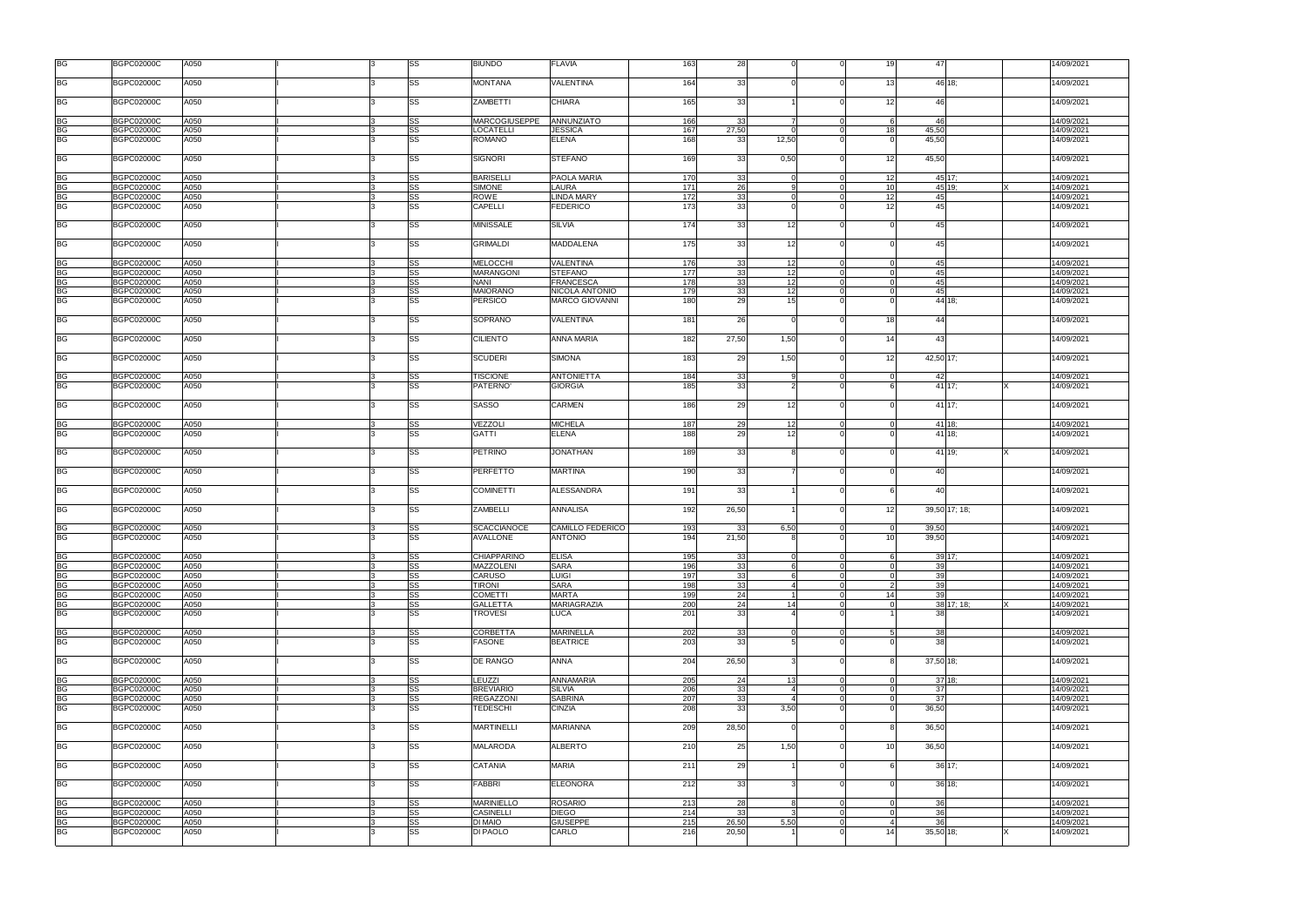| <b>BG</b>                         | <b>BGPC02000C</b>                      | A050         |    | SS                           | <b>PERSICHITTI</b>                    | <b>PERLA</b>                    | 217        | 33       | $\Omega$       | $\Omega$       | 2,50           | 35,50          |               | 14/09/202 <sup>-</sup>   |
|-----------------------------------|----------------------------------------|--------------|----|------------------------------|---------------------------------------|---------------------------------|------------|----------|----------------|----------------|----------------|----------------|---------------|--------------------------|
| <b>BG</b>                         | <b>BGPC02000C</b>                      | A050         |    | SS                           | <b>NAPOLI</b>                         | <b>CAROLINA</b>                 | 218        | 33       | 2,50           |                |                | 35,50          |               | 14/09/2021               |
| <b>BG</b>                         | <b>BGPC02000C</b>                      | A050         |    | SS                           | <b>CARFORA</b>                        | <b>ELENA</b>                    | 219        | 26,50    |                |                |                | 35,50          |               | 14/09/202 <sup>-</sup>   |
| <b>BG</b>                         | <b>BGPC02000C</b>                      | A050         |    | SS                           | <b>DITANO</b>                         | PIERO                           | 220        | 23       | $\Omega$       |                | 12             |                | 35 17; 18;    | 14/09/202 <sup>-</sup>   |
| <b>BG</b>                         | BGPC02000C                             | A050         |    | SS                           | COVELLO                               | ANNAMARIASTELLA                 | 221        | 21       | $\Omega$       |                | 14             |                | $35 \, 17$ ;  | 14/09/202 <sup>-</sup>   |
| BG                                | <b>BGPC02000C</b>                      | A050         |    | SS                           | <b>CIOFFI</b>                         | <b>STEFANIA</b>                 | 222        | 33       | 2              | $\Omega$       | $\Omega$       | 35             |               | 14/09/202 <sup>-</sup>   |
| <b>BG</b>                         | <b>BGPC02000C</b>                      | A050         |    | SS                           | ZARRA                                 | <b>MARIA</b>                    | 223        | 26       |                |                |                | 35             |               | 14/09/2021               |
| <b>BG</b>                         | <b>BGPC02000C</b>                      | A050         |    | SS                           | <b>SARRA PISTONE</b>                  | <b>MARIA CARMELA</b>            | 224        | 17       |                |                | 12             | 35             |               | 14/09/2021               |
| <b>BG</b>                         | <b>BGPC02000C</b>                      | A050         |    | SS                           | LAGINESTRA                            | ANGELA                          | 225        | 28       | 0,50           |                |                | 34,50          |               | 14/09/2021               |
| <b>BG</b>                         | <b>BGPC02000C</b>                      | A050         |    | SS                           | <b>DE ROSE</b>                        | <b>CARMINE</b>                  | 226        | 33       | 1,50           | $\Omega$       | $\overline{0}$ | 34,50          |               | 14/09/2021               |
| <b>BG</b>                         | <b>BGPC02000C</b>                      | A050         |    | SS                           | CARAMAZZA                             | <b>ANTONINO</b>                 | 227        | 26,50    | 7.50           |                |                |                | 34 17:        | 14/09/2021               |
|                                   |                                        |              |    |                              |                                       |                                 |            |          |                |                |                |                |               |                          |
| BG                                | <b>BGPC02000C</b>                      | A050         |    | SS                           | <b>VECCHI</b>                         | LOREDANA                        | 228        | 33       |                | $\Omega$       | $\Omega$       | 34             |               | 14/09/202 <sup>-</sup>   |
| <b>BG</b>                         | <b>BGPC02000C</b>                      | A050         |    | SS                           | <b>AFRIC</b>                          | <b>STEFANO</b>                  | 229        | 33       |                |                |                | 34             |               | 14/09/2021               |
| <b>BG</b>                         | BGPC02000C                             | A050         |    | SS                           | ZANETTI                               | <b>NICOLA</b>                   | 230        | 33       |                |                |                | 34             |               | 14/09/2021               |
| <b>BG</b>                         | <b>BGPC02000C</b>                      | A050         |    | SS                           | <b>LANDOLFI</b>                       | ALESSANDRA                      | 231        | 27       |                |                |                | 34             |               | 14/09/2021               |
| BG                                | BGPC02000C                             | A050         |    | SS                           | <b>DURANTE</b>                        | ANGELA                          | 232        | 33       |                |                |                | 34             |               | 14/09/202 <sup>-</sup>   |
| <b>BG</b>                         | <b>BGPC02000C</b>                      | A050         |    | SS                           | <b>LOPIANO</b>                        | <b>SILVIA</b>                   | 233        | 33       |                |                |                | 34             |               | 14/09/202 <sup>-</sup>   |
| <b>BG</b>                         | <b>BGPC02000C</b>                      | A050         |    | SS                           | CANTALUPO                             | <b>LIVIO</b>                    | 234        | 33       | $\Omega$       |                |                | 34             |               | 14/09/202 <sup>-</sup>   |
|                                   |                                        |              |    |                              |                                       | <b>MASSIMO</b>                  |            |          |                | $\Omega$       |                |                |               |                          |
| <b>BG</b><br><b>BG</b>            | <b>BGPC02000C</b><br><b>BGPC02000C</b> | A050<br>A050 |    | SS<br>SS                     | <b>ANASTASI</b><br><b>INTERDONATO</b> | <b>ANTONELLA</b>                | 235<br>236 | 33<br>33 | 0,50<br>0,50   |                | $\overline{0}$ | 33,50<br>33,50 |               | 14/09/2021<br>14/09/2021 |
| <b>BG</b>                         | <b>BGPC02000C</b>                      | A050         |    | SS                           | <b>PARADISO</b>                       | <b>ELIA</b>                     | 237        | 33       | 0,50           |                |                | 33,50          |               | 14/09/2021               |
| <b>BG</b>                         | <b>BGPC02000C</b>                      | A050         |    | SS                           | <b>VASTA</b>                          | <b>GRAZIA MARIA</b>             | 238        | 29       | 2              |                |                |                | 33 17;        | 14/09/2021               |
| <b>BG</b>                         | <b>BGPC02000C</b>                      | A050         |    | SS                           | <b>CHIAPPINI</b>                      | <b>LIVIA</b>                    | 239        | 33       |                |                |                |                | 33 17;        | 14/09/2021               |
| BG                                | <b>BGPC02000C</b>                      | A050         |    | SS                           | <b>CARTA</b>                          | <b>FABIO</b>                    | 240        | 33       | $\Omega$       |                |                |                | 33 18;        | 14/09/2021               |
| <b>BG</b>                         | BGPC02000C                             | A050         |    | SS                           | <b>POMA</b>                           | <b>FEDERICA</b>                 | 241        | 33       | $\Omega$       |                |                |                | 33 18;        | 14/09/2021               |
| BG                                | <b>BGPC02000C</b>                      | A050         |    | SS                           | <b>MISTRI</b>                         | <b>ELISABETTA</b>               | 242        | 33       | $\Omega$       |                | $\Omega$       |                | $33$ 18;      | 14/09/202 <sup>-</sup>   |
| BG                                | <b>BGPC02000C</b>                      | A050         |    | SS                           | LANZILLO                              | <b>MARIAGRAZIA</b>              | 243        | 33       |                |                |                | 33             |               | 14/09/2021               |
| <b>BG</b>                         | BGPC02000C                             | A050         |    | SS                           | CANINI                                | <b>ELIO</b>                     | 244        | 33       | $\Omega$       |                |                | 33             |               | 14/09/202 <sup>-</sup>   |
| <b>BG</b>                         | <b>BGPC02000C</b>                      | A050         |    | SS                           | LIBRALE                               | <b>CINZIA</b>                   | 245        | 33       | $\Omega$       |                |                | 33             |               | 14/09/202 <sup>-</sup>   |
| <b>BG</b>                         | <b>BGPC02000C</b>                      | A050         |    | SS                           | <b>SOTTILE</b>                        | <b>ANNA MARIA</b>               | 246        | 33       |                |                |                | 33             |               | 14/09/202 <sup>-</sup>   |
| BG                                | <b>BGPC02000C</b>                      | A050         | 13 | SS                           | <b>NAPOLI</b>                         | <b>NOEMI</b>                    | 247        | 33       | $\Omega$       | $\overline{0}$ | $\overline{0}$ | 33             |               | 14/09/2021               |
| <b>BG</b>                         | <b>BGPC02000C</b>                      | A050         | 3  | $\overline{\text{ss}}$       | <b>LEIDI</b>                          | <b>MICHELA</b>                  | 248        | 29       |                | $\overline{0}$ | $\Omega$       | 33             |               | 14/09/202 <sup>-</sup>   |
| <b>BG</b>                         | <b>BGPC02000C</b>                      | A050         |    | SS                           | <b>RAVELLA</b>                        | <b>SIMONE</b>                   | 249        | 33       |                |                |                | 33             |               | 14/09/2021               |
| <b>BG</b>                         | <b>BGPC02000C</b>                      | A050         |    | SS                           | <b>MILESI</b>                         | <b>ARIANNA</b>                  | 250        | 33       | $\Omega$       | $\Omega$       | $\Omega$       | 33             |               | 14/09/202 <sup>-</sup>   |
| $\overline{\mathsf{B}\mathsf{G}}$ | <b>BGPC02000C</b>                      | A050         |    | SS                           | <b>BIANCHI</b>                        | <b>DANIELE</b>                  | 251        | 33       | $\Omega$       | $\Omega$       | $\Omega$       | 33             |               | 14/09/2021               |
| <b>BG</b><br><b>BG</b>            | <b>BGPC02000C</b><br><b>BGPC02000C</b> | A050<br>A050 |    | SS<br>$\overline{\text{ss}}$ | <b>DE ROSA</b><br><b>ONORATI</b>      | <b>MARIA</b><br><b>PIERO</b>    | 252<br>253 | 33<br>33 | $\Omega$       | $\overline{0}$ | $\Omega$       | 33<br>33       |               | 14/09/2021<br>14/09/2021 |
|                                   |                                        |              |    |                              |                                       |                                 |            |          |                |                |                |                |               |                          |
| <b>BG</b>                         | <b>BGPC02000C</b>                      | A050         |    | SS                           | <b>AMATO</b>                          | <b>MARTINA</b>                  | 254        | 33       |                |                |                | 33             |               | 14/09/2021               |
| <b>BG</b>                         | <b>BGPC02000C</b>                      | A050         |    | SS                           | <b>CINESI</b>                         | <b>CHIARA</b>                   | 255        | 33       | $\Omega$       |                |                | 33             |               | 14/09/2021               |
| <b>BG</b>                         | <b>BGPC02000C</b>                      | A050         |    | SS                           | <b>ROVAZZANI</b>                      | <b>VERONICA</b>                 | 256        | 33       | $\Omega$       |                |                | 33             |               | 14/09/2021               |
| <b>BG</b>                         | <b>BGPC02000C</b>                      | A050         |    | SS                           | <b>SESSA</b>                          | GAETANA                         | 257        | 33       |                |                |                | 33             |               | 14/09/202 <sup>-</sup>   |
| <b>BG</b>                         | <b>BGPC02000C</b>                      | A050         |    | SS                           | SONZOGNI                              | <b>MONICA</b>                   | 258        | 33       | $\Omega$       | $\Omega$       | $\Omega$       | 33             |               | 14/09/202 <sup>-</sup>   |
| <b>BG</b>                         | <b>BGPC02000C</b>                      | A050         |    | SS                           | <b>SCHILLACI</b>                      | NADIA FRANCESCA                 | 259        | 33       |                |                |                | 33             |               | 14/09/2021               |
| <b>BG</b>                         | <b>BGPC02000C</b>                      | A050         |    | SS                           | <b>ZANCHI</b>                         | <b>JANA</b><br><b>FRANCESCA</b> | 260        | 33       | $\Omega$       |                | $\Omega$       | 33             |               | 14/09/2021               |
| <b>BG</b>                         | <b>BGPC02000C</b>                      | A050         |    | SS                           | <b>GIUDICI</b>                        | <b>CHIARA</b>                   | 261        | 33       |                | $\Omega$       | $\Omega$       | 33             |               | 14/09/2021               |
| <b>BG</b>                         | <b>BGPC02000C</b>                      | A050         |    | SS                           | <b>GROSSI</b>                         | <b>CHIARA</b>                   | 262        | 33       | $\Omega$       | $\overline{0}$ | $\Omega$       | 33             |               | 14/09/2021               |
| <b>BG</b>                         | <b>BGPC02000C</b>                      | A050         |    | SS                           | <b>BOFFA</b>                          | <b>KETTY</b>                    | 263        | 33       | $\Omega$       | $\overline{0}$ | $\Omega$       | 33             |               | 14/09/2021               |
| <b>BG</b>                         | <b>BGPC02000C</b>                      | A050         |    | $\overline{\text{ss}}$       | <b>FLERES</b>                         | <b>PIETRO</b>                   | 264        | 33       |                |                |                | 33             |               | 14/09/2021               |
| <b>BG</b>                         | <b>BGPC02000C</b>                      | A050         |    | SS                           | <b>FORNARI</b>                        | <b>MONICA</b>                   | 265        | 33       | $\overline{0}$ | $\overline{0}$ | $\overline{0}$ | 33             |               | 14/09/2021               |
| <b>BG</b>                         | <b>BGPC02000C</b>                      | A050         |    | SS                           | SOCCIO                                | <b>GIUSEPPE</b>                 | 266        | 33       | $\Omega$       | $\overline{0}$ | $\Omega$       | 33             |               | 14/09/202 <sup>-</sup>   |
| <b>BG</b>                         | <b>BGPC02000C</b>                      | A050         |    | SS                           | <b>PERSI</b>                          | <b>LUIGI</b>                    | 267        | 33       | $\Omega$       |                |                | 33             |               | 14/09/202 <sup>-</sup>   |
| <b>BG</b>                         | <b>BGPC02000C</b>                      | A050         |    | SS                           | <b>BOTTONE</b>                        | <b>VINCENZA</b>                 | 268        | 26,50    | $\Omega$       | $\Omega$       | 6              |                | 32,50 17; 18; | 14/09/202 <sup>-</sup>   |
| $\overline{\mathsf{B}\mathsf{G}}$ | <b>BGPC02000C</b>                      | A050         |    | SS                           | <b>FRANCIOSI</b>                      | <b>ANGELA</b>                   | 269        | 26,50    | $\Omega$       | $\overline{0}$ | 6              | 32,50 17;      |               | 14/09/2021               |
| BG<br>BG                          | <b>BGPC02000C</b>                      | A050         |    | SS                           | PRECE                                 | <b>MARTINO</b>                  | 270        | 27       | 5              | $\overline{0}$ | $\overline{0}$ | 32             |               | 14/09/2021               |
|                                   | <b>BGPC02000C</b>                      | A050         |    | $\overline{\text{ss}}$       | <b>GORRINI</b>                        | <b>ROBERTO</b>                  | 271        | 29       | 3              | $\overline{0}$ | $\overline{0}$ | 32             |               | 14/09/2021               |

| 0                   | 35,50           |               |        | 14/09/2021               |
|---------------------|-----------------|---------------|--------|--------------------------|
| 0                   | 35,50           |               |        | 14/09/2021               |
| 0                   | 35,50           |               |        | 14/09/2021               |
| 2                   |                 | 35 17; 18;    |        | 14/09/2021               |
| 4                   | 35              | 17;           | Χ      | 14/09/2021               |
| 0                   | 35              |               |        | 14/09/2021               |
| $\overline{7}$      | 35              |               |        | 14/09/2021               |
|                     |                 |               |        |                          |
| $\overline{2}$      | 35              |               |        | 14/09/2021               |
| 6                   | 34,50           |               |        | 14/09/2021               |
| 0                   |                 |               |        | 14/09/2021               |
| 0                   | 34,50           | 34 17;        |        | 14/09/2021               |
|                     |                 |               |        |                          |
| 0                   | 34              |               |        | 14/09/2021               |
| 1                   | 34              |               |        | 14/09/2021               |
| 1                   |                 |               |        |                          |
|                     | 34              |               |        | 14/09/2021               |
| 6                   | 34              |               |        | 14/09/2021               |
| 0                   | 34              |               |        | 14/09/2021               |
| 0                   | 34              |               |        | 14/09/2021               |
| 1                   | 34              |               |        | 14/09/2021               |
|                     |                 |               |        |                          |
| 0                   | 33,50           |               |        | 14/09/2021               |
| 0                   | 33,50           |               |        | 14/09/2021               |
| 0                   | 33,50           |               |        | 14/09/2021               |
| 2                   | 33              | 17;           |        | 14/09/2021               |
| 0                   | 33              | 17;           |        | 14/09/2021               |
| 0                   |                 | 33 18;        |        | 14/09/2021               |
| 0                   | 33              | 18;           |        | 14/09/2021               |
| 0                   |                 | 33 18;        |        | 14/09/2021               |
|                     |                 |               |        |                          |
| $\overline{0}$<br>0 | 33<br>33        |               | Χ<br>X | 14/09/2021<br>14/09/2021 |
| 0                   | 33              |               | X      | 14/09/2021               |
| 0                   | 33              |               |        | 14/09/2021               |
|                     |                 |               |        |                          |
| 0<br>$\overline{0}$ | 33              |               |        | 14/09/2021               |
|                     | 33<br>33        |               |        | 14/09/2021<br>14/09/2021 |
| $\frac{0}{0}$       | 33              |               |        | 14/09/2021               |
| $\overline{0}$      | 33              |               |        | 14/09/2021               |
| $\overline{0}$      | 33              |               |        | 14/09/2021               |
| 0                   | 33              |               |        | 14/09/2021               |
| 0                   | 33              |               |        | 14/09/2021               |
| 0                   | 33              |               |        | 14/09/2021               |
| 0                   | 33              |               |        | 14/09/2021               |
| 0                   | 33              |               |        | 14/09/2021               |
| 0                   | 33              |               |        | 14/09/2021               |
| 0                   | 33              |               |        | 14/09/2021               |
| 0                   | 33              |               |        | 14/09/2021               |
| 0                   | 33              |               |        | 14/09/2021               |
| 0                   | $\overline{33}$ |               |        | 14/09/2021               |
| 0                   | 33              |               |        | 14/09/2021               |
| 0                   | 33              |               |        | 14/09/2021               |
| 0                   | 33              |               |        | 14/09/2021               |
| 0                   | 33              |               |        | 14/09/2021               |
| $\overline{0}$<br>6 | 33              |               |        | 14/09/2021               |
| 6                   | 32,50 17;       | 32,50 17; 18; |        | 14/09/2021<br>14/09/2021 |
| $\overline{0}$      | 32              |               |        | 14/09/2021               |
| 0                   | 32              |               |        | 14/09/2021               |
|                     |                 |               |        |                          |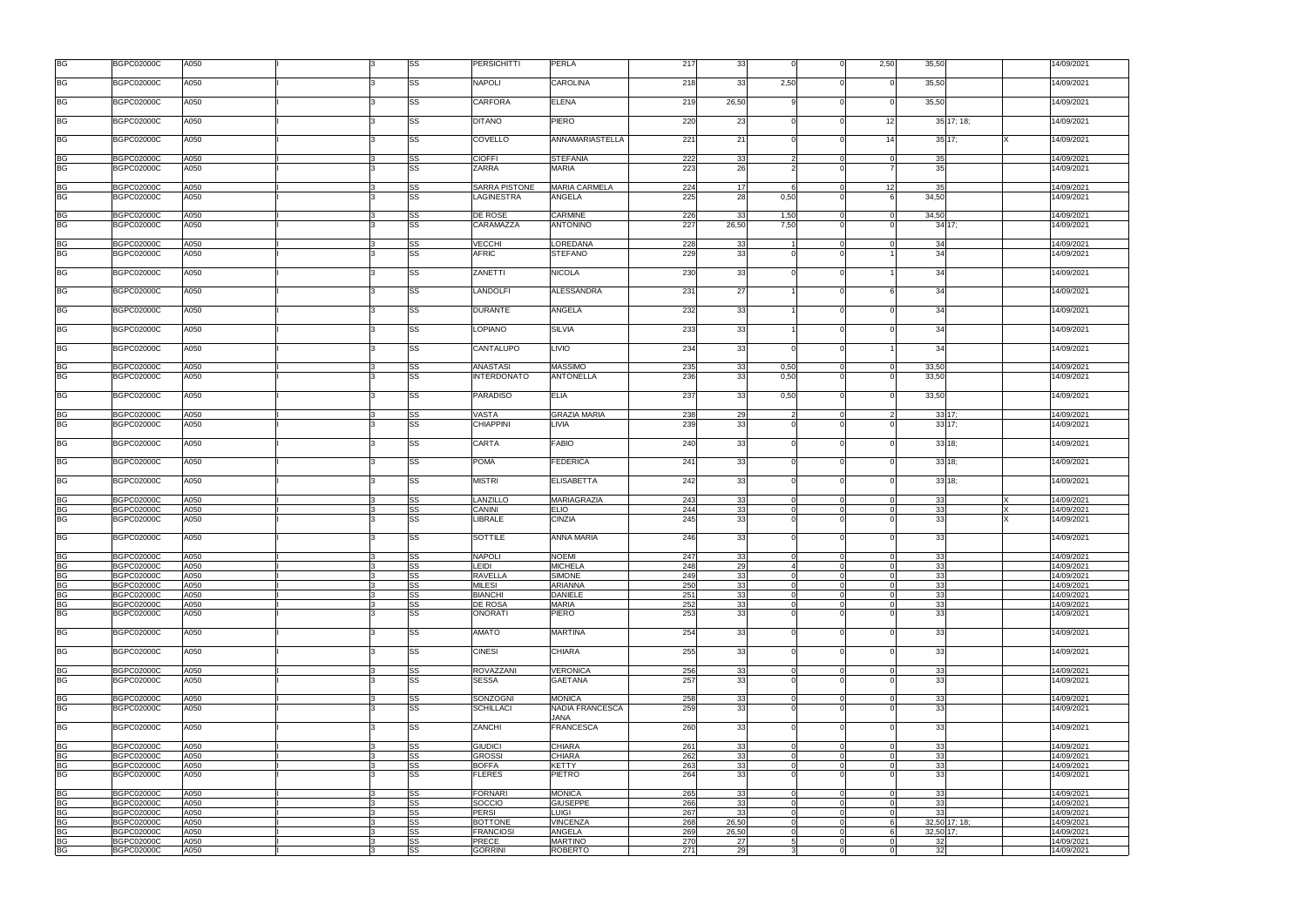| <b>BG</b> | <b>BGPC02000C</b> | A050 |     | SS        | <b>FAVA</b>        | LUIGI SALVATORE         | 272 | 26    |               |          | $\mathcal{P}$  | 32        |        |    | 14/09/2021 |
|-----------|-------------------|------|-----|-----------|--------------------|-------------------------|-----|-------|---------------|----------|----------------|-----------|--------|----|------------|
| <b>BG</b> | <b>BGPC02000C</b> | A050 |     | <b>SS</b> | <b>DE GIORGI</b>   | <b>ANTONIO</b>          | 273 | 28    | 3,50          |          | $\Omega$       | 31,50     |        |    | 14/09/2021 |
| <b>BG</b> | <b>BGPC02000C</b> | A050 |     | <b>SS</b> | APRILE             | <b>ROBERTA</b>          | 274 | 25    |               |          |                | 31        |        |    | 14/09/2021 |
|           |                   |      |     |           |                    |                         |     |       |               |          |                |           |        |    |            |
| <b>BG</b> | <b>BGPC02000C</b> | A050 |     | <b>SS</b> | ROMEO              | <b>DEBORA</b>           | 275 | 26,50 | 4,50          |          |                | 31        |        |    | 14/09/2021 |
|           |                   |      |     |           |                    |                         |     |       |               |          |                |           |        |    |            |
|           |                   |      |     |           |                    |                         |     |       |               |          |                |           |        |    |            |
| <b>BG</b> | <b>BGPC02000C</b> | A050 |     | <b>SS</b> | <b>NOCERA</b>      | <b>FABIANA</b>          | 276 | 26,50 |               |          |                | 30,50 18; |        |    | 14/09/2021 |
|           |                   |      |     |           |                    |                         |     |       |               |          |                |           |        |    |            |
| <b>BG</b> | <b>BGPC02000C</b> | A050 |     | SS        | <b>FILICE</b>      | <b>LUIGIA FRANCESCA</b> | 277 | 28,50 |               |          |                | 30,50     |        |    | 14/09/2021 |
|           |                   |      |     |           |                    |                         |     |       |               |          |                |           |        |    |            |
| <b>BG</b> | <b>BGPC02000C</b> | A050 |     | <b>SS</b> | <b>ZUCCALA</b>     | <b>CATERINA</b>         | 278 | 29    | 1,50          |          |                | 30,50     |        |    | 14/09/2021 |
|           |                   |      |     |           |                    |                         |     |       |               |          |                |           |        |    |            |
| <b>BG</b> | <b>BGPC02000C</b> | A050 |     | SS        | <b>ZOCCOLILLO</b>  | <b>CRISTINA</b>         | 279 | 28    | 2,50          |          |                | 30,50     |        |    | 14/09/2021 |
|           |                   |      |     |           |                    |                         |     |       |               |          |                |           |        |    |            |
| <b>BG</b> | <b>BGPC02000C</b> | A050 |     | SS        | ZAPPULLA           | <b>STEFANO</b>          | 280 | 21    |               |          | 8              | 30        |        | X. | 14/09/2021 |
|           |                   |      |     |           |                    |                         |     |       |               |          |                |           |        |    |            |
| <b>BG</b> | <b>BGPC02000C</b> | A050 |     | <b>SS</b> | <b>VALENTI</b>     | <b>MICHELE</b>          | 281 | 29    |               |          |                | 30        |        |    | 14/09/2021 |
| BG        | <b>BGPC02000C</b> | A050 |     | SS        | <b>TAGLIAVIA</b>   | <b>CLARA</b>            | 282 | 29    |               |          |                | 30        |        |    | 14/09/2021 |
| <b>BG</b> | <b>BGPC02000C</b> | A050 |     | SS        | <b>DELL'AQUILA</b> | <b>MIRIAM</b>           | 283 | 29    |               |          |                | 30        |        |    | 14/09/2021 |
| <b>BG</b> | <b>BGPC02000C</b> | A050 |     | <b>SS</b> | <b>NADILE</b>      | <b>ANNALISA</b>         | 284 | 28,50 |               |          | $\overline{0}$ | 29,50     |        |    | 14/09/2021 |
|           |                   |      |     |           |                    |                         |     |       |               |          |                |           |        |    |            |
| <b>BG</b> | <b>BGPC02000C</b> | A050 |     | SS        | CARBONE            | <b>FILOMENA</b>         | 285 | 29    | 0,50          |          | $\overline{0}$ | 29,50     |        |    | 14/09/2021 |
| BG        | <b>BGPC02000C</b> | A050 |     | <b>SS</b> | TOMAINO            | <b>SALVATORE</b>        | 286 | 29    | 0,50          |          |                | 29,50     |        |    | 14/09/2021 |
|           |                   |      |     |           |                    |                         |     |       |               |          |                |           |        |    |            |
| <b>BG</b> | <b>BGPC02000C</b> | A050 |     | SS        | <b>TOFFOLON</b>    | <b>ROBERTA</b>          | 287 | 29    | $\Omega$      |          |                |           | 29 18; |    | 14/09/2021 |
|           |                   |      |     |           |                    |                         |     |       |               |          |                |           |        |    |            |
|           |                   |      |     |           |                    |                         |     |       |               |          |                |           |        |    |            |
| <b>BG</b> | <b>BGPC02000C</b> | A050 |     | <b>SS</b> | <b>MARTINELLI</b>  | <b>STEFANO</b>          | 288 | 29    |               |          |                | 29        |        |    | 14/09/2021 |
|           |                   |      |     |           |                    |                         |     |       |               |          |                |           |        |    |            |
| BG        | <b>BGPC02000C</b> | A050 |     | SS        | <b>MORINA</b>      | <b>STEFANO</b>          | 289 | 29    | $\Omega$      |          |                | 29        |        |    | 14/09/2021 |
| <b>BG</b> | <b>BGPC02000C</b> | A050 |     | <b>SS</b> | MAGARÒ             | <b>SILVIA</b>           | 290 | 26,50 | $\mathcal{P}$ |          | $\Omega$       | 28,50 18: |        |    | 14/09/2021 |
| BG        |                   | A050 |     | <b>SS</b> |                    |                         |     |       |               |          |                |           |        |    |            |
|           | <b>BGPC02000C</b> |      |     |           | <b>GIAMPA'</b>     | <b>DEBORA</b>           | 291 | 28,50 |               |          |                | 28,50     |        |    | 14/09/2021 |
|           |                   |      |     |           |                    |                         |     |       |               |          |                |           |        |    |            |
| <b>BG</b> | <b>BGPC02000C</b> | A050 |     | <b>SS</b> | <b>GALDINI</b>     | <b>TANIA</b>            | 292 | 28,50 | $\Omega$      |          | $\Omega$       | 28,50     |        |    | 14/09/2021 |
|           |                   |      |     |           |                    |                         |     |       |               |          |                |           |        |    |            |
| <b>BG</b> | <b>BGPC02000C</b> | A050 |     | SS        | <b>AIELLO</b>      | <b>SISTIANA</b>         | 293 | 25    |               |          |                |           | 28 18; |    | 14/09/2021 |
|           |                   |      |     |           |                    |                         |     |       |               |          |                |           |        |    |            |
|           |                   |      |     |           |                    |                         |     |       |               |          |                |           |        |    |            |
| <b>BG</b> | <b>BGPC02000C</b> | A050 |     | SS        | ROTA STABELLI      | RACHELE CAROLA          | 294 | 27,50 | 0,50          |          |                |           | 28 18; |    | 14/09/2021 |
| <b>BG</b> | <b>BGPC02000C</b> | A050 |     | <b>SS</b> | <b>VECCHIETTI</b>  | <b>GIULIA</b>           | 295 | 28    | $\Omega$      |          | $\Omega$       | 28        |        |    | 14/09/2021 |
| <b>BG</b> | <b>BGPC02000C</b> | A050 |     | <b>SS</b> | <b>BORLOTTI</b>    | <b>GIORGIA</b>          | 296 | 28    | ∩             |          |                | 28        |        |    | 14/09/2021 |
|           |                   |      |     |           |                    |                         |     |       |               |          |                |           |        |    |            |
|           |                   |      |     |           |                    |                         |     |       |               |          |                |           |        |    |            |
| <b>BG</b> | <b>BGPC02000C</b> | A050 |     | SS        | VARONE             | <b>VALENTINA</b>        | 297 | 26,50 | 1,50          |          | $\Omega$       | 28        |        |    | 14/09/2021 |
| <b>BG</b> | <b>BGPC02000C</b> | A050 |     | <b>SS</b> | <b>CHAKIR</b>      | SARAH                   | 298 | 28    | 0             |          | $\overline{0}$ | 28        |        |    | 14/09/2021 |
| <b>BG</b> | <b>BGPC02000C</b> | A050 |     | SS        | <b>MARINO</b>      | <b>GIOVANNA</b>         | 299 | 28    |               |          |                | 28        |        |    | 14/09/2021 |
|           |                   |      |     |           |                    |                         |     |       |               |          |                |           |        |    |            |
| <b>BG</b> | <b>BGPC02000C</b> | A050 |     | <b>SS</b> | ROSI               | <b>MARIA TERESA</b>     | 300 | 28    |               |          |                | 28        |        |    | 14/09/2021 |
|           |                   |      |     |           |                    |                         |     |       |               |          |                |           |        |    |            |
| <b>BG</b> | <b>BGPC02000C</b> | A050 |     | <b>SS</b> | <b>NOTARANGELO</b> | <b>MARCELLO</b>         | 301 | 28    | $\Omega$      |          |                | 28        |        |    | 14/09/2021 |
|           |                   |      |     |           |                    |                         |     |       |               |          |                |           |        |    |            |
| <b>BG</b> | <b>BGPC02000C</b> | A050 |     | SS        | <b>TRIMARCO</b>    | <b>VINCENZO</b>         | 302 | 27,50 | 0,50          | $\Omega$ | $\Omega$       | 28        |        |    | 14/09/2021 |
|           |                   |      |     |           |                    |                         |     |       |               |          |                |           |        |    |            |
| <b>BG</b> | <b>BGPC02000C</b> | A050 |     | SS        | <b>ZEOLLA</b>      | <b>SABINA</b>           | 303 | 28    |               |          |                | 28        |        |    | 14/09/2021 |
|           |                   |      |     |           |                    |                         |     |       |               |          |                |           |        |    |            |
| <b>BG</b> | <b>BGPC02000C</b> | A050 |     | <b>SS</b> | PAPA               | MARIAGRAZIA             | 304 | 28    | $\Omega$      |          |                | 28        |        |    | 14/09/2021 |
|           |                   |      |     |           |                    |                         |     |       |               |          |                |           |        |    |            |
|           |                   |      |     |           |                    |                         |     |       |               |          |                |           |        |    |            |
| <b>BG</b> | <b>BGPC02000C</b> | A050 |     | SS        | <b>GERBASI</b>     | VINCENZO                | 305 | 26    | 1,50          |          |                | 27,50 18; |        |    | 14/09/2021 |
| <b>BG</b> | <b>BGPC02000C</b> | A050 | ۱R. | <b>SS</b> | <b>NITTOLO</b>     | <b>MAURIZIO</b>         | 306 | 26.50 |               |          | $\Omega$       | 27,50 18; |        |    | 14/09/2021 |
|           |                   |      |     |           |                    |                         |     |       |               |          |                |           |        |    |            |
| <b>BG</b> | <b>BGPC02000C</b> | A050 |     | <b>SS</b> | ALMA               | <b>ALESSANDRA</b>       | 307 | 27,50 | $\Omega$      |          |                | 27,50     |        |    | 14/09/2021 |
|           |                   |      |     |           |                    |                         |     |       |               |          |                |           |        |    |            |
|           |                   |      |     |           |                    |                         |     |       |               |          |                |           |        |    |            |
| <b>BG</b> | <b>BGPC02000C</b> | A050 |     | <b>SS</b> | <b>GAGLIO</b>      | <b>VALERIA</b>          | 308 | 27,50 |               |          |                | 27,50     |        |    | 14/09/2021 |
|           |                   |      |     |           |                    |                         |     |       |               |          |                |           |        |    |            |
| <b>BG</b> | <b>BGPC02000C</b> | A050 |     | <b>SS</b> | ZITO               | <b>EDOARDO</b>          | 309 | 25,50 |               |          |                | 27,50     |        |    | 14/09/2021 |
|           |                   |      |     |           |                    |                         |     |       |               |          |                |           |        |    |            |
| <b>BG</b> | <b>BGPC02000C</b> | A050 |     | <b>SS</b> | DE FINO            | <b>LUIGIA</b>           | 310 | 27,50 |               |          |                | 27,50     |        |    | 14/09/2021 |
|           |                   |      |     |           |                    |                         |     |       |               |          |                |           |        |    |            |
|           |                   |      |     |           |                    |                         |     |       |               |          |                |           |        |    |            |
| <b>BG</b> | <b>BGPC02000C</b> | A050 |     | <b>SS</b> | <b>GASPARRO</b>    | <b>CATERINA</b>         | 311 | 27,50 | $\Omega$      |          |                | 27,50     |        |    | 14/09/2021 |
|           |                   |      |     |           |                    |                         |     |       |               |          |                |           |        |    |            |
| <b>BG</b> | <b>BGPC02000C</b> | A050 |     | <b>SS</b> | <b>LAPIETRA</b>    | <b>DANIELE</b>          | 312 | 26,50 |               |          | $\Omega$       | 27,50     |        |    | 14/09/2021 |
|           |                   |      |     |           |                    |                         |     |       |               |          |                |           |        |    |            |
| <b>BG</b> |                   |      |     | <b>SS</b> |                    |                         |     |       |               |          |                |           |        |    |            |
|           | <b>BGPC02000C</b> | A050 |     |           | LARATTA            | <b>FILOMENA</b>         | 313 | 26,50 | 0,50          |          |                |           | 27 18: |    | 14/09/2021 |
|           |                   |      |     |           |                    |                         |     |       |               |          |                |           |        |    |            |
| <b>BG</b> | <b>BGPC02000C</b> | A050 |     | SS        | <b>ADAMI</b>       | <b>ROBERTA MARIA</b>    | 314 | 21    |               |          |                |           | 27 18: |    | 14/09/2021 |
| BG        | <b>BGPC02000C</b> | A050 |     | SS        | <b>RUZZON</b>      | <b>MATTEO</b>           | 315 | 27    | $\Omega$      |          | $\Omega$       | 27        |        | X  | 14/09/2021 |
| <b>BG</b> |                   |      |     |           |                    |                         |     |       | ∩             |          |                |           |        |    |            |
|           | <b>BGPC02000C</b> | A050 |     | <b>SS</b> | <b>MONGELLI</b>    | <b>MARIA</b>            | 316 | 27    |               |          |                | 27        |        |    | 14/09/2021 |
|           |                   |      |     |           |                    |                         |     |       |               |          |                |           |        |    |            |
| <b>BG</b> | <b>BGPC02000C</b> | A050 |     | <b>SS</b> | <b>DI CASOLA</b>   | <b>GIUSEPPE</b>         | 317 | 20,50 | 6             |          |                | 26,50     |        |    | 14/09/2021 |
|           |                   |      |     |           |                    |                         |     |       |               |          |                |           |        |    |            |
| <b>BG</b> | <b>BGPC02000C</b> | A050 |     | <b>SS</b> | <b>STRAZZERI</b>   | <b>CHIARA</b>           | 318 | 26,50 | $\Omega$      | $\Omega$ | $\overline{0}$ | 26,50     |        |    | 14/09/2021 |
| <b>BG</b> |                   |      |     | <b>SS</b> | LEONE              | <b>MARIA</b>            |     |       |               |          |                |           |        |    | 14/09/2021 |
|           | <b>BGPC02000C</b> | A050 |     |           |                    |                         | 319 | 19,50 |               |          |                | 26,50     |        |    |            |
|           |                   |      |     |           |                    |                         |     |       |               |          |                |           |        |    |            |
| <b>BG</b> | <b>BGPC02000C</b> | A050 |     | SS        | <b>ANDRIOLA</b>    | <b>ILARY</b>            | 320 | 25    | 1,50          |          |                | 26,50     |        |    | 14/09/2021 |
|           |                   |      |     |           |                    |                         |     |       |               |          |                |           |        |    |            |
| <b>BG</b> | <b>BGPC02000C</b> | A050 |     | <b>SS</b> | <b>BRAICO</b>      | <b>ANTONIO</b>          | 321 | 20,50 | 6             |          |                | 26,50     |        |    | 14/09/2021 |
|           |                   |      |     |           |                    |                         |     |       |               |          |                |           |        |    |            |
|           |                   |      |     |           |                    |                         |     |       |               |          |                |           |        |    |            |
| <b>BG</b> | <b>BGPC02000C</b> | A050 |     | <b>SS</b> | <b>SINOPOLI</b>    | <b>GIANCARLO</b>        | 322 | 22,50 | 0,50          |          |                |           | 26 18; | X. | 14/09/2021 |
| <b>BG</b> | <b>BGPC02000C</b> | A050 |     | SS        | <b>GIAMPAOLO</b>   | <b>MARIA CRISTINA</b>   | 323 | 25    |               |          | $\Omega$       |           | 26 18: |    | 14/09/2021 |
| <b>BG</b> | <b>BGPC02000C</b> | A050 |     | SS        | <b>MAGGIO</b>      | <b>GIOVANNA</b>         | 324 | 25    |               |          |                |           | 26 19; |    | 14/09/2021 |
|           |                   |      |     |           |                    |                         |     |       |               |          |                |           |        |    |            |
|           |                   |      |     |           |                    |                         |     |       |               |          |                |           |        |    |            |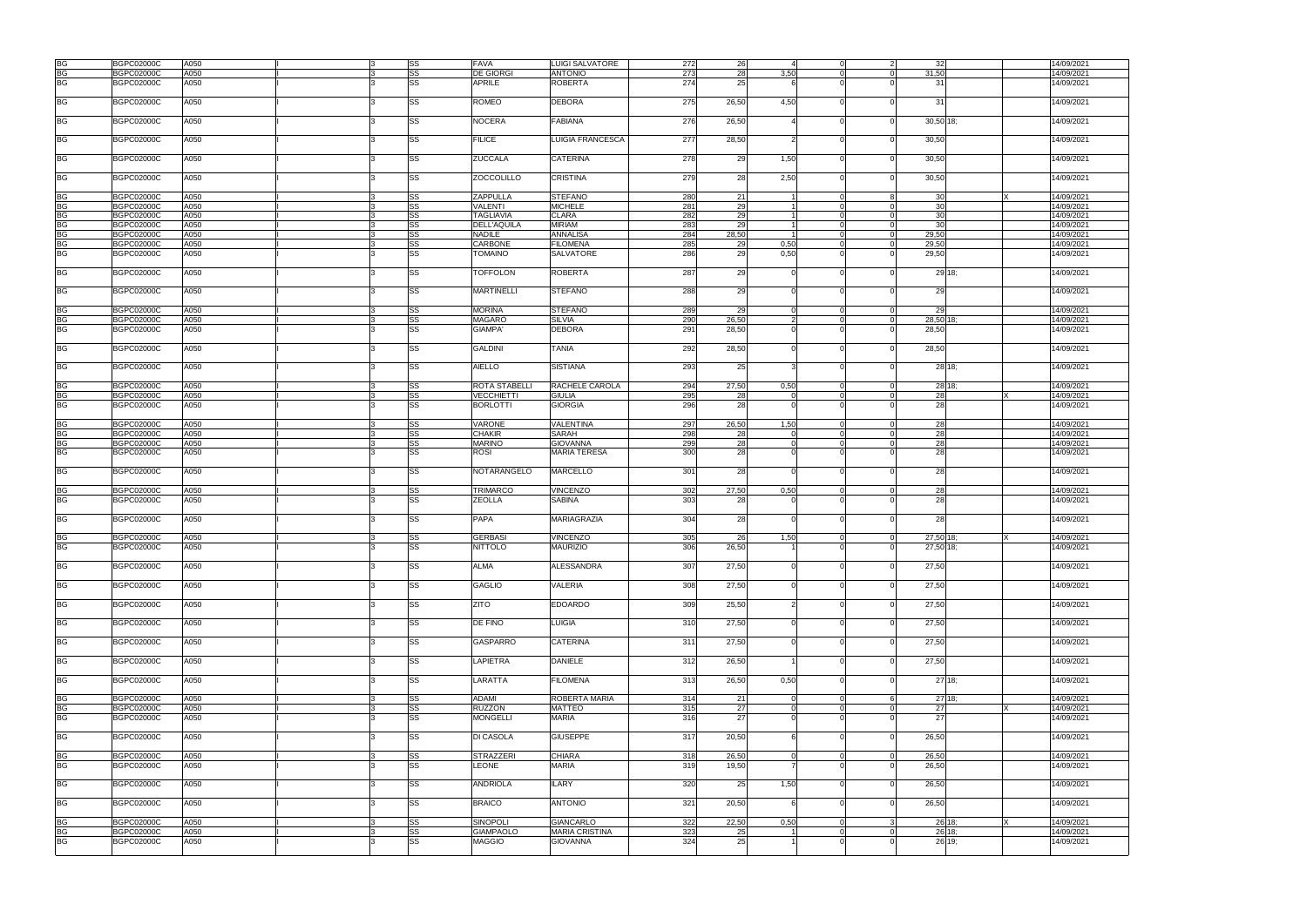| <b>BG</b>       | <b>BGPC02000C</b>                      | A050         |    | SS        | <b>ALESSANDRI</b>           | <b>CHIARA</b>                            | 325      | 26             |       |          | $\Omega$ | 26              |                | 14/09/2021               |
|-----------------|----------------------------------------|--------------|----|-----------|-----------------------------|------------------------------------------|----------|----------------|-------|----------|----------|-----------------|----------------|--------------------------|
| <b>BG</b>       | <b>BGPC02000C</b>                      | A050         |    | <b>SS</b> | <b>SELVA</b>                | <b>EMILIA</b>                            | 326      | 25,50          |       |          |          | 25,50 18;       |                | 14/09/2021               |
|                 |                                        |              |    |           |                             |                                          |          |                |       |          |          |                 |                |                          |
| <b>BG</b>       | <b>BGPC02000C</b>                      | A050         |    | SS        | <b>MASOTTI</b>              | <b>DAVIDE</b>                            | 327      | 25,50          |       |          |          | 25,50           |                | 14/09/2021               |
| <b>BG</b>       | <b>BGPC02000C</b>                      | A050         |    | <b>SS</b> | <b>VERGANI</b>              | <b>DANIELE</b>                           | 328      | 25,50          |       |          | $\Omega$ | 25,50           |                | 14/09/2021               |
|                 |                                        |              |    |           |                             |                                          |          |                |       |          |          |                 |                |                          |
| BG              | <b>BGPC02000C</b>                      | A050         |    | <b>SS</b> | <b>MARCHESE</b>             | <b>MAURIZIO</b>                          | 329      | 25.50          |       |          | $\Omega$ | 25,50           |                | 14/09/2021               |
| <b>BG</b>       | <b>BGPC02000C</b>                      | A050         |    | <b>SS</b> | <b>FORGIONE</b>             | ANNUNZIATA                               | 330      | 22,50          |       |          |          | 25,50           |                | 14/09/2021               |
| <b>BG</b>       | <b>BGPC02000C</b>                      | A050         |    | SS        | <b>DONADELLI</b>            | <b>ROBERTA</b>                           | 331      | 25             |       |          | ∩        |                 | $25$ 18;       | 14/09/2021               |
| <b>BG</b>       | <b>BGPC02000C</b>                      | A050         |    | <b>SS</b> | <b>PARISI</b>               | <b>ROBERTA</b>                           | 332      | 23,50          |       |          |          | 24,50 18;       |                | 14/09/2021               |
|                 |                                        |              |    |           |                             |                                          |          |                |       |          |          |                 |                |                          |
| BG              | <b>BGPC02000C</b>                      | A050         |    | SS        | <b>PENSA</b>                | <b>MARIANNA</b>                          | 333      | 23,50          |       |          | $\Omega$ | 24,50           |                | 14/09/2021               |
| <b>BG</b>       | <b>BGPC02000C</b>                      | A050         |    | SS        | <b>FENAROLI</b>             | <b>DAVIDE</b>                            | 334      | 24,50          |       |          | $\Omega$ | 24,50           |                | 14/09/2021               |
| <b>BG</b>       | <b>BGPC02000C</b>                      | A050         |    | <b>SS</b> | <b>REGGIBILE</b>            | <b>MANUELISA</b>                         | 335      | 24             |       |          | $\Omega$ | 24              |                | 14/09/2021               |
| <b>BG</b>       | <b>BGPC02000C</b>                      | A050         |    | SS        | LAMANNA                     | <b>ANGELA</b>                            | 336      | 23,50          | 0,50  |          | $\Omega$ | 24              |                | 14/09/2021               |
| <b>BG</b>       | <b>BGPC02000C</b>                      | A050         |    | <b>SS</b> | <b>FEDELE</b>               | <b>MARIA ANNA</b>                        | 337      | 23,50          | 0,50  |          |          | 24              |                | 14/09/2021               |
|                 |                                        |              |    |           |                             |                                          |          |                |       |          |          |                 |                |                          |
| BG              | <b>BGPC02000C</b>                      | A050         |    | SS        | <b>MAFFEIS</b>              | <b>PAOLA</b>                             | 338      | 24             |       |          | $\Omega$ | 24              |                | 14/09/2021               |
| <b>BG</b>       | <b>BGPC02000C</b>                      | A050         |    | <b>SS</b> | <b>FRANCHI</b>              | <b>GUIDO</b>                             | 339      | 23,50          |       |          | $\Omega$ | 23,50           | 18             | 14/09/2021               |
| <b>BG</b>       | <b>BGPC02000C</b>                      | A050         |    | SS        | <b>TIRABOSCHI</b>           | <b>JESSICA</b>                           | 340      | 22,50          |       |          | $\Omega$ | $23,50$ 18;     |                | 14/09/2021               |
|                 |                                        |              |    |           |                             |                                          |          |                |       |          |          |                 |                |                          |
| <b>BG</b>       | <b>BGPC02000C</b>                      | A050         |    | <b>SS</b> | <b>MARGARITA</b>            | <b>VINCENZO</b>                          | 341      | 23,50          |       |          | $\Omega$ | 23,50           |                | 14/09/2021               |
| BG              | <b>BGPC02000C</b>                      | A050         |    | SS        | <b>ARDIS</b>                | <b>MARIA</b>                             | 342      | 22,50          | 0,50  |          |          |                 | 23 18;         | 14/09/2021               |
| <b>BG</b>       | <b>BGPC02000C</b>                      | A050         |    | SS        | CATAPANO                    | LIDIA                                    | 343      | 23             |       |          |          | 23              |                | 14/09/2021               |
| <b>BG</b>       | <b>BGPC02000C</b>                      | A050         |    | <b>SS</b> | <b>MINGARDI</b>             | <b>MARIKA</b>                            | 344      | 23             |       |          |          | 23              |                | 14/09/2021               |
|                 |                                        |              |    |           |                             |                                          |          |                |       |          |          |                 |                |                          |
| <b>BG</b>       | <b>BGPC02000C</b>                      | A050         | 13 | SS        | <b>CERULLO</b>              | <b>DOMENICO</b>                          | 345      | 21             |       |          | $\Omega$ | 23              |                | 14/09/2021               |
| <b>BG</b>       | <b>BGPC02000C</b>                      | A050         |    | SS        | <b>LORUSSO</b>              | VITO                                     | 346      | 23             |       |          |          | 23              |                | 14/09/2021               |
|                 |                                        |              |    |           |                             |                                          |          |                |       |          |          |                 |                |                          |
| <b>BG</b>       | <b>BGPC02000C</b>                      | A050         |    | SS        | <b>GULLI'</b>               | <b>MARIA LAURA</b>                       | 347      | 21,50          | 0,50  |          |          |                 | 2218;          | 14/09/2021               |
| <b>BG</b>       | <b>BGPC02000C</b>                      | A050         |    | SS        | <b>PRIMAVERA</b>            | <b>ADRIANO COSIMO</b>                    | 348      | 16             |       |          |          | 22              |                | 14/09/2021               |
| <b>BG</b>       | <b>BGPC02000C</b>                      | A050         |    | SS        | <b>FALCIANO</b>             | <b>FRANCESCO</b>                         | 349      | 16,50          |       |          | $\Omega$ | 21,50 18;       |                | 14/09/2021               |
| BG              | <b>BGPC02000C</b>                      | A050         |    | SS        | <b>MOTTAGHI</b>             | <b>NAYER</b>                             | 350      | 21,50          |       |          | $\Omega$ | 21,50           |                | 14/09/2021               |
| <b>BG</b>       | <b>BGPC02000C</b>                      | A050         |    | SS        | <b>DISTEFANO</b>            | <b>ENRICO</b>                            | 351      | 21,50          |       |          | $\Omega$ | 21,50           |                | 14/09/2021               |
|                 |                                        |              |    |           |                             |                                          |          |                |       |          |          |                 |                |                          |
| <b>BG</b>       | <b>BGPC02000C</b>                      | A050         |    | <b>SS</b> | <b>MANCINI</b>              | <b>GRAZIA</b>                            | 352      | 21,50          |       |          |          | 21,50           |                | 14/09/2021               |
| <b>BG</b>       | <b>BGPC02000C</b>                      | A050         |    | <b>SS</b> | <b>VIOLANO</b>              | <b>FLORIANA</b>                          | 353      | 21             |       |          |          | 21              |                | 14/09/2021               |
| <b>BG</b>       | <b>BGPC02000C</b>                      | A050         |    | <b>SS</b> | <b>DE SENA</b>              | <b>MELANIA</b>                           | 354      | 15,50          | 5,50  |          | $\Omega$ | 21              |                | 14/09/2021               |
|                 |                                        |              |    |           |                             |                                          |          |                |       |          |          |                 |                |                          |
| <b>BG</b>       | <b>BGPC02000C</b>                      | A050         |    | <b>SS</b> | <b>LOMBARDI</b>             | <b>FEDERICA PIA</b>                      | 355      | 20,50          |       |          |          | 20,50 18;       |                | 14/09/2021               |
|                 |                                        |              |    |           |                             |                                          |          |                |       |          |          |                 |                |                          |
| <b>BG</b>       | <b>BGPC02000C</b>                      | A050         |    | <b>SS</b> | <b>CAMPISI</b>              | <b>CARMINE</b>                           | 356      | 20             |       |          | $\Omega$ |                 | 20 18:         | 14/09/2021               |
| BG<br>BG        | <b>BGPC02000C</b>                      | A050         |    | SS        | <b>FORTUNATO</b>            | ANGELA                                   | 357      | 18,50          |       |          | $\Omega$ | 18,50           |                | 14/09/2021               |
|                 | <b>BGPC02000C</b>                      | A050         |    | <b>SS</b> | <b>TURCO</b>                | <b>GIORGIO</b>                           | 358      | 16,50          |       |          |          | 16,50           |                | 14/09/2021               |
| <b>BG</b>       | <b>BGPC02000C</b>                      | A054         |    | SS        | <b>TANZI</b>                | <b>PAOLA</b>                             |          | 23,50          |       |          | 150      |                 | 173,50 17; 18; | 14/09/2021               |
| <b>BG</b>       | <b>BGPC02000C</b>                      | A054         |    | SS        | <b>ROBERTI</b>              | <b>LUCA</b>                              |          | 29             | 61    |          | 42       |                 | 132 17; 18;    | 14/09/2021               |
|                 |                                        |              |    |           |                             |                                          |          |                |       |          |          |                 |                |                          |
| <b>BG</b>       | <b>BGPC02000C</b>                      | A054         |    | <b>SS</b> | <b>DE PALMA</b>             | <b>MARIANNA</b>                          |          | 27,50          |       |          | 76       | 112,50          |                | 14/09/2021               |
| <b>BG</b>       | <b>BGPC02000C</b>                      | A054         |    | SS        | ZANGARI                     | <b>TERESA</b>                            |          | 25             |       |          | 84       | 111             |                | 14/09/2021               |
| <b>BG</b>       | <b>BGPC02000C</b>                      | A054         |    | <b>SS</b> | PEDONE                      | <b>CHIARA</b>                            | г.       | 26,50          |       |          | 84       | 110,50          |                | 14/09/2021               |
|                 |                                        |              |    |           |                             |                                          |          |                |       |          |          |                 |                |                          |
| <b>BG</b>       | <b>BGPC02000C</b>                      | A054         |    | <b>SS</b> | <b>MAGGIONI</b>             | <b>DANIELA</b>                           |          | 25,50          |       |          | 83       | 108,50 18;      |                | 14/09/2021               |
| <b>BG</b>       | <b>BGPC02000C</b>                      | A054         |    | <b>SS</b> | <b>FERRARI</b>              | <b>GLORIA</b>                            |          | 33             |       |          | 66       | 108             |                | 14/09/2021               |
| <b>BG</b>       | <b>BGPC02000C</b>                      | A054         |    | <b>SS</b> | CAUDULLO                    | ANGELA DANIELA                           |          | 25             |       |          | 81       |                 | 106 17; 18;    | 14/09/2021               |
|                 |                                        | A054         |    | <b>SS</b> | DEDE'                       | <b>ESTER CHIARA</b>                      |          | 29             | 21    |          | 54       |                 |                |                          |
| <b>BG</b>       | <b>BGPC02000C</b>                      |              |    |           |                             | <b>MARIA</b>                             |          |                |       |          |          |                 | 104 17; 18;    | 14/09/2021               |
| <b>BG</b>       | <b>BGPC02000C</b>                      | A054         |    | SS        | <b>ISGRO'</b>               | <b>MARIA</b>                             | 10       | 26,50          |       |          | 76       | 102,50 17;      |                | 14/09/2021               |
| <b>BG</b>       | <b>BGPC02000C</b>                      | A054         |    | SS        | <b>TORREGROSSA</b>          | <b>LIBORIO</b>                           | 11       | 33             |       |          | 60       |                 | 102 17;        | 14/09/2021               |
| <b>BG</b>       | <b>BGPC02000C</b>                      | A054         |    | SS        | <b>MESIANO</b>              | <b>GRAZIA TIZIANA</b>                    | 12       | 29             | 1,50  |          | 70       | 100,50 17;      |                | 14/09/2021               |
| <b>BG</b>       | <b>BGPC02000C</b>                      | A054         |    | SS        | <b>BELLOLI</b>              | <b>FRANCESCA</b>                         | 13       | 24,50          |       |          | 75       | 99,50 17;       |                | 14/09/2021               |
|                 |                                        |              |    |           |                             |                                          |          |                |       |          |          |                 |                |                          |
| BG<br><b>BG</b> | <b>BGPC02000C</b><br><b>BGPC02000C</b> | A054<br>A054 | l3 | SS<br>SS  | <b>AMENDOLA</b><br>PITTELLI | <b>MARIA CRISTINA</b><br><b>VITTORIA</b> | 14<br>15 | 25,50<br>25,50 | 13,50 | $\Omega$ | 56<br>67 | 95<br>93,50 17; |                | 14/09/2021<br>14/09/2021 |
|                 |                                        |              |    |           |                             |                                          |          |                |       |          |          |                 |                |                          |
| <b>BG</b>       | <b>BGPC02000C</b>                      | A054         | 13 | SS        | <b>MAMMINO</b>              | <b>ALESSIA</b>                           | 16       | 33             | 23    | $\Omega$ | 36       |                 | $92$ 17;       | 14/09/2021               |
|                 |                                        |              |    |           |                             |                                          |          |                |       |          |          |                 |                |                          |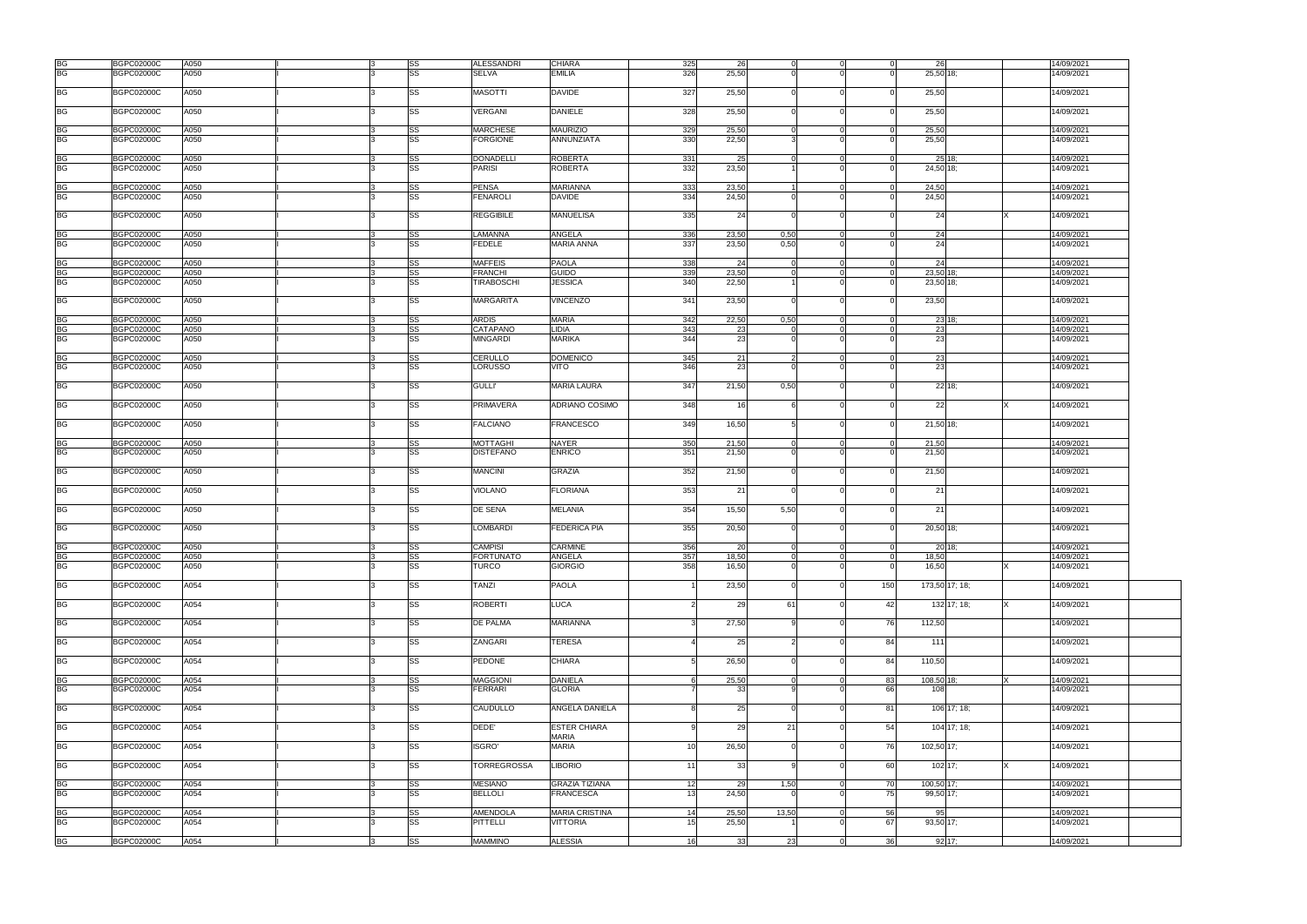| <b>BGPC02000C</b><br>A054<br>SS<br>SAMA'<br><b>CATERINA</b><br>26<br>2,50<br>62<br>90,50 18:<br>14/09/2021<br>18 <sup>1</sup><br>$\Omega$<br><b>BG</b><br>SS<br>A054<br>CARMINATI<br><b>ROBERTA</b><br>19<br>33<br>54<br>90 17; 18;<br><b>BGPC02000C</b><br>14/09/2021<br><b>BG</b><br><b>BGPC02000C</b><br>A054<br>SS<br><b>FERLUGA</b><br><b>GIOVANNA</b><br>20<br>28,50<br>3,50<br>58<br>90 17:<br>14/09/2021<br>$\overline{0}$<br><b>BG</b><br>SS<br>A054<br><b>GAIA</b><br>42<br>88 17:<br><b>BGPC02000C</b><br><b>MORONI</b><br>21<br>33<br>$\Omega$<br>14/09/2021<br>13<br><b>RAFFAELLA</b><br><b>BG</b><br><b>BGPC02000C</b><br>A054<br>SS<br>QUATTRONE<br>22<br>33<br>54<br>87 18;<br>14/09/2021<br>$\Omega$<br>23<br>BG<br><b>BGPC02000C</b><br>A054<br>SS<br>PERINI<br><b>SILVIA</b><br>27,50<br>58<br>85,50 17; 18;<br>14/09/2021<br>$\Omega$<br><b>BG</b><br><b>BGPC02000C</b><br>A054<br>SS<br>SIMONIELLO<br><b>VINCENZA</b><br>24<br>33<br>14/09/2021<br>48<br>83 17; 18;<br>BG<br><b>BGPC02000C</b><br>A054<br>SS<br>SALTARELLI<br><b>CRISTINA</b><br>25<br>33<br>49<br>82 17;<br>14/09/2021<br>$\overline{0}$<br>$\Omega$<br><b>BG</b><br>26<br>A054<br>SS<br><b>MERLINO</b><br><b>GISELLA</b><br>26,50<br>51<br><b>BGPC02000C</b><br>3,50<br>$\overline{0}$<br>81 17:<br>14/09/2021<br><b>BG</b><br>A054<br>SS<br><b>SARA</b><br><b>BGPC02000C</b><br>VIZZINI<br>27<br>2,50<br>48<br>79,50 17;<br>14/09/2021<br>29<br><b>BG</b><br>SS<br><b>BGPC02000C</b><br>A054<br><b>EMEDOLI</b><br><b>CLAUDIA</b><br>28<br>28,50<br>48<br>79,50<br>14/09/2021<br>$\Omega$<br>SS<br><b>BG</b><br>A054<br>CANTONE<br><b>SIMONA</b><br>29<br>33<br>79 17; 18;<br><b>BGPC02000C</b><br>46<br>14/09/2021<br>$\Omega$<br>BG<br><b>BGPC02000C</b><br>A054<br>SS<br><b>BENENATI</b><br><b>ANTONELLA ANNA</b><br>30<br>24<br>48<br>78 17; 18;<br>14/09/2021<br><b>BGPC02000C</b><br>SS<br><b>DANESI</b><br><b>FRANCESCA</b><br>33<br>78 17;<br>14/09/2021<br><b>BG</b><br>A054<br>31<br>31<br>14<br>$\mathbf 0$<br><b>BG</b><br>SS<br>32<br>33<br>A054<br>42<br>76 17:<br><b>BGPC02000C</b><br><b>STRATI</b><br><b>FEDERICA</b><br>4/09/2021<br><b>BG</b><br><b>BGPC02000C</b><br>A054<br>SS<br><b>PROIETTI</b><br><b>FRANCESCA</b><br>33<br>24,50<br>3,50<br>48<br>76<br>14/09/2021<br>$\Omega$<br><b>BG</b><br>SS<br>34<br>A054<br><b>RIGOLI</b><br><b>ALESSANDRA</b><br>50<br>75,50<br><b>BGPC02000C</b><br>25,50<br>14/09/2021<br><b>BG</b><br><b>BGPC02000C</b><br>A054<br>SS<br><b>ZURCHER</b><br><b>RUTH URSULA</b><br>35<br>26<br>49<br>75 17; 18;<br>14/09/2021<br>$\Omega$<br><b>BGPC02000C</b><br>CHIARA CORNELIA<br>36<br>BG<br>A054<br>SS<br><b>SPANIO</b><br>33<br>33 <sup>1</sup><br>74 17; 18;<br>14/09/2021<br>$\Omega$<br>BG<br><b>BGPC02000C</b><br>A054<br>SS<br><b>ARNONE</b><br><b>TATIANA</b><br>37<br>29<br>42<br>74 17;<br>14/09/2021<br>$\Omega$<br><b>BG</b><br>SS<br><b>ERIKA</b><br><b>BGPC02000C</b><br>A054<br><b>PORTO</b><br>38<br>33<br>34<br>73 18:<br>14/09/2021<br><b>BG</b><br><b>BGPC02000C</b><br>A054<br>SS<br><b>DELPRATO</b><br><b>MICHELA</b><br>39<br>33<br>39<br>72 18;<br>14/09/2021<br>$\Omega$<br><b>BG</b><br>A054<br>SS<br><b>MAGLIACANE</b><br><b>DESIREE</b><br>40<br>33<br>0,50<br>38<br>71,50 17; 18;<br>14/09/2021<br><b>BGPC02000C</b><br>$\overline{0}$<br><b>BG</b><br>A054<br>SS<br>VEZZOLI<br><b>LORENA</b><br>33<br>36<br>14/09/2021<br><b>BGPC02000C</b><br>41<br>70<br>$\Omega$<br><b>BG</b><br>SS<br><b>BENEDETTI</b><br><b>EMANUELA</b><br>42<br>19<br>47<br>70<br><b>BGPC02000C</b><br>A054<br>14/09/2021<br>$\Omega$<br><b>BG</b><br>SS<br>29<br><b>BGPC02000C</b><br>A054<br><b>ANTONIO</b><br>43<br>9,50<br>69,50 17;<br>14/09/2021<br>SAJA<br>31<br>SS<br><b>PAGANI</b><br>LAURA<br>44<br>33<br>35<br>69 17:<br>BG<br><b>BGPC02000C</b><br>A054<br>14/09/2021<br>$\Omega$<br><b>BG</b><br>SS<br><b>BEATRICE</b><br>45<br>33<br>36<br><b>BGPC02000C</b><br>A054<br><b>CUNI</b><br>69<br>14/09/2021<br>$\Omega$<br><b>BG</b><br>SS<br>33<br>A054<br><b>SARA</b><br>46<br>4,50<br>30<br>67,50<br><b>BGPC02000C</b><br>LOCATELLI<br>14/09/2021<br><b>BG</b><br>A054<br>SS<br><b>SECCHI</b><br><b>BEATRICE</b><br>47<br>28,50<br>36<br>14/09/2021<br><b>BGPC02000C</b><br>$\mathcal{P}$<br>$\overline{0}$<br>66,50 18;<br><b>BG</b><br>A054<br>SS<br>CACCAMO<br><b>ADRIANA</b><br>48<br>39<br>14/09/2021<br><b>BGPC02000C</b><br>23<br>66 17: 18:<br>$\Omega$<br><b>BG</b><br>33<br>A054<br>SS<br><b>ROSSI</b><br><b>MARCO</b><br>49<br>33<br>66<br><b>BGPC02000C</b><br>14/09/2021<br>$\Omega$<br>A054<br>SS<br><b>ROSSI</b><br><b>FRANCESCO</b><br>50<br>28,50<br>13,50<br>24<br>66<br><b>BGPC02000C</b><br>$\Omega$<br>14/09/2021<br><b>BG</b><br><b>BGPC02000C</b><br>SS<br><b>LUISO</b><br><b>MARIA</b><br>51<br>33<br>1,50<br>14/09/2021<br>A054<br>$\overline{0}$<br>31<br>65,50 17; 18;<br>SS<br><b>RONCALLI</b><br><b>ALESSANDRA</b><br>52<br>33<br>7,50<br><b>BGPC02000C</b><br>A054<br>24<br>64,50<br>14/09/2021<br>$\Omega$<br><b>BG</b><br>53<br><b>BGPC02000C</b><br>A054<br>SS<br><b>GIORGI</b><br><b>SANDRA</b><br>24<br>38 <sup>l</sup><br>64 18;<br>14/09/2021<br>$\Omega$<br><b>BG</b><br>SS<br>54<br><b>BGPC02000C</b><br>A054<br><b>MONZANI</b><br><b>DANIELA</b><br>28<br>35 <sub>l</sub><br>63 17:<br>14/09/2021<br>$\Omega$<br>55<br>BG<br><b>BGPC02000C</b><br>A054<br>SS<br><b>LOCATELLI</b><br><b>SOFIA</b><br>33<br>30 <sup>1</sup><br>63<br>14/09/2021<br>$\Omega$<br>$\Omega$<br><b>BG</b><br>SS<br>39<br><b>BGPC02000C</b><br>A054<br><b>BELOTTI</b><br><b>GLORIA ANGELA</b><br>56<br>24<br>63<br>14/09/2021<br>$\overline{0}$<br>$\Omega$<br>SS<br><b>BG</b><br>32<br><b>BGPC02000C</b><br>A054<br><b>BARONI</b><br><b>DAVIDE</b><br>57<br>25,50<br>5,50<br>63<br>14/09/2021<br>$\Omega$<br><b>BG</b><br>SS<br>SFERRUZZA<br><b>ROSALIA</b><br>58<br>3,50<br>30<br>62,50<br><b>BGPC02000C</b><br>A054<br>29<br>14/09/2021<br>$\Omega$<br><b>BG</b><br>SS<br>59<br>29<br>26<br><b>BGPC02000C</b><br>A054<br>DE MARCO<br><b>FRANCESCO</b><br>62 17; 18;<br>14/09/2021<br><b>ALESSIO</b><br>SS<br>60<br><b>BGPC02000C</b><br>A054<br><b>FINAMORE</b><br><b>NICOLA</b><br>33<br>24<br>62<br>14/09/2021<br>5<br>$\Omega$<br>A054<br>SS<br><b>VITTORIO</b><br>61<br>24,50<br>36<br>60,50<br><b>BGPC02000C</b><br><b>TOSI ZANETTI</b><br>14/09/2021<br>$\Omega$<br>62<br>SS<br>33<br><b>BGPC02000C</b><br>A054<br><b>NATALI</b><br><b>CARMEN ROBERTA</b><br>24<br>60 18:<br>14/09/2021<br>$\Omega$<br><b>BG</b><br><b>BGPC02000C</b><br>A054<br>SS<br><b>PREVITALI</b><br><b>GIUSEPPE</b><br>63<br>33<br>27<br>60<br>14/09/2021<br>BG<br><b>BGPC02000C</b><br>A054<br>SS<br><b>BONICCHIO</b><br><b>SVEVA</b><br>64<br>26,50<br>$\overline{0}$<br>33<br>59,50 17:<br>14/09/2021<br>$\Omega$<br>SS<br>65<br>A054<br>DI BELLA<br><b>FIORELLA</b><br>1,50<br>24<br>58,50<br><b>BGPC02000C</b><br>33<br>$\Omega$<br>14/09/2021<br>66<br><b>BGPC02000C</b><br>A054<br>SS<br><b>RIZZUTI</b><br>ORESTE<br>19,50<br>36 <sup>l</sup><br>57,50 17;<br>14/09/2021<br>$\Omega$<br>ALESSANDRO<br>SS<br>67<br><b>BGPC02000C</b><br>A054<br>ROTA<br><b>SILVIA</b><br>33<br>24<br>14/09/2021<br>57 17:<br>$\Omega$<br>68<br>BG<br><b>BGPC02000C</b><br>A054<br>SS<br><b>PECORA</b><br>AMEDEA AIDA<br>33<br>24<br>57<br>14/09/2021<br>$\Omega$<br>SS<br>69<br><b>BGPC02000C</b><br>A054<br><b>CIVAI</b><br><b>ALESSANDRA</b><br>33<br>0,50<br>$\overline{0}$<br>22<br>55,50 17; 18;<br>14/09/2021 | <b>BG</b> | <b>BGPC02000C</b> | A054 |  | SS | <b>SCARPULLA</b> | <b>SILVIA</b> | 17 | 33 | $\Omega$ | 54 | 9117; | 14/09/2021 |
|-------------------------------------------------------------------------------------------------------------------------------------------------------------------------------------------------------------------------------------------------------------------------------------------------------------------------------------------------------------------------------------------------------------------------------------------------------------------------------------------------------------------------------------------------------------------------------------------------------------------------------------------------------------------------------------------------------------------------------------------------------------------------------------------------------------------------------------------------------------------------------------------------------------------------------------------------------------------------------------------------------------------------------------------------------------------------------------------------------------------------------------------------------------------------------------------------------------------------------------------------------------------------------------------------------------------------------------------------------------------------------------------------------------------------------------------------------------------------------------------------------------------------------------------------------------------------------------------------------------------------------------------------------------------------------------------------------------------------------------------------------------------------------------------------------------------------------------------------------------------------------------------------------------------------------------------------------------------------------------------------------------------------------------------------------------------------------------------------------------------------------------------------------------------------------------------------------------------------------------------------------------------------------------------------------------------------------------------------------------------------------------------------------------------------------------------------------------------------------------------------------------------------------------------------------------------------------------------------------------------------------------------------------------------------------------------------------------------------------------------------------------------------------------------------------------------------------------------------------------------------------------------------------------------------------------------------------------------------------------------------------------------------------------------------------------------------------------------------------------------------------------------------------------------------------------------------------------------------------------------------------------------------------------------------------------------------------------------------------------------------------------------------------------------------------------------------------------------------------------------------------------------------------------------------------------------------------------------------------------------------------------------------------------------------------------------------------------------------------------------------------------------------------------------------------------------------------------------------------------------------------------------------------------------------------------------------------------------------------------------------------------------------------------------------------------------------------------------------------------------------------------------------------------------------------------------------------------------------------------------------------------------------------------------------------------------------------------------------------------------------------------------------------------------------------------------------------------------------------------------------------------------------------------------------------------------------------------------------------------------------------------------------------------------------------------------------------------------------------------------------------------------------------------------------------------------------------------------------------------------------------------------------------------------------------------------------------------------------------------------------------------------------------------------------------------------------------------------------------------------------------------------------------------------------------------------------------------------------------------------------------------------------------------------------------------------------------------------------------------------------------------------------------------------------------------------------------------------------------------------------------------------------------------------------------------------------------------------------------------------------------------------------------------------------------------------------------------------------------------------------------------------------------------------------------------------------------------------------------------------------------------------------------------------------------------------------------------------------------------------------------------------------------------------------------------------------------------------------------------------------------------------------------------------------------------------------------------------------------------------------------------------------------------------------------------------------------------------------------------------------------------------------------------------------------------------------------------------------------------------------------------------------------------------------------------------------------------------------------------------------------------------------------------------------------------------------------------------------------------------------------------------------------------------------------------------------------------------------------------------------------------------------------------------------------------------------------------------------------------------------------------------------------------------------------------------------------------------------------------------------------------------------------------------------------------------------------------------------------------------------------------------------------------------------------------------------------------------------------------------------------------------------------------------------------------------------------------------------|-----------|-------------------|------|--|----|------------------|---------------|----|----|----------|----|-------|------------|
|                                                                                                                                                                                                                                                                                                                                                                                                                                                                                                                                                                                                                                                                                                                                                                                                                                                                                                                                                                                                                                                                                                                                                                                                                                                                                                                                                                                                                                                                                                                                                                                                                                                                                                                                                                                                                                                                                                                                                                                                                                                                                                                                                                                                                                                                                                                                                                                                                                                                                                                                                                                                                                                                                                                                                                                                                                                                                                                                                                                                                                                                                                                                                                                                                                                                                                                                                                                                                                                                                                                                                                                                                                                                                                                                                                                                                                                                                                                                                                                                                                                                                                                                                                                                                                                                                                                                                                                                                                                                                                                                                                                                                                                                                                                                                                                                                                                                                                                                                                                                                                                                                                                                                                                                                                                                                                                                                                                                                                                                                                                                                                                                                                                                                                                                                                                                                                                                                                                                                                                                                                                                                                                                                                                                                                                                                                                                                                                                                                                                                                                                                                                                                                                                                                                                                                                                                                                                                                                                                                                                                                                                                                                                                                                                                                                                                                                                                                                                                                                                         | <b>BG</b> |                   |      |  |    |                  |               |    |    |          |    |       |            |
|                                                                                                                                                                                                                                                                                                                                                                                                                                                                                                                                                                                                                                                                                                                                                                                                                                                                                                                                                                                                                                                                                                                                                                                                                                                                                                                                                                                                                                                                                                                                                                                                                                                                                                                                                                                                                                                                                                                                                                                                                                                                                                                                                                                                                                                                                                                                                                                                                                                                                                                                                                                                                                                                                                                                                                                                                                                                                                                                                                                                                                                                                                                                                                                                                                                                                                                                                                                                                                                                                                                                                                                                                                                                                                                                                                                                                                                                                                                                                                                                                                                                                                                                                                                                                                                                                                                                                                                                                                                                                                                                                                                                                                                                                                                                                                                                                                                                                                                                                                                                                                                                                                                                                                                                                                                                                                                                                                                                                                                                                                                                                                                                                                                                                                                                                                                                                                                                                                                                                                                                                                                                                                                                                                                                                                                                                                                                                                                                                                                                                                                                                                                                                                                                                                                                                                                                                                                                                                                                                                                                                                                                                                                                                                                                                                                                                                                                                                                                                                                                         |           |                   |      |  |    |                  |               |    |    |          |    |       |            |
|                                                                                                                                                                                                                                                                                                                                                                                                                                                                                                                                                                                                                                                                                                                                                                                                                                                                                                                                                                                                                                                                                                                                                                                                                                                                                                                                                                                                                                                                                                                                                                                                                                                                                                                                                                                                                                                                                                                                                                                                                                                                                                                                                                                                                                                                                                                                                                                                                                                                                                                                                                                                                                                                                                                                                                                                                                                                                                                                                                                                                                                                                                                                                                                                                                                                                                                                                                                                                                                                                                                                                                                                                                                                                                                                                                                                                                                                                                                                                                                                                                                                                                                                                                                                                                                                                                                                                                                                                                                                                                                                                                                                                                                                                                                                                                                                                                                                                                                                                                                                                                                                                                                                                                                                                                                                                                                                                                                                                                                                                                                                                                                                                                                                                                                                                                                                                                                                                                                                                                                                                                                                                                                                                                                                                                                                                                                                                                                                                                                                                                                                                                                                                                                                                                                                                                                                                                                                                                                                                                                                                                                                                                                                                                                                                                                                                                                                                                                                                                                                         |           |                   |      |  |    |                  |               |    |    |          |    |       |            |
|                                                                                                                                                                                                                                                                                                                                                                                                                                                                                                                                                                                                                                                                                                                                                                                                                                                                                                                                                                                                                                                                                                                                                                                                                                                                                                                                                                                                                                                                                                                                                                                                                                                                                                                                                                                                                                                                                                                                                                                                                                                                                                                                                                                                                                                                                                                                                                                                                                                                                                                                                                                                                                                                                                                                                                                                                                                                                                                                                                                                                                                                                                                                                                                                                                                                                                                                                                                                                                                                                                                                                                                                                                                                                                                                                                                                                                                                                                                                                                                                                                                                                                                                                                                                                                                                                                                                                                                                                                                                                                                                                                                                                                                                                                                                                                                                                                                                                                                                                                                                                                                                                                                                                                                                                                                                                                                                                                                                                                                                                                                                                                                                                                                                                                                                                                                                                                                                                                                                                                                                                                                                                                                                                                                                                                                                                                                                                                                                                                                                                                                                                                                                                                                                                                                                                                                                                                                                                                                                                                                                                                                                                                                                                                                                                                                                                                                                                                                                                                                                         |           |                   |      |  |    |                  |               |    |    |          |    |       |            |
|                                                                                                                                                                                                                                                                                                                                                                                                                                                                                                                                                                                                                                                                                                                                                                                                                                                                                                                                                                                                                                                                                                                                                                                                                                                                                                                                                                                                                                                                                                                                                                                                                                                                                                                                                                                                                                                                                                                                                                                                                                                                                                                                                                                                                                                                                                                                                                                                                                                                                                                                                                                                                                                                                                                                                                                                                                                                                                                                                                                                                                                                                                                                                                                                                                                                                                                                                                                                                                                                                                                                                                                                                                                                                                                                                                                                                                                                                                                                                                                                                                                                                                                                                                                                                                                                                                                                                                                                                                                                                                                                                                                                                                                                                                                                                                                                                                                                                                                                                                                                                                                                                                                                                                                                                                                                                                                                                                                                                                                                                                                                                                                                                                                                                                                                                                                                                                                                                                                                                                                                                                                                                                                                                                                                                                                                                                                                                                                                                                                                                                                                                                                                                                                                                                                                                                                                                                                                                                                                                                                                                                                                                                                                                                                                                                                                                                                                                                                                                                                                         |           |                   |      |  |    |                  |               |    |    |          |    |       |            |
|                                                                                                                                                                                                                                                                                                                                                                                                                                                                                                                                                                                                                                                                                                                                                                                                                                                                                                                                                                                                                                                                                                                                                                                                                                                                                                                                                                                                                                                                                                                                                                                                                                                                                                                                                                                                                                                                                                                                                                                                                                                                                                                                                                                                                                                                                                                                                                                                                                                                                                                                                                                                                                                                                                                                                                                                                                                                                                                                                                                                                                                                                                                                                                                                                                                                                                                                                                                                                                                                                                                                                                                                                                                                                                                                                                                                                                                                                                                                                                                                                                                                                                                                                                                                                                                                                                                                                                                                                                                                                                                                                                                                                                                                                                                                                                                                                                                                                                                                                                                                                                                                                                                                                                                                                                                                                                                                                                                                                                                                                                                                                                                                                                                                                                                                                                                                                                                                                                                                                                                                                                                                                                                                                                                                                                                                                                                                                                                                                                                                                                                                                                                                                                                                                                                                                                                                                                                                                                                                                                                                                                                                                                                                                                                                                                                                                                                                                                                                                                                                         |           |                   |      |  |    |                  |               |    |    |          |    |       |            |
|                                                                                                                                                                                                                                                                                                                                                                                                                                                                                                                                                                                                                                                                                                                                                                                                                                                                                                                                                                                                                                                                                                                                                                                                                                                                                                                                                                                                                                                                                                                                                                                                                                                                                                                                                                                                                                                                                                                                                                                                                                                                                                                                                                                                                                                                                                                                                                                                                                                                                                                                                                                                                                                                                                                                                                                                                                                                                                                                                                                                                                                                                                                                                                                                                                                                                                                                                                                                                                                                                                                                                                                                                                                                                                                                                                                                                                                                                                                                                                                                                                                                                                                                                                                                                                                                                                                                                                                                                                                                                                                                                                                                                                                                                                                                                                                                                                                                                                                                                                                                                                                                                                                                                                                                                                                                                                                                                                                                                                                                                                                                                                                                                                                                                                                                                                                                                                                                                                                                                                                                                                                                                                                                                                                                                                                                                                                                                                                                                                                                                                                                                                                                                                                                                                                                                                                                                                                                                                                                                                                                                                                                                                                                                                                                                                                                                                                                                                                                                                                                         |           |                   |      |  |    |                  |               |    |    |          |    |       |            |
|                                                                                                                                                                                                                                                                                                                                                                                                                                                                                                                                                                                                                                                                                                                                                                                                                                                                                                                                                                                                                                                                                                                                                                                                                                                                                                                                                                                                                                                                                                                                                                                                                                                                                                                                                                                                                                                                                                                                                                                                                                                                                                                                                                                                                                                                                                                                                                                                                                                                                                                                                                                                                                                                                                                                                                                                                                                                                                                                                                                                                                                                                                                                                                                                                                                                                                                                                                                                                                                                                                                                                                                                                                                                                                                                                                                                                                                                                                                                                                                                                                                                                                                                                                                                                                                                                                                                                                                                                                                                                                                                                                                                                                                                                                                                                                                                                                                                                                                                                                                                                                                                                                                                                                                                                                                                                                                                                                                                                                                                                                                                                                                                                                                                                                                                                                                                                                                                                                                                                                                                                                                                                                                                                                                                                                                                                                                                                                                                                                                                                                                                                                                                                                                                                                                                                                                                                                                                                                                                                                                                                                                                                                                                                                                                                                                                                                                                                                                                                                                                         |           |                   |      |  |    |                  |               |    |    |          |    |       |            |
|                                                                                                                                                                                                                                                                                                                                                                                                                                                                                                                                                                                                                                                                                                                                                                                                                                                                                                                                                                                                                                                                                                                                                                                                                                                                                                                                                                                                                                                                                                                                                                                                                                                                                                                                                                                                                                                                                                                                                                                                                                                                                                                                                                                                                                                                                                                                                                                                                                                                                                                                                                                                                                                                                                                                                                                                                                                                                                                                                                                                                                                                                                                                                                                                                                                                                                                                                                                                                                                                                                                                                                                                                                                                                                                                                                                                                                                                                                                                                                                                                                                                                                                                                                                                                                                                                                                                                                                                                                                                                                                                                                                                                                                                                                                                                                                                                                                                                                                                                                                                                                                                                                                                                                                                                                                                                                                                                                                                                                                                                                                                                                                                                                                                                                                                                                                                                                                                                                                                                                                                                                                                                                                                                                                                                                                                                                                                                                                                                                                                                                                                                                                                                                                                                                                                                                                                                                                                                                                                                                                                                                                                                                                                                                                                                                                                                                                                                                                                                                                                         |           |                   |      |  |    |                  |               |    |    |          |    |       |            |
|                                                                                                                                                                                                                                                                                                                                                                                                                                                                                                                                                                                                                                                                                                                                                                                                                                                                                                                                                                                                                                                                                                                                                                                                                                                                                                                                                                                                                                                                                                                                                                                                                                                                                                                                                                                                                                                                                                                                                                                                                                                                                                                                                                                                                                                                                                                                                                                                                                                                                                                                                                                                                                                                                                                                                                                                                                                                                                                                                                                                                                                                                                                                                                                                                                                                                                                                                                                                                                                                                                                                                                                                                                                                                                                                                                                                                                                                                                                                                                                                                                                                                                                                                                                                                                                                                                                                                                                                                                                                                                                                                                                                                                                                                                                                                                                                                                                                                                                                                                                                                                                                                                                                                                                                                                                                                                                                                                                                                                                                                                                                                                                                                                                                                                                                                                                                                                                                                                                                                                                                                                                                                                                                                                                                                                                                                                                                                                                                                                                                                                                                                                                                                                                                                                                                                                                                                                                                                                                                                                                                                                                                                                                                                                                                                                                                                                                                                                                                                                                                         |           |                   |      |  |    |                  |               |    |    |          |    |       |            |
|                                                                                                                                                                                                                                                                                                                                                                                                                                                                                                                                                                                                                                                                                                                                                                                                                                                                                                                                                                                                                                                                                                                                                                                                                                                                                                                                                                                                                                                                                                                                                                                                                                                                                                                                                                                                                                                                                                                                                                                                                                                                                                                                                                                                                                                                                                                                                                                                                                                                                                                                                                                                                                                                                                                                                                                                                                                                                                                                                                                                                                                                                                                                                                                                                                                                                                                                                                                                                                                                                                                                                                                                                                                                                                                                                                                                                                                                                                                                                                                                                                                                                                                                                                                                                                                                                                                                                                                                                                                                                                                                                                                                                                                                                                                                                                                                                                                                                                                                                                                                                                                                                                                                                                                                                                                                                                                                                                                                                                                                                                                                                                                                                                                                                                                                                                                                                                                                                                                                                                                                                                                                                                                                                                                                                                                                                                                                                                                                                                                                                                                                                                                                                                                                                                                                                                                                                                                                                                                                                                                                                                                                                                                                                                                                                                                                                                                                                                                                                                                                         |           |                   |      |  |    |                  |               |    |    |          |    |       |            |
|                                                                                                                                                                                                                                                                                                                                                                                                                                                                                                                                                                                                                                                                                                                                                                                                                                                                                                                                                                                                                                                                                                                                                                                                                                                                                                                                                                                                                                                                                                                                                                                                                                                                                                                                                                                                                                                                                                                                                                                                                                                                                                                                                                                                                                                                                                                                                                                                                                                                                                                                                                                                                                                                                                                                                                                                                                                                                                                                                                                                                                                                                                                                                                                                                                                                                                                                                                                                                                                                                                                                                                                                                                                                                                                                                                                                                                                                                                                                                                                                                                                                                                                                                                                                                                                                                                                                                                                                                                                                                                                                                                                                                                                                                                                                                                                                                                                                                                                                                                                                                                                                                                                                                                                                                                                                                                                                                                                                                                                                                                                                                                                                                                                                                                                                                                                                                                                                                                                                                                                                                                                                                                                                                                                                                                                                                                                                                                                                                                                                                                                                                                                                                                                                                                                                                                                                                                                                                                                                                                                                                                                                                                                                                                                                                                                                                                                                                                                                                                                                         |           |                   |      |  |    |                  |               |    |    |          |    |       |            |
|                                                                                                                                                                                                                                                                                                                                                                                                                                                                                                                                                                                                                                                                                                                                                                                                                                                                                                                                                                                                                                                                                                                                                                                                                                                                                                                                                                                                                                                                                                                                                                                                                                                                                                                                                                                                                                                                                                                                                                                                                                                                                                                                                                                                                                                                                                                                                                                                                                                                                                                                                                                                                                                                                                                                                                                                                                                                                                                                                                                                                                                                                                                                                                                                                                                                                                                                                                                                                                                                                                                                                                                                                                                                                                                                                                                                                                                                                                                                                                                                                                                                                                                                                                                                                                                                                                                                                                                                                                                                                                                                                                                                                                                                                                                                                                                                                                                                                                                                                                                                                                                                                                                                                                                                                                                                                                                                                                                                                                                                                                                                                                                                                                                                                                                                                                                                                                                                                                                                                                                                                                                                                                                                                                                                                                                                                                                                                                                                                                                                                                                                                                                                                                                                                                                                                                                                                                                                                                                                                                                                                                                                                                                                                                                                                                                                                                                                                                                                                                                                         |           |                   |      |  |    |                  |               |    |    |          |    |       |            |
|                                                                                                                                                                                                                                                                                                                                                                                                                                                                                                                                                                                                                                                                                                                                                                                                                                                                                                                                                                                                                                                                                                                                                                                                                                                                                                                                                                                                                                                                                                                                                                                                                                                                                                                                                                                                                                                                                                                                                                                                                                                                                                                                                                                                                                                                                                                                                                                                                                                                                                                                                                                                                                                                                                                                                                                                                                                                                                                                                                                                                                                                                                                                                                                                                                                                                                                                                                                                                                                                                                                                                                                                                                                                                                                                                                                                                                                                                                                                                                                                                                                                                                                                                                                                                                                                                                                                                                                                                                                                                                                                                                                                                                                                                                                                                                                                                                                                                                                                                                                                                                                                                                                                                                                                                                                                                                                                                                                                                                                                                                                                                                                                                                                                                                                                                                                                                                                                                                                                                                                                                                                                                                                                                                                                                                                                                                                                                                                                                                                                                                                                                                                                                                                                                                                                                                                                                                                                                                                                                                                                                                                                                                                                                                                                                                                                                                                                                                                                                                                                         |           |                   |      |  |    |                  |               |    |    |          |    |       |            |
|                                                                                                                                                                                                                                                                                                                                                                                                                                                                                                                                                                                                                                                                                                                                                                                                                                                                                                                                                                                                                                                                                                                                                                                                                                                                                                                                                                                                                                                                                                                                                                                                                                                                                                                                                                                                                                                                                                                                                                                                                                                                                                                                                                                                                                                                                                                                                                                                                                                                                                                                                                                                                                                                                                                                                                                                                                                                                                                                                                                                                                                                                                                                                                                                                                                                                                                                                                                                                                                                                                                                                                                                                                                                                                                                                                                                                                                                                                                                                                                                                                                                                                                                                                                                                                                                                                                                                                                                                                                                                                                                                                                                                                                                                                                                                                                                                                                                                                                                                                                                                                                                                                                                                                                                                                                                                                                                                                                                                                                                                                                                                                                                                                                                                                                                                                                                                                                                                                                                                                                                                                                                                                                                                                                                                                                                                                                                                                                                                                                                                                                                                                                                                                                                                                                                                                                                                                                                                                                                                                                                                                                                                                                                                                                                                                                                                                                                                                                                                                                                         |           |                   |      |  |    |                  |               |    |    |          |    |       |            |
|                                                                                                                                                                                                                                                                                                                                                                                                                                                                                                                                                                                                                                                                                                                                                                                                                                                                                                                                                                                                                                                                                                                                                                                                                                                                                                                                                                                                                                                                                                                                                                                                                                                                                                                                                                                                                                                                                                                                                                                                                                                                                                                                                                                                                                                                                                                                                                                                                                                                                                                                                                                                                                                                                                                                                                                                                                                                                                                                                                                                                                                                                                                                                                                                                                                                                                                                                                                                                                                                                                                                                                                                                                                                                                                                                                                                                                                                                                                                                                                                                                                                                                                                                                                                                                                                                                                                                                                                                                                                                                                                                                                                                                                                                                                                                                                                                                                                                                                                                                                                                                                                                                                                                                                                                                                                                                                                                                                                                                                                                                                                                                                                                                                                                                                                                                                                                                                                                                                                                                                                                                                                                                                                                                                                                                                                                                                                                                                                                                                                                                                                                                                                                                                                                                                                                                                                                                                                                                                                                                                                                                                                                                                                                                                                                                                                                                                                                                                                                                                                         |           |                   |      |  |    |                  |               |    |    |          |    |       |            |
|                                                                                                                                                                                                                                                                                                                                                                                                                                                                                                                                                                                                                                                                                                                                                                                                                                                                                                                                                                                                                                                                                                                                                                                                                                                                                                                                                                                                                                                                                                                                                                                                                                                                                                                                                                                                                                                                                                                                                                                                                                                                                                                                                                                                                                                                                                                                                                                                                                                                                                                                                                                                                                                                                                                                                                                                                                                                                                                                                                                                                                                                                                                                                                                                                                                                                                                                                                                                                                                                                                                                                                                                                                                                                                                                                                                                                                                                                                                                                                                                                                                                                                                                                                                                                                                                                                                                                                                                                                                                                                                                                                                                                                                                                                                                                                                                                                                                                                                                                                                                                                                                                                                                                                                                                                                                                                                                                                                                                                                                                                                                                                                                                                                                                                                                                                                                                                                                                                                                                                                                                                                                                                                                                                                                                                                                                                                                                                                                                                                                                                                                                                                                                                                                                                                                                                                                                                                                                                                                                                                                                                                                                                                                                                                                                                                                                                                                                                                                                                                                         |           |                   |      |  |    |                  |               |    |    |          |    |       |            |
|                                                                                                                                                                                                                                                                                                                                                                                                                                                                                                                                                                                                                                                                                                                                                                                                                                                                                                                                                                                                                                                                                                                                                                                                                                                                                                                                                                                                                                                                                                                                                                                                                                                                                                                                                                                                                                                                                                                                                                                                                                                                                                                                                                                                                                                                                                                                                                                                                                                                                                                                                                                                                                                                                                                                                                                                                                                                                                                                                                                                                                                                                                                                                                                                                                                                                                                                                                                                                                                                                                                                                                                                                                                                                                                                                                                                                                                                                                                                                                                                                                                                                                                                                                                                                                                                                                                                                                                                                                                                                                                                                                                                                                                                                                                                                                                                                                                                                                                                                                                                                                                                                                                                                                                                                                                                                                                                                                                                                                                                                                                                                                                                                                                                                                                                                                                                                                                                                                                                                                                                                                                                                                                                                                                                                                                                                                                                                                                                                                                                                                                                                                                                                                                                                                                                                                                                                                                                                                                                                                                                                                                                                                                                                                                                                                                                                                                                                                                                                                                                         |           |                   |      |  |    |                  |               |    |    |          |    |       |            |
|                                                                                                                                                                                                                                                                                                                                                                                                                                                                                                                                                                                                                                                                                                                                                                                                                                                                                                                                                                                                                                                                                                                                                                                                                                                                                                                                                                                                                                                                                                                                                                                                                                                                                                                                                                                                                                                                                                                                                                                                                                                                                                                                                                                                                                                                                                                                                                                                                                                                                                                                                                                                                                                                                                                                                                                                                                                                                                                                                                                                                                                                                                                                                                                                                                                                                                                                                                                                                                                                                                                                                                                                                                                                                                                                                                                                                                                                                                                                                                                                                                                                                                                                                                                                                                                                                                                                                                                                                                                                                                                                                                                                                                                                                                                                                                                                                                                                                                                                                                                                                                                                                                                                                                                                                                                                                                                                                                                                                                                                                                                                                                                                                                                                                                                                                                                                                                                                                                                                                                                                                                                                                                                                                                                                                                                                                                                                                                                                                                                                                                                                                                                                                                                                                                                                                                                                                                                                                                                                                                                                                                                                                                                                                                                                                                                                                                                                                                                                                                                                         |           |                   |      |  |    |                  |               |    |    |          |    |       |            |
|                                                                                                                                                                                                                                                                                                                                                                                                                                                                                                                                                                                                                                                                                                                                                                                                                                                                                                                                                                                                                                                                                                                                                                                                                                                                                                                                                                                                                                                                                                                                                                                                                                                                                                                                                                                                                                                                                                                                                                                                                                                                                                                                                                                                                                                                                                                                                                                                                                                                                                                                                                                                                                                                                                                                                                                                                                                                                                                                                                                                                                                                                                                                                                                                                                                                                                                                                                                                                                                                                                                                                                                                                                                                                                                                                                                                                                                                                                                                                                                                                                                                                                                                                                                                                                                                                                                                                                                                                                                                                                                                                                                                                                                                                                                                                                                                                                                                                                                                                                                                                                                                                                                                                                                                                                                                                                                                                                                                                                                                                                                                                                                                                                                                                                                                                                                                                                                                                                                                                                                                                                                                                                                                                                                                                                                                                                                                                                                                                                                                                                                                                                                                                                                                                                                                                                                                                                                                                                                                                                                                                                                                                                                                                                                                                                                                                                                                                                                                                                                                         |           |                   |      |  |    |                  |               |    |    |          |    |       |            |
|                                                                                                                                                                                                                                                                                                                                                                                                                                                                                                                                                                                                                                                                                                                                                                                                                                                                                                                                                                                                                                                                                                                                                                                                                                                                                                                                                                                                                                                                                                                                                                                                                                                                                                                                                                                                                                                                                                                                                                                                                                                                                                                                                                                                                                                                                                                                                                                                                                                                                                                                                                                                                                                                                                                                                                                                                                                                                                                                                                                                                                                                                                                                                                                                                                                                                                                                                                                                                                                                                                                                                                                                                                                                                                                                                                                                                                                                                                                                                                                                                                                                                                                                                                                                                                                                                                                                                                                                                                                                                                                                                                                                                                                                                                                                                                                                                                                                                                                                                                                                                                                                                                                                                                                                                                                                                                                                                                                                                                                                                                                                                                                                                                                                                                                                                                                                                                                                                                                                                                                                                                                                                                                                                                                                                                                                                                                                                                                                                                                                                                                                                                                                                                                                                                                                                                                                                                                                                                                                                                                                                                                                                                                                                                                                                                                                                                                                                                                                                                                                         |           |                   |      |  |    |                  |               |    |    |          |    |       |            |
|                                                                                                                                                                                                                                                                                                                                                                                                                                                                                                                                                                                                                                                                                                                                                                                                                                                                                                                                                                                                                                                                                                                                                                                                                                                                                                                                                                                                                                                                                                                                                                                                                                                                                                                                                                                                                                                                                                                                                                                                                                                                                                                                                                                                                                                                                                                                                                                                                                                                                                                                                                                                                                                                                                                                                                                                                                                                                                                                                                                                                                                                                                                                                                                                                                                                                                                                                                                                                                                                                                                                                                                                                                                                                                                                                                                                                                                                                                                                                                                                                                                                                                                                                                                                                                                                                                                                                                                                                                                                                                                                                                                                                                                                                                                                                                                                                                                                                                                                                                                                                                                                                                                                                                                                                                                                                                                                                                                                                                                                                                                                                                                                                                                                                                                                                                                                                                                                                                                                                                                                                                                                                                                                                                                                                                                                                                                                                                                                                                                                                                                                                                                                                                                                                                                                                                                                                                                                                                                                                                                                                                                                                                                                                                                                                                                                                                                                                                                                                                                                         |           |                   |      |  |    |                  |               |    |    |          |    |       |            |
|                                                                                                                                                                                                                                                                                                                                                                                                                                                                                                                                                                                                                                                                                                                                                                                                                                                                                                                                                                                                                                                                                                                                                                                                                                                                                                                                                                                                                                                                                                                                                                                                                                                                                                                                                                                                                                                                                                                                                                                                                                                                                                                                                                                                                                                                                                                                                                                                                                                                                                                                                                                                                                                                                                                                                                                                                                                                                                                                                                                                                                                                                                                                                                                                                                                                                                                                                                                                                                                                                                                                                                                                                                                                                                                                                                                                                                                                                                                                                                                                                                                                                                                                                                                                                                                                                                                                                                                                                                                                                                                                                                                                                                                                                                                                                                                                                                                                                                                                                                                                                                                                                                                                                                                                                                                                                                                                                                                                                                                                                                                                                                                                                                                                                                                                                                                                                                                                                                                                                                                                                                                                                                                                                                                                                                                                                                                                                                                                                                                                                                                                                                                                                                                                                                                                                                                                                                                                                                                                                                                                                                                                                                                                                                                                                                                                                                                                                                                                                                                                         |           |                   |      |  |    |                  |               |    |    |          |    |       |            |
|                                                                                                                                                                                                                                                                                                                                                                                                                                                                                                                                                                                                                                                                                                                                                                                                                                                                                                                                                                                                                                                                                                                                                                                                                                                                                                                                                                                                                                                                                                                                                                                                                                                                                                                                                                                                                                                                                                                                                                                                                                                                                                                                                                                                                                                                                                                                                                                                                                                                                                                                                                                                                                                                                                                                                                                                                                                                                                                                                                                                                                                                                                                                                                                                                                                                                                                                                                                                                                                                                                                                                                                                                                                                                                                                                                                                                                                                                                                                                                                                                                                                                                                                                                                                                                                                                                                                                                                                                                                                                                                                                                                                                                                                                                                                                                                                                                                                                                                                                                                                                                                                                                                                                                                                                                                                                                                                                                                                                                                                                                                                                                                                                                                                                                                                                                                                                                                                                                                                                                                                                                                                                                                                                                                                                                                                                                                                                                                                                                                                                                                                                                                                                                                                                                                                                                                                                                                                                                                                                                                                                                                                                                                                                                                                                                                                                                                                                                                                                                                                         |           |                   |      |  |    |                  |               |    |    |          |    |       |            |
|                                                                                                                                                                                                                                                                                                                                                                                                                                                                                                                                                                                                                                                                                                                                                                                                                                                                                                                                                                                                                                                                                                                                                                                                                                                                                                                                                                                                                                                                                                                                                                                                                                                                                                                                                                                                                                                                                                                                                                                                                                                                                                                                                                                                                                                                                                                                                                                                                                                                                                                                                                                                                                                                                                                                                                                                                                                                                                                                                                                                                                                                                                                                                                                                                                                                                                                                                                                                                                                                                                                                                                                                                                                                                                                                                                                                                                                                                                                                                                                                                                                                                                                                                                                                                                                                                                                                                                                                                                                                                                                                                                                                                                                                                                                                                                                                                                                                                                                                                                                                                                                                                                                                                                                                                                                                                                                                                                                                                                                                                                                                                                                                                                                                                                                                                                                                                                                                                                                                                                                                                                                                                                                                                                                                                                                                                                                                                                                                                                                                                                                                                                                                                                                                                                                                                                                                                                                                                                                                                                                                                                                                                                                                                                                                                                                                                                                                                                                                                                                                         |           |                   |      |  |    |                  |               |    |    |          |    |       |            |
|                                                                                                                                                                                                                                                                                                                                                                                                                                                                                                                                                                                                                                                                                                                                                                                                                                                                                                                                                                                                                                                                                                                                                                                                                                                                                                                                                                                                                                                                                                                                                                                                                                                                                                                                                                                                                                                                                                                                                                                                                                                                                                                                                                                                                                                                                                                                                                                                                                                                                                                                                                                                                                                                                                                                                                                                                                                                                                                                                                                                                                                                                                                                                                                                                                                                                                                                                                                                                                                                                                                                                                                                                                                                                                                                                                                                                                                                                                                                                                                                                                                                                                                                                                                                                                                                                                                                                                                                                                                                                                                                                                                                                                                                                                                                                                                                                                                                                                                                                                                                                                                                                                                                                                                                                                                                                                                                                                                                                                                                                                                                                                                                                                                                                                                                                                                                                                                                                                                                                                                                                                                                                                                                                                                                                                                                                                                                                                                                                                                                                                                                                                                                                                                                                                                                                                                                                                                                                                                                                                                                                                                                                                                                                                                                                                                                                                                                                                                                                                                                         |           |                   |      |  |    |                  |               |    |    |          |    |       |            |
|                                                                                                                                                                                                                                                                                                                                                                                                                                                                                                                                                                                                                                                                                                                                                                                                                                                                                                                                                                                                                                                                                                                                                                                                                                                                                                                                                                                                                                                                                                                                                                                                                                                                                                                                                                                                                                                                                                                                                                                                                                                                                                                                                                                                                                                                                                                                                                                                                                                                                                                                                                                                                                                                                                                                                                                                                                                                                                                                                                                                                                                                                                                                                                                                                                                                                                                                                                                                                                                                                                                                                                                                                                                                                                                                                                                                                                                                                                                                                                                                                                                                                                                                                                                                                                                                                                                                                                                                                                                                                                                                                                                                                                                                                                                                                                                                                                                                                                                                                                                                                                                                                                                                                                                                                                                                                                                                                                                                                                                                                                                                                                                                                                                                                                                                                                                                                                                                                                                                                                                                                                                                                                                                                                                                                                                                                                                                                                                                                                                                                                                                                                                                                                                                                                                                                                                                                                                                                                                                                                                                                                                                                                                                                                                                                                                                                                                                                                                                                                                                         |           |                   |      |  |    |                  |               |    |    |          |    |       |            |
|                                                                                                                                                                                                                                                                                                                                                                                                                                                                                                                                                                                                                                                                                                                                                                                                                                                                                                                                                                                                                                                                                                                                                                                                                                                                                                                                                                                                                                                                                                                                                                                                                                                                                                                                                                                                                                                                                                                                                                                                                                                                                                                                                                                                                                                                                                                                                                                                                                                                                                                                                                                                                                                                                                                                                                                                                                                                                                                                                                                                                                                                                                                                                                                                                                                                                                                                                                                                                                                                                                                                                                                                                                                                                                                                                                                                                                                                                                                                                                                                                                                                                                                                                                                                                                                                                                                                                                                                                                                                                                                                                                                                                                                                                                                                                                                                                                                                                                                                                                                                                                                                                                                                                                                                                                                                                                                                                                                                                                                                                                                                                                                                                                                                                                                                                                                                                                                                                                                                                                                                                                                                                                                                                                                                                                                                                                                                                                                                                                                                                                                                                                                                                                                                                                                                                                                                                                                                                                                                                                                                                                                                                                                                                                                                                                                                                                                                                                                                                                                                         |           |                   |      |  |    |                  |               |    |    |          |    |       |            |
|                                                                                                                                                                                                                                                                                                                                                                                                                                                                                                                                                                                                                                                                                                                                                                                                                                                                                                                                                                                                                                                                                                                                                                                                                                                                                                                                                                                                                                                                                                                                                                                                                                                                                                                                                                                                                                                                                                                                                                                                                                                                                                                                                                                                                                                                                                                                                                                                                                                                                                                                                                                                                                                                                                                                                                                                                                                                                                                                                                                                                                                                                                                                                                                                                                                                                                                                                                                                                                                                                                                                                                                                                                                                                                                                                                                                                                                                                                                                                                                                                                                                                                                                                                                                                                                                                                                                                                                                                                                                                                                                                                                                                                                                                                                                                                                                                                                                                                                                                                                                                                                                                                                                                                                                                                                                                                                                                                                                                                                                                                                                                                                                                                                                                                                                                                                                                                                                                                                                                                                                                                                                                                                                                                                                                                                                                                                                                                                                                                                                                                                                                                                                                                                                                                                                                                                                                                                                                                                                                                                                                                                                                                                                                                                                                                                                                                                                                                                                                                                                         |           |                   |      |  |    |                  |               |    |    |          |    |       |            |
|                                                                                                                                                                                                                                                                                                                                                                                                                                                                                                                                                                                                                                                                                                                                                                                                                                                                                                                                                                                                                                                                                                                                                                                                                                                                                                                                                                                                                                                                                                                                                                                                                                                                                                                                                                                                                                                                                                                                                                                                                                                                                                                                                                                                                                                                                                                                                                                                                                                                                                                                                                                                                                                                                                                                                                                                                                                                                                                                                                                                                                                                                                                                                                                                                                                                                                                                                                                                                                                                                                                                                                                                                                                                                                                                                                                                                                                                                                                                                                                                                                                                                                                                                                                                                                                                                                                                                                                                                                                                                                                                                                                                                                                                                                                                                                                                                                                                                                                                                                                                                                                                                                                                                                                                                                                                                                                                                                                                                                                                                                                                                                                                                                                                                                                                                                                                                                                                                                                                                                                                                                                                                                                                                                                                                                                                                                                                                                                                                                                                                                                                                                                                                                                                                                                                                                                                                                                                                                                                                                                                                                                                                                                                                                                                                                                                                                                                                                                                                                                                         |           |                   |      |  |    |                  |               |    |    |          |    |       |            |
|                                                                                                                                                                                                                                                                                                                                                                                                                                                                                                                                                                                                                                                                                                                                                                                                                                                                                                                                                                                                                                                                                                                                                                                                                                                                                                                                                                                                                                                                                                                                                                                                                                                                                                                                                                                                                                                                                                                                                                                                                                                                                                                                                                                                                                                                                                                                                                                                                                                                                                                                                                                                                                                                                                                                                                                                                                                                                                                                                                                                                                                                                                                                                                                                                                                                                                                                                                                                                                                                                                                                                                                                                                                                                                                                                                                                                                                                                                                                                                                                                                                                                                                                                                                                                                                                                                                                                                                                                                                                                                                                                                                                                                                                                                                                                                                                                                                                                                                                                                                                                                                                                                                                                                                                                                                                                                                                                                                                                                                                                                                                                                                                                                                                                                                                                                                                                                                                                                                                                                                                                                                                                                                                                                                                                                                                                                                                                                                                                                                                                                                                                                                                                                                                                                                                                                                                                                                                                                                                                                                                                                                                                                                                                                                                                                                                                                                                                                                                                                                                         |           |                   |      |  |    |                  |               |    |    |          |    |       |            |
|                                                                                                                                                                                                                                                                                                                                                                                                                                                                                                                                                                                                                                                                                                                                                                                                                                                                                                                                                                                                                                                                                                                                                                                                                                                                                                                                                                                                                                                                                                                                                                                                                                                                                                                                                                                                                                                                                                                                                                                                                                                                                                                                                                                                                                                                                                                                                                                                                                                                                                                                                                                                                                                                                                                                                                                                                                                                                                                                                                                                                                                                                                                                                                                                                                                                                                                                                                                                                                                                                                                                                                                                                                                                                                                                                                                                                                                                                                                                                                                                                                                                                                                                                                                                                                                                                                                                                                                                                                                                                                                                                                                                                                                                                                                                                                                                                                                                                                                                                                                                                                                                                                                                                                                                                                                                                                                                                                                                                                                                                                                                                                                                                                                                                                                                                                                                                                                                                                                                                                                                                                                                                                                                                                                                                                                                                                                                                                                                                                                                                                                                                                                                                                                                                                                                                                                                                                                                                                                                                                                                                                                                                                                                                                                                                                                                                                                                                                                                                                                                         | <b>BG</b> |                   |      |  |    |                  |               |    |    |          |    |       |            |
|                                                                                                                                                                                                                                                                                                                                                                                                                                                                                                                                                                                                                                                                                                                                                                                                                                                                                                                                                                                                                                                                                                                                                                                                                                                                                                                                                                                                                                                                                                                                                                                                                                                                                                                                                                                                                                                                                                                                                                                                                                                                                                                                                                                                                                                                                                                                                                                                                                                                                                                                                                                                                                                                                                                                                                                                                                                                                                                                                                                                                                                                                                                                                                                                                                                                                                                                                                                                                                                                                                                                                                                                                                                                                                                                                                                                                                                                                                                                                                                                                                                                                                                                                                                                                                                                                                                                                                                                                                                                                                                                                                                                                                                                                                                                                                                                                                                                                                                                                                                                                                                                                                                                                                                                                                                                                                                                                                                                                                                                                                                                                                                                                                                                                                                                                                                                                                                                                                                                                                                                                                                                                                                                                                                                                                                                                                                                                                                                                                                                                                                                                                                                                                                                                                                                                                                                                                                                                                                                                                                                                                                                                                                                                                                                                                                                                                                                                                                                                                                                         | BG        |                   |      |  |    |                  |               |    |    |          |    |       |            |
|                                                                                                                                                                                                                                                                                                                                                                                                                                                                                                                                                                                                                                                                                                                                                                                                                                                                                                                                                                                                                                                                                                                                                                                                                                                                                                                                                                                                                                                                                                                                                                                                                                                                                                                                                                                                                                                                                                                                                                                                                                                                                                                                                                                                                                                                                                                                                                                                                                                                                                                                                                                                                                                                                                                                                                                                                                                                                                                                                                                                                                                                                                                                                                                                                                                                                                                                                                                                                                                                                                                                                                                                                                                                                                                                                                                                                                                                                                                                                                                                                                                                                                                                                                                                                                                                                                                                                                                                                                                                                                                                                                                                                                                                                                                                                                                                                                                                                                                                                                                                                                                                                                                                                                                                                                                                                                                                                                                                                                                                                                                                                                                                                                                                                                                                                                                                                                                                                                                                                                                                                                                                                                                                                                                                                                                                                                                                                                                                                                                                                                                                                                                                                                                                                                                                                                                                                                                                                                                                                                                                                                                                                                                                                                                                                                                                                                                                                                                                                                                                         |           |                   |      |  |    |                  |               |    |    |          |    |       |            |
|                                                                                                                                                                                                                                                                                                                                                                                                                                                                                                                                                                                                                                                                                                                                                                                                                                                                                                                                                                                                                                                                                                                                                                                                                                                                                                                                                                                                                                                                                                                                                                                                                                                                                                                                                                                                                                                                                                                                                                                                                                                                                                                                                                                                                                                                                                                                                                                                                                                                                                                                                                                                                                                                                                                                                                                                                                                                                                                                                                                                                                                                                                                                                                                                                                                                                                                                                                                                                                                                                                                                                                                                                                                                                                                                                                                                                                                                                                                                                                                                                                                                                                                                                                                                                                                                                                                                                                                                                                                                                                                                                                                                                                                                                                                                                                                                                                                                                                                                                                                                                                                                                                                                                                                                                                                                                                                                                                                                                                                                                                                                                                                                                                                                                                                                                                                                                                                                                                                                                                                                                                                                                                                                                                                                                                                                                                                                                                                                                                                                                                                                                                                                                                                                                                                                                                                                                                                                                                                                                                                                                                                                                                                                                                                                                                                                                                                                                                                                                                                                         |           |                   |      |  |    |                  |               |    |    |          |    |       |            |
|                                                                                                                                                                                                                                                                                                                                                                                                                                                                                                                                                                                                                                                                                                                                                                                                                                                                                                                                                                                                                                                                                                                                                                                                                                                                                                                                                                                                                                                                                                                                                                                                                                                                                                                                                                                                                                                                                                                                                                                                                                                                                                                                                                                                                                                                                                                                                                                                                                                                                                                                                                                                                                                                                                                                                                                                                                                                                                                                                                                                                                                                                                                                                                                                                                                                                                                                                                                                                                                                                                                                                                                                                                                                                                                                                                                                                                                                                                                                                                                                                                                                                                                                                                                                                                                                                                                                                                                                                                                                                                                                                                                                                                                                                                                                                                                                                                                                                                                                                                                                                                                                                                                                                                                                                                                                                                                                                                                                                                                                                                                                                                                                                                                                                                                                                                                                                                                                                                                                                                                                                                                                                                                                                                                                                                                                                                                                                                                                                                                                                                                                                                                                                                                                                                                                                                                                                                                                                                                                                                                                                                                                                                                                                                                                                                                                                                                                                                                                                                                                         |           |                   |      |  |    |                  |               |    |    |          |    |       |            |
|                                                                                                                                                                                                                                                                                                                                                                                                                                                                                                                                                                                                                                                                                                                                                                                                                                                                                                                                                                                                                                                                                                                                                                                                                                                                                                                                                                                                                                                                                                                                                                                                                                                                                                                                                                                                                                                                                                                                                                                                                                                                                                                                                                                                                                                                                                                                                                                                                                                                                                                                                                                                                                                                                                                                                                                                                                                                                                                                                                                                                                                                                                                                                                                                                                                                                                                                                                                                                                                                                                                                                                                                                                                                                                                                                                                                                                                                                                                                                                                                                                                                                                                                                                                                                                                                                                                                                                                                                                                                                                                                                                                                                                                                                                                                                                                                                                                                                                                                                                                                                                                                                                                                                                                                                                                                                                                                                                                                                                                                                                                                                                                                                                                                                                                                                                                                                                                                                                                                                                                                                                                                                                                                                                                                                                                                                                                                                                                                                                                                                                                                                                                                                                                                                                                                                                                                                                                                                                                                                                                                                                                                                                                                                                                                                                                                                                                                                                                                                                                                         |           |                   |      |  |    |                  |               |    |    |          |    |       |            |
|                                                                                                                                                                                                                                                                                                                                                                                                                                                                                                                                                                                                                                                                                                                                                                                                                                                                                                                                                                                                                                                                                                                                                                                                                                                                                                                                                                                                                                                                                                                                                                                                                                                                                                                                                                                                                                                                                                                                                                                                                                                                                                                                                                                                                                                                                                                                                                                                                                                                                                                                                                                                                                                                                                                                                                                                                                                                                                                                                                                                                                                                                                                                                                                                                                                                                                                                                                                                                                                                                                                                                                                                                                                                                                                                                                                                                                                                                                                                                                                                                                                                                                                                                                                                                                                                                                                                                                                                                                                                                                                                                                                                                                                                                                                                                                                                                                                                                                                                                                                                                                                                                                                                                                                                                                                                                                                                                                                                                                                                                                                                                                                                                                                                                                                                                                                                                                                                                                                                                                                                                                                                                                                                                                                                                                                                                                                                                                                                                                                                                                                                                                                                                                                                                                                                                                                                                                                                                                                                                                                                                                                                                                                                                                                                                                                                                                                                                                                                                                                                         |           |                   |      |  |    |                  |               |    |    |          |    |       |            |
|                                                                                                                                                                                                                                                                                                                                                                                                                                                                                                                                                                                                                                                                                                                                                                                                                                                                                                                                                                                                                                                                                                                                                                                                                                                                                                                                                                                                                                                                                                                                                                                                                                                                                                                                                                                                                                                                                                                                                                                                                                                                                                                                                                                                                                                                                                                                                                                                                                                                                                                                                                                                                                                                                                                                                                                                                                                                                                                                                                                                                                                                                                                                                                                                                                                                                                                                                                                                                                                                                                                                                                                                                                                                                                                                                                                                                                                                                                                                                                                                                                                                                                                                                                                                                                                                                                                                                                                                                                                                                                                                                                                                                                                                                                                                                                                                                                                                                                                                                                                                                                                                                                                                                                                                                                                                                                                                                                                                                                                                                                                                                                                                                                                                                                                                                                                                                                                                                                                                                                                                                                                                                                                                                                                                                                                                                                                                                                                                                                                                                                                                                                                                                                                                                                                                                                                                                                                                                                                                                                                                                                                                                                                                                                                                                                                                                                                                                                                                                                                                         |           |                   |      |  |    |                  |               |    |    |          |    |       |            |
|                                                                                                                                                                                                                                                                                                                                                                                                                                                                                                                                                                                                                                                                                                                                                                                                                                                                                                                                                                                                                                                                                                                                                                                                                                                                                                                                                                                                                                                                                                                                                                                                                                                                                                                                                                                                                                                                                                                                                                                                                                                                                                                                                                                                                                                                                                                                                                                                                                                                                                                                                                                                                                                                                                                                                                                                                                                                                                                                                                                                                                                                                                                                                                                                                                                                                                                                                                                                                                                                                                                                                                                                                                                                                                                                                                                                                                                                                                                                                                                                                                                                                                                                                                                                                                                                                                                                                                                                                                                                                                                                                                                                                                                                                                                                                                                                                                                                                                                                                                                                                                                                                                                                                                                                                                                                                                                                                                                                                                                                                                                                                                                                                                                                                                                                                                                                                                                                                                                                                                                                                                                                                                                                                                                                                                                                                                                                                                                                                                                                                                                                                                                                                                                                                                                                                                                                                                                                                                                                                                                                                                                                                                                                                                                                                                                                                                                                                                                                                                                                         |           |                   |      |  |    |                  |               |    |    |          |    |       |            |
|                                                                                                                                                                                                                                                                                                                                                                                                                                                                                                                                                                                                                                                                                                                                                                                                                                                                                                                                                                                                                                                                                                                                                                                                                                                                                                                                                                                                                                                                                                                                                                                                                                                                                                                                                                                                                                                                                                                                                                                                                                                                                                                                                                                                                                                                                                                                                                                                                                                                                                                                                                                                                                                                                                                                                                                                                                                                                                                                                                                                                                                                                                                                                                                                                                                                                                                                                                                                                                                                                                                                                                                                                                                                                                                                                                                                                                                                                                                                                                                                                                                                                                                                                                                                                                                                                                                                                                                                                                                                                                                                                                                                                                                                                                                                                                                                                                                                                                                                                                                                                                                                                                                                                                                                                                                                                                                                                                                                                                                                                                                                                                                                                                                                                                                                                                                                                                                                                                                                                                                                                                                                                                                                                                                                                                                                                                                                                                                                                                                                                                                                                                                                                                                                                                                                                                                                                                                                                                                                                                                                                                                                                                                                                                                                                                                                                                                                                                                                                                                                         | <b>BG</b> |                   |      |  |    |                  |               |    |    |          |    |       |            |
|                                                                                                                                                                                                                                                                                                                                                                                                                                                                                                                                                                                                                                                                                                                                                                                                                                                                                                                                                                                                                                                                                                                                                                                                                                                                                                                                                                                                                                                                                                                                                                                                                                                                                                                                                                                                                                                                                                                                                                                                                                                                                                                                                                                                                                                                                                                                                                                                                                                                                                                                                                                                                                                                                                                                                                                                                                                                                                                                                                                                                                                                                                                                                                                                                                                                                                                                                                                                                                                                                                                                                                                                                                                                                                                                                                                                                                                                                                                                                                                                                                                                                                                                                                                                                                                                                                                                                                                                                                                                                                                                                                                                                                                                                                                                                                                                                                                                                                                                                                                                                                                                                                                                                                                                                                                                                                                                                                                                                                                                                                                                                                                                                                                                                                                                                                                                                                                                                                                                                                                                                                                                                                                                                                                                                                                                                                                                                                                                                                                                                                                                                                                                                                                                                                                                                                                                                                                                                                                                                                                                                                                                                                                                                                                                                                                                                                                                                                                                                                                                         | <b>BG</b> |                   |      |  |    |                  |               |    |    |          |    |       |            |
|                                                                                                                                                                                                                                                                                                                                                                                                                                                                                                                                                                                                                                                                                                                                                                                                                                                                                                                                                                                                                                                                                                                                                                                                                                                                                                                                                                                                                                                                                                                                                                                                                                                                                                                                                                                                                                                                                                                                                                                                                                                                                                                                                                                                                                                                                                                                                                                                                                                                                                                                                                                                                                                                                                                                                                                                                                                                                                                                                                                                                                                                                                                                                                                                                                                                                                                                                                                                                                                                                                                                                                                                                                                                                                                                                                                                                                                                                                                                                                                                                                                                                                                                                                                                                                                                                                                                                                                                                                                                                                                                                                                                                                                                                                                                                                                                                                                                                                                                                                                                                                                                                                                                                                                                                                                                                                                                                                                                                                                                                                                                                                                                                                                                                                                                                                                                                                                                                                                                                                                                                                                                                                                                                                                                                                                                                                                                                                                                                                                                                                                                                                                                                                                                                                                                                                                                                                                                                                                                                                                                                                                                                                                                                                                                                                                                                                                                                                                                                                                                         | <b>BG</b> |                   |      |  |    |                  |               |    |    |          |    |       |            |
|                                                                                                                                                                                                                                                                                                                                                                                                                                                                                                                                                                                                                                                                                                                                                                                                                                                                                                                                                                                                                                                                                                                                                                                                                                                                                                                                                                                                                                                                                                                                                                                                                                                                                                                                                                                                                                                                                                                                                                                                                                                                                                                                                                                                                                                                                                                                                                                                                                                                                                                                                                                                                                                                                                                                                                                                                                                                                                                                                                                                                                                                                                                                                                                                                                                                                                                                                                                                                                                                                                                                                                                                                                                                                                                                                                                                                                                                                                                                                                                                                                                                                                                                                                                                                                                                                                                                                                                                                                                                                                                                                                                                                                                                                                                                                                                                                                                                                                                                                                                                                                                                                                                                                                                                                                                                                                                                                                                                                                                                                                                                                                                                                                                                                                                                                                                                                                                                                                                                                                                                                                                                                                                                                                                                                                                                                                                                                                                                                                                                                                                                                                                                                                                                                                                                                                                                                                                                                                                                                                                                                                                                                                                                                                                                                                                                                                                                                                                                                                                                         |           |                   |      |  |    |                  |               |    |    |          |    |       |            |
|                                                                                                                                                                                                                                                                                                                                                                                                                                                                                                                                                                                                                                                                                                                                                                                                                                                                                                                                                                                                                                                                                                                                                                                                                                                                                                                                                                                                                                                                                                                                                                                                                                                                                                                                                                                                                                                                                                                                                                                                                                                                                                                                                                                                                                                                                                                                                                                                                                                                                                                                                                                                                                                                                                                                                                                                                                                                                                                                                                                                                                                                                                                                                                                                                                                                                                                                                                                                                                                                                                                                                                                                                                                                                                                                                                                                                                                                                                                                                                                                                                                                                                                                                                                                                                                                                                                                                                                                                                                                                                                                                                                                                                                                                                                                                                                                                                                                                                                                                                                                                                                                                                                                                                                                                                                                                                                                                                                                                                                                                                                                                                                                                                                                                                                                                                                                                                                                                                                                                                                                                                                                                                                                                                                                                                                                                                                                                                                                                                                                                                                                                                                                                                                                                                                                                                                                                                                                                                                                                                                                                                                                                                                                                                                                                                                                                                                                                                                                                                                                         |           |                   |      |  |    |                  |               |    |    |          |    |       |            |
|                                                                                                                                                                                                                                                                                                                                                                                                                                                                                                                                                                                                                                                                                                                                                                                                                                                                                                                                                                                                                                                                                                                                                                                                                                                                                                                                                                                                                                                                                                                                                                                                                                                                                                                                                                                                                                                                                                                                                                                                                                                                                                                                                                                                                                                                                                                                                                                                                                                                                                                                                                                                                                                                                                                                                                                                                                                                                                                                                                                                                                                                                                                                                                                                                                                                                                                                                                                                                                                                                                                                                                                                                                                                                                                                                                                                                                                                                                                                                                                                                                                                                                                                                                                                                                                                                                                                                                                                                                                                                                                                                                                                                                                                                                                                                                                                                                                                                                                                                                                                                                                                                                                                                                                                                                                                                                                                                                                                                                                                                                                                                                                                                                                                                                                                                                                                                                                                                                                                                                                                                                                                                                                                                                                                                                                                                                                                                                                                                                                                                                                                                                                                                                                                                                                                                                                                                                                                                                                                                                                                                                                                                                                                                                                                                                                                                                                                                                                                                                                                         | <b>BG</b> |                   |      |  |    |                  |               |    |    |          |    |       |            |
|                                                                                                                                                                                                                                                                                                                                                                                                                                                                                                                                                                                                                                                                                                                                                                                                                                                                                                                                                                                                                                                                                                                                                                                                                                                                                                                                                                                                                                                                                                                                                                                                                                                                                                                                                                                                                                                                                                                                                                                                                                                                                                                                                                                                                                                                                                                                                                                                                                                                                                                                                                                                                                                                                                                                                                                                                                                                                                                                                                                                                                                                                                                                                                                                                                                                                                                                                                                                                                                                                                                                                                                                                                                                                                                                                                                                                                                                                                                                                                                                                                                                                                                                                                                                                                                                                                                                                                                                                                                                                                                                                                                                                                                                                                                                                                                                                                                                                                                                                                                                                                                                                                                                                                                                                                                                                                                                                                                                                                                                                                                                                                                                                                                                                                                                                                                                                                                                                                                                                                                                                                                                                                                                                                                                                                                                                                                                                                                                                                                                                                                                                                                                                                                                                                                                                                                                                                                                                                                                                                                                                                                                                                                                                                                                                                                                                                                                                                                                                                                                         | <b>BG</b> |                   |      |  |    |                  |               |    |    |          |    |       |            |
|                                                                                                                                                                                                                                                                                                                                                                                                                                                                                                                                                                                                                                                                                                                                                                                                                                                                                                                                                                                                                                                                                                                                                                                                                                                                                                                                                                                                                                                                                                                                                                                                                                                                                                                                                                                                                                                                                                                                                                                                                                                                                                                                                                                                                                                                                                                                                                                                                                                                                                                                                                                                                                                                                                                                                                                                                                                                                                                                                                                                                                                                                                                                                                                                                                                                                                                                                                                                                                                                                                                                                                                                                                                                                                                                                                                                                                                                                                                                                                                                                                                                                                                                                                                                                                                                                                                                                                                                                                                                                                                                                                                                                                                                                                                                                                                                                                                                                                                                                                                                                                                                                                                                                                                                                                                                                                                                                                                                                                                                                                                                                                                                                                                                                                                                                                                                                                                                                                                                                                                                                                                                                                                                                                                                                                                                                                                                                                                                                                                                                                                                                                                                                                                                                                                                                                                                                                                                                                                                                                                                                                                                                                                                                                                                                                                                                                                                                                                                                                                                         | <b>BG</b> |                   |      |  |    |                  |               |    |    |          |    |       |            |
|                                                                                                                                                                                                                                                                                                                                                                                                                                                                                                                                                                                                                                                                                                                                                                                                                                                                                                                                                                                                                                                                                                                                                                                                                                                                                                                                                                                                                                                                                                                                                                                                                                                                                                                                                                                                                                                                                                                                                                                                                                                                                                                                                                                                                                                                                                                                                                                                                                                                                                                                                                                                                                                                                                                                                                                                                                                                                                                                                                                                                                                                                                                                                                                                                                                                                                                                                                                                                                                                                                                                                                                                                                                                                                                                                                                                                                                                                                                                                                                                                                                                                                                                                                                                                                                                                                                                                                                                                                                                                                                                                                                                                                                                                                                                                                                                                                                                                                                                                                                                                                                                                                                                                                                                                                                                                                                                                                                                                                                                                                                                                                                                                                                                                                                                                                                                                                                                                                                                                                                                                                                                                                                                                                                                                                                                                                                                                                                                                                                                                                                                                                                                                                                                                                                                                                                                                                                                                                                                                                                                                                                                                                                                                                                                                                                                                                                                                                                                                                                                         |           |                   |      |  |    |                  |               |    |    |          |    |       |            |
|                                                                                                                                                                                                                                                                                                                                                                                                                                                                                                                                                                                                                                                                                                                                                                                                                                                                                                                                                                                                                                                                                                                                                                                                                                                                                                                                                                                                                                                                                                                                                                                                                                                                                                                                                                                                                                                                                                                                                                                                                                                                                                                                                                                                                                                                                                                                                                                                                                                                                                                                                                                                                                                                                                                                                                                                                                                                                                                                                                                                                                                                                                                                                                                                                                                                                                                                                                                                                                                                                                                                                                                                                                                                                                                                                                                                                                                                                                                                                                                                                                                                                                                                                                                                                                                                                                                                                                                                                                                                                                                                                                                                                                                                                                                                                                                                                                                                                                                                                                                                                                                                                                                                                                                                                                                                                                                                                                                                                                                                                                                                                                                                                                                                                                                                                                                                                                                                                                                                                                                                                                                                                                                                                                                                                                                                                                                                                                                                                                                                                                                                                                                                                                                                                                                                                                                                                                                                                                                                                                                                                                                                                                                                                                                                                                                                                                                                                                                                                                                                         | <b>BG</b> |                   |      |  |    |                  |               |    |    |          |    |       |            |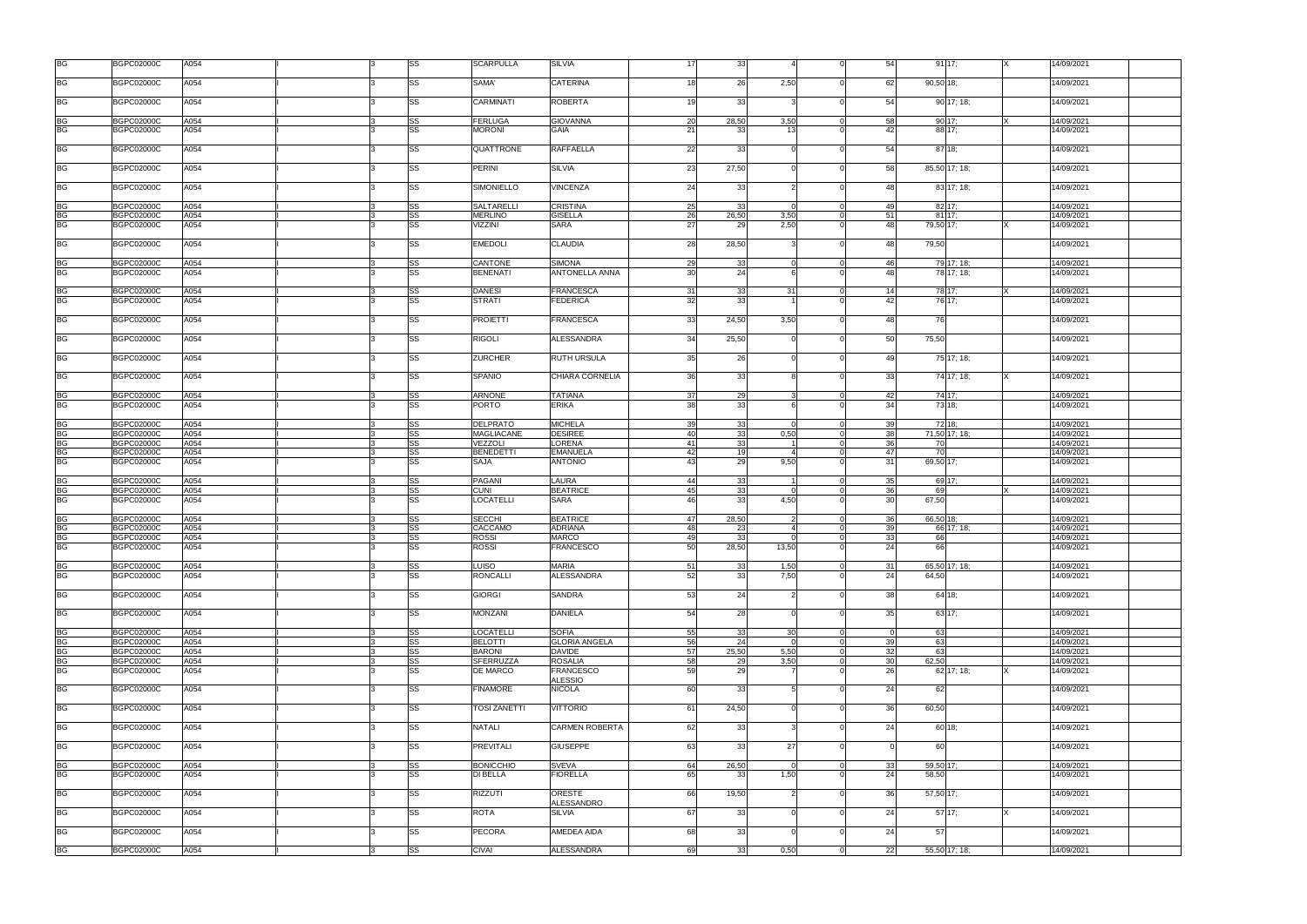|                                   | <b>BGPC02000C</b> | A054 |  | <b>SS</b> | <b>FEDERICO</b>       | <b>PAOLA</b>      | 70    | 29    |        |                | 54 17;<br>24            | 14/09/2021 |
|-----------------------------------|-------------------|------|--|-----------|-----------------------|-------------------|-------|-------|--------|----------------|-------------------------|------------|
|                                   |                   |      |  |           |                       |                   | 71    |       |        |                |                         |            |
|                                   | <b>BGPC02000C</b> | A054 |  | SS        | ZUOZO                 | CARLO GIUSEPPE    |       | 24    |        |                | 30<br>54                | 14/09/2021 |
| BG<br>BG<br>BG                    | <b>BGPC02000C</b> | A054 |  | <b>SS</b> | <b>PEDRALI</b>        | <b>GIOVANNA</b>   | 72    | 33    |        |                | 52 17:<br>18            | 14/09/2021 |
|                                   |                   |      |  |           |                       |                   |       |       |        |                |                         |            |
| <b>BG</b>                         | <b>BGPC02000C</b> | A054 |  | <b>SS</b> | <b>DAMONE</b>         | <b>GUENDALINA</b> | 73    | 29    |        |                | 23<br>52                | 14/09/2021 |
|                                   |                   |      |  |           |                       |                   |       |       |        |                |                         |            |
| <b>BG</b>                         | <b>BGPC02000C</b> | A054 |  | <b>SS</b> | NAVA                  | VALENTINA         | 74    | 33    | 13     | $\Omega$       | 52                      | 14/09/2021 |
|                                   |                   |      |  |           |                       |                   |       |       |        |                |                         |            |
|                                   |                   |      |  |           |                       | <b>MARIACARLA</b> |       |       |        |                |                         |            |
| <b>BG</b>                         | <b>BGPC02000C</b> | A054 |  | <b>SS</b> | <b>GIAMBARTOLOMEI</b> | <b>ELISA</b>      | 75    | 29    |        |                | 49 17:<br>19            | 14/09/2021 |
|                                   |                   |      |  |           |                       |                   |       |       |        |                |                         |            |
| <b>BG</b>                         | <b>BGPC02000C</b> | A054 |  | <b>SS</b> | <b>ROTA</b>           | <b>DEVID</b>      | 76    | 28    |        | $\Omega$       | 49 17;<br>21            | 14/09/2021 |
|                                   |                   |      |  | <b>SS</b> |                       |                   | 77    | 28    | વ      | $\overline{0}$ |                         | 14/09/2021 |
| <b>BG</b>                         | <b>BGPC02000C</b> | A054 |  |           | <b>INVERNIZZI</b>     | CINZIA ESTER      |       |       |        |                | 18<br>49 17;            |            |
| <b>BG</b>                         | <b>BGPC02000C</b> | A054 |  | SS        | <b>SCOLARI</b>        | <b>ALICE</b>      | 78    | 33    |        |                | 49 18:<br>14            | 14/09/2021 |
|                                   |                   |      |  |           |                       |                   |       |       |        |                |                         |            |
| <b>BG</b>                         | <b>BGPC02000C</b> | A054 |  | SS        | <b>SALVIATI</b>       | <b>YESICA</b>     | 79    | 25    |        | $\Omega$       | 18<br>49                | 14/09/2021 |
| <b>BG</b>                         | <b>BGPC02000C</b> | A054 |  | SS        | <b>DELEIDI</b>        | <b>FRANCESCA</b>  | 80    | 21,50 |        | $\Omega$       | 27<br>48,50             | 14/09/2021 |
|                                   |                   |      |  |           |                       |                   |       |       |        |                |                         |            |
| <b>BG</b>                         | <b>BGPC02000C</b> | A054 |  | SS        | <b>PERTOSA</b>        | MICHELE MASSIMO   | 81    | 24    |        | $\Omega$       | 24<br>48 17; 18;        | 14/09/2021 |
|                                   |                   |      |  |           |                       |                   |       |       |        |                |                         |            |
| <b>BG</b>                         | <b>BGPC02000C</b> | A054 |  | SS        | SONZOGNI              | <b>CLAUDIA</b>    | 82    | 33    |        |                | 15<br>48 18:            | 14/09/2021 |
|                                   |                   |      |  |           |                       |                   |       |       |        |                |                         |            |
| <b>BG</b>                         | <b>BGPC02000C</b> | A054 |  | <b>SS</b> | SANSONE               | <b>VINCENZO</b>   | 83    | 33    | 15     | $\Omega$       | 48                      |            |
|                                   |                   |      |  |           |                       |                   |       |       |        |                |                         | 14/09/2021 |
|                                   |                   |      |  |           |                       |                   |       |       |        |                |                         |            |
| <b>BG</b>                         | <b>BGPC02000C</b> | A054 |  | SS        | CASATI                | ANGELA            | 84    | 29    |        | $\Omega$       | 47<br>18                | 14/09/2021 |
|                                   |                   |      |  |           |                       |                   |       |       |        |                |                         |            |
| <b>BG</b>                         | <b>BGPC02000C</b> | A054 |  | SS        | <b>PALA</b>           | <b>ISABELLA</b>   | 85    | 28,50 |        |                | 18<br>46,50             | 14/09/2021 |
|                                   |                   |      |  |           |                       |                   |       |       |        |                |                         |            |
|                                   |                   |      |  |           |                       |                   |       |       |        |                |                         |            |
| <b>BG</b>                         | <b>BGPC02000C</b> | A054 |  | SS        | <b>GHITTI</b>         | <b>DIEGO</b>      | 86    | 33    |        |                | 12<br>46 7:             | 14/09/2021 |
|                                   |                   |      |  |           |                       |                   |       |       |        |                |                         |            |
| <b>BG</b>                         | <b>BGPC02000C</b> | A054 |  | SS        | <b>RUSCONI</b>        | <b>CRISTINA</b>   | 87    | 29    |        | $\Omega$       | 46 17:<br>16            | 14/09/2021 |
|                                   |                   |      |  |           |                       |                   |       |       |        |                |                         |            |
|                                   |                   |      |  |           |                       |                   |       |       |        |                |                         |            |
| <b>BG</b>                         | <b>BGPC02000C</b> | A054 |  | SS        | <b>CURTO</b>          | <b>FRANCESCA</b>  | 88    | 29    |        | $\Omega$       | 46<br>17                | 14/09/2021 |
| <b>BG</b>                         | <b>BGPC02000C</b> | A054 |  | SS        | MANZINALI             | <b>GIADA</b>      | 89    | 33    |        | $\Omega$       | 12<br>45 17:            | 14/09/2021 |
| <b>BG</b>                         | <b>BGPC02000C</b> | A054 |  | <b>SS</b> | <b>FILIPPONE</b>      | <b>MARILENA</b>   | 90    | 33    |        | $\Omega$       | 12<br>45 17:            | 14/09/2021 |
|                                   |                   |      |  |           |                       |                   |       |       |        |                |                         |            |
| <b>BG</b>                         | <b>BGPC02000C</b> | A054 |  | SS        | <b>PISANO</b>         | ROSSANA           | 91    | 24,50 | 2,50   | $\Omega$       | 18<br>45                | 14/09/2021 |
|                                   |                   |      |  |           |                       |                   |       |       |        |                |                         |            |
|                                   |                   |      |  |           |                       |                   |       |       |        |                |                         |            |
| BG                                | <b>BGPC02000C</b> | A054 |  | <b>SS</b> | <b>PEDRETTI</b>       | <b>DANIELA</b>    | 92    | 33    |        | $\overline{0}$ | 12<br>45                | 14/09/2021 |
| <b>BG</b>                         | <b>BGPC02000C</b> | A054 |  | <b>SS</b> | <b>BIGNARDI</b>       | <b>ROBERTA</b>    | 93    | 33    | 10,50  | $\Omega$       | 43,50 18;<br>$\Omega$   | 14/09/2021 |
| <b>BG</b>                         | <b>BGPC02000C</b> | A054 |  | SS        | <b>COSENZA</b>        | <b>ROBERTA</b>    | 94    | 33    |        |                | 43                      | 14/09/2021 |
|                                   |                   |      |  |           |                       |                   |       |       |        |                |                         |            |
|                                   |                   |      |  |           |                       |                   |       |       |        |                |                         |            |
| <b>BG</b>                         | <b>BGPC02000C</b> | A054 |  | <b>SS</b> | <b>RIGAMONTI</b>      | <b>ENRICA</b>     | 95    | 22,50 |        | $\Omega$       | 20<br>42,50 17; 18;     | 14/09/2021 |
|                                   |                   |      |  |           |                       |                   |       |       |        |                |                         |            |
| <b>BG</b>                         | <b>BGPC02000C</b> | A054 |  | <b>SS</b> | <b>CORDONI</b>        | <b>LUCA</b>       | 96    | 24,50 |        |                | 18<br>42,50             | 14/09/2021 |
|                                   |                   |      |  |           |                       |                   |       |       |        |                |                         |            |
| <b>BG</b>                         | <b>BGPC02000C</b> | A054 |  | <b>SS</b> | <b>GIUFFRE</b>        | <b>FRANCESCA</b>  | 97    | 33    | 0,50   | $\Omega$       | 39,50                   | 14/09/2021 |
|                                   |                   |      |  |           |                       |                   |       |       |        |                |                         |            |
|                                   |                   |      |  |           |                       |                   |       |       |        |                |                         |            |
| <b>BG</b>                         | <b>BGPC02000C</b> | A054 |  | <b>SS</b> | <b>TODESCHINI</b>     | MADDALENA         | 98    | 19    |        | $\Omega$       | 18<br>39 10;            | 14/09/2021 |
|                                   |                   |      |  |           |                       |                   |       |       |        |                |                         |            |
| <b>BG</b>                         | <b>BGPC02000C</b> | A054 |  | <b>SS</b> | <b>MESIANO</b>        | <b>MARGHERITA</b> | 99    | 27    |        | $\Omega$       | 12<br>39 17; 18;        | 14/09/2021 |
|                                   |                   |      |  |           |                       |                   |       |       |        |                |                         |            |
|                                   |                   |      |  |           |                       |                   |       |       |        |                |                         |            |
| $rac{BG}{BG}$                     | <b>BGPC02000C</b> | A054 |  | SS        | <b>FORTE</b>          | <b>ELEONORA</b>   | 100   | 26    |        |                | 39 17;<br>13            | 14/09/2021 |
|                                   | <b>BGPC02000C</b> | A054 |  | <b>SS</b> | <b>TROMBETTA</b>      | <b>ALESSIA</b>    | 101   | 33    |        |                | 39                      | 14/09/2021 |
| <b>BG</b>                         | <b>BGPC02000C</b> | A054 |  | <b>SS</b> | CAVAGNA               | <b>MARCELLO</b>   | 102   | 26,50 | 0,50   |                | 12<br>39                | 14/09/2021 |
|                                   |                   |      |  |           |                       |                   |       |       |        |                |                         |            |
| <b>BG</b>                         |                   |      |  |           |                       |                   |       |       |        |                |                         |            |
|                                   | <b>BGPC02000C</b> | A054 |  | SS        | <b>BELLENZIER</b>     | <b>ANNA MARIA</b> | 103   | 29    |        |                | 10<br>39                | 14/09/2021 |
|                                   |                   |      |  |           |                       |                   |       |       |        |                |                         |            |
| <b>BG</b>                         | <b>BGPC02000C</b> | A054 |  | <b>SS</b> | <b>BONI</b>           | <b>MARIA</b>      | 104   | 24,50 |        | $\overline{0}$ | 14<br>38,50             | 14/09/2021 |
| <b>BG</b>                         | <b>BGPC02000C</b> | A054 |  | <b>SS</b> | <b>PIERAGNOLI</b>     | <b>CRISTIANA</b>  | 105   | 33    | -5     | $\overline{0}$ | 38<br>$\Omega$          | 14/09/2021 |
| <b>BG</b>                         | <b>BGPC02000C</b> | A054 |  | <b>SS</b> | <b>TONELLI</b>        | <b>SARA</b>       | 106   | 33    | -5     | $\Omega$       | 38                      | 14/09/2021 |
|                                   |                   |      |  |           |                       |                   |       |       |        |                |                         |            |
| BG<br>BG                          | <b>BGPC02000C</b> | A054 |  | <b>SS</b> | <b>CARUSO</b>         | <b>MARINA</b>     | 107   | 33    | 4,50   | $\Omega$       | 37,50<br>$\Omega$       | 14/09/2021 |
|                                   | <b>BGPC02000C</b> | A054 |  | <b>SS</b> | <b>GIORGIONI</b>      | <b>FULVIA</b>     | 108   | 29    |        | $\Omega$       | 37'18<br>$\overline{7}$ | 14/09/2021 |
| <b>BG</b>                         | <b>BGPC02000C</b> | A054 |  | <b>SS</b> | <b>SANTINI</b>        | LAURA             | 109   | 33    |        | $\overline{0}$ | 37<br>$\overline{0}$    | 14/09/2021 |
| <b>BG</b>                         | <b>BGPC02000C</b> | A054 |  | <b>SS</b> | <b>MIGGIANO</b>       | <b>ALBERTO</b>    | 110   | 33    |        |                | 37                      | 14/09/2021 |
|                                   |                   |      |  |           |                       |                   |       |       |        |                |                         |            |
|                                   |                   |      |  |           |                       |                   |       |       |        |                |                         |            |
| <b>BG</b>                         | <b>BGPC02000C</b> | A054 |  | SS        | <b>GELMI</b>          | <b>GIACOMO</b>    | 111   | 33    |        | $\Omega$       | 37<br>$\Omega$          | 14/09/2021 |
| <b>BG</b>                         | <b>BGPC02000C</b> | A054 |  | <b>SS</b> | <b>TERRANEO</b>       | <b>MARIA</b>      | 112   | 33    |        | $\Omega$       | 37<br>$\mathbf{A}$      | 14/09/2021 |
| <b>BG</b>                         | <b>BGPC02000C</b> | A054 |  | <b>SS</b> | RIVA                  | LAURA             | 113   | 33    | 3,50   | $\Omega$       | 36,50 18;               | 14/09/2021 |
|                                   |                   |      |  |           |                       |                   |       |       |        |                |                         |            |
| <b>BG</b>                         | <b>BGPC02000C</b> | A054 |  | <b>SS</b> | <b>PUGLISI</b>        | <b>SIMONA</b>     | 114   | 33    | 3,50   | $\Omega$       | 36,50                   | 14/09/2021 |
|                                   |                   |      |  |           |                       |                   |       |       |        |                |                         |            |
|                                   |                   |      |  |           |                       |                   |       |       |        |                |                         |            |
| BG<br>BG                          | <b>BGPC02000C</b> | A054 |  | <b>SS</b> | DI PASQUO             | ANGELA            | 115   | 33    | 3,50   | $\overline{0}$ | 36,50<br>$\Omega$       | 14/09/2021 |
|                                   | <b>BGPC02000C</b> | A054 |  | <b>SS</b> | <b>MANINI</b>         | <b>ANNALISA</b>   | 116   | 33    |        |                | 36                      | 14/09/2021 |
|                                   |                   |      |  |           |                       |                   |       |       |        |                |                         |            |
|                                   | <b>BGPC02000C</b> | A054 |  | <b>SS</b> | <b>TAMINELLI</b>      | <b>ROBERTO</b>    | 117   | 29    |        | $\Omega$       | 36<br>7                 | 14/09/2021 |
| <b>BG</b>                         |                   |      |  |           |                       |                   |       |       |        |                |                         |            |
| <b>BG</b>                         | <b>BGPC02000C</b> | A054 |  | <b>SS</b> | <b>SIMONE</b>         | VALENTINA         | 118   | 33    |        | $\Omega$       | 36                      | 14/09/2021 |
|                                   |                   |      |  |           |                       |                   |       |       |        |                |                         |            |
| <b>BG</b>                         | <b>BGPC02000C</b> | A054 |  | <b>SS</b> | <b>FUMAGALLI</b>      | <b>SARA</b>       | 119   | 33    |        | $\Omega$       | 36                      | 14/09/2021 |
| $\overline{\mathsf{B}\mathsf{G}}$ | <b>BGPC02000C</b> | A054 |  | <b>SS</b> | <b>SOROKINA</b>       | LARYSA            | 120   | 33    |        |                | 35 18:                  | 14/09/2021 |
|                                   |                   |      |  |           |                       |                   |       |       |        |                |                         |            |
|                                   |                   |      |  |           |                       |                   |       |       |        |                |                         |            |
| <b>BG</b>                         | <b>BGPC02000C</b> | A054 |  | <b>SS</b> | <b>CAMOTTI</b>        | <b>DEBORAH</b>    | $121$ | 29    | $\cap$ | $\Omega$       | 35<br>6                 | 14/09/2021 |
| <b>BG</b>                         | <b>BGPC02000C</b> | A054 |  | SS        | <b>ZILIO</b>          | <b>ELENA</b>      | 122   | 33    |        | $\Omega$       | 35<br>$\Omega$          | 14/09/2021 |
| <b>BG</b>                         | <b>BGPC02000C</b> | A054 |  | SS        | <b>BOYER</b>          | <b>IRENE</b>      | 123   | 33    |        | $\Omega$       | 35<br>$\Omega$          | 14/09/2021 |
| <b>BG</b>                         | <b>BGPC02000C</b> | A054 |  | <b>SS</b> | <b>EPIS</b>           | CLELIA            | 124   | 27    |        | $\Omega$       | 35                      | 14/09/2021 |
|                                   |                   |      |  |           |                       |                   |       |       |        |                |                         |            |
|                                   |                   |      |  |           |                       |                   |       |       |        |                |                         |            |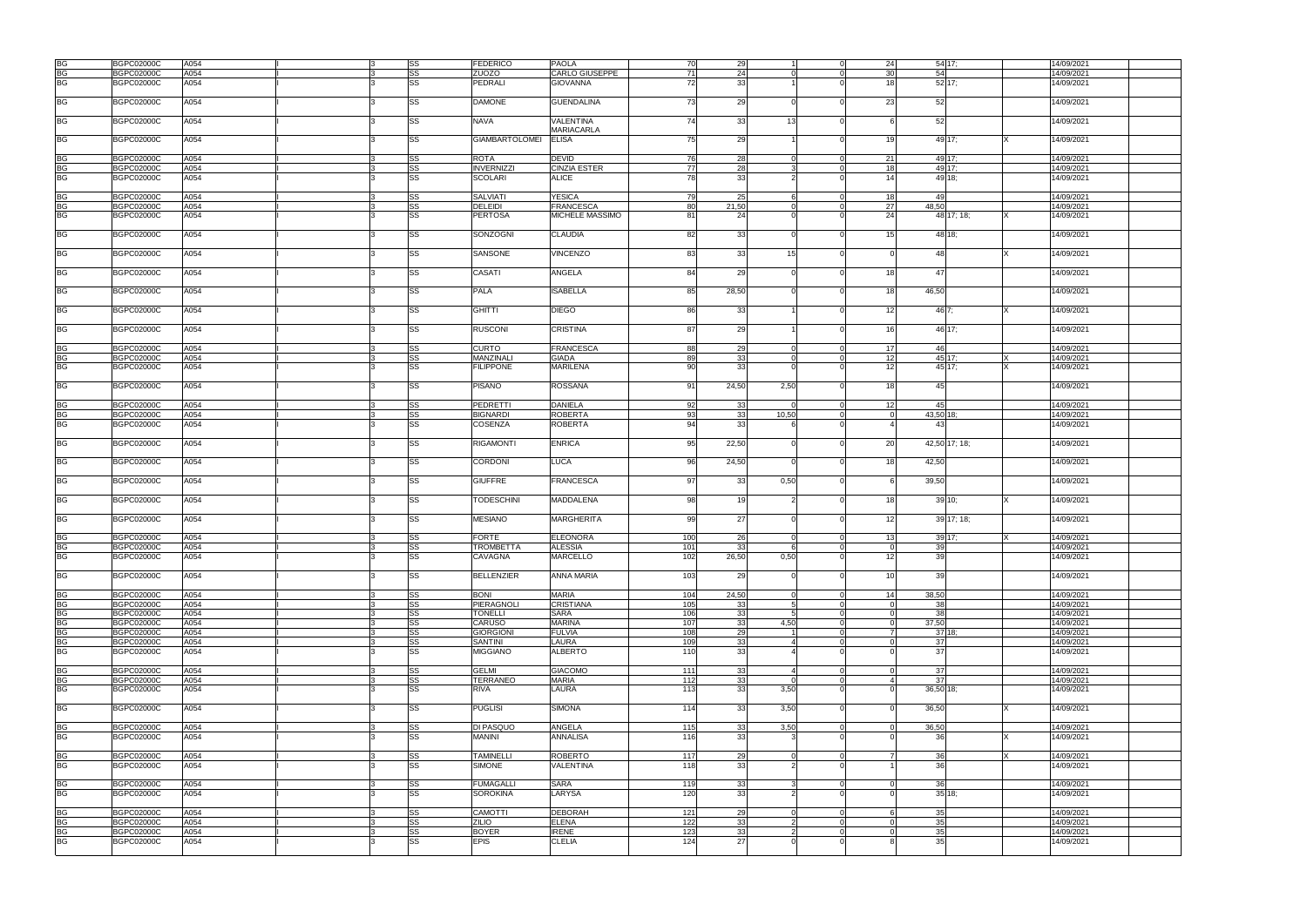|           |                   | A054 |  |           |
|-----------|-------------------|------|--|-----------|
| <b>BG</b> | <b>BGPC02000C</b> |      |  | <b>SS</b> |
| <b>BG</b> | <b>BGPC02000C</b> | A054 |  | SS        |
|           |                   |      |  |           |
| <b>BG</b> | <b>BGPC02000C</b> | A054 |  | <b>SS</b> |
| <b>BG</b> | <b>BGPC02000C</b> | A054 |  | <b>SS</b> |
|           |                   |      |  |           |
|           |                   |      |  |           |
|           |                   |      |  |           |
| <b>BG</b> | <b>BGPC02000C</b> | A054 |  | <b>SS</b> |
|           |                   |      |  |           |
|           |                   |      |  |           |
|           |                   |      |  |           |
|           |                   |      |  |           |
| <b>BG</b> | <b>BGPC02000C</b> | A054 |  | <b>SS</b> |
|           |                   |      |  |           |
|           |                   |      |  |           |
|           |                   |      |  |           |
| <b>BG</b> | <b>BGPC02000C</b> | A054 |  | SS        |
|           |                   |      |  |           |
|           |                   |      |  |           |
| BG        | <b>BGPC02000C</b> | A054 |  | SS        |
|           |                   |      |  |           |
|           |                   |      |  |           |
| BG        | <b>BGPC02000C</b> | A054 |  | SS        |
|           |                   |      |  |           |
|           |                   |      |  |           |
|           |                   |      |  |           |
| BG        | <b>BGPC02000C</b> | A054 |  | <b>SS</b> |
|           |                   |      |  |           |
|           |                   |      |  |           |
| BG        | <b>BGPC02000C</b> | A054 |  | SS        |
|           |                   |      |  |           |
|           |                   |      |  |           |
| <b>BG</b> | <b>BGPC02000C</b> | A054 |  | <b>SS</b> |
|           |                   |      |  |           |
|           |                   |      |  |           |
|           |                   | A054 |  |           |
| BG        | <b>BGPC02000C</b> |      |  | <b>SS</b> |
| <b>BG</b> | <b>BGPC02000C</b> | A054 |  | <b>SS</b> |
|           |                   |      |  |           |
|           |                   |      |  |           |
| <b>BG</b> | <b>BGPC02000C</b> | A054 |  | <b>SS</b> |
|           |                   |      |  |           |
| <b>BG</b> | <b>BGPC02000C</b> | A054 |  | SS        |
|           |                   |      |  |           |
| BG        | <b>BGPC02000C</b> | A054 |  | <b>SS</b> |
|           |                   |      |  |           |
|           |                   |      |  |           |
| <b>BG</b> | <b>BGPC02000C</b> | A054 |  | <b>SS</b> |
|           |                   |      |  |           |
|           |                   |      |  |           |
| <b>BG</b> | <b>BGPC02000C</b> | A054 |  | <b>SS</b> |
|           |                   |      |  |           |
| <b>BG</b> | <b>BGPC02000C</b> | A054 |  | <b>SS</b> |
|           |                   |      |  |           |
| <b>BG</b> | <b>BGPC02000C</b> | A054 |  | <b>SS</b> |
| <b>BG</b> | <b>BGPC02000C</b> | A054 |  | <b>SS</b> |
|           |                   |      |  |           |
| <b>BG</b> | <b>BGPC02000C</b> | A054 |  | <b>SS</b> |
|           |                   |      |  |           |
|           |                   |      |  |           |
| <b>BG</b> | <b>BGPC02000C</b> | A054 |  | SS        |
|           |                   |      |  |           |
|           |                   |      |  |           |
|           |                   |      |  |           |
| BG        | <b>BGPC02000C</b> | A054 |  | SS        |
|           |                   |      |  |           |
|           |                   |      |  |           |
| BG        | <b>BGPC02000C</b> | A054 |  | <b>SS</b> |
|           |                   |      |  |           |
| <b>BG</b> | <b>BGPC02000C</b> | A054 |  | <b>SS</b> |
| <b>BG</b> | <b>BGPC02000C</b> | A054 |  | SS        |
|           |                   |      |  |           |
| <b>BG</b> | <b>BGPC02000C</b> | A054 |  | <b>SS</b> |
|           |                   |      |  |           |
|           |                   |      |  |           |
| <b>BG</b> | <b>BGPC02000C</b> | A054 |  | <b>SS</b> |
|           |                   |      |  |           |
| <b>BG</b> | <b>BGPC02000C</b> | A054 |  | <b>SS</b> |
|           |                   |      |  |           |
| <b>BG</b> | <b>BGPC02000C</b> | A054 |  | <b>SS</b> |
| <b>BG</b> | <b>BGPC02000C</b> | A054 |  | <b>SS</b> |
|           |                   |      |  |           |
| <b>BG</b> | <b>BGPC02000C</b> | A054 |  | <b>SS</b> |
|           |                   |      |  |           |
|           |                   |      |  |           |
| <b>BG</b> |                   | A054 |  | <b>SS</b> |
|           | <b>BGPC02000C</b> |      |  |           |
|           |                   |      |  |           |
|           |                   |      |  |           |
| <b>BG</b> | <b>BGPC02000C</b> | A054 |  | <b>SS</b> |
| <b>BG</b> |                   |      |  |           |
|           | <b>BGPC02000C</b> | A054 |  | <b>SS</b> |
| <b>BG</b> | <b>BGPC02000C</b> | A054 |  | <b>SS</b> |
|           |                   |      |  |           |
|           |                   |      |  |           |
| <b>BG</b> | <b>BGPC02000C</b> | A054 |  | <b>SS</b> |
|           |                   |      |  |           |
| <b>BG</b> | <b>BGPC02000C</b> | A054 |  | <b>SS</b> |
|           |                   |      |  |           |
|           |                   |      |  |           |
| BG        | <b>BGPC02000C</b> | A054 |  | <b>SS</b> |
|           |                   |      |  |           |
| <b>BG</b> | <b>BGPC02000C</b> | A054 |  | <b>SS</b> |
|           |                   |      |  |           |
| <b>BG</b> | <b>BGPC02000C</b> | A054 |  | <b>SS</b> |
|           |                   |      |  |           |
|           |                   |      |  |           |
| <b>BG</b> | <b>BGPC02000C</b> | A054 |  | <b>SS</b> |
|           |                   |      |  |           |
| <b>BG</b> | <b>BGPC02000C</b> | A054 |  | <b>SS</b> |
| <b>BG</b> | <b>BGPC02000C</b> | A054 |  | <b>SS</b> |
|           |                   |      |  |           |
|           |                   |      |  |           |
|           |                   |      |  |           |
| <b>BG</b> | <b>BGPC02000C</b> | A054 |  | <b>SS</b> |
| <b>BG</b> |                   |      |  | <b>SS</b> |
|           | <b>BGPC02000C</b> | A054 |  |           |
|           |                   |      |  |           |
|           |                   |      |  |           |
| <b>BG</b> | <b>BGPC02000C</b> | A054 |  | <b>SS</b> |
| <b>BG</b> |                   |      |  |           |
|           | <b>BGPC02000C</b> | A054 |  | <b>SS</b> |
|           |                   |      |  |           |
|           |                   |      |  |           |
| <b>BG</b> | <b>BGPC02000C</b> | A054 |  | SS        |
|           |                   |      |  |           |
|           |                   |      |  |           |
| <b>BG</b> | <b>BGPC02000C</b> | A054 |  | <b>SS</b> |
|           |                   |      |  |           |
| <b>BG</b> | <b>BGPC02000C</b> | A054 |  | <b>SS</b> |
|           |                   |      |  |           |
| <b>BG</b> | <b>BGPC02000C</b> | A054 |  | <b>SS</b> |
| <b>BG</b> | <b>BGPC02000C</b> | A054 |  | <b>SS</b> |
|           |                   |      |  |           |
|           |                   |      |  | SS        |
| <b>BG</b> | <b>BGPC02000C</b> | A054 |  |           |
|           |                   |      |  |           |
|           |                   |      |  |           |
| <b>BG</b> | <b>BGPC02000C</b> | A054 |  | SS        |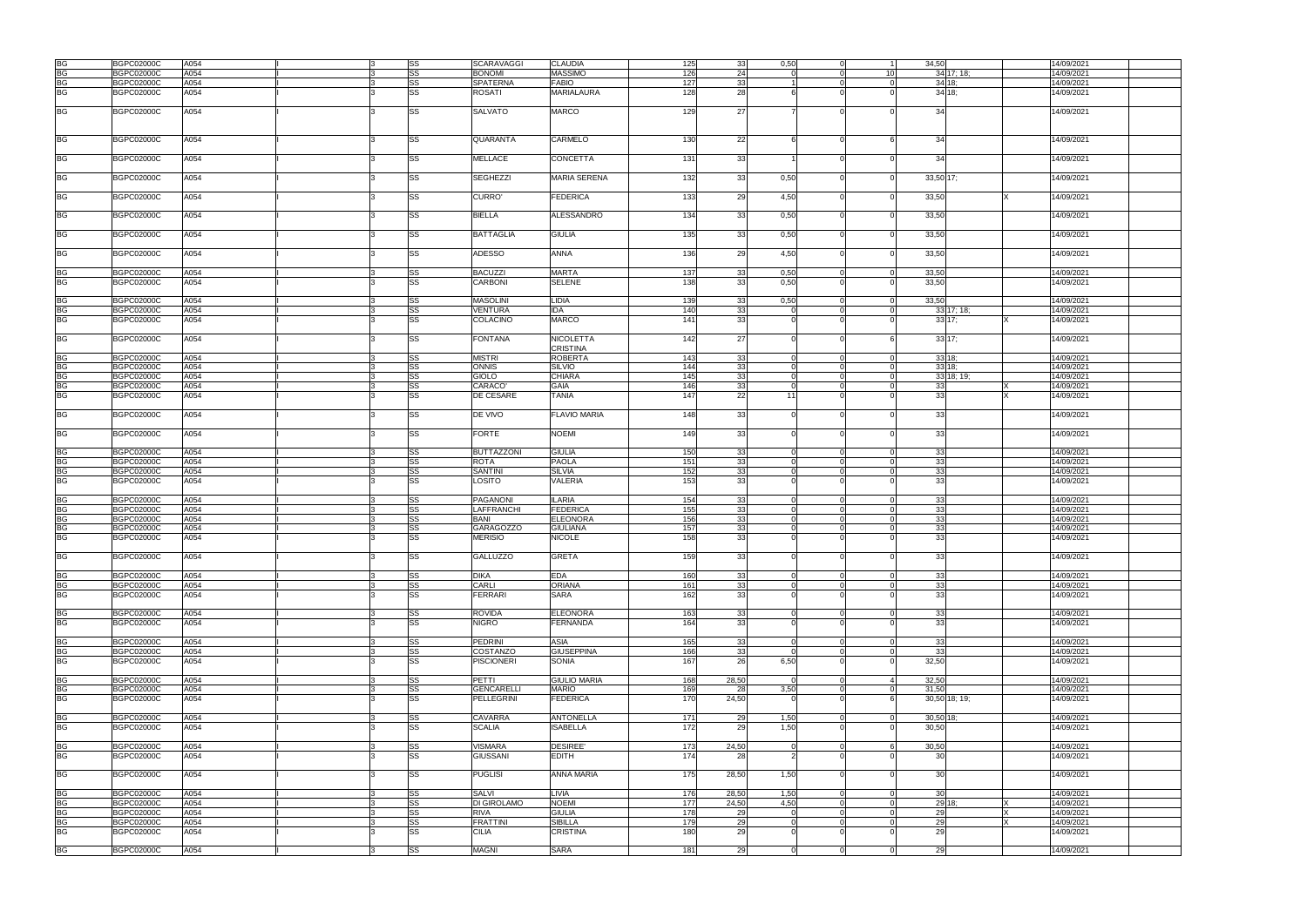| <b>BG</b>              | <b>BGPC02000C</b>                      | A054         |  | SS                     | PESENTI                        | <b>MARTINA</b>                  | 182        | 29       |      |                |                | 29            | 14/09/2021               |
|------------------------|----------------------------------------|--------------|--|------------------------|--------------------------------|---------------------------------|------------|----------|------|----------------|----------------|---------------|--------------------------|
| <b>BG</b>              | <b>BGPC02000C</b>                      | A054         |  | <b>SS</b>              | <b>FRATELLI</b>                | <b>SOFIA</b>                    | 183        | 29       |      |                |                | 29            | 14/09/2021               |
| <b>BG</b>              | <b>BGPC02000C</b>                      | A054         |  | <b>SS</b>              | PERAZZA                        | VALENTINA                       | 184        | 29       |      |                |                | 29            | 14/09/2021               |
| <b>BG</b>              | <b>BGPC02000C</b>                      | A054         |  | SS                     | <b>LISO</b>                    | <b>AURORA</b>                   | 185        | 29       |      |                |                | 29            | 14/09/2021               |
| BG                     | BGPC02000C                             | A054         |  | <b>SS</b>              | <b>CASTO</b>                   | <b>SALVATORE</b>                | 186        | 29       |      | $\Omega$       | $\Omega$       | 29            | 14/09/2021               |
| <b>BG</b>              | <b>BGPC02000C</b>                      | A054         |  | <b>SS</b>              | <b>ULIVI</b>                   | <b>SARA</b>                     | 187        | 26,50    | ່າ   | $\Omega$       | $\Omega$       | 28,50         | 14/09/2021               |
| <b>BG</b>              | <b>BGPC02000C</b>                      | A054         |  | <b>SS</b>              | LAGANA                         | <b>NATALINA</b>                 | 188        | 27       | 1,50 |                |                | 28,50         | 14/09/2021               |
| <b>BG</b>              | <b>BGPC02000C</b>                      | A054         |  | SS                     | <b>CONTI</b>                   | <b>GIULIA</b>                   | 189        | 28,50    |      | $\Omega$       |                | 28,50         | 14/09/2021               |
| <b>BG</b>              | <b>BGPC02000C</b>                      | A054         |  | SS                     | <b>SCOTTI</b>                  | <b>VIRGINIA</b>                 | 190        | 28,50    |      | $\overline{0}$ | $\Omega$       | 28,50         | 14/09/2021               |
| <b>BG</b>              | <b>BGPC02000C</b>                      | A054         |  | <b>SS</b>              | <b>COLOMBO</b>                 | <b>CHIARA</b>                   | 191        | 28       |      | $\Omega$       |                | 28 18:        | 14/09/2021               |
| <b>BG</b><br><b>BG</b> | <b>BGPC02000C</b><br><b>BGPC02000C</b> | A054<br>A054 |  | <b>SS</b><br><b>SS</b> | <b>NEZOSI</b><br><b>ANFUSO</b> | <b>HELEN</b><br><b>MAURIZIO</b> | 192<br>193 | 28<br>28 |      | $\Omega$       |                | 28<br>28      | 14/09/2021<br>14/09/2021 |
|                        |                                        |              |  |                        |                                |                                 |            |          |      |                |                |               |                          |
| <b>BG</b>              | <b>BGPC02000C</b>                      | A054         |  | SS                     | CALDERARO                      | <b>PAOLA</b>                    | 194        | 28       |      | $\Omega$       | $\Omega$       | 28            | 14/09/2021               |
| <b>BG</b>              | <b>BGPC02000C</b>                      | A054         |  | SS                     | <b>MATTA</b>                   | <b>MARIA ELENA</b>              | 195        | 26,50    | 1,50 | $\Omega$       | $\Omega$       | 28            | 14/09/2021               |
| <b>BG</b>              | <b>BGPC02000C</b>                      | A054         |  | <b>SS</b>              | <b>RUSTICO</b>                 | <b>ROBERTO</b>                  | 196        | -28      |      | $\Omega$       | $\Omega$       | 28            | 14/09/2021               |
| <b>BG</b>              | <b>BGPC02000C</b>                      | A054         |  | <b>SS</b>              | <b>SCHIAVONE</b>               | ORONZA KATIUSCIA                | 197        | 20,50    |      |                |                | 27,50 12; 17; | 14/09/2021               |
| <b>BG</b>              | <b>BGPC02000C</b>                      | A054         |  | SS                     | PECORARO                       | GASPARE                         | 198        | 27,50    |      |                |                | 27,50         | 14/09/2021               |
| <b>BG</b>              | <b>BGPC02000C</b>                      | A054         |  | SS                     | <b>GOLLINUCCI</b>              | ANDREA                          | 199        | 26,50    |      | $\Omega$       | $\Omega$       | 27,50         | 14/09/2021               |
| <b>BG</b>              | <b>BGPC02000C</b>                      | A054         |  | SS                     | <b>IONA</b>                    | SALVATORE FABIO                 | 200        | 21,50    |      | $\Omega$       |                | 27,50         | 4/09/2021                |
| <b>BG</b>              | <b>BGPC02000C</b>                      | A054         |  | <b>SS</b>              | <b>CERESOLI</b>                | <b>MAURO</b>                    | 201        | 27       |      | $\Omega$       |                | 27 18:        | 14/09/2021               |
|                        |                                        |              |  |                        |                                |                                 |            |          |      |                |                |               |                          |
| <b>BG</b>              | <b>BGPC02000C</b>                      | A054         |  | SS                     | <b>CASTELLI</b>                | <b>JOSE</b>                     | 202        | 27       |      | $\Omega$       | $\Omega$       | 27            | 14/09/2021               |
| <b>BG</b>              | <b>BGPC02000C</b>                      | A054         |  | SS                     | <b>LOMBARDO</b>                | <b>ILENIA</b>                   | 203        | 26       | 0,50 | $\Omega$       | $\Omega$       | 26,50 18;     | 14/09/2021               |
| <b>BG</b>              | <b>BGPC02000C</b>                      | A054         |  | <b>SS</b>              | <b>GHITTI</b>                  | <b>ALESSIA</b>                  | 204        | 26,50    |      | $\Omega$       | $\overline{0}$ | 26,50         | 14/09/2021               |
| <b>BG</b>              | <b>BGPC02000C</b>                      | A054         |  | SS                     | <b>AARTS</b>                   | AAIKE                           | 205        | 26,50    |      |                |                | 26,50         | 14/09/2021               |
| <b>BG</b>              | <b>BGPC02000C</b>                      | A054         |  | SS                     | <b>CIOTTA</b>                  | <b>MARIA PIERA</b>              | 206        | 25,50    |      | $\Omega$       |                | 26,50         | 14/09/2021               |
| <b>BG</b>              | <b>BGPC02000C</b>                      | A054         |  | SS                     | <b>AMMIRATI</b>                | <b>GIUSEPPE</b>                 | 207        | 25,50    |      | $\Omega$       |                | 26,50         | 14/09/2021               |
|                        | <b>BGPC02000C</b>                      | A054         |  | SS                     | <b>ISGRO</b>                   | <b>VINCENZO</b>                 | 208        | 26,50    |      |                |                | 26,50         | 14/09/2021               |
| $rac{BG}{BG}$          | <b>BGPC02000C</b>                      | A054         |  | <b>SS</b>              | LAURIA                         | <b>GIUSEPPINA MARIA</b>         | 209        | 26,50    |      |                |                | 26,50         | 14/09/2021               |
| <b>BG</b>              | <b>BGPC02000C</b>                      | A054         |  | SS                     | <b>CORTESI</b>                 | <b>ROBERTA</b>                  | 210        | 26,50    |      | $\Omega$       |                | 26,50         | 14/09/2021               |
| <b>BG</b>              | <b>BGPC02000C</b>                      | A054         |  | SS                     | <b>BERETTA</b>                 | <b>NATAN</b>                    | 211        | 26       |      | $\Omega$       |                | 26            | 14/09/2021               |
| BG                     | BGPC02000C                             | A054         |  | <b>SS</b>              | <b>MIORI</b>                   | <b>ALESSANDRA</b>               | 212        | 26       |      |                |                | 26            | 14/09/2021               |
| <b>BG</b>              | BGPC02000C                             | A054         |  | SS                     | LILLIU                         | ROBERTA                         | 213        | 25,50    |      |                |                | 25,50         | 14/09/2021               |
| <b>BG</b>              | <b>BGPC02000C</b>                      | A054         |  | <b>SS</b>              | <b>GAROFALO</b>                | <b>FRANCESCA</b>                | 214        | 24       | 1,50 | $\Omega$       | $\Omega$       | 25,50         | 14/09/2021               |
| <b>BG</b>              | <b>BGPC02000C</b>                      | A054         |  | SS                     | PEZZANO                        | ANTONELLA                       | 215        | 25,50    |      | $\Omega$       |                | 25,50         | 4/09/2021                |
| <b>BG</b>              | <b>BGPC02000C</b>                      | A054         |  | <b>SS</b>              | <b>CODISPOTI</b>               | <b>ROCCO</b>                    | 216        | 25       |      | $\overline{0}$ |                | 25            | 14/09/2021               |
|                        |                                        |              |  |                        |                                |                                 |            |          |      |                |                |               |                          |
| <b>BG</b>              | <b>BGPC02000C</b>                      | A054         |  | SS                     | <b>SPICUZZA</b>                | <b>GIUSEPPE</b>                 | 217        | 24       |      | $\Omega$       |                | 25            | 14/09/2021               |
| <b>BG</b>              | <b>BGPC02000C</b>                      | A054         |  | <b>SS</b>              | <b>GALATI</b>                  | <b>RAFFAELE</b>                 | 218        | 24,50    |      | $\Omega$       |                | 24,50         | 14/09/2021               |
| <b>BG</b>              | <b>BGPC02000C</b>                      | A054         |  | SS                     | <b>FOIS</b>                    | <b>MONICA</b>                   | 219        | 24,50    |      | $\Omega$       |                | 24,50         | 14/09/2021               |
| <b>BG</b>              | <b>BGPC02000C</b>                      | A054         |  | SS                     | <b>NASONTE</b>                 | <b>MARIO MAURIZIO</b>           | 220        | 24,50    |      | $\Omega$       | $\Omega$       | 24,50         | 14/09/2021               |
| <b>BG</b>              | <b>BGPC02000C</b>                      | A054         |  | <b>SS</b>              | <b>ROTA</b>                    | <b>EMMA</b>                     | 221        | -24      |      | $\Omega$       |                | -24           | 14/09/2021               |
| <b>BG</b>              | <b>BGPC02000C</b>                      | A054         |  | <b>SS</b>              | <b>CUSATO</b>                  | <b>BARBARA</b>                  | 222        | 23,50    | 0,50 |                |                | 24            | 14/09/2021               |
| <b>BG</b>              | <b>BGPC02000C</b>                      | A054         |  | SS                     | <b>RECCHIA</b>                 | <b>ILARIA</b>                   | 223        | 24       |      | $\Omega$       | $\Omega$       | 24            | 14/09/2021               |
| <b>BG</b>              | <b>BGPC02000C</b>                      | A054         |  | <b>SS</b>              | <b>CORTINOVIS</b>              | <b>SARA</b>                     | 224        | 24       |      |                |                | 24            | 14/09/2021               |
| <b>BG</b>              | <b>BGPC02000C</b>                      | A054         |  | SS                     | <b>PIRRELLO</b>                | PIETRO LUCA                     | 225        | 22       | 1,50 | $\Omega$       |                | 23,50         | 14/09/2021               |
| <b>BG</b>              | <b>BGPC02000C</b>                      | A054         |  | <b>SS</b>              | <b>PAPILLO</b>                 | <b>LUCIA</b>                    | 226        | 23,50    |      | $\Omega$       |                | 23,50         | 14/09/2021               |
| <b>BG</b>              | <b>BGPC02000C</b>                      | A054         |  | SS                     | <b>CAPALBO</b>                 | PASQUALINO                      | 227        | 23,50    |      | $\Omega$       |                | 23,50         | 14/09/2021               |
| <b>BG</b>              | <b>BGPC02000C</b>                      | A054         |  | <b>SS</b>              | <b>BONFIGLIO</b>               | ALESSANDRO<br><b>SALVATORE</b>  | 228        | 21,50    | 1,50 | $\Omega$       |                | 23 18;        | 14/09/2021               |
| <b>BG</b>              | <b>BGPC02000C</b>                      | A054         |  | SS                     | <b>PERRONE</b>                 | <b>ROBERTO</b>                  | 229        | 23       |      | $\Omega$       | $\Omega$       | 23            | 14/09/2021               |
| <b>BG</b>              | <b>BGPC02000C</b>                      | A054         |  | <b>SS</b>              | <b>BERTUZZI</b>                | <b>MARIA CHIARA</b>             | 230        | 22       |      | $\Omega$       | $\Omega$       | 22 18:        | 14/09/2021               |
| <b>BG</b>              | <b>BGPC02000C</b>                      | A054         |  | SS                     | <b>GUSMAROLI</b>               | <b>GLORIA</b>                   | 231        | 12       |      | $\Omega$       |                | 22            | 14/09/2021               |
| <b>BG</b>              | <b>BGPC02000C</b>                      | A054         |  | SS                     | <b>IGNOTO</b>                  | CARMELINA                       | 232        | 19       |      | $\Omega$       |                | 21            | 14/09/2021               |
|                        |                                        |              |  |                        |                                |                                 |            |          |      |                |                |               |                          |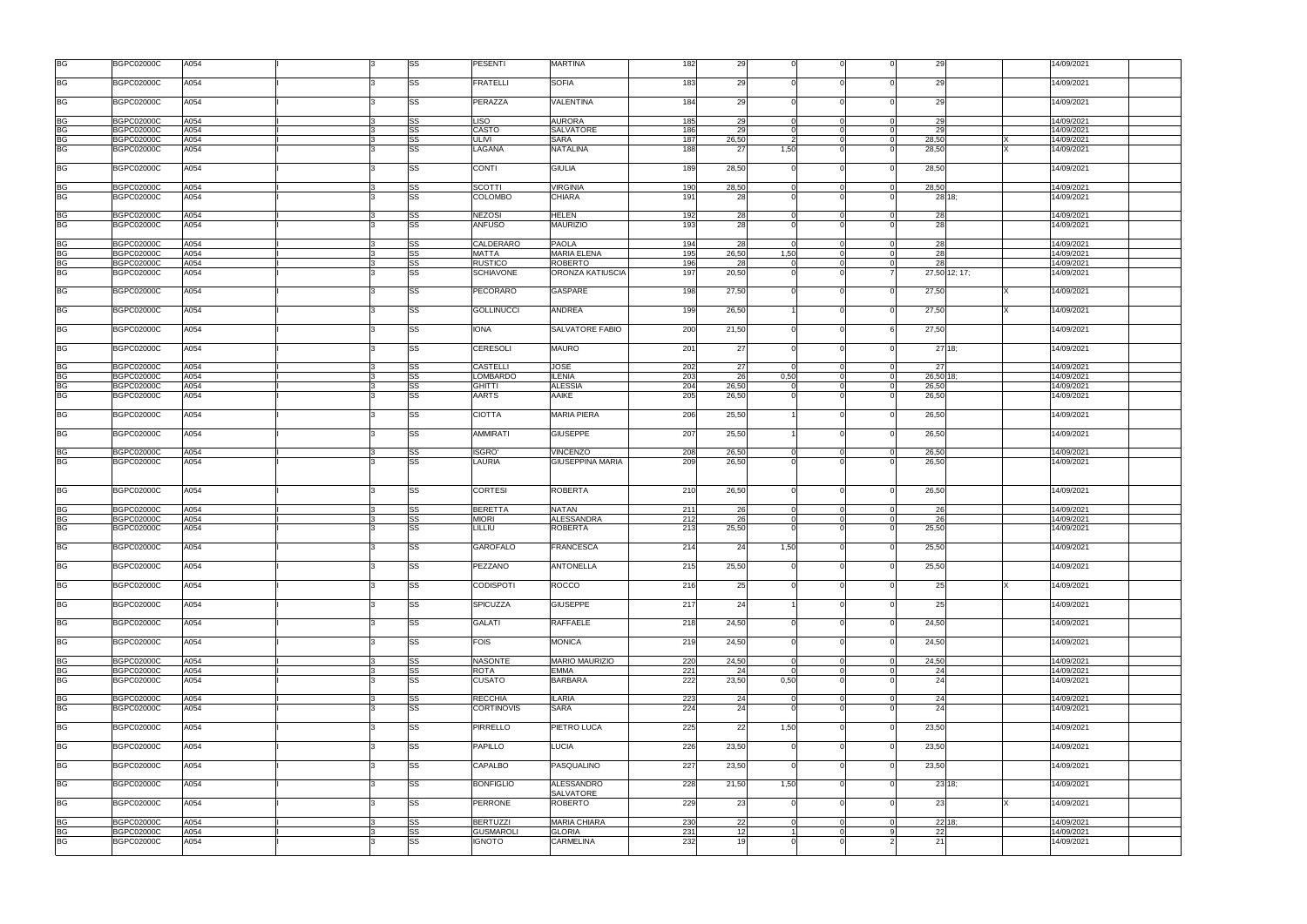| <b>BG</b>                         | <b>BGPC02000C</b>                      | A054                     |  | SS                     | <b>BAGNATO</b>                    | <b>MARIA</b>                                  | 233            | 20,50    |                 |                      |                 | 20,50                    | 14/09/2021               |
|-----------------------------------|----------------------------------------|--------------------------|--|------------------------|-----------------------------------|-----------------------------------------------|----------------|----------|-----------------|----------------------|-----------------|--------------------------|--------------------------|
| <b>BG</b>                         | <b>BGPC02000C</b>                      | A054                     |  | SS                     | <b>BILLA</b>                      | <b>ANNA</b>                                   | 234            | 20       |                 |                      |                 | 20                       | 14/09/2021               |
| <b>BG</b>                         | <b>BGPC02000C</b>                      | A054                     |  | SS                     | DE MARCO                          | <b>STEFANIA</b>                               | 235            | 17,50    |                 |                      |                 | 17,50                    | 14/09/2021               |
| <b>BG</b>                         | <b>BGPC02000C</b>                      | A054                     |  | SS                     | <b>MALENA</b>                     | <b>NATALE</b>                                 | 236            | 12       |                 |                      |                 | 12                       | 14/09/2021               |
| <b>BG</b>                         | <b>BGPC02000C</b>                      | AB24                     |  | SS                     | <b>RAFFAINI</b>                   | <b>MARIA GRAZIA</b>                           |                | 25       |                 | $\Omega$             | 198             | 223                      | 14/09/2021               |
| <b>BG</b>                         | <b>BGPC02000C</b>                      | AB <sub>24</sub>         |  | SS                     | <b>ALLEGRINI</b>                  | <b>SARA</b>                                   | $\overline{2}$ | 24,50    |                 | $\overline{0}$       | 150             | 174,50                   | 14/09/2021               |
| <b>BG</b>                         | <b>BGPC02000C</b>                      | AB24                     |  | <b>SS</b>              | DELLI                             | <b>BARBARA SIMONA</b>                         |                | 26,50    |                 | $\Omega$             | 142             | 169,50 17; 18;           | 14/09/2021               |
| <b>BG</b>                         | <b>BGPC02000C</b>                      | AB24                     |  | <b>SS</b>              | <b>BETTONI</b>                    | <b>ANTONELLA</b>                              |                | 24       |                 | $\Omega$             | 144             | 168                      | 14/09/2021               |
| <b>BG</b>                         | <b>BGPC02000C</b>                      | AB24                     |  | SS                     | <b>GARUFI</b>                     | <b>CHIARA</b>                                 | 51             | 33       |                 |                      | $132$           | 165                      | 14/09/2021               |
| <b>BG</b>                         | <b>BGPC02000C</b>                      | AB24                     |  | SS                     | <b>BIGLIOLI</b>                   | <b>GENNY</b>                                  | 6              | 28       |                 | $\overline{0}$       | 134             | 162                      | 14/09/2021               |
| <b>BG</b>                         | <b>BGPC02000C</b>                      | AB24                     |  | SS                     | <b>CONTRATTO</b>                  | <b>ELEONORA</b>                               |                | 29       |                 |                      | 120             | 149                      | 14/09/2021               |
| <b>BG</b>                         | <b>BGPC02000C</b>                      | AB24                     |  | SS                     | LAVA                              | <b>ELENA</b>                                  |                | 25       | 5,50            | $\Omega$             | 114             | 144,50 18;               | 14/09/2021               |
| <b>BG</b>                         | <b>BGPC02000C</b>                      | AB <sub>24</sub>         |  | SS                     | LO JACONO                         | <b>VINCENZA</b><br><b>BEATRICE</b>            | q              | 23,50    | 0,50            | $\Omega$             | 120             | 144                      | 14/09/2021               |
| <b>BG</b>                         | <b>BGPC02000C</b>                      | AB24                     |  | SS                     | <b>BERNARDI</b>                   | <b>CRISTINA</b>                               | 10             | 25,50    |                 |                      | 102             | 130,50 17;               | 14/09/2021               |
| <b>BG</b>                         | <b>BGPC02000C</b>                      | AB24                     |  | SS                     | <b>GERVASONI</b>                  | <b>ALESSIA</b>                                | 11             | 33       |                 | $\Omega$             | 96              | 129 17; 18;              | 14/09/2021               |
| <b>BG</b>                         | <b>BGPC02000C</b>                      | AB24                     |  | SS                     | <b>CANGIANO</b>                   | <b>CARMEN</b>                                 | 12             | 29       |                 |                      | 94              | $123$ 17;                | 14/09/2021               |
| <b>BG</b>                         | <b>BGPC02000C</b>                      | AB24                     |  | SS                     | SALEMI                            | <b>MARIA GIUSEPPA</b>                         | 13             | 24       |                 | $\Omega$             | 94              | 118                      | 14/09/2021               |
| <b>BG</b>                         | <b>BGPC02000C</b>                      | AB24                     |  | <b>SS</b>              | CARUSO                            | <b>AMBRA</b>                                  | 14             | 33       |                 |                      | 84              | 117                      | 14/09/2021               |
| <b>BG</b>                         | <b>BGPC02000C</b>                      | AB24                     |  | SS                     | <b>FUOCHI</b>                     | <b>EMMANUELLE</b><br><b>MARTINA</b>           | 15             | 27,50    |                 |                      | 84              | 114,50                   | 14/09/2021               |
| <b>BG</b>                         | <b>BGPC02000C</b>                      | AB24                     |  | SS                     | CAMPOLI                           | <b>FRANCESCA</b>                              | 16             | 28       | 12 <sup>1</sup> |                      | 74              | $114$ 17; 18;            | 14/09/2021               |
|                                   |                                        |                          |  |                        |                                   |                                               |                |          |                 |                      |                 |                          |                          |
| <b>BG</b><br><b>BG</b>            | <b>BGPC02000C</b><br><b>BGPC02000C</b> | AB <sub>24</sub><br>AB24 |  | SS<br><b>SS</b>        | <b>ROVEDA</b><br><b>MOZZALI</b>   | <b>SILVIA LUIGINA</b><br><b>GIULIA TERESA</b> | 17<br>18       | 29<br>29 |                 | $\mathbf 0$          | 84<br>82        | 113 17; 18;<br>$112$ 17; | 14/09/2021<br>14/09/2021 |
| <b>BG</b>                         | <b>BGPC02000C</b>                      | AB24                     |  | <b>SS</b>              | <b>GUALDI</b>                     | <b>DANIELA</b>                                | 19             | 24       |                 | $\Omega$             | 84              | 111 17; 18;              | 14/09/2021               |
| <b>BG</b>                         | <b>BGPC02000C</b>                      | AB24                     |  | <b>SS</b>              | MAZZUCCHETTI                      | <b>LORETTA</b>                                | 20             | 24       | 0,50            |                      | 84              | 108,50                   | 14/09/2021               |
| <b>BG</b>                         | <b>BGPC02000C</b>                      | AB24                     |  | <b>SS</b>              | <b>GHILARDI</b>                   | <b>ELOISA</b>                                 | 21             | 23,50    |                 |                      | 84              | 107,50                   | 14/09/2021               |
|                                   | <b>BGPC02000C</b>                      | AB <sub>24</sub>         |  | SS                     | PRUSSIANI                         | <b>FEDERICA</b>                               | 22             | 22       |                 | $\Omega$             | 84              | 107                      | 14/09/2021               |
| BG<br>BG                          | <b>BGPC02000C</b>                      | AB <sub>24</sub>         |  | SS                     | <b>GALIMBERTI</b>                 | FEDRO                                         | 23             | 24       |                 |                      | 80              | $104$ 17;                | 14/09/2021               |
| <b>BG</b>                         | <b>BGPC02000C</b>                      | AB24                     |  | <b>SS</b>              | CARMINATI                         | <b>SILVIA</b>                                 | 24             | 20       |                 | $\Omega$             | 75              | 95 17;                   | 14/09/2021               |
| <b>BG</b>                         | <b>BGPC02000C</b>                      | AB24                     |  | <b>SS</b>              | CORNA                             | <b>MARINA</b>                                 | 25             | 26,50    | 11              |                      | 56              | 93,50 17;                | 14/09/2021               |
| <b>BG</b>                         | <b>BGPC02000C</b>                      | AB24                     |  | <b>SS</b>              | <b>PESENTI</b>                    | <b>PAOLA</b>                                  | 26             | 29       | $\Omega$        | $\Omega$             | 64              | 93 17; 18;               | 14/09/2021               |
| <b>BG</b>                         | <b>BGPC02000C</b>                      | AB24                     |  | SS                     | <b>CABRAS</b>                     | <b>FEDERICA</b>                               | 27             | 33       |                 | $\Omega$             | 50              | 92 17;                   | 4/09/2021                |
| <b>BG</b>                         | <b>BGPC02000C</b>                      | AB24                     |  | <b>SS</b>              | VALLE                             | <b>DANIELA</b>                                | 28             | 22       |                 | $\Omega$             | 69              | 91                       | 14/09/2021               |
| <b>BG</b>                         | <b>BGPC02000C</b>                      | AB <sub>24</sub>         |  | SS                     | <b>ASTULFONI</b>                  | <b>ELISABETTA</b>                             | 29             | 21       |                 | $\Omega$             | 62              | 88 17; 18;               | 14/09/2021               |
| <b>BG</b>                         | <b>BGPC02000C</b>                      | AB24                     |  | <b>SS</b>              | <b>PORCELLI</b>                   | <b>GIOVANNI</b>                               | 30             | 33       | 20,50           | $\Omega$             | 34              | 87,50 17;                | 14/09/2021               |
| <b>BG</b>                         | <b>BGPC02000C</b>                      | AB24                     |  | <b>SS</b>              | <b>RIZZO</b>                      | <b>MARIA</b>                                  | 31             | 33       | 16              | $\overline{0}$       | 38              | 87 17:                   | 14/09/2021               |
| <b>BG</b>                         | <b>BGPC02000C</b>                      | AB <sub>24</sub>         |  | <b>SS</b>              | QUARTERONI                        | <b>ROSSANA</b>                                | 32             | 27,50    | 18I             | $\Omega$             | 40              | 85,50 17:                | 14/09/2021               |
| <b>BG</b>                         | <b>BGPC02000C</b>                      | AB24                     |  | <b>SS</b>              | <b>COLLEONI</b>                   | <b>FEDERICA</b>                               | 33             | 28       | 24              |                      | 33 <sup>1</sup> | 85 18:                   | 14/09/2021               |
| <b>BG</b>                         | <b>BGPC02000C</b>                      | AB <sub>24</sub>         |  | <b>SS</b>              | <b>VILLA</b>                      | <b>ROBERTO</b>                                | 34             | 33       |                 |                      | 43              | 85                       | 14/09/2021               |
| <b>BG</b>                         | <b>BGPC02000C</b>                      | AB24                     |  | <b>SS</b>              | <b>VEDOVATI</b>                   | <b>MOIRA</b>                                  | 35             | 27       |                 | $\Omega$             | 58              | 85                       | 14/09/2021               |
| <b>BG</b>                         | <b>BGPC02000C</b>                      | AB24                     |  | <b>SS</b>              | CATTANEO                          | <b>FRANCESCA</b>                              | 36             | 33       |                 | $\Omega$             | 51              | 84                       | 14/09/2021               |
| <b>BG</b>                         | <b>BGPC02000C</b>                      | AB24                     |  | <b>SS</b><br><b>SS</b> | <b>PILLEPICH</b><br><b>GRASSI</b> | <b>CLAUDIA</b><br><b>GIOVANNA</b>             | 37<br>38       | 25,50    |                 | $\Omega$<br>$\Omega$ | 58              | 83,50                    | 14/09/2021               |
| <b>BG</b><br><b>BG</b>            | <b>BGPC02000C</b><br><b>BGPC02000C</b> | AB24<br>AB24             |  | <b>SS</b>              | <b>CAPPA</b>                      | <b>ANNA MARIA</b>                             | 39             | 24<br>18 |                 | $\Omega$             | 58<br>65        | 83 17;<br>83 17:         | 14/09/2021<br>14/09/2021 |
| <b>BG</b>                         | <b>BGPC02000C</b>                      | AB24                     |  | <b>SS</b>              | <b>MERELLI</b>                    | <b>FRANCESCA</b>                              | 40             | 33       |                 | $\Omega$             | 50              | 83                       | 14/09/2021               |
| <b>BG</b>                         | <b>BGPC02000C</b>                      | AB24                     |  | <b>SS</b>              | <b>RE</b>                         | <b>FEDERICA</b>                               | 41             | 33       | 7,50            | $\Omega$             | 42              | 82,50 17; 18;            | 14/09/2021               |
| $\overline{\mathsf{B}\mathsf{G}}$ | <b>BGPC02000C</b>                      | AB24                     |  | <b>SS</b>              | <b>CAROLI</b>                     | <b>SIMONA</b>                                 | 42             | 33       | 13              |                      | 36              | $82$ 17;                 | 14/09/2021               |
| <b>BG</b>                         | <b>BGPC02000C</b>                      | AB24                     |  | SS                     | <b>PANZERI</b>                    | <b>MARIO</b>                                  | 43             | 24       |                 | $\Omega$             | 58              | 82 17;                   | 14/09/2021               |
| <b>BG</b>                         | <b>BGPC02000C</b>                      | AB24                     |  | SS                     | AIME                              | <b>FRANCESCA</b>                              | 44             | 33       |                 |                      | 41              | 82 18:                   | 14/09/2021               |
| <b>BG</b>                         | <b>BGPC02000C</b>                      | AB24                     |  | <b>SS</b>              | <b>EPIS</b>                       | <b>CHIARA</b>                                 | 45             | 29       |                 |                      | 48              | $82$ 18;                 | 14/09/2021               |
|                                   |                                        |                          |  |                        |                                   |                                               |                |          |                 |                      |                 |                          |                          |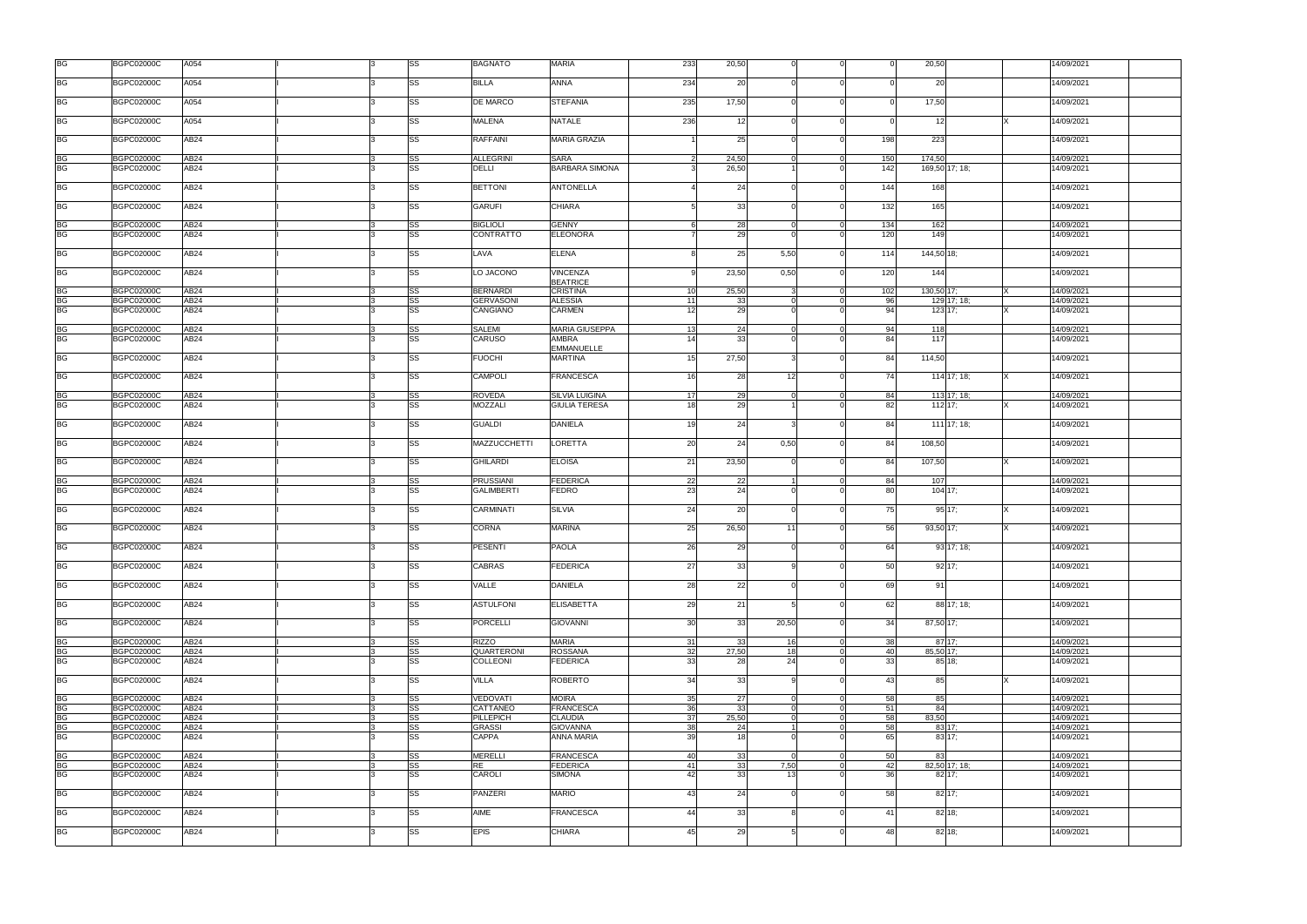| <b>BG</b> | <b>BGPC02000C</b> | AB24             |  | SS        | <b>BERNUZZI</b>    | <b>FRANCESCO</b>    | 46 | 33    |                 | $\Omega$       | 42              | 8117;          | 14/09/2021 |  |
|-----------|-------------------|------------------|--|-----------|--------------------|---------------------|----|-------|-----------------|----------------|-----------------|----------------|------------|--|
| <b>BG</b> | <b>BGPC02000C</b> | AB24             |  | <b>SS</b> | <b>IMMORDINO</b>   | <b>CLAUDIA</b>      | 47 | 26,50 | 0,50            | $\Omega$       | 54              | $81$ 17;       | 14/09/2021 |  |
|           |                   |                  |  |           |                    |                     |    |       |                 |                |                 |                |            |  |
| <b>BG</b> | <b>BGPC02000C</b> | AB <sub>24</sub> |  | SS        | <b>ANDENNA</b>     | <b>ROBERTA</b>      | 48 | 25    |                 | $\Omega$       | 49              | 81 18:         | 14/09/2021 |  |
| <b>BG</b> | <b>BGPC02000C</b> | AB24             |  | <b>SS</b> | <b>ROTA BULO'</b>  | <b>CHIARA</b>       | 49 | 33    |                 | $\Omega$       | 48              | 81             | 14/09/2021 |  |
| BG<br>BG  | <b>BGPC02000C</b> | AB24             |  | SS        | <b>SIGNORELLI</b>  | <b>FRANCESCA</b>    | 50 | 33    |                 | $\Omega$       | 48              | 81             | 14/09/2021 |  |
|           | <b>BGPC02000C</b> | AB24             |  | <b>SS</b> | <b>PAPARO</b>      | <b>ROBERTA</b>      | 51 | 27,50 | 9,50            | $\Omega$       | 42              | 79             | 14/09/2021 |  |
| <b>BG</b> | <b>BGPC02000C</b> | <b>AB24</b>      |  | SS        | <b>COLOMBI</b>     | <b>CHIARA</b>       | 52 | 24,50 | 6,50            | $\overline{0}$ | 48              | 79             | 14/09/2021 |  |
| BG        | <b>BGPC02000C</b> | AB24             |  | SS        | SPERANDEO          | <b>FIORINA</b>      | 53 | 33    | 0,50            | $\overline{0}$ | 45              | 78,50 17; 18;  | 14/09/2021 |  |
| <b>BG</b> | <b>BGPC02000C</b> | AB24             |  | <b>SS</b> | <b>MAGGI</b>       | LAURA               | 54 | 26,50 |                 | $\Omega$       | 52              | 78,50 17; 18;  | 14/09/2021 |  |
| BG        |                   | <b>AB24</b>      |  | SS        |                    | <b>IRENE</b>        |    |       | 3,50            | $\Omega$       | 49              |                |            |  |
|           | <b>BGPC02000C</b> |                  |  |           | <b>VIVOLO</b>      |                     | 55 | 25    |                 |                |                 | 77,50 17;      | 14/09/2021 |  |
| BG        | <b>BGPC02000C</b> | AB24             |  | <b>SS</b> | <b>RAVIZZA</b>     | <b>ELEONORA</b>     | 56 | 33    | 12              | $\Omega$       | 32              | 77             | 14/09/2021 |  |
| <b>BG</b> | <b>BGPC02000C</b> | AB24             |  | SS        | <b>DE BIASE</b>    | LUISA               | 57 | 33    | 0,50            | $\Omega$       | 42              | 75,50 17; 18;  | 14/09/2021 |  |
| <b>BG</b> | <b>BGPC02000C</b> | AB <sub>24</sub> |  | SS        | ZANOTTI            | <b>FEDERICA</b>     | 58 | 27,50 |                 | $\Omega$       | 48              | 75,50 17;      | 14/09/2021 |  |
| BG        | <b>BGPC02000C</b> | AB24             |  | <b>SS</b> | <b>RUCK</b>        | <b>ROSSELLA</b>     | 59 | 24.50 |                 | $\Omega$       | 50              | 74,50 17; 18;  | 14/09/2021 |  |
| <b>BG</b> | <b>BGPC02000C</b> | AB24             |  | <b>SS</b> | <b>DAMIANO</b>     | <b>RAFFAELE</b>     | 60 | 33    |                 | $\Omega$       | 41              | 74 17: 18:     | 14/09/2021 |  |
|           |                   |                  |  |           |                    |                     |    |       |                 |                |                 |                |            |  |
| <b>BG</b> | <b>BGPC02000C</b> | AB <sub>24</sub> |  | SS        | TIRRI              | <b>MARIA</b>        | 61 | 24    |                 |                | 49              | 74 17; 18;     | 14/09/2021 |  |
| <b>BG</b> | <b>BGPC02000C</b> | AB24             |  | <b>SS</b> | LO NIGRO           | <b>ROSSANA</b>      | 62 | 33    |                 | $\Omega$       | 33              | 74 17;         | 14/09/2021 |  |
| <b>BG</b> | <b>BGPC02000C</b> | AB24             |  | SS        | <b>BAIGUINI</b>    | <b>ELISA</b>        | 63 | 33    |                 | $\Omega$       | 36              | 74             | 14/09/2021 |  |
| <b>BG</b> | <b>BGPC02000C</b> | AB <sub>24</sub> |  | SS        | <b>MARCHESI</b>    | <b>IMER</b>         | 64 | 24,50 |                 | $\Omega$       | 49              | 73.50 17: 18:  | 14/09/2021 |  |
|           |                   |                  |  |           |                    |                     |    |       |                 |                |                 |                |            |  |
| BG<br>BG  | <b>BGPC02000C</b> | AB24             |  | SS        | <b>IMBORNONE</b>   | DAVIDE ROBERTO      | 65 | 25    | 8,50            | $\Omega$       | 39              | 72,50 17;      | 14/09/2021 |  |
|           | <b>BGPC02000C</b> | AB24             |  | <b>SS</b> | CATTANEO           | LAURA               | 66 | 24    | 0,50            | $\Omega$       | 48              | 72,50          | 14/09/2021 |  |
| <b>BG</b> | <b>BGPC02000C</b> | AB24             |  | <b>SS</b> | QUARTUCCIO         | NATALIZIA LUANA     | 67 | 21,50 | 6,50            |                | 44              | 72 17;         | 14/09/2021 |  |
| BG        | <b>BGPC02000C</b> | AB24             |  | SS        | <b>ROTA</b>        | <b>SILVIA</b>       | 68 | 25    | $\Omega$        | $\overline{0}$ | 46              | 71 17; 18;     | 14/09/2021 |  |
| <b>BG</b> | <b>BGPC02000C</b> | AB24             |  | <b>SS</b> | <b>RONCOLI</b>     | <b>ELISA</b>        | 69 | 33    |                 | $\Omega$       | 34              | 71 17:         | 14/09/2021 |  |
| BG        | <b>BGPC02000C</b> | <b>AB24</b>      |  | SS        | <b>VINDIGNI</b>    | <b>VALENTINA</b>    | 70 | 33    | 7,50            | $\Omega$       | 30              | 70,50 17;      | 14/09/2021 |  |
| <b>BG</b> | <b>BGPC02000C</b> | AB <sub>24</sub> |  | SS        | <b>GLOSA</b>       | <b>GIUSY</b>        | 71 | 33    |                 | $\Omega$       | 36              | 69 17; 18;     | 14/09/2021 |  |
| <b>BG</b> | <b>BGPC02000C</b> | AB24             |  | SS        | <b>OGLIARI</b>     | <b>ELENA</b>        | 72 | 33    | 12 <sup>1</sup> | $\Omega$       | 24              | 69             | 14/09/2021 |  |
| <b>BG</b> | <b>BGPC02000C</b> | AB24             |  | SS        | <b>DAMUSCO</b>     | <b>GIUSI CARMEN</b> | 73 | 33    |                 | $\Omega$       | 25              | 67 17:         | 14/09/2021 |  |
| <b>BG</b> | <b>BGPC02000C</b> | AB24             |  | SS        | <b>ANDOLINA</b>    | <b>ILENIA IDA</b>   | 74 | 28    | 10              | $\Omega$       | 28              | 66             | 14/09/2021 |  |
| <b>BG</b> | <b>BGPC02000C</b> | AB24             |  | SS        | <b>SCICCHITANO</b> | <b>ROCCO</b>        | 75 | 24    |                 |                | 40              | 65 17:         | 14/09/2021 |  |
|           |                   |                  |  |           |                    |                     |    |       |                 |                |                 |                |            |  |
| <b>BG</b> | <b>BGPC02000C</b> | AB24             |  | <b>SS</b> | <b>GAIBOTTI</b>    | <b>MAURA</b>        | 76 | 33    | $\Omega$        | $\Omega$       | 32              | 65 18;         | 14/09/2021 |  |
| <b>BG</b> | <b>BGPC02000C</b> | AB24             |  | SS        | <b>DOMENIGHINI</b> | <b>FRANCESCA</b>    | 77 | 22    | $\Omega$        | $\Omega$       | 43              | 65 18;         | 14/09/2021 |  |
|           |                   |                  |  |           |                    |                     |    |       |                 |                |                 |                |            |  |
| <b>BG</b> | <b>BGPC02000C</b> | <b>AB24</b>      |  | SS        | <b>LORENZI</b>     | ADRIANA             | 78 | 33    | 1,50            | $\overline{0}$ | 30              | 64,50 17:      | 14/09/2021 |  |
| BG        | <b>BGPC02000C</b> | AB24             |  | SS        | <b>SCISSA</b>      | <b>MARTINA</b>      | 79 | 33    |                 | $\Omega$       | 30              | 64 17:         | 14/09/2021 |  |
| <b>BG</b> | <b>BGPC02000C</b> | AB24             |  | SS        | PEZZOLI            | SARA                | 80 | 33    | 0,50            | $\Omega$       | 30 <sup>1</sup> | 63,50          | 14/09/2021 |  |
| <b>BG</b> | <b>BGPC02000C</b> | AB24             |  | SS        | <b>RICCIARDO</b>   | VERONICA            | 81 | 25    |                 | $\Omega$       | 31              | 63 17;         | 14/09/2021 |  |
| <b>BG</b> | <b>BGPC02000C</b> | AB24             |  | <b>SS</b> | <b>PARELLO</b>     | <b>NINFA</b>        | 82 | 23    |                 | $\Omega$       | 40              | 63 19:         | 14/09/2021 |  |
| <b>BG</b> | <b>BGPC02000C</b> | AB <sub>24</sub> |  | SS        | <b>MAGNI</b>       | <b>ELEONORA</b>     | 83 | 27    | $\Omega$        | $\overline{0}$ | 36              | 63             | 14/09/2021 |  |
| <b>BG</b> | <b>BGPC02000C</b> | AB <sub>24</sub> |  | SS        | <b>ACCARDO</b>     | <b>MIRIAM</b>       | 84 | 25    | $\overline{7}$  | $\Omega$       | 30 <sup>1</sup> | 62 17; 18;     | 14/09/2021 |  |
| <b>BG</b> | <b>BGPC02000C</b> | AB24             |  | <b>SS</b> | <b>MIDALI</b>      | <b>MARTA</b>        | 85 | 26,50 | 3,50            | $\Omega$       | 32              | 62 17; 18; 19; | 14/09/2021 |  |
| BG        | <b>BGPC02000C</b> | AB <sub>24</sub> |  | <b>SS</b> | <b>SANDRINELLI</b> | <b>FEDERICA</b>     | 86 | 25,50 |                 | $\Omega$       | 36              | 61,50          | 14/09/2021 |  |
| <b>BG</b> | <b>BGPC02000C</b> | AB <sub>24</sub> |  | SS        | <b>OROFINO</b>     | <b>FLORIANA</b>     | 87 | 25,50 |                 | $\Omega$       | 36              | 61,50          | 14/09/2021 |  |
| BG        | <b>BGPC02000C</b> | AB24             |  | <b>SS</b> | <b>PIDATELLA</b>   | LAURA               | 88 | 24,50 |                 | $\Omega$       | 36              | 60,50          | 14/09/2021 |  |
|           | <b>BGPC02000C</b> | AB <sub>24</sub> |  | SS        | <b>BOLCHINI</b>    | <b>MONICA</b>       | 89 | 23    | $\cap$          | $\Omega$       | 36              | 59 17:         | 14/09/2021 |  |
| <b>BG</b> |                   |                  |  |           |                    |                     |    |       |                 |                |                 |                |            |  |
| <b>BG</b> | <b>BGPC02000C</b> | AB24             |  | <b>SS</b> | <b>COMPAGNONI</b>  | <b>MICHELA</b>      | 90 | 33    | 18 <sup>1</sup> | $\Omega$       |                 | 59             | 14/09/2021 |  |
| <b>BG</b> | <b>BGPC02000C</b> | AB24             |  | SS        | <b>ROSSI</b>       | <b>NADIA</b>        | 91 | 33    | 1,50            | $\Omega$       | 24              | 58,50          | 14/09/2021 |  |
| BG        | <b>BGPC02000C</b> | AB24             |  | <b>SS</b> | <b>NANNINI</b>     | <b>GIULIA</b>       | 92 | 33    |                 |                | 18              | 58 17;         | 14/09/2021 |  |
| <b>BG</b> | <b>BGPC02000C</b> | AB24             |  | <b>SS</b> | <b>SCEPI</b>       | FRANCESCA           | 93 | 28    | <b>6</b>        | $\overline{0}$ | 24              | 58             | 14/09/2021 |  |
| <b>BG</b> | <b>BGPC02000C</b> | AB24             |  | <b>SS</b> | <b>FIAMENGHI</b>   | <b>NADIA</b>        | 94 | 28    |                 | $\Omega$       | 29              | 57 18:         | 14/09/2021 |  |
| <b>BG</b> | <b>BGPC02000C</b> | AB24             |  | SS        | <b>COSA</b>        | <b>MARTINA</b>      | 95 | 33    |                 | $\Omega$       | 24              | 57             | 14/09/2021 |  |
| BG        | <b>BGPC02000C</b> | AB24             |  | <b>SS</b> | <b>FRIGENI</b>     | <b>ENRICO LUIGI</b> | 96 | 33    | 12 <sup>1</sup> | $\Omega$       | 12              | 57             | 14/09/2021 |  |
|           |                   |                  |  |           |                    |                     |    |       |                 |                |                 |                |            |  |
| <b>BG</b> | <b>BGPC02000C</b> | AB24             |  | SS        | <b>FRAGNITO</b>    | <b>MARA</b>         | 97 | 20,50 |                 | $\Omega$       | 36              | 56,50          | 14/09/2021 |  |
|           |                   |                  |  |           |                    |                     |    |       |                 |                |                 |                |            |  |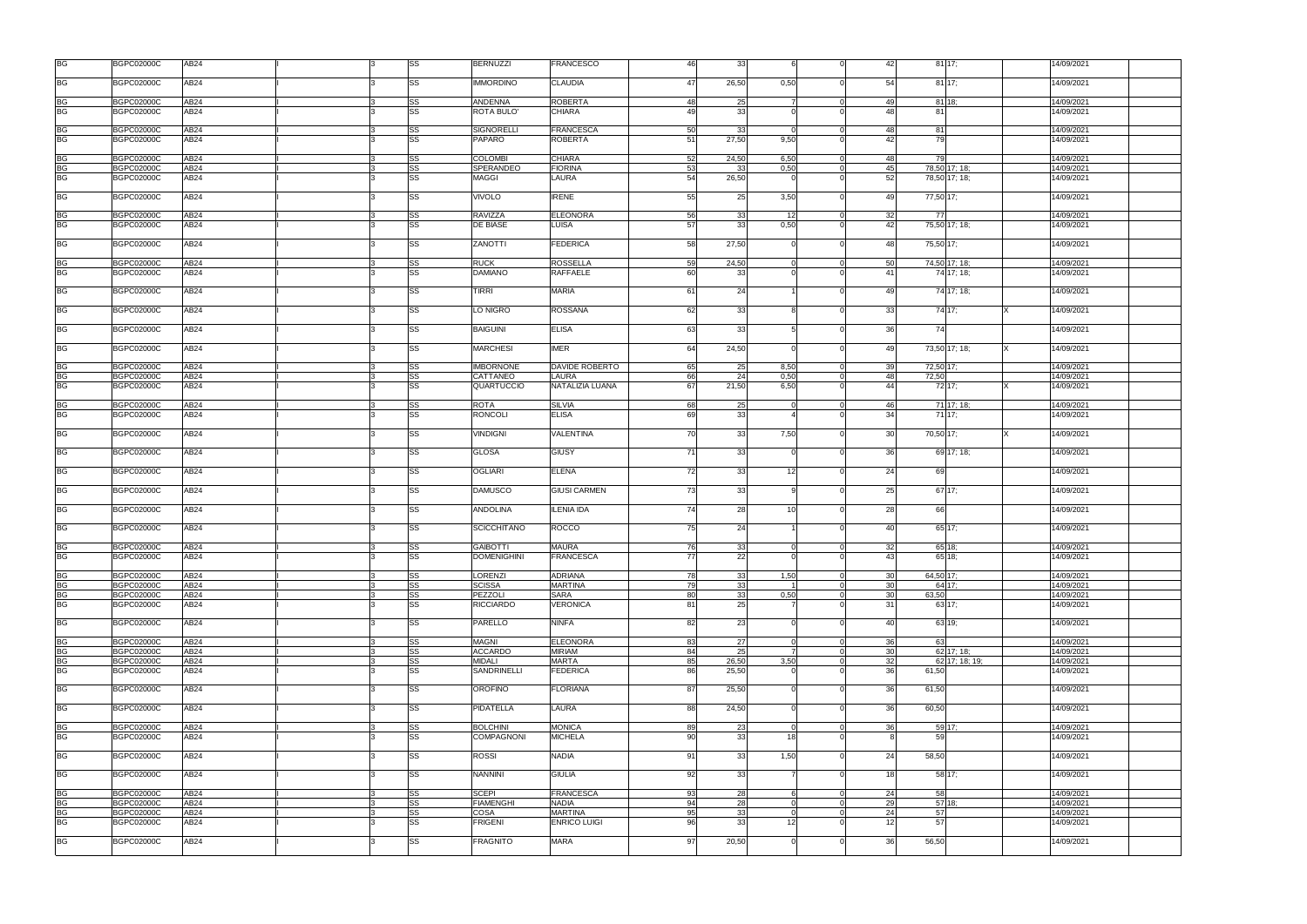| <b>BG</b> | <b>BGPC02000C</b> | AB24             | SS | <b>MARINONI</b>      | LAURA                  | 98  | 20              |       | 36<br>$\overline{0}$             | 56 18;    |               | 14/09/2021 |
|-----------|-------------------|------------------|----|----------------------|------------------------|-----|-----------------|-------|----------------------------------|-----------|---------------|------------|
| <b>BG</b> | <b>BGPC02000C</b> | AB24             | SS | <b>PRAGLIOLA</b>     | <b>IRENE</b>           | 99  | 33              |       | 16                               | 56        |               | 14/09/2021 |
|           |                   |                  |    |                      |                        |     |                 |       |                                  |           |               |            |
| <b>BG</b> | <b>BGPC02000C</b> | AB <sub>24</sub> | SS | <b>GRASSI</b>        | <b>TERESA</b>          | 100 | 33              |       | 18<br>$\Omega$                   | $55$ 17;  |               | 14/09/2021 |
| <b>BG</b> | <b>BGPC02000C</b> | AB24             | SS | <b>CORTESI</b>       | <b>LUCA</b>            | 101 | 33              | 16    | $\Omega$<br>- 6                  | 55        |               | 14/09/2021 |
| <b>BG</b> | <b>BGPC02000C</b> | AB <sub>24</sub> | SS | <b>GRAZIOLI</b>      | <b>ELENA</b>           | 102 | 33              |       | 22                               | 55        |               |            |
|           |                   |                  |    |                      |                        |     |                 |       |                                  |           |               | 14/09/2021 |
|           |                   |                  |    |                      |                        |     |                 |       |                                  |           |               |            |
| <b>BG</b> | <b>BGPC02000C</b> | AB24             | SS | <b>ACCARINO</b>      | <b>GIOVANNI</b>        | 103 | 28              | 3,50  | $\Omega$<br>23                   |           | 54,50 17; 18; | 14/09/2021 |
|           |                   |                  |    |                      |                        |     |                 |       |                                  |           |               |            |
|           |                   |                  |    |                      |                        |     |                 |       |                                  |           |               |            |
| <b>BG</b> | <b>BGPC02000C</b> | AB24             | SS | COLOMBO              | <b>NIVES</b>           | 104 | 23,50           |       | 30                               | 54,50     |               | 14/09/2021 |
|           |                   |                  |    |                      |                        |     |                 |       |                                  |           |               |            |
|           |                   |                  |    |                      |                        |     |                 |       |                                  |           |               |            |
| <b>BG</b> | <b>BGPC02000C</b> | AB24             | SS | <b>PINTO</b>         | <b>MARIA</b>           | 105 | 23              |       | 31                               |           | 54 17; 18;    | 14/09/2021 |
|           |                   |                  |    |                      |                        |     |                 |       |                                  |           |               |            |
|           |                   |                  |    |                      |                        |     |                 |       |                                  |           |               |            |
| <b>BG</b> | <b>BGPC02000C</b> | AB <sub>24</sub> | SS | <b>STORNAIUOLO</b>   | <b>MICHELINA</b>       | 106 | 29              |       | 24<br>$\Omega$                   |           | 53 17; 18;    | 14/09/2021 |
| <b>BG</b> |                   | AB <sub>24</sub> | SS |                      |                        | 107 | 29              |       |                                  | 53        |               |            |
|           | <b>BGPC02000C</b> |                  |    | <b>SCHILLACI</b>     | <b>ELENA</b>           |     |                 |       | 24                               |           |               | 14/09/2021 |
|           |                   |                  |    |                      |                        |     |                 |       |                                  |           |               |            |
| BG        | <b>BGPC02000C</b> | AB24             | SS | <b>NISI</b>          | <b>ALBERTO</b>         | 108 | 26,50           |       | 26<br>$\Omega$                   | 52,50     |               | 14/09/2021 |
|           |                   |                  |    |                      |                        |     |                 |       |                                  |           |               |            |
|           |                   |                  |    |                      |                        |     |                 |       |                                  |           |               |            |
| <b>BG</b> | <b>BGPC02000C</b> | AB24             | SS | <b>AVOGADRI</b>      | <b>SERGIO CRISTIAN</b> | 109 | 24              |       | 28<br>$\Omega$                   | $52$ 17;  |               | 14/09/2021 |
| <b>BG</b> |                   |                  |    |                      |                        |     |                 |       |                                  |           |               |            |
|           | <b>BGPC02000C</b> | AB24             | SS | <b>BUCCI</b>         | VALENTINA              | 110 | 33              |       | 18                               | 52        |               | 14/09/2021 |
|           |                   |                  |    |                      |                        |     |                 |       |                                  |           |               |            |
| <b>BG</b> | <b>BGPC02000C</b> | AB24             | SS | <b>MICCOLI</b>       | <b>GIUSEPPINA</b>      | 111 | 33              |       | 18<br>$\Omega$                   | 52        |               | 14/09/2021 |
|           |                   |                  |    |                      |                        |     |                 |       |                                  |           |               |            |
|           |                   |                  |    |                      |                        |     |                 |       |                                  |           |               |            |
| <b>BG</b> | <b>BGPC02000C</b> | AB <sub>24</sub> | SS | <b>MARUCCIA</b>      | <b>CHIARA</b>          | 112 | 33              | 6,50  | 12<br>$\Omega$                   | 51,50 17; |               | 14/09/2021 |
|           |                   |                  |    |                      |                        |     |                 |       |                                  |           |               |            |
|           |                   |                  |    |                      |                        |     |                 |       |                                  |           |               |            |
| <b>BG</b> | <b>BGPC02000C</b> | AB24             | SS | <b>COTRONEO</b>      | <b>MARTINA</b>         | 113 | 27              |       | 24<br>$\Omega$                   | 51        |               | 14/09/2021 |
|           |                   |                  |    |                      |                        |     |                 |       |                                  |           |               |            |
|           |                   |                  |    |                      |                        |     |                 |       |                                  |           |               |            |
| <b>BG</b> | <b>BGPC02000C</b> | AB24             | SS | <b>PANZERI</b>       | <b>MATTIA</b>          | 114 | 27              |       | 24<br>$\Omega$                   | 51        |               | 14/09/2021 |
| <b>BG</b> | <b>BGPC02000C</b> | AB24             | SS | <b>SPINELLO</b>      | <b>SAMANTHA MARIA</b>  | 115 | 33              |       | 12                               | 50        |               | 14/09/2021 |
|           |                   |                  |    |                      |                        |     |                 |       |                                  |           |               |            |
|           |                   |                  |    |                      |                        |     |                 |       |                                  |           |               |            |
| <b>BG</b> | <b>BGPC02000C</b> | AB24             | SS | <b>GIACOBBE</b>      | <b>FRANCESCA</b>       | 116 | 26,50           | 1,50  | 21<br>$\Omega$                   | 49        |               | 14/09/2021 |
|           |                   |                  |    |                      |                        |     |                 |       |                                  |           |               |            |
|           |                   |                  |    |                      |                        |     |                 |       |                                  |           |               |            |
| <b>BG</b> | <b>BGPC02000C</b> | AB <sub>24</sub> | SS | POZZUOLI             | CESARE                 | 117 | 33              | 15,50 | $\Omega$<br>$\Omega$             | 48,50     |               | 14/09/2021 |
|           |                   |                  |    |                      |                        |     |                 |       |                                  |           |               |            |
|           |                   |                  |    |                      |                        |     |                 |       |                                  |           |               |            |
| BG        | <b>BGPC02000C</b> | AB <sub>24</sub> | SS | <b>COLOMBO</b>       | <b>MONICA</b>          | 118 | 33              |       | 15<br>$\Omega$                   |           | 48 17;        | 14/09/2021 |
|           |                   |                  |    |                      |                        |     |                 |       |                                  |           |               |            |
|           |                   |                  |    |                      |                        |     |                 |       |                                  |           |               |            |
| <b>BG</b> | <b>BGPC02000C</b> | AB24             | SS | <b>MERELLI</b>       | <b>ALICE</b>           | 119 | 33              |       | 15<br>$\Omega$                   | 48        |               | 14/09/2021 |
| <b>BG</b> | <b>BGPC02000C</b> | AB24             | SS | <b>GIORDANO</b>      | <b>SILVIA</b>          | 120 | 33 <sup>1</sup> |       | 12                               | 48        |               | 14/09/2021 |
|           |                   |                  |    |                      |                        |     |                 |       |                                  |           |               |            |
|           |                   |                  |    |                      |                        |     |                 |       |                                  |           |               |            |
| <b>BG</b> | <b>BGPC02000C</b> | AB <sub>24</sub> | SS | <b>ROTA</b>          | <b>CINZIA</b>          | 121 | 25              |       | 18                               |           | 47 17;        | 14/09/2021 |
|           |                   |                  |    |                      |                        |     |                 |       |                                  |           |               |            |
|           |                   |                  |    |                      |                        |     |                 |       |                                  |           |               |            |
| BG        | <b>BGPC02000C</b> | AB24             | SS | <b>OLDRATI</b>       | <b>SERENA</b>          | 122 | 33              |       | 14<br>$\Omega$                   | 47        |               | 14/09/2021 |
|           |                   |                  |    |                      |                        |     |                 |       |                                  |           |               |            |
|           |                   |                  |    |                      |                        |     |                 |       |                                  |           |               |            |
| <b>BG</b> | <b>BGPC02000C</b> | AB24             | SS | <b>PICCOLO</b>       | <b>MARCO</b>           | 123 | 33              |       | 12                               | 47        |               | 14/09/2021 |
|           |                   |                  |    |                      |                        |     |                 |       |                                  |           |               |            |
|           |                   |                  |    |                      |                        |     |                 |       |                                  |           |               |            |
| <b>BG</b> | <b>BGPC02000C</b> | AB <sub>24</sub> | SS | <b>DELLA FERRERA</b> | <b>FRANCESCO</b>       | 124 | 33              |       | $\Omega$<br>9                    | 46        |               | 14/09/2021 |
| <b>BG</b> | <b>BGPC02000C</b> | AB <sub>24</sub> | SS | <b>ROTOLO</b>        | <b>TIZIANA</b>         | 125 | 25              |       | 19                               | 46        |               | 14/09/2021 |
|           |                   |                  |    |                      |                        |     |                 |       |                                  |           |               |            |
|           |                   |                  |    |                      |                        |     |                 |       |                                  |           |               |            |
| <b>BG</b> | <b>BGPC02000C</b> | AB24             | SS | PELLICANO            | <b>DOMENICA</b>        | 126 | 21,50           |       | $\Omega$<br>23                   | 45,50 17; |               | 14/09/2021 |
| <b>BG</b> | <b>BGPC02000C</b> | AB24             |    | <b>BONETTI</b>       | <b>SERENA</b>          |     |                 |       | $\Omega$                         |           | 45 17:        |            |
|           |                   |                  | SS |                      |                        | 127 | 33              |       | 12                               |           |               | 14/09/2021 |
|           |                   |                  |    |                      |                        |     |                 |       |                                  |           |               |            |
| <b>BG</b> | <b>BGPC02000C</b> | AB24             | SS | <b>NAPOLITANO</b>    | <b>FRANCESCA</b>       | 128 | 33              | 12    | $\Omega$                         | 45        |               | 14/09/2021 |
|           |                   |                  |    |                      |                        |     |                 |       |                                  |           |               |            |
| <b>BG</b> | <b>BGPC02000C</b> | AB24             | SS | <b>ARPINO</b>        | <b>MARIA</b>           | 129 |                 |       |                                  | 45        |               | 14/09/2021 |
|           |                   |                  |    |                      |                        |     | 33              |       | 12                               |           |               |            |
|           |                   |                  | SS |                      |                        |     |                 |       |                                  |           |               |            |
| <b>BG</b> | <b>BGPC02000C</b> | AB24             |    |                      |                        |     |                 |       |                                  |           |               |            |
|           |                   |                  |    | <b>FERRANTE</b>      | <b>MATTEO</b>          | 130 | 22              |       | 22<br>$\Omega$                   | 44        |               | 14/09/2021 |
| <b>BG</b> | <b>BGPC02000C</b> |                  |    |                      |                        |     |                 |       |                                  |           |               |            |
|           |                   |                  |    |                      |                        |     |                 |       |                                  |           |               |            |
|           |                   | AB <sub>24</sub> | SS | <b>MUSSO</b>         | <b>GIUSEPPE</b>        | 131 | 33              |       | $\Omega$<br>$\Omega$             | 42        |               | 14/09/2021 |
|           |                   |                  |    |                      |                        |     |                 |       |                                  |           |               |            |
|           |                   |                  |    |                      |                        |     |                 |       |                                  |           |               |            |
| BG        | <b>BGPC02000C</b> | AB24             | SS | <b>TAMANZA</b>       | <b>PAOLA</b>           | 132 | 27              |       | 12<br>$\Omega$                   | 42        |               | 14/09/2021 |
|           |                   |                  |    |                      |                        |     |                 |       |                                  |           |               |            |
|           |                   |                  |    |                      |                        |     |                 |       | $\Omega$                         | 42        |               |            |
| <b>BG</b> | <b>BGPC02000C</b> | AB <sub>24</sub> | SS | <b>LIOTTI</b>        | <b>IRENE</b>           | 133 | 29              |       | 13                               |           |               | 14/09/2021 |
|           |                   |                  |    |                      |                        |     |                 |       |                                  |           |               |            |
| <b>BG</b> | <b>BGPC02000C</b> | AB24             | SS | <b>VERZENI</b>       | <b>MICHELA</b>         | 134 | 26              | 3,50  | $\overline{0}$<br>12             | 41,50 17; |               | 14/09/2021 |
|           |                   |                  |    |                      |                        |     |                 |       |                                  |           |               |            |
| <b>BG</b> | <b>BGPC02000C</b> | AB24             | SS | <b>RUSSO</b>         | <b>BIAGIO</b>          | 135 | 33              | 8.50  | $\overline{0}$<br>$\overline{0}$ | 41,50     |               | 14/09/2021 |
| <b>BG</b> | <b>BGPC02000C</b> | AB24             | SS | <b>BARCELLA</b>      | <b>EMILIANO</b>        | 136 | 33              |       | $\Omega$<br>$\Omega$             | 41        |               | 14/09/2021 |
|           |                   |                  |    |                      |                        |     |                 |       |                                  |           |               |            |
|           |                   |                  |    |                      |                        |     |                 |       |                                  |           |               |            |
| <b>BG</b> | <b>BGPC02000C</b> | AB <sub>24</sub> | SS | <b>TORRESANI</b>     | <b>BENEDETTA</b>       | 137 | 29              |       | 12<br>$\Omega$                   | 41        |               | 14/09/2021 |
|           |                   |                  |    |                      |                        |     |                 |       |                                  |           |               |            |
|           |                   |                  |    |                      |                        |     |                 |       |                                  |           |               |            |
| <b>BG</b> | <b>BGPC02000C</b> | AB24             | SS | <b>VIETRI</b>        | <b>MICHELE</b>         | 138 | 29              |       | 12<br>$\Omega$                   | 41        |               | 14/09/2021 |
| <b>BG</b> | BGPC02000C        | AB <sub>24</sub> | SS | <b>ANGIOLETTI</b>    | <b>CHIARA</b>          | 139 | 29              |       | 12<br>$\Omega$                   | 41        |               | 14/09/2021 |
|           |                   |                  |    |                      |                        |     |                 |       |                                  |           |               |            |
|           |                   |                  |    |                      |                        |     |                 |       |                                  |           |               |            |
| <b>BG</b> | <b>BGPC02000C</b> | AB24             | SS | PANTANELLA           | <b>CINZIA</b>          | 140 | 27              | 0,50  | $\overline{0}$<br>13             |           | 40,50 17; 18; | 14/09/2021 |
|           |                   |                  |    |                      |                        |     |                 |       | $\Omega$<br>-6                   |           |               |            |
| <b>BG</b> | <b>BGPC02000C</b> | AB24             | SS | <b>COVINO</b>        | <b>DORA</b>            | 141 | 29              | 5,50  |                                  | 40,50     |               | 14/09/2021 |
|           |                   |                  |    |                      |                        |     |                 |       |                                  |           |               |            |
| <b>BG</b> | <b>BGPC02000C</b> | AB24             | SS | <b>SEMINARA</b>      | <b>ANDREA</b>          | 142 |                 |       | $\overline{0}$<br>16             | 40        |               | 14/09/2021 |
|           |                   |                  |    |                      |                        |     | 21              |       |                                  |           |               |            |
| BG        | <b>BGPC02000C</b> | AB24             | SS | <b>COLLEONI</b>      | <b>MARTA</b>           | 143 | 33              |       | $\Omega$<br>$\Omega$             | -40       |               | 14/09/2021 |
| <b>BG</b> | <b>BGPC02000C</b> | AB24             | SS | <b>MADONNA</b>       | <b>MARTINA</b>         | 144 | 33              | 6,50  | $\Omega$                         | 39,50     |               | 14/09/2021 |
|           |                   |                  |    |                      |                        |     |                 |       |                                  |           |               |            |
|           |                   |                  |    |                      |                        |     |                 |       |                                  |           |               |            |
| <b>BG</b> | <b>BGPC02000C</b> | AB24             | SS | <b>RIPEPI</b>        | <b>NICOLINA</b>        | 145 | 33              | 0,50  |                                  | 39,50     |               | 14/09/2021 |
|           |                   |                  |    |                      |                        |     |                 |       |                                  |           |               |            |
|           |                   |                  |    |                      |                        |     |                 |       |                                  |           |               |            |
| BG        | <b>BGPC02000C</b> | AB24             | SS | <b>BRAMATO</b>       | <b>CHIARA</b>          | 146 | 33              |       | $\Omega$                         | 39        |               | 14/09/2021 |
|           |                   |                  |    |                      |                        |     |                 |       |                                  |           |               |            |
|           |                   |                  |    |                      |                        |     |                 |       |                                  |           |               |            |
| <b>BG</b> | <b>BGPC02000C</b> | AB24             | SS | <b>ARMINIO</b>       | ANGELO                 | 147 | 33              |       | $\overline{0}$<br>$\Omega$       | 39        |               | 14/09/2021 |
|           |                   |                  |    |                      |                        |     |                 |       | $\Omega$                         |           |               |            |
| <b>BG</b> | <b>BGPC02000C</b> | AB24             | SS | <b>CIACCIO</b>       | <b>DEBORAH</b>         | 148 | 33              |       |                                  | 39        |               | 14/09/2021 |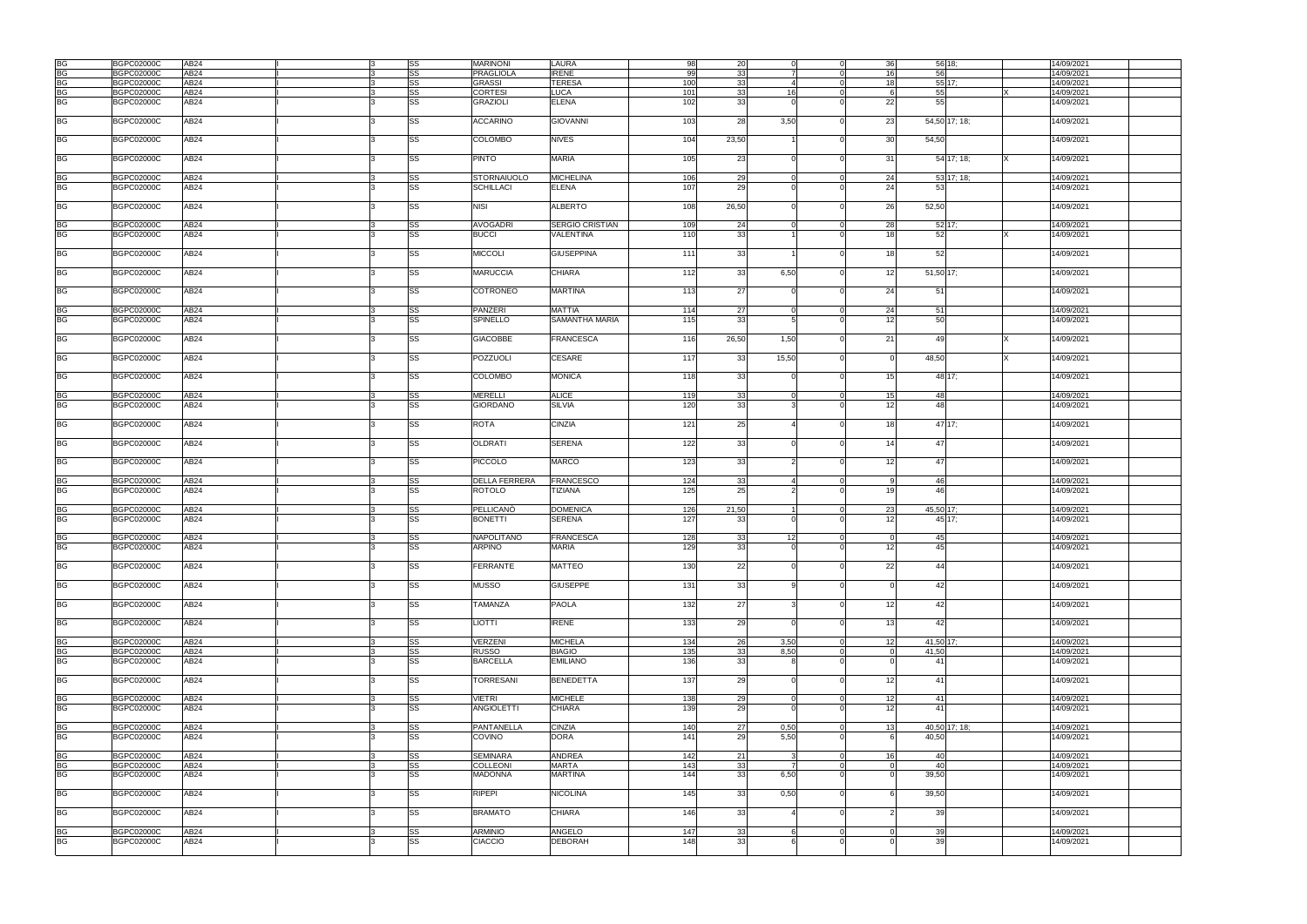| <b>BG</b>              | <b>BGPC02000C</b><br>AB24                       | <b>SS</b>              | <b>DE GIORGI</b>            | <b>FRANCESCA</b>                     | 149              | 33       |                      |                             | 39               | 14/09/2021               |  |
|------------------------|-------------------------------------------------|------------------------|-----------------------------|--------------------------------------|------------------|----------|----------------------|-----------------------------|------------------|--------------------------|--|
| <b>BG</b>              | <b>BGPC02000C</b><br>AB24                       | <b>SS</b>              | <b>ALLEGRI</b>              | <b>BARBARA</b>                       | 150              | 26,50    | $\Omega$             | 12<br>$\Omega$              | 38,50 18;        | 14/09/2021               |  |
| <b>BG</b>              | <b>BGPC02000C</b><br>AB24                       | <b>SS</b>              | <b>ZAPPIA</b>               | <b>MARILENA</b>                      | 151              | 26       |                      | 12 <sup>1</sup>             | 38 18;           | 14/09/2021               |  |
| <b>BG</b>              | <b>BGPC02000C</b><br>AB24                       | <b>SS</b>              | <b>ALBRICI</b>              | <b>GIULIA</b>                        | 152              | 29       |                      | $\Omega$                    | 38               | 14/09/2021               |  |
| <b>BG</b>              | <b>BGPC02000C</b><br>AB24                       | <b>SS</b>              | ZANARDI                     | <b>CLARA</b>                         | 153              | 26       |                      |                             | 38               | 14/09/2021               |  |
| <b>BG</b>              | AB <sub>24</sub><br><b>BGPC02000C</b>           | <b>SS</b>              | <b>SCANDELLA</b>            | <b>NICOLE</b>                        | 154              | 33       | 4,50                 | $\Omega$                    | 37,50            | 14/09/2021               |  |
| <b>BG</b>              | <b>BGPC02000C</b><br>AB24                       | <b>SS</b>              | <b>PRESTIPINO</b>           | <b>ROBERTA</b>                       | 155              | 33       |                      | $\Omega$                    | 37               | 14/09/2021               |  |
| <b>BG</b>              | <b>BGPC02000C</b><br>AB24                       | <b>SS</b>              | UBBIALI                     | <b>FRANCESCA</b>                     | 156              | 33       |                      | $\Omega$                    | 37               | 14/09/2021               |  |
| <b>BG</b>              | <b>BGPC02000C</b><br>AB24                       | <b>SS</b>              | <b>CORIA</b>                | <b>ELISA</b>                         | 157              | 33       |                      | $\Omega$                    | 37               | 14/09/2021               |  |
| <b>BG</b>              | <b>BGPC02000C</b><br>AB24                       | <b>SS</b>              | PELLEGRINO                  | <b>GIUSEPPINA</b>                    | 158              | 33       |                      | $\Omega$                    | 37               | 14/09/2021               |  |
| <b>BG</b>              | <b>BGPC02000C</b><br>AB24                       | SS                     | <b>ZUCCLINI</b>             | VANESSA                              | 159              | 24,50    | $\Omega$             | 12<br>$\Omega$              | 36,50            | 14/09/2021               |  |
| <b>BG</b>              | <b>BGPC02000C</b><br>AB24                       | <b>SS</b>              | <b>SPINA</b>                | <b>ROBERTA</b>                       | 160              | 29       |                      | $\Omega$                    | 3617;            | 14/09/2021               |  |
| <b>BG</b>              | <b>BGPC02000C</b><br>AB24                       | SS                     | <b>AMATO</b>                | <b>BIANCA</b>                        | 161              | 26       |                      | $\Omega$                    | -36              | 14/09/2021               |  |
| <b>BG</b>              | <b>BGPC02000C</b><br>AB24                       | <b>SS</b>              | VALENTINELLI                | <b>IRENE</b>                         | 162              | 26       |                      | $\Omega$                    | 36               | 14/09/2021               |  |
|                        | <b>BGPC02000C</b><br>AB24                       | <b>SS</b>              | <b>ROTA</b>                 | <b>ELISABETTA</b>                    |                  |          |                      |                             | 36               | 14/09/2021               |  |
| $rac{BG}{BG}$          | AB24<br><b>BGPC02000C</b>                       | <b>SS</b>              | <b>MADERNA</b>              | LEA                                  | 163<br>164       | 33<br>29 |                      |                             | 36               | 14/09/2021               |  |
|                        |                                                 |                        |                             |                                      |                  |          |                      |                             |                  |                          |  |
| <b>BG</b>              | <b>BGPC02000C</b><br>AB24                       | SS                     | <b>BROGNI</b>               | <b>CHIARA</b>                        | 165              | 26,50    |                      | $\Omega$                    | 35,50 18;        | 14/09/2021               |  |
| <b>BG</b>              | <b>BGPC02000C</b><br>AB24                       | <b>SS</b>              | <b>LICANDRI</b>             | <b>STEFANIA</b>                      | 166              | 29       |                      | $\Omega$                    | 35               | 14/09/2021               |  |
| <b>BG</b>              | <b>BGPC02000C</b><br>AB24                       | <b>SS</b>              | <b>NICOSIA</b>              | <b>ELENA SARA</b>                    | 167              | 28       |                      | $\Omega$                    | 35               | 14/09/2021               |  |
| <b>BG</b>              | AB <sub>24</sub><br><b>BGPC02000C</b>           | <b>SS</b>              | <b>MARCHESI</b>             | <b>FRANCESCA</b>                     | 168              | 33       | 1,50                 | $\Omega$                    | 34,50            | 14/09/2021               |  |
| <b>BG</b>              | <b>BGPC02000C</b><br>AB24                       | <b>SS</b>              | <b>TAGLIABUE</b>            | <b>NICOLE</b>                        | 169              | 28,50    |                      | $\Omega$                    | 34,50            | 14/09/2021               |  |
| <b>BG</b>              | <b>BGPC02000C</b><br>AB24                       | <b>SS</b>              | DI CIOCCIO                  | <b>FRANCESCA</b>                     | 170              | 33       |                      | $\Omega$                    | 34               | 14/09/2021               |  |
| <b>BG</b>              | <b>BGPC02000C</b><br>AB24                       | <b>SS</b>              | <b>MAESTRONI</b>            | <b>VIOLA</b>                         | 171              | 26       |                      | $\Omega$                    | 34               | 14/09/2021               |  |
| <b>BG</b>              | AB24<br><b>BGPC02000C</b>                       | <b>SS</b>              | CALAMITA                    | <b>SILVIA</b>                        | $\overline{172}$ | 33       |                      |                             | 34               | 14/09/2021               |  |
|                        |                                                 |                        |                             |                                      |                  |          |                      |                             |                  |                          |  |
|                        |                                                 |                        |                             |                                      |                  |          |                      | $\Omega$                    |                  |                          |  |
| <b>BG</b>              | <b>BGPC02000C</b><br>AB24                       | <b>SS</b>              | <b>CIROCCO</b>              | <b>MARIA LUNA</b>                    | 173              | 33       |                      | $\Omega$                    | 34               | 14/09/2021               |  |
| <b>BG</b>              | <b>BGPC02000C</b><br>AB24                       | <b>SS</b>              | <b>CREMASCHI</b>            | <b>SARA</b>                          | 174              | 33       |                      | $\Omega$                    | 34               | 14/09/2021               |  |
| <b>BG</b>              | AB24<br>BGPC02000C                              | <b>SS</b>              | <b>PALMIERI</b>             | <b>GIUSEPPINA</b>                    | 175              | 33       | $\Omega$             |                             | 34               | 14/09/2021               |  |
|                        | <b>BGPC02000C</b><br>AB24                       | <b>SS</b>              | <b>TOPALLI</b>              | <b>BLERTA</b>                        | 176              | 33       |                      | $\Omega$                    | 34               | 14/09/2021               |  |
| BG<br>BG               | AB24<br><b>BGPC02000C</b>                       | <b>SS</b>              | TRAVAGLIONE                 | <b>SARA</b>                          | 177              | 27       | 0,50                 | $\Omega$                    | 33,50            | 14/09/2021               |  |
|                        |                                                 |                        |                             |                                      |                  |          |                      |                             |                  |                          |  |
| <b>BG</b><br><b>BG</b> | <b>BGPC02000C</b><br>AB24<br>AB24<br>BGPC02000C | SS<br>SS               | PEDRUZZI<br><b>BENATTI</b>  | <b>ANTONELLA</b><br><b>FRANCESCA</b> | 178<br>179       | 26<br>21 |                      | $\Omega$<br>12              | 33 17; 18;<br>33 | 14/09/2021<br>14/09/2021 |  |
| <b>BG</b>              | <b>BGPC02000C</b><br>AB24                       | <b>SS</b>              | ROMEO                       | <b>SELENE</b>                        | 180              | 33       | $\Omega$             | $\Omega$                    | 33<br>$\Omega$   | 14/09/2021               |  |
| <b>BG</b>              | <b>BGPC02000C</b><br>AB24                       | SS                     | COMO                        | <b>HELENA</b>                        | 181              | 33       | $\Omega$             | ∩                           | 33               | 14/09/2021               |  |
|                        |                                                 |                        |                             |                                      |                  |          |                      |                             |                  |                          |  |
| <b>BG</b>              | <b>BGPC02000C</b><br>AB24                       | <b>SS</b>              | LUSSANA                     | <b>MARTINA</b>                       | 182              | 33       | $\Omega$             | $\Omega$                    | 33               | 14/09/2021               |  |
| BG                     | <b>BGPC02000C</b><br>AB24                       | <b>SS</b>              | <b>MELILLO</b>              | TERESA                               | 183              | 33       |                      |                             | 33               | 14/09/2021               |  |
|                        |                                                 |                        |                             |                                      |                  |          | $\Omega$             |                             |                  |                          |  |
| <b>BG</b>              | <b>BGPC02000C</b><br>AB24                       | <b>SS</b>              | <b>MERELLI</b>              | <b>GLORIA</b>                        | 184              | 33       |                      | $\Omega$<br>$\Omega$        | 33               | 14/09/2021               |  |
| <b>BG</b>              | <b>BGPC02000C</b><br>AB24                       | <b>SS</b>              | <b>FAGIANI</b>              | <b>ERICA</b>                         | 185              | 33       | $\Omega$<br>$\Omega$ | $\Omega$                    | 33               | 14/09/2021               |  |
| <b>BG</b>              | <b>BGPC02000C</b><br>AB24                       | <b>SS</b>              | <b>GONDOLA</b>              | <b>PAOLO</b>                         | 186              | 33       |                      |                             | 33               | 14/09/2021               |  |
|                        |                                                 |                        |                             |                                      |                  |          | $\Omega$             | $\Omega$                    |                  |                          |  |
| <b>BG</b>              | <b>BGPC02000C</b><br>AB <sub>24</sub>           | <b>SS</b>              | <b>BERETTA</b>              | <b>CRISTINA</b>                      | 187              | 33       | $\Omega$             | $\Omega$                    | 33               | 14/09/2021               |  |
| <b>BG</b>              | <b>BGPC02000C</b><br>AB24<br><b>BGPC02000C</b>  | <b>SS</b>              | <b>MALAGOLI</b>             | <b>MARIA LAURA</b>                   | 188              | 33       |                      | ∩                           | 33               | 14/09/2021               |  |
| BG<br>BG               | AB24<br>AB24<br><b>BGPC02000C</b>               | <b>SS</b><br><b>SS</b> | <b>GANDOSSI</b><br>NUOVAVIA | <b>ALICE</b><br><b>ROBERTA</b>       | 189<br>190       | 33<br>33 |                      |                             | 33<br>33         | 14/09/2021<br>14/09/2021 |  |
|                        |                                                 |                        |                             |                                      |                  |          | $\Omega$             | $\Omega$                    |                  |                          |  |
| <b>BG</b>              | <b>BGPC02000C</b><br>AB24                       | <b>SS</b>              | <b>BARLETTA</b>             | <b>MARCO</b>                         | 191              | 33       | $\Omega$             | $\Omega$<br>$\Omega$        | 33               | 14/09/2021               |  |
|                        | <b>BGPC02000C</b><br>AB24                       | <b>SS</b>              | <b>MOCERINO</b>             | <b>VINCENZO</b>                      | 192              | 33       |                      |                             | 33               | 14/09/2021               |  |
| BG<br>BG               | <b>BGPC02000C</b><br>AB24                       | <b>SS</b>              | <b>PORCELLI</b>             | LUIGINA SERENA<br>ANNA               | 193              | 33       |                      |                             | 33               | 14/09/2021               |  |
|                        | <b>BGPC02000C</b>                               | <b>SS</b>              | SPAGNOLO                    | <b>FLORINDA</b>                      | 194              |          | $\mathbf 4$          | $\Omega$                    | 33               |                          |  |
| <b>BG</b><br><b>BG</b> | AB <sub>24</sub><br>AB24<br><b>BGPC02000C</b>   | <b>SS</b>              | <b>PATRINI</b>              | <b>CAROLINA</b>                      | 195              | 25<br>33 |                      |                             | 33               | 14/09/2021<br>14/09/2021 |  |
| <b>BG</b>              | <b>BGPC02000C</b><br>AB <sub>24</sub>           | <b>SS</b>              | <b>BASILE</b>               | <b>RAFFAELLA</b>                     | 196              | 22,50    |                      | 10 <sup>1</sup><br>$\Omega$ | 32,50            | 14/09/2021               |  |
| <b>BG</b>              | <b>BGPC02000C</b><br>AB24                       | <b>SS</b>              | SELVENDIRAN                 | VINUJAH                              | 197              | 27,50    | 5                    | $\Omega$                    | 32,50            | 14/09/2021               |  |
| <b>BG</b>              | <b>BGPC02000C</b><br>AB24                       | SS                     | POLETTI                     | <b>MARTINA</b>                       | 198              | 25       |                      | $\Omega$                    | 32               | 14/09/2021               |  |
| <b>BG</b>              | AB24<br><b>BGPC02000C</b>                       | <b>SS</b>              | <b>MILANESI</b>             | <b>SILVIA</b>                        | 199              | 29       | $\mathbf{B}$         | $\Omega$                    | 32               | 14/09/2021               |  |
| <b>BG</b>              | <b>BGPC02000C</b><br>AB <sub>24</sub>           | SS                     | NUNZIATA                    | <b>ILARIA</b>                        | 200              | 29       | 2,50                 | $\Omega$                    | 31,50            | 14/09/2021               |  |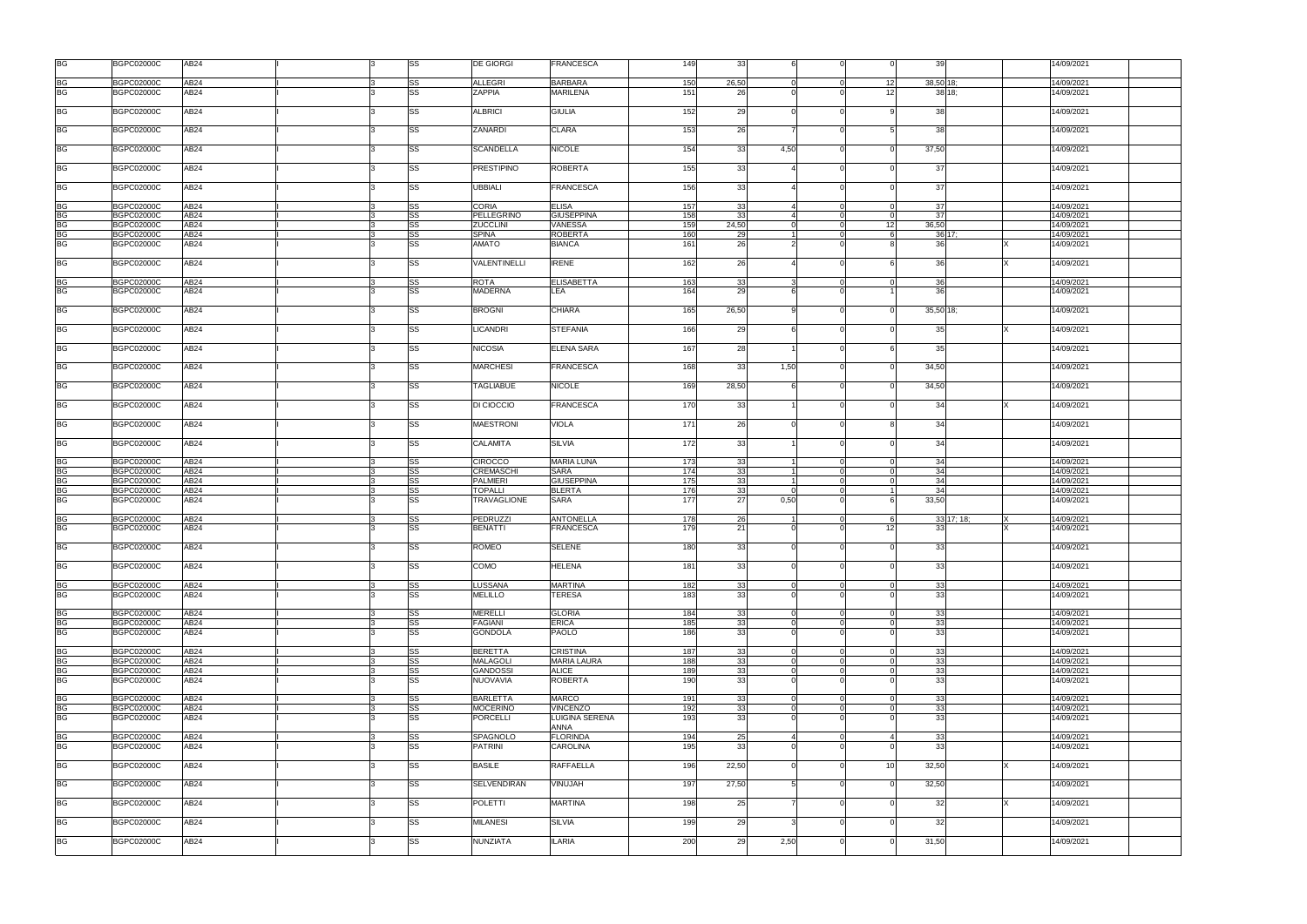| BG              | <b>BGPC02000C</b> | AB24             |   | SS        | <b>GRIGIS</b>           | <b>VERONICA</b>       | 201             | 27    |          | $\Omega$       |          | 31            | 14/09/2021 |
|-----------------|-------------------|------------------|---|-----------|-------------------------|-----------------------|-----------------|-------|----------|----------------|----------|---------------|------------|
|                 |                   |                  |   |           |                         |                       |                 |       |          |                |          |               |            |
| <b>BG</b>       | <b>BGPC02000C</b> | AB24             |   | SS        | ALBANI ROCCHETTI CHIARA |                       | 202             | 28    |          |                |          | 31            | 14/09/2021 |
|                 |                   |                  |   |           |                         |                       |                 |       |          |                |          |               |            |
| <b>BG</b>       | <b>BGPC02000C</b> | AB24             |   | SS        | ROCES SOTO              | JUDITH                | 203             | 12    |          | $\Omega$       | 18       | 30            | 14/09/2021 |
|                 |                   |                  |   |           |                         |                       |                 |       |          |                |          |               |            |
|                 |                   |                  |   |           |                         |                       |                 |       |          |                |          |               |            |
| BG              | <b>BGPC02000C</b> | AB24             |   | SS        | <b>CASSERA</b>          | <b>ALESSANDRA</b>     | 204             | 17    |          | $\Omega$       | 12.50    | 29.50         | 14/09/2021 |
| <b>BG</b>       | <b>BGPC02000C</b> | AB24             |   | SS        | <b>BATTAGLIA</b>        | <b>MARIA ROSARIA</b>  | 205             | 29    |          | $\Omega$       |          | 29 18:        | 14/09/2021 |
|                 |                   |                  |   |           |                         |                       |                 |       |          |                |          |               |            |
| <b>BG</b>       | <b>BGPC02000C</b> | AB24             |   | SS        | VIZZINI                 | <b>ALESSANDRA</b>     | 206             | 26,50 | 1,50     | $\Omega$       |          | 29 18:        | 14/09/2021 |
|                 |                   |                  |   |           |                         |                       |                 |       |          |                |          |               |            |
|                 |                   |                  |   |           |                         |                       |                 |       |          |                |          |               |            |
| <b>BG</b>       | <b>BGPC02000C</b> | AB24             |   | SS        | ZAMBONELLI              | <b>SARA</b>           | 207             | 29    |          | $\Omega$       |          | 29 18:        | 14/09/2021 |
|                 |                   |                  |   |           |                         |                       |                 |       |          |                |          |               |            |
| <b>BG</b>       | <b>BGPC02000C</b> | AB24             |   | SS        | SGRO'                   | <b>RACHELE</b>        | 208             | 29    |          | $\Omega$       |          | 29            | 14/09/2021 |
|                 |                   |                  |   |           |                         |                       |                 |       |          |                |          |               |            |
|                 |                   |                  |   |           |                         |                       |                 |       |          |                |          |               |            |
| <b>BG</b>       | <b>BGPC02000C</b> | AB24             |   | SS        | ZAFARANA                | <b>MARIA ALICE</b>    | 209             | 29    |          | $\Omega$       | $\Omega$ | 29            | 14/09/2021 |
|                 |                   |                  |   |           |                         |                       |                 |       |          | $\Omega$       |          |               |            |
| <b>BG</b>       | <b>BGPC02000C</b> | AB24             |   | SS        | <b>ZECCA</b>            | LUCA                  | 210             | 29    |          |                |          | 29            | 14/09/2021 |
|                 |                   |                  |   |           |                         |                       |                 |       |          |                |          |               |            |
| <b>BG</b>       | <b>BGPC02000C</b> | AB24             |   | SS        | <b>FINAZZI</b>          | <b>MILENA</b>         | 211             | 27    | 1,50     | $\Omega$       |          | 28,50 18; 19; | 14/09/2021 |
|                 |                   |                  |   |           |                         |                       |                 |       |          |                |          |               |            |
| <b>BG</b>       | <b>BGPC02000C</b> | AB24             |   | SS        | <b>CURCI</b>            | <b>EMANUELA</b>       | 212             | 27,50 |          |                |          | 28,50         | 14/09/2021 |
|                 |                   |                  |   |           |                         |                       |                 |       |          |                |          |               |            |
|                 |                   |                  |   |           | CASTELLI                |                       |                 |       |          | ി'             |          |               |            |
| <b>BG</b>       | <b>BGPC02000C</b> | AB24             |   | SS        |                         | <b>PAOLA</b>          | 213             | 28,50 |          |                |          | 28,50         | 14/09/2021 |
|                 |                   |                  |   |           |                         |                       |                 |       |          |                |          |               |            |
| <b>BG</b>       | <b>BGPC02000C</b> | AB <sub>24</sub> |   | SS        | ZANONCELLI              | <b>DONATELLA</b>      | 214             | 28    |          | $\Omega$       |          | 28 18:        | 14/09/2021 |
|                 |                   |                  |   |           |                         |                       |                 |       |          |                |          |               |            |
|                 |                   |                  |   |           |                         |                       |                 |       |          |                |          |               |            |
| <b>BG</b>       | <b>BGPC02000C</b> | AB24             |   | SS        | <b>FACCINI</b>          | <b>MARIA CRISTINA</b> | 215             | 27,50 | 0.50     | $\Omega$       |          | 28            | 14/09/2021 |
| <b>BG</b>       |                   | AB24             |   | <b>SS</b> |                         |                       | 216             |       |          |                |          | 28            |            |
|                 | <b>BGPC02000C</b> |                  |   |           | <b>BONFANTI</b>         | <b>CRISTIAN ALDO</b>  |                 | 28    |          |                |          |               | 14/09/2021 |
|                 |                   |                  |   |           |                         |                       |                 |       |          |                |          |               |            |
| <b>BG</b>       | <b>BGPC02000C</b> | AB24             |   | SS        | <b>COLLEONI</b>         | <b>MARIA</b>          | 217             | 28    | $\Omega$ | $\overline{0}$ | $\Omega$ | 28            | 14/09/2021 |
|                 |                   |                  |   |           |                         |                       |                 |       |          |                |          |               |            |
| <b>BG</b>       | <b>BGPC02000C</b> | AB24             |   | SS        | <b>FINARDI</b>          | <b>CHIARA</b>         | 218             | 27.50 | $\Omega$ | $\Omega$       | $\Omega$ | 27,50 18:     | 14/09/2021 |
| <b>BG</b>       | <b>BGPC02000C</b> | AB24             |   | SS        | <b>MUTTI</b>            | LARA                  | 219             | 27,50 |          |                |          | 27,50 18;     | 14/09/2021 |
|                 |                   |                  |   |           |                         |                       |                 |       |          |                |          |               |            |
|                 |                   |                  |   |           |                         |                       |                 |       |          |                |          |               |            |
| <b>BG</b>       | <b>BGPC02000C</b> | AB <sub>24</sub> |   | SS        | <b>PORTALUPI</b>        | <b>GIULIA</b>         | 220             | 25,50 |          | $\Omega$       |          | 27,50         | 14/09/2021 |
|                 |                   |                  |   |           |                         |                       |                 |       |          |                |          |               |            |
|                 |                   |                  |   |           |                         |                       |                 |       |          | $\Omega$       |          |               |            |
| <b>BG</b>       | <b>BGPC02000C</b> | AB24             |   | SS        | <b>BELLOMO</b>          | <b>FEDERICA</b>       | 221             | 27,50 |          |                |          | 27,50         | 14/09/2021 |
|                 |                   |                  |   |           |                         |                       |                 |       |          |                |          |               |            |
| <b>BG</b>       | <b>BGPC02000C</b> | AB24             |   | SS        | CARRARA                 | <b>MARCELLO</b>       | 222             | 27,50 |          |                |          | 27,50         | 14/09/2021 |
|                 |                   |                  |   |           |                         |                       |                 |       |          |                |          |               |            |
|                 |                   |                  |   |           |                         |                       |                 |       |          |                |          |               |            |
| <b>BG</b>       | <b>BGPC02000C</b> | AB24             |   | SS        | <b>QUADRI</b>           | <b>MICHELA</b>        | 223             | 26    |          | $\Omega$       |          | 27'18;        | 14/09/2021 |
|                 |                   |                  |   |           |                         |                       |                 |       |          |                |          |               |            |
|                 |                   |                  |   |           |                         |                       |                 |       |          |                |          |               |            |
| <b>BG</b>       | <b>BGPC02000C</b> | AB <sub>24</sub> |   | SS        | <b>PERICO</b>           | <b>MARTINA</b>        | 224             | 25    |          |                |          | 27            | 14/09/2021 |
|                 |                   |                  |   |           |                         |                       |                 |       |          |                |          |               |            |
|                 |                   |                  |   |           |                         |                       |                 |       |          |                |          |               |            |
| <b>BG</b>       | <b>BGPC02000C</b> | AB24             |   | SS        | <b>MARCHESELLI</b>      | <b>BEATRICE</b>       | 225             | 27    |          |                |          | 27            | 14/09/2021 |
|                 |                   |                  |   |           |                         |                       |                 |       |          |                |          |               |            |
|                 |                   |                  |   |           | <b>VALORE</b>           |                       |                 |       |          |                |          |               |            |
| <b>BG</b>       | <b>BGPC02000C</b> | AB <sub>24</sub> |   | SS        |                         | <b>BARBARA</b>        | 226             | 27    |          |                |          | 27            | 14/09/2021 |
|                 |                   |                  |   |           |                         |                       |                 |       |          |                |          |               |            |
| BG              | <b>BGPC02000C</b> | AB24             |   | SS        | <b>SCAGLIA</b>          | <b>LAURA</b>          | 227             | 23    |          | $\Omega$       | $\Omega$ | -271          | 14/09/2021 |
|                 |                   |                  |   |           |                         |                       |                 |       |          |                |          |               |            |
| <b>BG</b>       | <b>BGPC02000C</b> | AB24             |   | SS        | <b>RIBEZZO</b>          | ROBERTA ANNA          | 228             | 26,50 |          | $\Omega$       | $\Omega$ | 26,50         | 14/09/2021 |
| <b>BG</b>       | <b>BGPC02000C</b> | AB24             |   | SS        | <b>GAMBA</b>            | <b>MARTA</b>          | 229             | 26    |          | $\Omega$       |          | 26 18:        | 14/09/2021 |
|                 |                   |                  |   |           |                         |                       |                 |       |          |                |          |               |            |
|                 |                   |                  |   |           |                         |                       |                 |       |          |                |          |               |            |
| BG              | <b>BGPC02000C</b> | AB24             |   | SS        | <b>BONFIGLIO</b>        | <b>MARIKA</b>         | 230             | 26    |          | $\Omega$       |          | 26            | 14/09/2021 |
| <b>BG</b>       | <b>BGPC02000C</b> | AB24             |   | SS        | <b>GRASSI</b>           | <b>MARZIA</b>         | 231             | 26    |          | $\Omega$       |          | 26            | 14/09/2021 |
|                 |                   |                  |   |           |                         |                       |                 |       |          |                |          |               |            |
| <b>BG</b>       | <b>BGPC02000C</b> | AB24             |   | SS        | MAZZOLENI               | <b>SILVIA</b>         | 232             | 26    |          | $\Omega$       |          | 26            | 14/09/2021 |
| <b>BG</b>       | BGPC02000C        | AB24             |   | <b>SS</b> | <b>GASPARI</b>          | <b>VALERIO</b>        | 233             | 21,50 | $\Delta$ | $\Omega$       | $\Omega$ | 25.50         | 14/09/2021 |
|                 |                   |                  |   |           |                         |                       |                 |       |          |                |          |               |            |
| <b>BG</b>       | <b>BGPC02000C</b> | AB24             | 3 | <b>SS</b> | CARLOTTI                | <b>ELETTRA</b>        | 234             | 25,50 | $\Omega$ | $\overline{0}$ | $\Omega$ | 25,50         | 14/09/2021 |
| <b>BG</b>       | <b>BGPC02000C</b> | AB24             |   | SS        | <b>GUSMINI</b>          | <b>SARA</b>           | 235             | 25    |          |                |          | $25$ 17;      | 14/09/2021 |
|                 |                   |                  |   |           |                         |                       |                 |       |          |                |          |               |            |
|                 |                   |                  |   |           |                         |                       |                 |       |          |                |          |               |            |
| <b>BG</b>       | <b>BGPC02000C</b> | AB <sub>24</sub> |   | SS        | <b>LOCATELLI</b>        | <b>CHIARA</b>         | 236             | 25    |          | $\Omega$       |          | 25            | 14/09/2021 |
|                 |                   |                  |   |           |                         |                       |                 |       |          |                |          |               |            |
| <b>BG</b>       | <b>BGPC02000C</b> | AB24             |   | SS        | <b>LAMBERTI</b>         | <b>FRANCA PAOLA</b>   | 237             | 25    |          | $\Omega$       |          | 25            | 14/09/2021 |
|                 |                   |                  |   |           |                         |                       |                 |       |          |                |          |               |            |
| <b>BG</b>       | <b>BGPC02000C</b> | AB24             |   | SS        | <b>COLOMBO</b>          | <b>SIMONE</b>         | 238             | 24,50 |          | $\Omega$       |          | 24,50         | 14/09/2021 |
| $\overline{BG}$ | <b>BGPC02000C</b> | AB24             |   | SS        | <b>CIRELLO</b>          | <b>ANTONELLA</b>      | 239             | 21    |          |                |          | 21            | 14/09/2021 |
|                 |                   |                  |   |           |                         |                       |                 |       |          |                |          |               |            |
|                 |                   |                  |   |           |                         |                       |                 |       |          |                |          |               |            |
| <b>BG</b>       | <b>BGPC02000C</b> | <b>AB24</b>      |   | SS        | <b>FERRARO</b>          | ROSSANA               | 240             | 21    |          | $\Omega$       |          | 21            | 14/09/2021 |
|                 |                   |                  |   |           |                         |                       |                 |       |          |                |          |               |            |
|                 |                   |                  |   |           |                         |                       |                 |       |          |                |          |               |            |
| <b>BG</b>       | <b>BGPC02000C</b> | AB <sub>24</sub> |   | SS        | <b>TIRABOSCHI</b>       | <b>CORINNA</b>        | 241             | 18    |          | $\Omega$       |          | 18            | 14/09/2021 |
|                 |                   |                  |   |           |                         |                       |                 |       |          |                |          |               |            |
| <b>BG</b>       | <b>BGPC02000C</b> | AB24             |   | SS        | <b>IAGULLI</b>          | <b>MARTA</b>          | 242             | 12    |          | $\Omega$       |          | 13            | 14/09/2021 |
|                 |                   |                  |   |           |                         |                       |                 |       |          |                |          |               |            |
|                 |                   |                  |   |           |                         |                       |                 |       |          |                |          |               |            |
| <b>BG</b>       | <b>BGPC02000C</b> | <b>ADSS</b>      |   | SS        | CASALI                  | <b>MARIA STELLA</b>   |                 | 11    |          | $\Omega$       | 144      | 155           | 14/09/2021 |
|                 |                   |                  |   |           |                         |                       |                 |       |          |                |          |               |            |
|                 |                   |                  |   |           |                         |                       |                 |       |          |                |          |               |            |
| <b>BG</b>       | <b>BGPC02000C</b> | <b>ADSS</b>      |   | SS        | <b>RIVA</b>             | <b>ANDREA</b>         | $\overline{2}$  | 11    | $\Omega$ | $\mathbf 0$    | 120      | 131 18:       | 14/09/2021 |
|                 |                   |                  |   |           | <b>CAPELLI</b>          | <b>IVAN</b>           |                 |       |          |                |          |               | 14/09/2021 |
| <b>BG</b>       | <b>BGPC02000C</b> | <b>ADSS</b>      |   | SS        |                         |                       | 3               | 12    |          | $\overline{0}$ | 66       | 78 17:        |            |
| <b>BG</b>       | <b>BGPC02000C</b> | <b>ADSS</b>      |   | SS        | <b>FERRARINI</b>        | <b>MARCO</b>          | 4               | 12    | 17,50    | $\Omega$       | 48       | 77,50 17; 18; | 14/09/2021 |
| <b>BG</b>       | <b>BGPC02000C</b> | <b>ADSS</b>      |   | SS        | DE VIVO                 | <b>STEFANIA</b>       |                 | 12    | 13,50    | $\Omega$       | 52       | 77,50 17;     | 14/09/2021 |
|                 |                   |                  |   |           |                         |                       |                 |       |          |                |          |               |            |
|                 |                   |                  |   |           |                         |                       |                 |       |          |                |          |               |            |
| <b>BG</b>       | <b>BGPC02000C</b> | <b>ADSS</b>      |   | SS        | MAZZUCCHETTI            | LORETTA               | 6               | 11    | 0,50     | $\Omega$       | 66       | 77,50         | 14/09/2021 |
|                 |                   |                  |   |           |                         |                       |                 |       |          |                |          |               |            |
|                 |                   |                  |   |           |                         |                       |                 |       |          |                |          |               |            |
| <b>BG</b>       | <b>BGPC02000C</b> | <b>ADSS</b>      |   | SS        | <b>PEGURRI</b>          | <b>EMANUELA</b>       |                 | 12    |          | $\Omega$       | 60       | 72            | 14/09/2021 |
| BG              | <b>BGPC02000C</b> | ADSS             |   | SS        | CARMINATI               | <b>ROBERTA</b>        |                 | 12    |          | $\Omega$       | 54       | 69 17; 18;    | 14/09/2021 |
|                 |                   |                  |   |           |                         |                       |                 |       |          |                |          |               |            |
|                 |                   |                  |   |           |                         |                       |                 |       |          |                |          |               |            |
| <b>BG</b>       | <b>BGPC02000C</b> | <b>ADSS</b>      |   | SS        | <b>MOLOGNI</b>          | <b>ELISA</b>          | q               |       |          | $\Omega$       | 63       | 68            | 14/09/2021 |
|                 |                   |                  |   |           |                         |                       |                 |       |          |                |          |               |            |
|                 |                   |                  |   |           |                         |                       |                 |       |          |                |          |               |            |
| <b>BG</b>       | <b>BGPC02000C</b> | <b>ADSS</b>      |   | SS        | <b>AMIGONI</b>          | <b>FABIO</b>          | 10 <sup>1</sup> | 12    |          |                | 52       | 64 17; 18;    | 14/09/2021 |
|                 |                   |                  |   |           |                         |                       |                 |       |          |                |          |               |            |